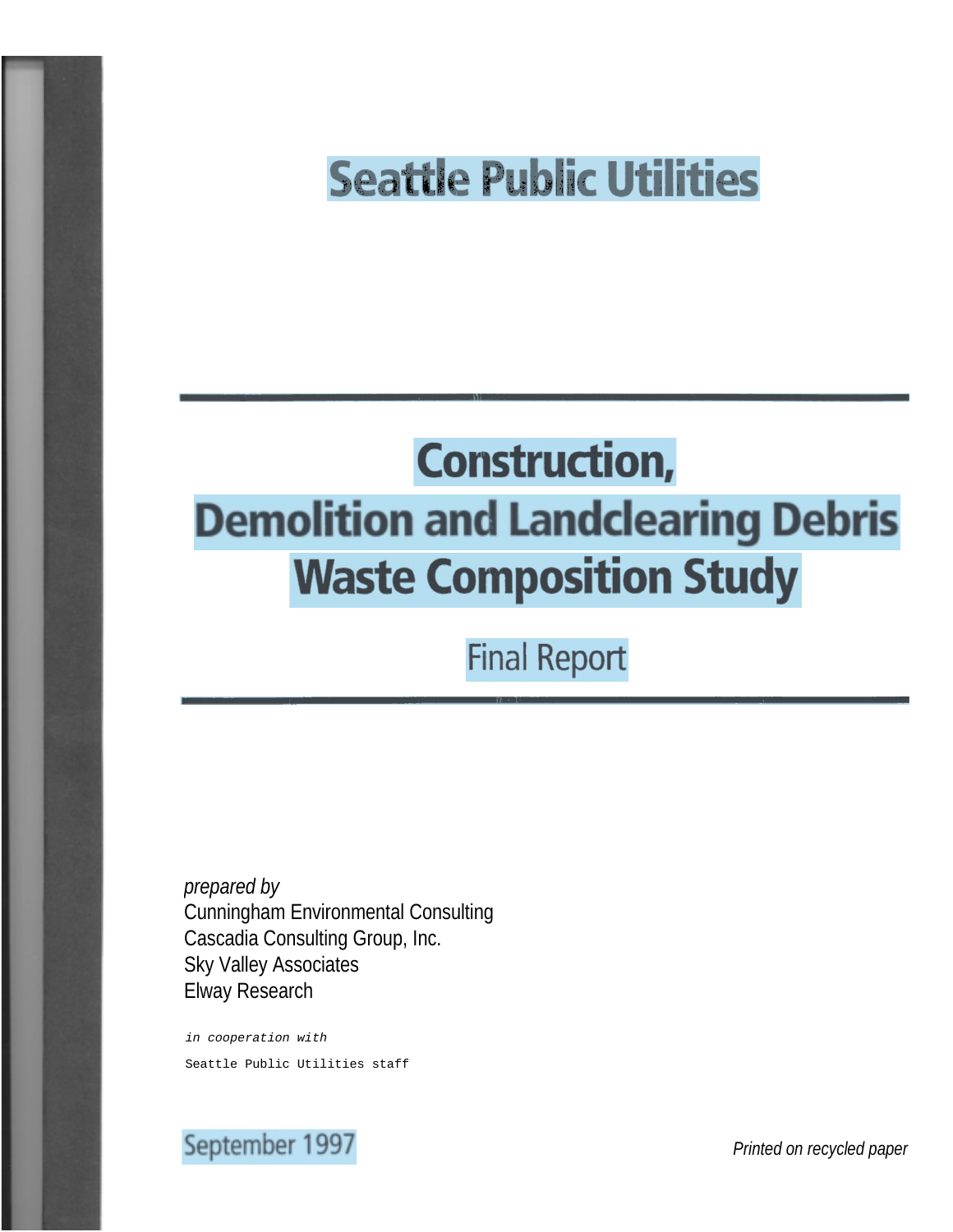### **Table of Contents**

| <b>1. OVERVIEW</b>                                                               | 1                                              |
|----------------------------------------------------------------------------------|------------------------------------------------|
| 1.1 INTRODUCTION                                                                 | 1                                              |
| 1.2 METHODOLOGY OVERVIEW<br>1.2.1 CDL Wastestream<br>1.2.2 Substream Definitions | $\mathbf 2$<br>$\overline{a}$<br>$\frac{2}{3}$ |
| 1.2.3 Waste Sampling<br>1.2.4 Vehicle Surveys                                    | $\overline{4}$                                 |
| 2. SAMPLING RESULTS                                                              | 4                                              |
| 2.1 OVERALL COMPOSITION                                                          | 6                                              |
| 2.2 COMPOSITION BY SUBSTREAM<br>2.2.1 Total Tonnage<br>2.2.2 Results             | 8<br>8<br>8                                    |
| 2.3 COMPOSITION BY SEASON                                                        | 18                                             |
| 2.4 COMPOSITION BY TRANSFER STATION                                              | 21                                             |
| 3. SURVEY RESULTS                                                                | 24                                             |
| 3.1 OVERALL                                                                      | 24                                             |
| 3.2 SUBSTREAM AND CUSTOMER CLASS ANALYSIS                                        | 26                                             |
| 3.3 SITE AND VEHICLE TYPE ANALYSIS                                               | 27                                             |

**APPENDIX A: WASTE SAMPLING PLAN APPENDIX B: SAMPLING FIELD AND DATA PROCEDURES APPENDIX C: SORTING COMPONENT DEFINITIONS APPENDIX D: VEHICLE SURVEY METHODOLOGY**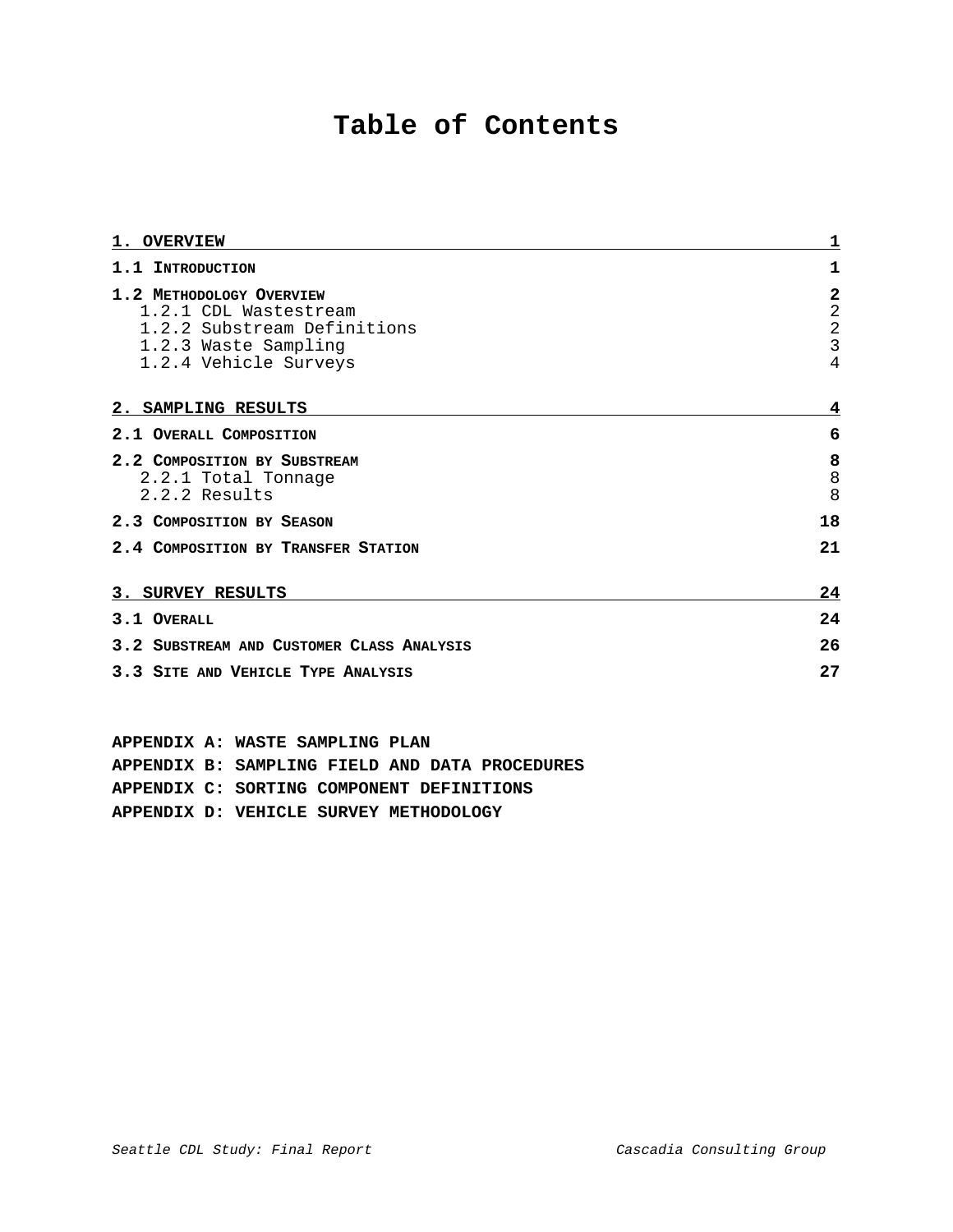## **Figures**

Figure 2-1 Overview of Seattle CDL Waste Composition 6

### **Tables**

| Table 1-1 Source of CDL Wastes                                                 | 2  |
|--------------------------------------------------------------------------------|----|
| Table 2-1 Sampling Summary                                                     | 5  |
| Table 2-2 Composition, by Weight: Overall CDL                                  | 7  |
| Table 2-3 Total Disposed Tonnage, by Substream                                 | 8  |
| Table 2-4 Summary of Most Prevalent Disposed Wastes,<br>by Substream           | 9  |
| Table 2-5 Composition, by Weight: New Construction,<br>Residential             | 10 |
| Table 2-6 Composition, by Weight: New Construction,<br>Commercial              | 11 |
| Table 2-7 Composition, by Weight: Remodeling,<br>Residential                   | 12 |
| Table 2-8 Composition, by Weight: Remodeling,<br>Commercial                    | 13 |
| Table 2-9 Composition, by Weight: Demolition,<br>Residential                   | 14 |
| Table 2-10 Composition, by Weight: Demolition,<br>Commercial                   | 15 |
| Table 2-11 Composition, by Weight: Roofing                                     | 16 |
| Table 2-12 Composition, by Weight: Other                                       | 17 |
| Table 2-13 Summary of Most Prevalent Disposed Wastes,<br>by Season             | 18 |
| Table 2-14 Composition, by Weight: Seasons                                     | 19 |
| Table 2-15 Summary of Most Prevalent Disposed Wastes,<br>by Site               | 21 |
| Table 2-16 Composition, by Weight: Transfer Stations                           | 22 |
| Table 3-1 Vehicle Survey Overview                                              | 25 |
| Table 3-2 Substream Survey Results: Cross-Tabulated by<br>Customer Class       | 26 |
| Table 3-3 Transfer Station Survey Results: Cross-<br>Tabulated by Vehicle Type | 27 |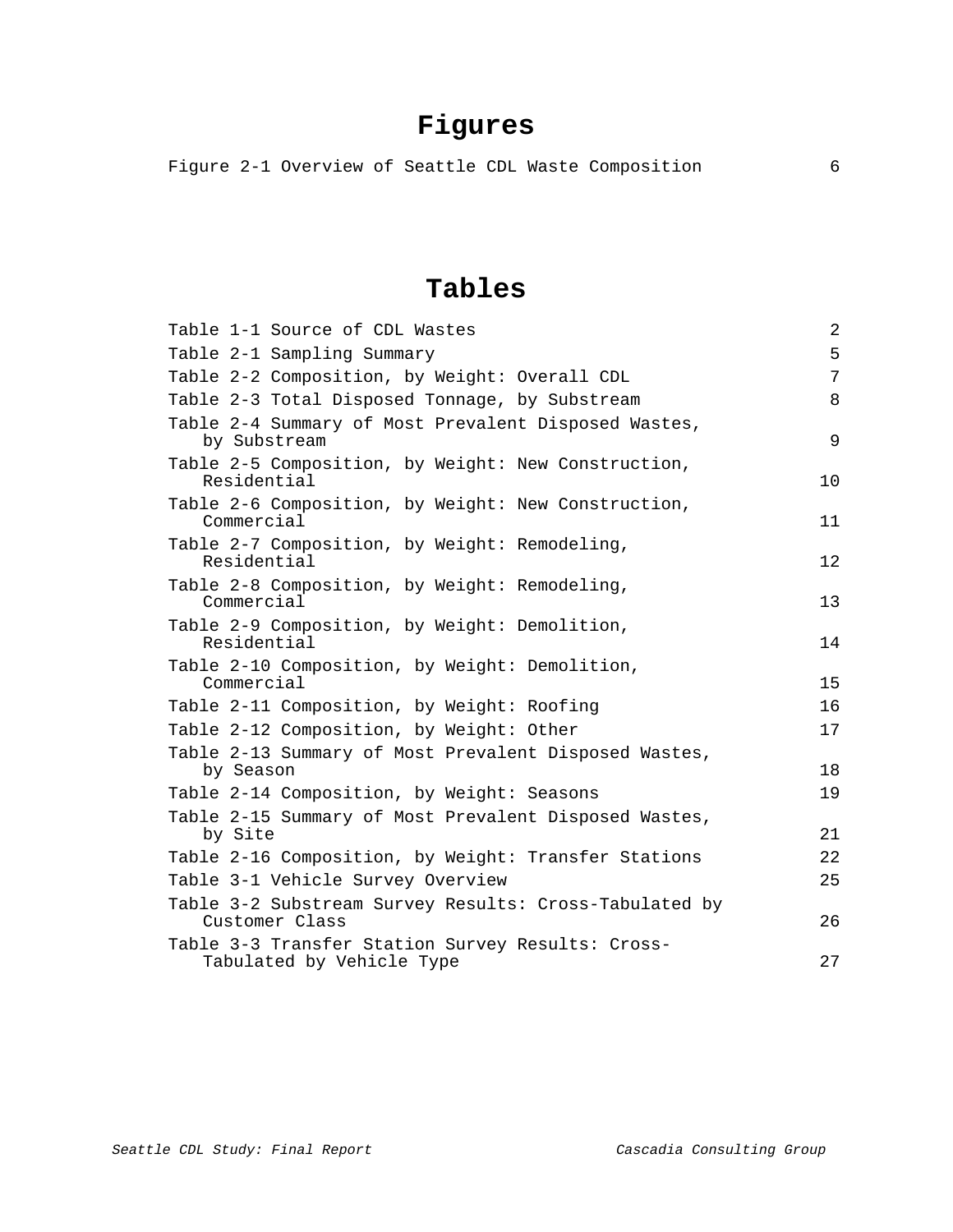### **1. Overview**

### **1.1 Introduction**

Solid waste management planning and service delivery begins with knowing precisely what is in the waste stream. Seattle Public Utilities (formerly the Seattle Solid Waste Utility) commissioned this waste characterization study with the following objectives:

- Determining the quantity and composition of the overall construction, demolition and landclearing (CDL) waste stream
- Identifying materials in the disposed CDL stream that are potentially recyclable
- Understanding seasonal and substream differences so that targeted waste diversion programs can be designed, implemented and monitored
- Establishing a baseline for continued long-term measurement of the CDL stream

Both waste sampling and vehicle survey data were gathered at four local facilities— the City's North and South Recycling and Disposal Stations (NRDS and SRDS), as well as the privately operated Third & Lander and Black River transfer stations. The study began in the fall of 1994 and was completed in the summer of 1995. A total of 242 waste samples and 1,146 surveys were recorded. This report summarizes the overall results.<sup>1</sup>

Cunningham Environmental Consulting served as the prime contractor and managed the vehicle surveys, which were conducted using field personnel from Market Trends. Cascadia Consulting Group managed the waste sorting, Elway Research created the sampling plan and Sky Valley Associates performed the sampling field work.

The report is organized into three segments: Section 1 provides an overview of the project, Section 2 presents the detailed waste composition results and Section 3 describes the detailed vehicle survey results. Appendices follow the main body of the report.

e<br>B

 $^{\rm ^1}$  In addition, a survey of building contractors was conducted to examine the materials recycled and the potential for additional recycling. The survey revealed the types of CDL debris generated, the materials most likely to be recycled, obstacles to recycling, and interest levels in CDL waste reduction. Procedures and results are documented in a separate report entitled Results of the Seattle Jobsite Recycling Survey (June 1995).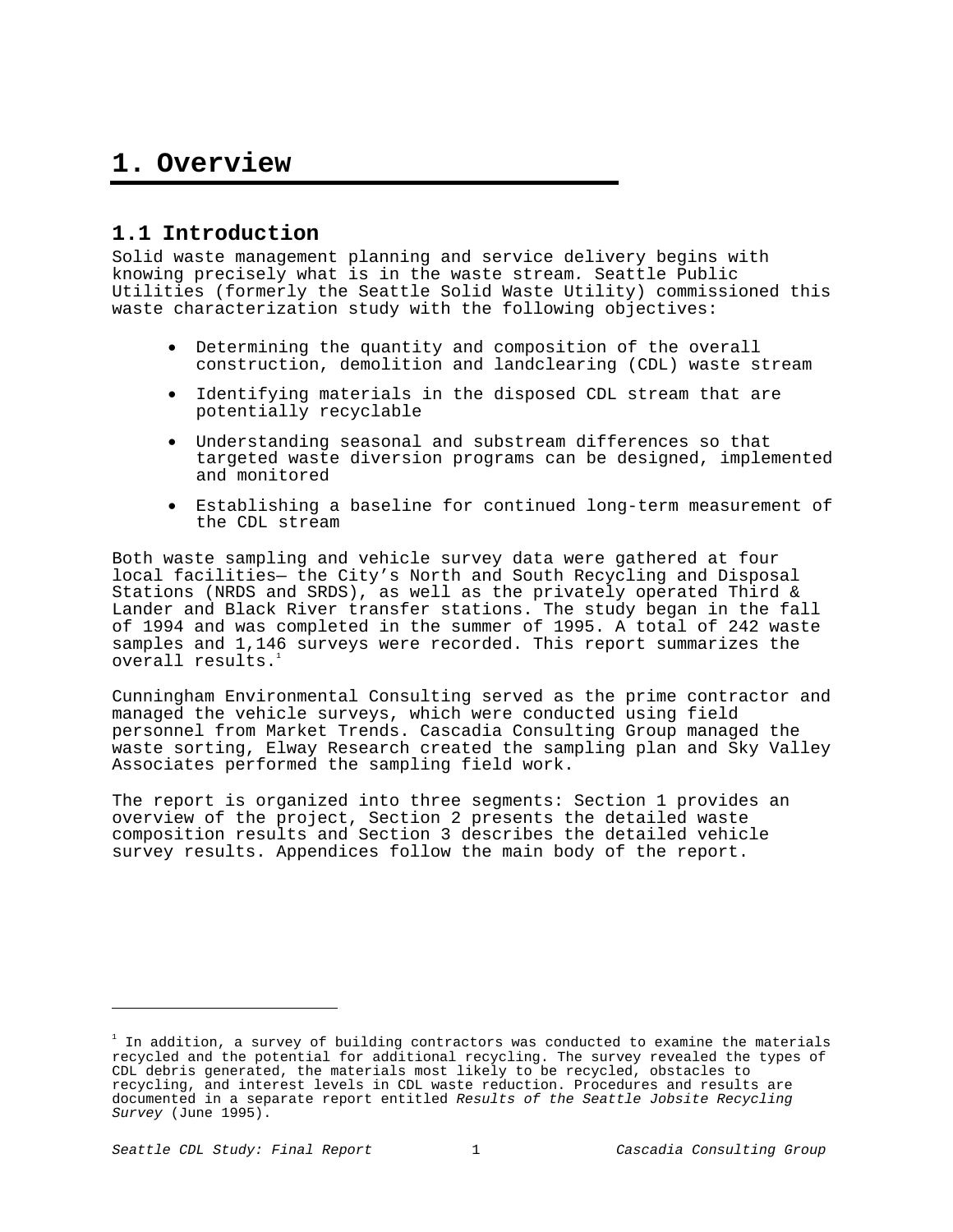### **1.2 Methodology Overview**

### **1.2.1 CDL Wastestream**

As shown in Table 1-1, Seattle's CDL waste stream includes both the CDL waste that is disposed at private, dedicated CDL facilities and the CDL waste that is found in the municipal solid waste (MSW) stream.

|                                         | Total '95 | $CDL$ , as a $%$ | Estin ated '95               | Sampled in     | Included in Study's |
|-----------------------------------------|-----------|------------------|------------------------------|----------------|---------------------|
|                                         | Tonnage   | of Site's Total  | CDL Tonnage                  | Current Study? | Composition Tables? |
| MunicipalSolid W aste (NRD S and SRD S) |           |                  |                              |                |                     |
| Self-H auled                            | 84.897    | 47%              | $21\%$<br>39,902             | Yes            | Yes                 |
| Commercially Collected, Residential     | 147.658   | 5 <sup>°</sup>   | 7.383<br>$4\%$               | N o            | N o                 |
| Commercially Collected. Non-Residential | 197.689   | 10 <sup>8</sup>  | 11 <sup>8</sup><br>19.769    | N o            | N o                 |
| Dedicated CDL                           |           |                  |                              |                |                     |
| Black River and Third & Lander          | 99.326    | 100%             | 53%<br>99.326                |                |                     |
| Delivered in trucks                     |           |                  |                              | Yes            | Yes                 |
| Delivered in intermodal containers      |           |                  |                              | $N \circ$      | Yes                 |
| Eastm ontand Argo                       | 20 137    | 100 <sub>8</sub> | 20,137<br>$11$ $\frac{6}{2}$ | N o            | Yes                 |
| <i>O</i> verall                         | 549,707   |                  | 186,517<br>100%              |                | 159.365             |

### Table 1-1 Source of CDL Wastes<sup>2</sup> **1995**

Typically, CDL waste flowing to the dedicated facilities is 100% CDL debris, while only a fraction of the MSW stream consists of CDL debris. This study sampled the dedicated CDL waste stream<sup>3</sup> and the CDL found in the self-haul portion of the MSW stream.<sup>4</sup>

### **1.2.2 Substream Definitions**

÷,

During both the surveying and waste sampling stages of this project, vehicle drivers were asked to choose from a list of nine pre-defined substreams to best describe the source of their load.<sup>5</sup> The substreams were described as follows:

• **New Construction, Residential:** construction of new residential buildings and additions to existing structures

 $^{\text{2}}$  Total 1995 tonnage figures were provided by the City. The CDL tonnage estimated to be disposed with MSW was calculated by applying the most up-to-date MSW waste composition percentages to the total tonnage. These percentages were found in the 1996 Commercial and Self-Haul Waste Composition Study and the 1994/95 Residential Waste Composition Study, both conducted by the Cascadia Consulting Group for the City of Seattle. It should be noted that only the waste components included in the CDL category (lumber, gypsum, etc.) were included in this calculation; other materials that would likely also have originated from CDL jobsites (such as metals, carpet, etc.) were ignored.<br><sup>3</sup> Wastes delivered to Black River and Third & Lander in intermodal containers are loaded directly onto rail cars and thus were not sampled. Wastes were not sampled at Eastmont or Argo because this tonnage accounted for a relatively small portion of the

dedicated CDL stream during the study period. The commercially collected portion of the MSW stream was not sampled because 1) relatively small amounts of CDL are now found in these substreams, and 2) the composition of these substreams is regularly documented as part of Seattle's ongoing waste composition study.

<sup>&</sup>lt;sup>5</sup> It was often difficult for drivers to distinguish the Remodeling substream from the New Construction or Demolition substreams.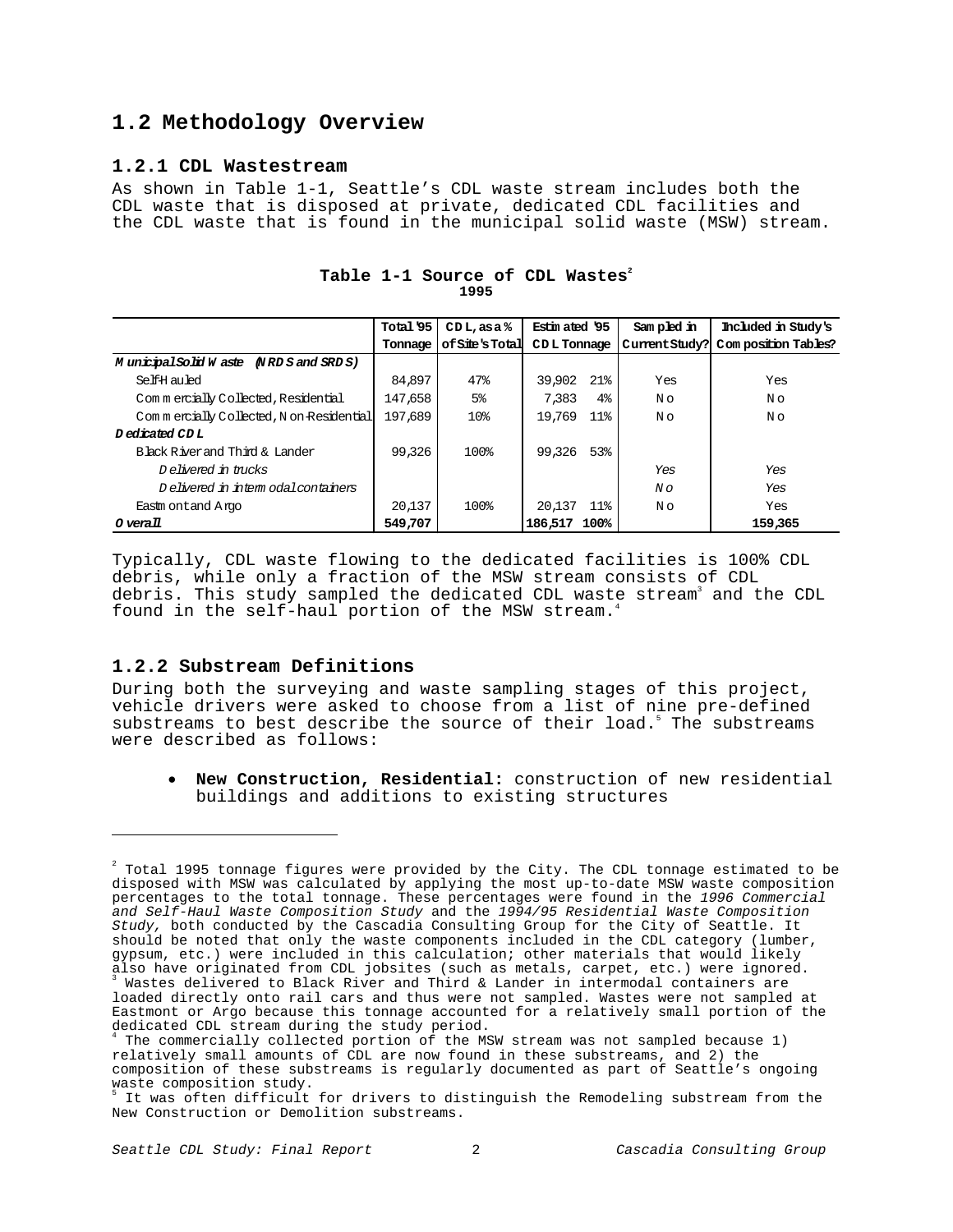- **New Construction, Commercial/Institutional**: construction of new commercial/institutional buildings and additions to existing structures
- **Remodeling, Residential:** remodeling or other improvement of existing residential structures
- **Remodeling, Commercial/Institutional:** remodeling or other improvement of existing commercial/institutional structures
- **Demolition, Residential:** demolition of existing residential structures
- **Demolition, Commercial/Institutional:** demolition of existing commercial/institutional structures
- **Roofing:** New and re-roofing activities
- **Landclearing:** Landclearing, grubbing, and grading activities
- **Other:** Any other categories not included above, such as landscape lumber and wood from old docks.

In order to provide a more detailed profile of Seattle's CDL wastestream, both the survey and waste sampling results are analyzed in terms of these substreams. However, there was no intent to capture a certain number of records from any particular substream. Many of the substream-specific analyses are based on a small number of surveys and/or waste samples and are thus subject to a relatively wide margin of error.

#### **1.2.3 Waste Sampling**

This section provides a brief overview of the waste sampling methodology. For more detail, please refer to Appendices A, B and C.

The objective of this task was to determine the overall composition of Seattle's disposed CDL waste stream.

As discussed in Section 1.1, samples were not taken at Eastmont or the Argo railhead. Sampling occurred at four transfer stations: NRDS, SRDS, Third & Lander and Black River. Samples were allocated to each of the four transfer stations based on the estimated proportion of CDL tonnage arriving at each site. Furthermore, samples were distributed among nine different vehicle types according to the estimated CDL tonnage each vehicle type typically transports to each site.

Sampling days were scheduled during all four seasons of the study year (October 1994 to August 1995). During the first season, the sampling days were selected in order to coincide with other field work being conducted at the transfer stations.

Study vehicles were selected at the transfer station gate according to predetermined frequency intervals for each vehicle type. Selected drivers were interviewed using the same form developed for the surveying task (please refer to Section 1.2.4). A representative (about 300 pounds) sample of the load was hand-sorted into 124 component categories. Component definitions are listed in Appendix C.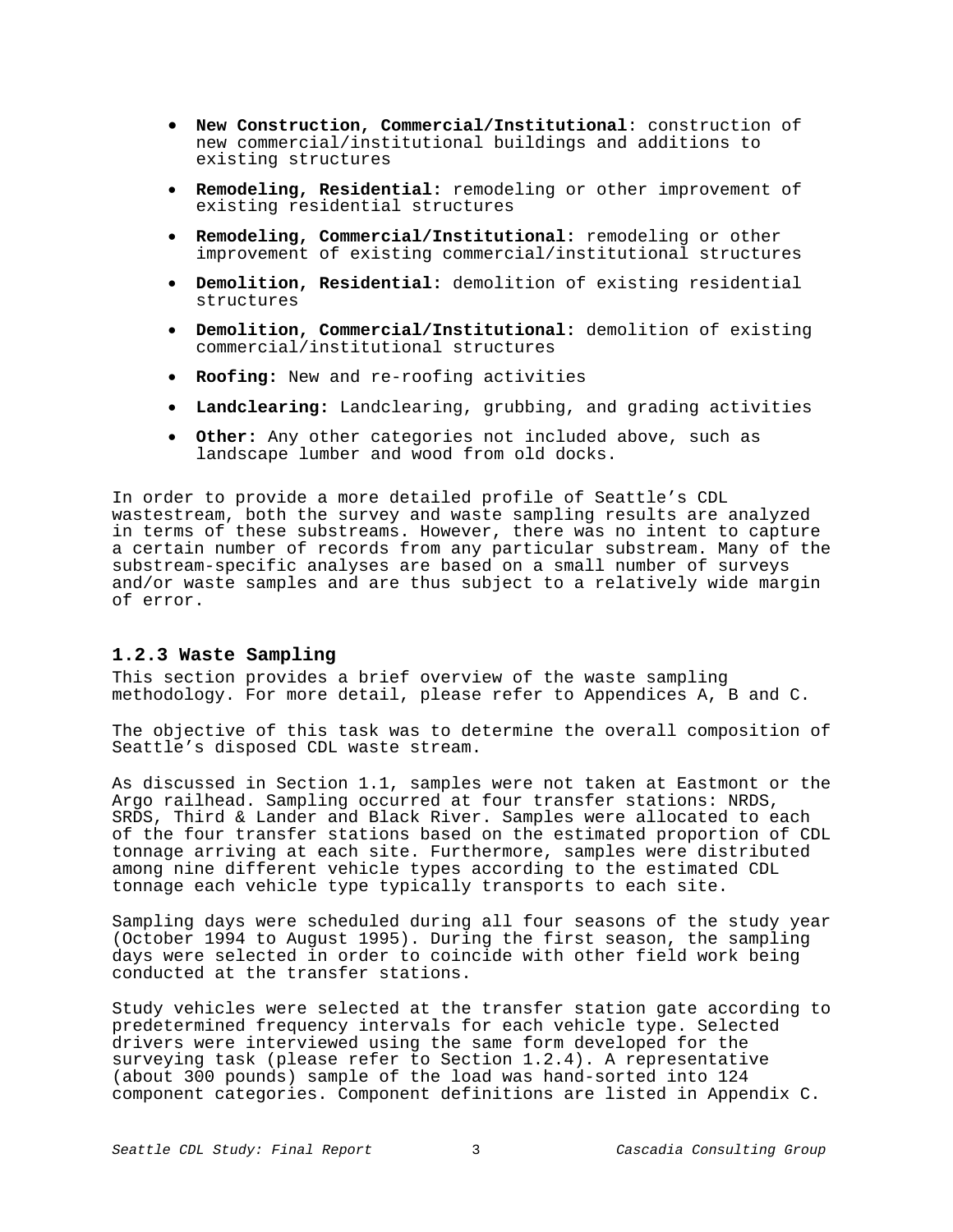### **1.2.4 Vehicle Surveys**

This section provides a brief overview of the survey methodology. For more detail, please refer to Appendix D.

The objective of this survey was to obtain information on CDL disposal rates and to create generator profiles.

Quarterly surveys were conducted at the same four transfer stations from which waste samples were obtained. During the first season, no surveys were collected at the NRDS or SRDS (since the surveyors had just completed a survey at those sites to determine the sampling intervals) and the survey days at Third & Lander and Black River were selected to coincide with other field work being conducted there.

The following information was recorded about each vehicle (that carried at least 50% CDL materials) arriving at the transfer station during the survey day:

- City of origin
- Customer class

(self-haul: business/industry, residential, government/institution; or commercial hauler)

- Substream (nine categories, described in Section 1.2.2)
- Net weight

### **2. Sampling Results**

A total of 242 loads from Seattle's CDL waste stream was sampled between October 1994 and August 1995. CDL loads were systematically selected and sorted at the City's NRDS and SRDS, as well as the privately operated Third & Lander and Black River transfer stations.

The overall composition results are described in Section 3.1. In addition, composition analyses were calculated according to the following:

- Substream Section 3.2
- Season Section 3.3
- Disposal Location Section 3.4

Table 2-1 presents the sample count, total and average sample weights, and the net load weights for each sector analyzed in this report.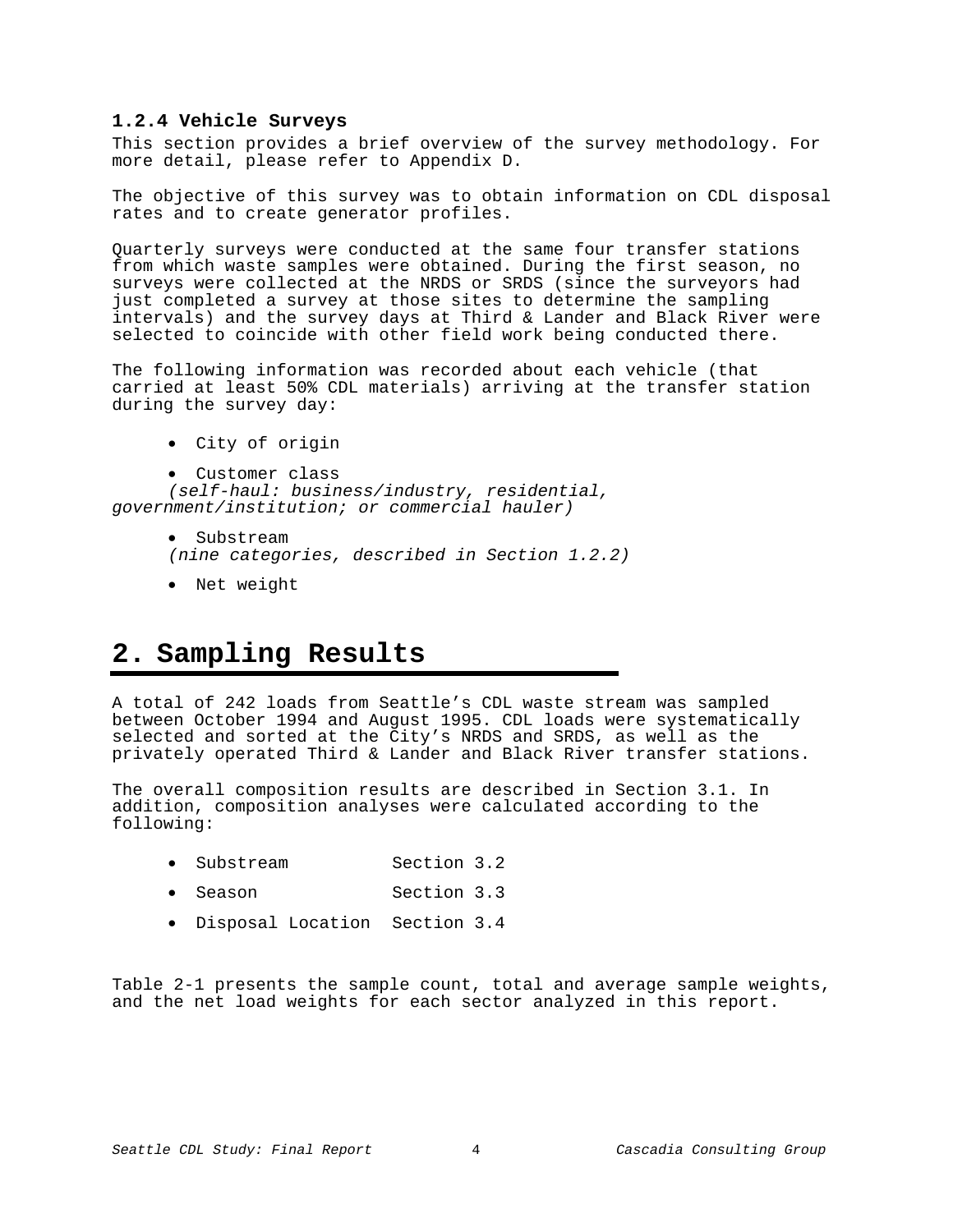|                                            |     |         | (A llw eights in pounds) |                                                         |
|--------------------------------------------|-----|---------|--------------------------|---------------------------------------------------------|
|                                            |     |         |                          | Sample Count TotalSample Average Sample Average NetLoad |
| New Construction, Residential              | 14  | 4.805   | 343                      | 3,400                                                   |
| New Construction, Commercial/Institutional | 28  | 9,628   | 344                      | 5,740                                                   |
| Rem odeling, Residential                   | 48  | 16.012  | 334                      | 3,480                                                   |
| Rem odeling, Commercial/Institutional      | 35  | 11,974  | 342                      | 4,320                                                   |
| D em olition, Residential                  | 25  | 8,062   | 323                      | 3,640                                                   |
| D em olition, C om m ercial/Institutional  | 59  | 20,393  | 346                      | 4,520                                                   |
| Roofing                                    | 19  | 6,245   | 329                      | 6,000                                                   |
| 0 ther                                     | 14  | 3.764   | 342                      | 2,780                                                   |
| Fall (O ctober 1994)                       | 67  | 21,504  | 321                      | 5,020                                                   |
| W inter (February 1995)                    | 63  | 21, 255 | 354                      | 3,080                                                   |
| Spring M ay 1995)                          | 57  | 20,182  | 354                      | 5,780                                                   |
| Sum m er (August 1995)                     | 55  | 17.941  | 326                      | 3,240                                                   |
| North Recycling & D isposal Station        | 37  | 12,557  | 339                      | 3,460                                                   |
| South Recycling & D isposal Station        | 35  | 11,367  | 334                      | 4,540                                                   |
| Third & Lander Transfer Station            | 141 | 48,142  | 341                      | 4,460                                                   |
| Black River Transfer Station               | 29  | 8,815   | 327                      | 4,180                                                   |
| $0 \,\mathrm{yearall}$                     | 242 | 80,881  | 338                      | 4,280                                                   |

### **Table 2-1 Sampling Summary October 1994 to August 1995**

All waste composition results were derived using a 90% confidence level. This means there is a 90% certainty that the actual composition is within the calculated range. In charts throughout this report, the values graphed represent the mean component percentage, not the range.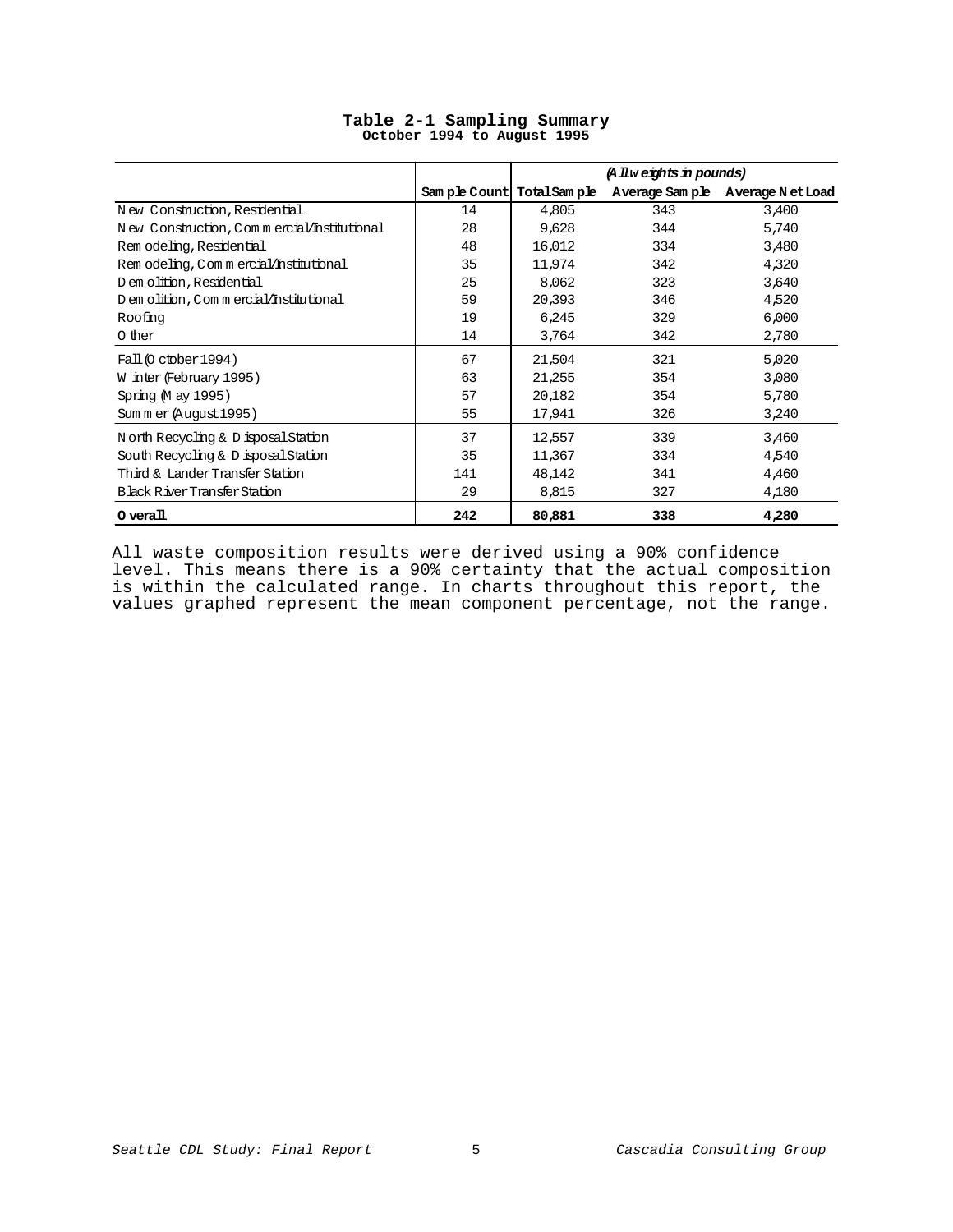### **2.1 Overall Composition**

The overall CDL composition was calculated by performing a weighted average of each substream's composition results. A summary of the overall results is shown in Figure 2-1.



### **Figure 2-1 Overview of Seattle CDL Waste Composition October 1994 to August 1995**

On a more detailed level, Table 2-2 lists the complete results by sampling component. As shown, the most prevalent materials include:

- Painted/Stained Wood 7.5%
- Composition Shingles 6.4%
- Mixed/Demo Gypsum Scrap 6.0%
- New Gypsum Scrap 4.1%
- New Lumber 3.8%
- Built-Up Roofing 3.4%
- Carpet 3.3%
- Contaminated Demo Wood 3.3%
- Pallets & Crates 3.2%
- Mixed Metals/Materials 3.1%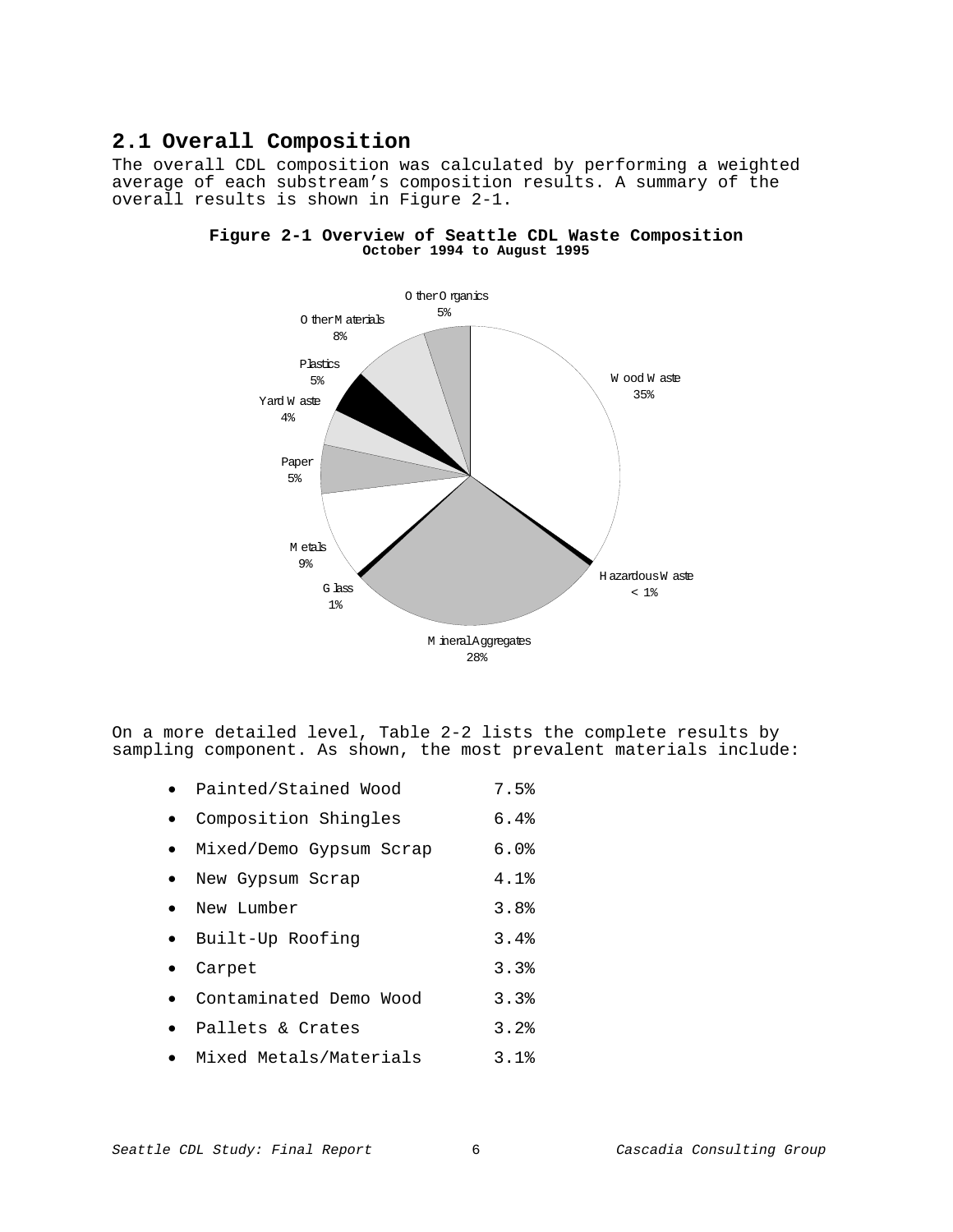#### **Table 2-2 Composition, by Weight: Overall CDL October 1994 to August 1995**

Percent& Range at 90% Confidence Interval

|                             |             | Estin ated D isposed Tons |              | Com position |         |                             |              | Estin ated D isposed Tons |                | Com position |         |
|-----------------------------|-------------|---------------------------|--------------|--------------|---------|-----------------------------|--------------|---------------------------|----------------|--------------|---------|
|                             | Low         | M ean                     | H igh        | M ean        | $+/-$   |                             | Low          | M ean                     | H igh          | M ean        | $+/-$   |
| <b>WOOD WASTE</b>           | 48,031      | 55A76                     | 62,920       | 34.8%        |         | YARD WASTE                  | 5,118        | 6,143                     | 7,168          | 3.9%         |         |
| New Lumber                  | 5,559       | 6,131                     | 6,703        | 3.8%         | 0.4%    | Stum ps                     | 904          | 1,057                     | 1,211          | 0.7%         | 0.1%    |
| New Panelboard              | 3,140       | 3,526                     | 3,912        | 2.2%         | 0.2%    | Large Prunings              | 1,613        | 1,898                     | 2,184          | 1.2%         | 0.2%    |
| D em o Lum ber              | 8,716       | 9,855                     | 10,995       | 6.2%         | 0.7%    | Bulky Yard W aste           | 362          | 442                       | 522            | 0.3%         | 0.1%    |
| D em o Panelboard           | 2,600       | 3,008                     | 3,415        | 1.9%         | 0.3%    | Sm all Prunings             | 1,091        | 1,352                     | 1,613          | 0.8%         | 0.2%    |
| Rem anufacturing Scrap      | 3           | 8                         | 14           | 0.0          | 0.0     | Leaves & G rass             | 1,149        | 1,393                     | 1,638          | 0.9%         | 0.2%    |
| Creosote Wood               | 210         | 366                       | 522          | 0.2%         | 0.1%    | <b>PLASTICS</b>             | 5,903        | 7,332                     | 8,761          | 4.6%         |         |
| Pressure Treated W ood      | 437         | 575                       | 713          | 0.4%         | 0.1%    | PET #1 Bottles              | 49           | 59                        | 70             | 0.0%         | 80.08   |
| Painted Stained Wood        | 10,616      | 12,004                    | 13,393       | 7.5%         | 0.9%    | HDPE #2 Bottles             | 33           | 39                        | 45             | 0.0%         | 80.08   |
| Contam inated D em o W ood  | 4,110       | 5,207                     | 6,304        | 3.3%         | 0.7%    | 5 G al. #2 w ith H and les  | 118          | 160                       | 202            | 0.1%         | 80.08   |
| Wood O ther M aterials      | 2,196       | 2,483                     | 2,771        | 1.6%         | 0.2%    | 5 Gal.#2 w 6 H and les      | 3            | $\overline{4}$            | $\overline{4}$ | 0.0%         | 80.08   |
| Roofing/Siding              | 3,722       | 4,136                     | 4,550        | 2.6%         | 0.3%    | 0 therContainers            | 22           | 27                        | 31             | 0.0%         | 80.08   |
| Unfinished Fumishings       | $\mathbf 0$ | $\mathbf 0$               | $\mathbf 0$  | 0.0          | 0.0     | Polystyrene Foam            | 140          | 172                       | 203            | 0.1%         | 80.08   |
| Finished Fumishings         | 2,291       | 2,971                     | 3,651        | 1.9%         | 0.4%    | Polystyrene Insulation      | 478          | 749                       | 1,020          | 0.5%         | 0.2%    |
| Pallets & Crates            | 4,367       | 5,134                     | 5,901        | 3.2%         | 0.5%    | Film and Bags               | 1,557        | 1,738                     | 1,918          | 1.1%         | 0.1%    |
| Saw dust                    | 0           | $\mathbf 0$               | 0            | 0.0          | $0.0$ % | 0 ther Packaging            | 90           | 111                       | 132            | 0.1%         | 80.08   |
| O therW ood                 | 65          | 70                        | 75           | 0.0%         | 0.0%    | Plastic Products            | 756          | 860                       | 963            | 0.5%         | 0.1%    |
| <b>M IN ERAL AGGREGATES</b> | 37,408      | 44,247                    | 51,087       | 27.8%        |         | PVC Pipe                    | 55           | 64                        | 73             | 0.0%         | 80.08   |
| Asphaltic Concrete          | 162         | 206                       | 249          | 0.1%         | 0.0     | ABS Pipe                    | 36           | 40                        | 44             | $0.0$ %      | 80.08   |
| Built-Up Roofing            | 4,302       | 5,475                     | 6,648        | 3.4%         | 0.7%    | Polyurethane Foam           | 515          | 600                       | 684            | 0.4%         | 0.1%    |
| Composition Shingles        | 9,622       | 10,257                    | 10,893       | 6.4%         | 0.4%    | Them oset Products          | 261          | 368                       | 475            | 0.2%         | 0.1%    |
| Tamaper/Felt                | 538         | 940                       | 1,342        | 0.6%         | 0.3%    | Plastic/O therM aterials    | 785          | 1,054                     | 1,323          | 0.7%         | 0.2%    |
| Concrete w ith Rebar        | 569         | 809                       | 1,048        | 0.5%         | 0.2%    | Lam inate/Form ica          | 61           | 68                        | 76             | 0.0%         | 80.08   |
| Concrete w 6 Rebar          | 2,328       | 2,762                     | 3,196        | 1.7%         | 0.3%    | Fiberglass Ceiling Panels   | 632          | 802                       | 972            | 0.5%         | 0.1%    |
| <b>Bricks</b>               | 1,483       | 1,877                     | 2,271        | 1.2%         | 0.2%    | StructuralFiberglass        | $\mathbf{1}$ | $\mathbf{1}$              | $\mathbf{1}$   | $0.0$ %      | \$0.0\$ |
| CM U                        | 586         | 668                       | 750          | 0.4%         | 0.1%    | Linoleum                    | 311          | 417                       | 524            | 0.3%         | 0.1%    |
| M asonry Tile               | 160         | 181                       | 202          | 0.1%         | 0.0%    | O THER MATERIALS            | 9 A10        | 12,920                    | 16 430         | 8.1%         |         |
| M ortar                     | 650         | 810                       | 971          | 0.5%         | 0.1%    | Ashes                       | 8            | 21                        | 34             | 0.0%         | 80.08   |
| Plaster                     | 2,200       | 2,664                     | 3,129        | 1.7%         | 0.3%    | N ondistinct Fines          | 3,015        | 3,903                     | 4,791          | 2.4%         | 0.6%    |
| C lay Roofing Tile          | 7           | 8                         | 9            | 0.0          | 0.0%    | Sand                        | 1,269        | 1,717                     | 2,166          | 1.1%         | 0.3%    |
| Slate/Q uarry Tile          | 25          | 31                        | 37           | 0.0          | 0.0     | Topsoil                     | 1,626        | 2,505                     | 3,385          | 1.6%         | 0.6%    |
| M ineralW ool               | 240         | 283                       | 327          | 0.2%         | 0.0%    | G ravel                     | 63           | 81                        | 99             | 0.1%         | 80.08   |
| Fiberglass Insulation       | 865         | 1,098                     | 1,330        | 0.7%         | 0.1%    | Fumiture M attresses        | 1,188        | 1,412                     | 1,635          | 0.9%         | $0.1$ % |
| New Gypsum Scrap            | 5,488       | 6,572                     | 7,656        | 4.1%         | 0.7%    | Sm all Appliances           | 552          | 926                       | 1,300          | 0.6%         | 0.2%    |
| M ixed D em o G ypsum Scrap | 8,183       | 9,606                     | 11,029       | 6.0%         | 0.9%    | Large Appliances            | 825          | 1,273                     | 1,721          | 0.8%         | 0.3%    |
| GLASS                       | 736         | 1,105                     | 1A73         | 0.7%         |         | Ceram ic Tile               | 0            | $\mathbf 0$               | $\mathbf 0$    | 0.0%         | 80.08   |
| C lear C ontainers          | 141         | 183                       | 225          | 0.1%         | $0.0$ % | Kitchen W are               | 16           | 23                        | 30             | $0.0$ %      | 80.08   |
| G reen Containers           | 18          | 22                        | 26           | 0.0%         | 0.0%    | Porcelain                   | 487          | 636                       | 786            | 0.4%         | 0.1%    |
| Brown Containers            | $\mathbf 0$ | $\mathbf{1}$              | $\mathbf{1}$ | 0.0%         | $0.0$ % | M isc. Inorganics           | 361          | 422                       | 484            | 0.3%         | 80.08   |
| Refillable Beer             | 13          | 15                        | 17           | 0.0%         | 0.0%    | O THER ORGANICS             | 6,768        | 8,025                     | 9,282          | 5.0%         |         |
| O then NR G lass            | 54          | 70                        | 87           | 0.0          | $0.0$ % | Food W astes                | 160          | 211                       | 261            | 0.1%         | 80.08   |
| W indow G lass              | 460         | 753                       | 1,046        | 0.5%         | 0.2%    | Textiles/C lothes           | 874          | 1,047                     | 1,221          | 0.7%         | 0.1%    |
| M inorG lass                | 50          | 60                        | 70           | 0.0%         | 0.0%    | Carpet                      | 4,532        | 5,238                     | 5,943          | 3.3%         | 0.4%    |
| <b>METALS</b>               | 12,176      | 14,868                    | 17,561       | 9.3%         |         | U pholstery                 | 25           | 29                        | 33             | 0.0%         | 80.08   |
| A lum inum Cans             | 64          | 79                        | 94           | 0.0%         | 0.0%    | Textile Related Products    | 340          | 405                       | 470            | 0.3%         | 80.08   |
| O ther A lum inum           | 309         | 386                       | 464          | 0.2%         | $0.0$ % | D isposable D iapers        | 25           | 50                        | 75             | 0.0          | \$0.0\$ |
| Tinned Food Cans            | 110         | 132                       | 153          | 0.1%         | 0.0     | Rubber Products             | 442          | 574                       | 705            | 0.4%         | 0.1%    |
| 0 ther Femous               | 3,801       | 4,492                     | 5,182        | 2.8%         | 0.4%    | Tires                       | 55           | 92                        | 128            | 0.1%         | 80.08   |
| G a van ized Steel          | 2,574       | 3,229                     | 3,884        | 2.0%         | 0.4%    | Anim alCarcasses            | $\Omega$     | $\Omega$                  | $\Omega$       | 0.0%         | 80.08   |
| O ther Tinned Cans          | 363         | 595                       | 826          | 0.4%         | 0.1%    | AnimalFeces                 | $\mathbf 0$  | 0                         | $\mathbf 0$    | 0.0%         | 80.08   |
| 0 therN onferrous           | 205         | 287                       | 370          | 0.2%         | 0.1%    | W ax                        | $\Omega$     | $\Omega$                  | $\Omega$       | $0.0$ %      | \$0.0\$ |
| M ixed M etals/M aterials   | 4,226       | 4,924                     | 5,621        | 3.1%         | 0.4%    | M isc. O rganics            | 315          | 380                       | 445            | 0.2%         | 80.08   |
| Insulated W ire/Cable       | 505         | 723                       | 941          | 0.5%         | 0.1%    | <b>HAZARDOUSWASTE</b>       | 439          | 737                       | 1,036          | 0.5%         |         |
| Electric Motors             | 6           | 6                         | 7            | 0.0%         | 0.0%    | U sed 0 il                  | 3            | 5                         | 7              | 80.08        | 80.08   |
| AerosolCans                 | 14          | 16                        | 19           | 0.0%         | $0.0$ % | Vehicle Batteries           | $\mathbf 0$  | $\mathbf 0$               | $\mathbf 0$    | 0.0          | 80.08   |
| CFC Compressors             | $\mathsf 0$ | 0                         | 0            | 0.0%         | 0.0%    | <b>H</b> ousehold Batteries | 0            | $\mathsf 0$               | $\mathsf 0$    | 80.08        | 80.08   |
| <b>PAPER</b>                | 937, 6      | 8,512                     | 10,086       | 5.3%         |         | Latex Paint                 | 16           | 18                        | 21             | 0.0          | 80.08   |
| N ew spaper                 | 536         | 711                       | 887          | 0.4%         | 0.1%    | Wood Preservatives          | $\mathsf 0$  | $\mathsf 0$               | $\mathbf 0$    | 0.0          | 80.08   |
| 0 CC Kraft                  | 3,279       | 3,593                     | 3,908        | 2.3%         | 0.2%    | Vamishes & Finishes         | 64           | 165                       | 265            | 0.1%         | 0.1%    |
| Low Grade Recyclable        | 1,099       | 1,435                     | 1,772        | 0.9%         | 0.2%    | So lyents/Thinners          | 87           | 217                       | 348            | 0.1%         | 0.1%    |
| H igh G rade Printing       | 285         | 358                       | 430          | 0.2%         | 0.0%    | Adhesives/G lues            | 228          | 259                       | 290            | 0.2%         | 80.08   |
| ComputerPaper               | 64          | 77                        | 90           | 0.0%         | 0.0     | C leaners and Comosives     | 6            | 7                         | 7              | 0.0          | 80.08   |
| <b>Bleached Polycoats</b>   | 6           | 7                         | 9            | 0.0%         | 0.0%    | Pesticides/Herbicides       | $\mathsf 0$  | $\mathbf 0$               | $\mathbf 0$    | 0.0          | 80.08   |
| Paper/O therM aterials      | 960         | 1,469                     | 1,978        | 0.9%         | 0.3%    | Gas/FuelO il                | $\mathbf 0$  | $\Omega$                  | $\mathbf 0$    | 0.0          | 80.08   |
| Tyvek                       | 27          | 42                        | 56           | 0.0%         | $0.0$ % | Antifreeze                  | $\mathbf 0$  | 0                         | $\mathbf 0$    | 0.0          | 80.08   |
| 0 thenNR Paper              | 683         | 819                       | 956          | 0.5%         | 0.1%    | M edicalW aste              | $\mathsf 0$  | $\mathsf 0$               | $\mathsf 0$    | 0.0          | 80.08   |
|                             |             |                           |              |              |         | Asbestos                    | $\mathbf 1$  | $\mathbf{1}$              | $\mathbf{1}$   | 0.0          | 80.08   |
| TotalD isposed Tons         |             | 159,365                   |              |              |         | 0 ther H azardous           | 33           | 66                        | 98             | 0.0          | 80.08   |
| Number of Samples           |             | 242                       |              |              |         |                             |              |                           |                |              |         |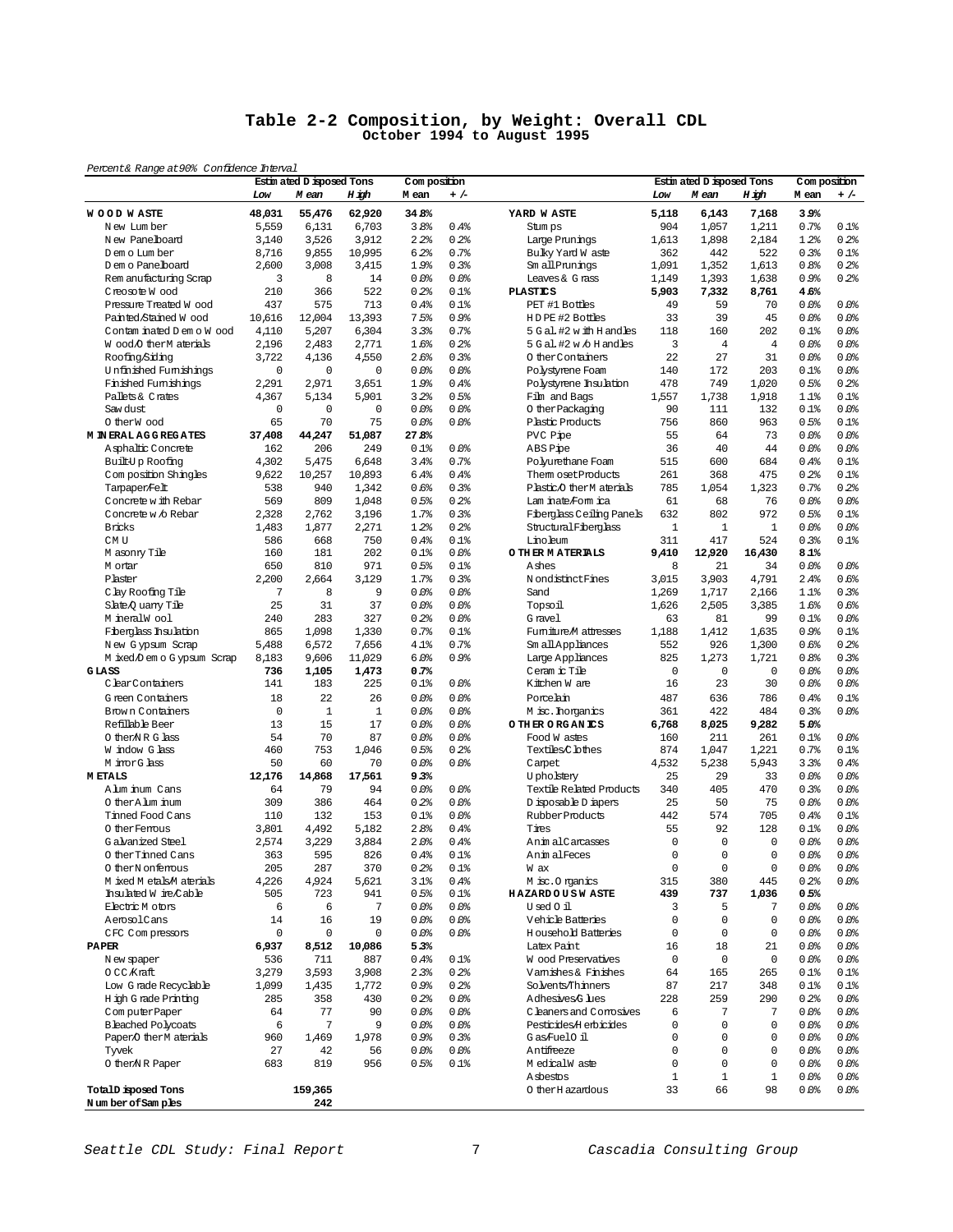### **2.2 Composition by Substream**

During both the surveying and waste sampling stages of this project, vehicle drivers were asked to identify from which type of project (new construction, roofing, etc.) they had collected the load.6

### **2.2.1 Total Tonnage**

In addition to noting each sampled vehicle's substream, the net weights were recorded. As shown in Table 2-3, the total tonnage contributed by each substream was estimated using these data.

|                                             | <b>TotalNet Tons</b>     |        | Estin ated D isposal       |  |
|---------------------------------------------|--------------------------|--------|----------------------------|--|
|                                             | <b>Surveyed Vehicles</b> |        | Applied to 0 verallTonnage |  |
| New Construction, Residential               | 54                       | 3.0%   | 3.0%<br>4.765              |  |
| N ew Construction, Commercial/Institutional | 130                      | 7.2    | 11,499<br>7.2              |  |
| Rem odeling, Residential                    | 209                      | 11.5%  | 18,407<br>11.5%            |  |
| Rem odeling, Commercial/Institutional       | 123                      | 6.8%   | 10,806<br>6.8%             |  |
| D em olition, Residential                   | 219                      | 12.1%  | 19,308<br>12.1%            |  |
| D em olition, C om m ercial/institutional   | 671                      | 37.1%  | 59,153<br>37.1%            |  |
| Roofing                                     | 226                      | 12.5%  | 19,918<br>12.5%            |  |
| 0 ther                                      | 176                      | 9.7%   | 9.7%<br>15,510             |  |
| 0 verall                                    | 1,808                    | 100.0% | 159.365<br>100.0%          |  |

### **Table 2-3 Total Disposed Tonnage, by Substream October 1994 to August 1995**

### **2.2.2 Results**

e<br>B

The most prevalent (at least 3% of the substream's total) waste types are summarized in Table 2-4. Substantial amounts of wood wastes, mineral aggregates and carpet were found in most of the substreams.

 $\degree$  Only one sample was taken from the Landclearing substream. For the purposes of the waste composition analysis, this sample was added to the " Other" substream. It was often difficult for drivers to distinguish the Remodeling substream from the New Construction or Demolition substreams. This may explain the large percentage of gypsum scrap and other demolition materials in the New Construction substream and the large percentage of new lumber and new gypsum scrap in the Demolition substream.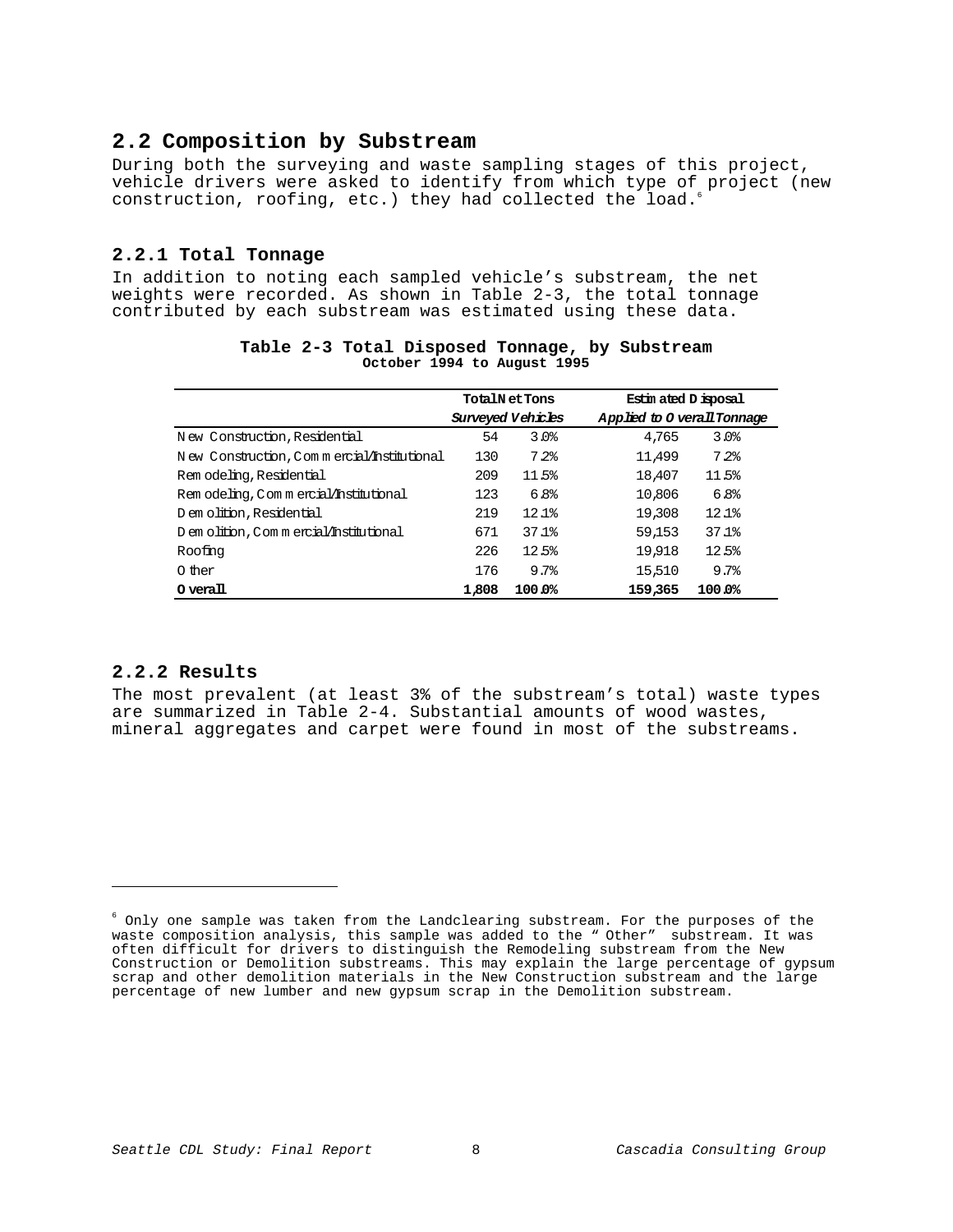|                             |                  | New Construction |      | Rem odeling                                                          |       | D em olition     | Roofing | 0 ther |
|-----------------------------|------------------|------------------|------|----------------------------------------------------------------------|-------|------------------|---------|--------|
|                             |                  |                  |      | Residential Commercial Residential Commercial Residential Commercial |       |                  |         |        |
| <b>WOOD WASTE</b>           |                  |                  |      |                                                                      |       |                  |         |        |
| New Lumber                  | 13.2%            | 10.0%            | 5.0% | 7.5%                                                                 | 3.2%  | 3.1%             |         |        |
| New Panelboard              | 6.2%             | 3.7%             | 3.9% | 6.4%                                                                 |       |                  |         |        |
| D em o Lum ber              | 3.1%             |                  | 9.9% | 3.0%                                                                 | 10.6% | 4.7%             | 3.6%    | 11.1%  |
| Dem o Pane board            |                  | 3.3%             | 3.9% |                                                                      |       |                  |         | 3.1%   |
| Painted Stained Wood        | 4.3%             | 5.5%             | 7.2  | 8.7%                                                                 | 13.5% | 7.1%             | 6.0%    | 5.9%   |
| Contam inated D em o W ood  | 8.6%             |                  | 5.4% |                                                                      | 3.3%  | 4.2%             |         |        |
| Wood O ther M aterials      |                  |                  | 6.3% |                                                                      |       |                  |         |        |
| Roofing/Siding              |                  |                  |      |                                                                      | 3.0%  |                  | 14.4%   |        |
| Finished Fumishings         |                  |                  |      | 8.4%                                                                 |       |                  |         |        |
| Pallets & Crates            | 6.7%             | 5.2%             |      | 4.2%                                                                 |       | 4.1%             |         | 4.3%   |
| <b>M IN ERAL AGGREGATES</b> |                  |                  |      |                                                                      |       |                  |         |        |
| Built-Up Roofing            |                  |                  |      |                                                                      |       | 3.1%             | 17.2%   |        |
| Com position Shingles       |                  |                  | 3.0% |                                                                      | 3.8%  |                  | 43.4%   |        |
| Concrete w /o Rebar         |                  | 6.5%             | 3.1% |                                                                      |       |                  |         |        |
| <b>Bricks</b>               |                  |                  |      |                                                                      |       |                  |         | 5.9%   |
| CM <sub>U</sub>             | 7.8 <sup>°</sup> |                  |      |                                                                      |       |                  |         |        |
| Plaster                     |                  |                  | 6.3% |                                                                      |       |                  |         |        |
| New Gypsum Scrap            |                  | 6.3%             | 5.7% | 6.1%                                                                 | 3.6%  | 4.2%             |         | 6.2%   |
| M ixed D em o G ypsum Scrap | 9.5%             | 5.1%             | 3.4% | 5.3%                                                                 | 7.9%  | 8.8 <sup>°</sup> | 3.3%    |        |
| <b>METALS</b>               |                  |                  |      |                                                                      |       |                  |         |        |
| O ther Ferrous              |                  |                  |      |                                                                      |       | 4.6%             |         | 3.6%   |
| G alvanized Steel           |                  |                  |      |                                                                      |       | 4.2%             |         |        |
| M ixed M etals M aterials   |                  | 3.4%             |      | 5.7%                                                                 |       | 4.3%             |         | 4.3%   |
| <b>PAPER</b>                |                  |                  |      |                                                                      |       |                  |         |        |
| OCC Kraft                   | 7.1%             | 4.6%             |      |                                                                      |       |                  |         |        |
| YARD WASTE                  |                  |                  |      |                                                                      |       |                  |         |        |
| Stum ps                     |                  |                  |      |                                                                      | 5.4%  |                  |         |        |
| Large Prunings              |                  |                  |      |                                                                      |       |                  |         | 10.1%  |
| <b>PLASTICS</b>             |                  |                  |      |                                                                      |       |                  |         |        |
| Film and Bags               |                  | 4.5%             |      |                                                                      |       |                  |         |        |
| Polyurethane Foam           |                  |                  |      |                                                                      |       |                  |         | 3.4%   |
| Fiberglass Ceiling Panels   |                  |                  |      | 3.9%                                                                 |       |                  |         |        |
| O THER MATERIALS            |                  |                  |      |                                                                      |       |                  |         |        |
| N ondistinct Fines          | 3.8%             |                  |      |                                                                      |       | 5.4%             |         |        |
| Topsoil                     |                  |                  |      |                                                                      |       |                  |         | 6.6%   |
| Fumiture M attresses        |                  |                  |      |                                                                      |       |                  |         | 5.0%   |
| O THER ORGANICS             |                  |                  |      |                                                                      |       |                  |         |        |
| Carpet                      | 3.6%             |                  | 4.5% | 4.6%                                                                 | 5.0%  |                  |         | 12.9%  |

### **Table 2-4 Summary of Most Prevalent Disposed Wastes, by Substream October 1994 to August 1995**

Tables 2-5 through 2-12 provide the estimated composition, by weight, of each substream follows. As described in Section 1, the waste sampling selection was based on vehicle class. There was no intent to capture a certain number of samples from any particular substream. Many of the substream-specific waste composition analyses are based on a small number of samples and are thus subject to a relatively wide margin of error.<sup>7</sup> Substream-specific results are presented in order to provide rough estimates only.

e<br>B

 $^{7}$  For example, as shown in Table 2-5, New Lumber accounts for anywhere from 4.1% to 22.3% of the New Construction, Residential substream.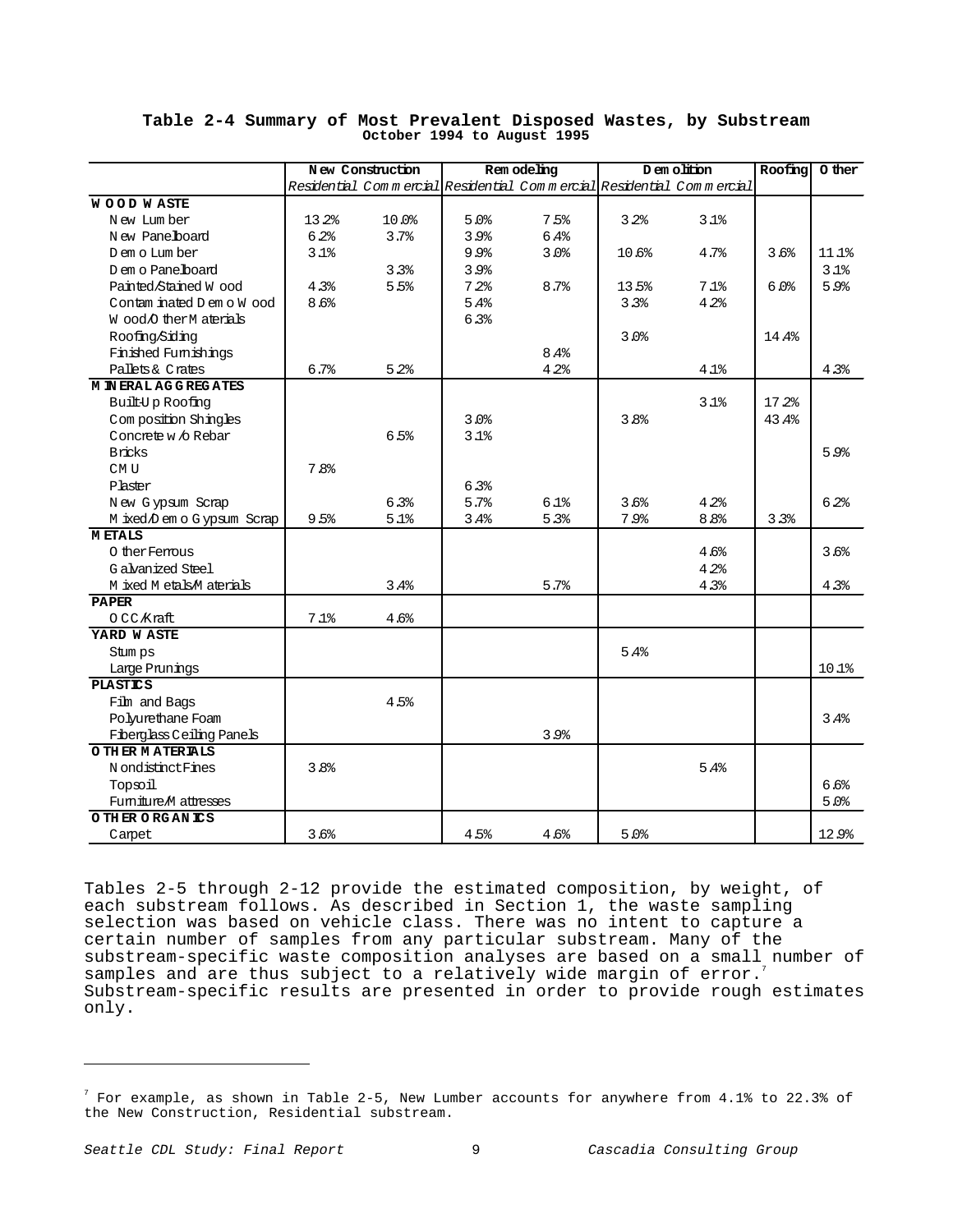#### **Table 2-5 Composition, by Weight: New Construction, Residential October 1994 to August 1995**

| Percent& Range at 90% Confidence Interval   |                |                                    |                            |                       |                 |                                                 |                |                                    |                 |              |                       |
|---------------------------------------------|----------------|------------------------------------|----------------------------|-----------------------|-----------------|-------------------------------------------------|----------------|------------------------------------|-----------------|--------------|-----------------------|
|                                             | Low            | Estin ated D isposed Tons<br>M ean | H igh                      | Com position<br>M ean | $+/-$           |                                                 | Low            | Estin ated D isposed Tons<br>M ean | H igh           | M ean        | Com position<br>$+/-$ |
| <b>WOOD WASTE</b>                           | 330            | 2,162                              | 4,097                      | 45.4%                 |                 | YARD WASTE                                      | $\mathbf 0$    | 80                                 | 211             | 1.7%         |                       |
| N ew Lum ber                                | 194            | 627                                | 1,060                      | 13.2%                 | 9.1%            | Stum ps                                         | $\Omega$       | 16                                 | 42              | 0.3%         | 0.5%                  |
| New Panelboard                              | 99             | 295                                | 490                        | 6.2%                  | 4.1%            | Large Prunings                                  | $\Omega$       | $\mathbf 0$                        | $\mathbf 0$     | 0.0%         | 0.0                   |
| D em o Lum ber                              | $\mathbf 0$    | 148                                | 299                        | 3.1%                  | 3.2%            | Bulky Yard W aste                               | 0              | 48                                 | 128             | 1.0%         | 1.7%                  |
| D em o Panelboard                           | 0              | 63                                 | 126                        | 1.3%                  | 1.3%            | Sm all Prunings                                 | $\mathbf 0$    | 6                                  | 16              | 0.1%         | 0.2%                  |
| Rem anufacturing Scrap                      | 0              | $\mathsf 0$                        | 0                          | 0.0%                  | 0.0%            | Leaves & G rass                                 | $\mathbf 0$    | 9                                  | 25              | 0.2%         | 0.3%                  |
| Creosote Wood                               | 0              | $\overline{7}$                     | 19                         | 0.2%                  | 0.3%            | <b>PLASTICS</b>                                 | 15             | 327                                | 706             | 6.9%         |                       |
| Pressure Treated W ood                      | $\mathbf 0$    | 6                                  | 15                         | 0.1%                  | 0.2%            | PET #1 Bottles                                  | $\Omega$       | 3                                  | 5               | 0.1%         | 0.1%                  |
| Painted/Stained Wood                        | 37             | 203                                | 368                        | 4.3%                  | 3.5%            | HDPE #2 Bottles                                 | $\Omega$       | $\mathbf{1}$                       | $\overline{a}$  | 0.0%         | 0.0%                  |
| Contam inated D em o W ood                  | $\mathbf 0$    | 412                                | 851                        | 8.6%                  | 9.2%            | 5 G al. #2 w ith H and les                      | 0              | $\mathbf 0$                        | $\mathbf 0$     | 0.0          | 0.0                   |
| Wood O ther Materials                       | 0              | $\mathbf{1}$                       | 2                          | 0.0%                  | $0.0$ %         | 5 Gal.#2 w /o H and les                         | $\Omega$       | $\mathbf 0$                        | $\mathbf 0$     | 0.0          | 80.0                  |
| Roofing/Siding                              | 0              | 28                                 | 68                         | 0.6%                  | 0.8%            | 0 ther Containers                               | $\Omega$       | $\mathbf 0$                        | $\mathbf{1}$    | 0.0          | 0.0%                  |
| Unfinished Fumishings                       | 0              | $\mathbf 0$                        | $\mathbf 0$                | 0.0%                  | $0.0$ %         | Polystyrene Foam                                | $\Omega$       | $\overline{a}$                     | 5               | 0.0%         | 0.1%                  |
| Finished Fumishings                         | 0              | $\mathbf{1}$                       | $\mathbf{1}$               | 0.0%                  | 0.0%            | Polystyrene Insulation                          | $\overline{a}$ | 17                                 | 32              | 0.4%         | 0.3%                  |
| Pallets & Crates                            | 0              | 319                                | 660                        | 6.7%                  | 7.2%            | Film and Bags                                   | 13             | 130                                | 248             | 2.7%         | 2.5%                  |
| Saw dust                                    | 0              | $\mathsf 0$                        | 0                          | 0.0%                  | 0.0             | 0 ther Packaging                                | 0              | $\overline{4}$                     | $7\phantom{.0}$ | 0.1%         | 0.1%                  |
| O therW ood                                 | 0              | 52                                 | 137                        | 1.1%                  | 1.8%            | Plastic Products                                | 0              | 92                                 | 214             | 1.9%         | 2.6%                  |
| <b>M IN ERAL AG G REG ATES</b>              | 6              | 1,022                              | 2,400                      | 21.5%                 |                 | PVC Pipe                                        | 0              | $\overline{4}$                     | 11              | 0.1%         | 0.1%                  |
| Asphaltic Concrete                          | 0              | 0                                  | $\mathbf 0$                | 0.0%                  | 0.0%            | ABS Pipe                                        | $\Omega$       | 5                                  | 11              | 0.1%         | 0.1%                  |
| Built-Up Roofing                            | 0              | $\mathbf 0$                        | $\mathbf 0$                | 0.0%                  | 0.0%            | Polyurethane Foam                               | 0              | $\overline{4}$                     | 11              | 0.1%         | 0.1%                  |
| Com position Shingles                       | 0              | 35                                 | 92                         | 0.7%                  | 1.2%            | Them osetProducts                               | 0              | $\mathbf{1}$                       | $\overline{2}$  | 0.0%         | 0.0                   |
| Tarpaper/Felt                               | 0<br>0         | 5<br>$\mathbf 0$                   | 12                         | 0.1%                  | 0.2%            | Plastic O ther M aterials                       | 0<br>$\Omega$  | 35                                 | 88              | 0.7%         | 1.1%                  |
| Concrete w ith Rebar<br>Concrete w /o Rebar | 0              | $\mathbf 0$                        | $\mathbf 0$<br>$\mathbf 0$ | 0.0<br>0.0%           | $0.0$ %<br>0.0% | Lam inate/Form ica<br>Fiberglass Ceiling Panels | 0              | 5<br>8                             | 14<br>22        | 0.1%<br>0.2% | 0.2%<br>0.3%          |
|                                             | 0              | 5                                  | 13                         | 0.1%                  | 0.2%            | StructuralFiberglass                            | 0              | $\mathbf 0$                        | $\mathbf 0$     | 0.0          | 0.0%                  |
| <b>Bricks</b><br>CM <sub>U</sub>            | 0              | 374                                | 989                        | 7.8%                  | 12.9%           | Linoleum                                        | $\Omega$       | 15                                 | 34              | 0.3%         | 0.4%                  |
|                                             | 0              | $\overline{4}$                     |                            | 0.1%                  | 0.1%            | O THER MATERIALS                                | 0              | 286                                | 640             | 6.0%         |                       |
| M asonry Tile                               | 0              | 17                                 | 11<br>44                   | 0.3%                  | 0.6%            | Ashes                                           | 0              | $\mathbf 0$                        | $\mathbf 0$     | 0.0%         | 0.0                   |
| M ortar<br>Plaster                          | $\Omega$       | 97                                 | 257                        | 2.0%                  | 3.4%            | N ondistinct Fines                              | 0              | 182                                | 365             | 3.8%         | 3.8%                  |
| C lay Roofing Tile                          | 0              | $\mathbf 0$                        | 0                          | 0.0%                  | 0.0%            | Sand                                            | 0              | $\mathbf 0$                        | $\mathbf 0$     | 0.0          | 0.0%                  |
| Slate Q uarry Tile                          | 0              | $\mathbf 0$                        | 0                          | 0.0%                  | $0.0$ %         | Topsoil                                         | $\Omega$       | $\mathbf 0$                        | $\mathbf 0$     | 0.0          | 80.0                  |
| M ineralW ool                               | 0              | $\mathbf 0$                        | $\mathbf 0$                | 0.0%                  | 0.0%            | G ravel                                         | $\Omega$       | $\mathbf 0$                        | $\mathbf 0$     | 0.0          | 0.0%                  |
| Fiberglass Insulation                       | 0              | 28                                 | 70                         | 0.6%                  | 0.9%            | Fumiture M attresses                            | $\Omega$       | $\mathbf 0$                        | $\mathbf 0$     | 0.0%         | 0.0                   |
| New Gypsum Scrap                            | 0              | 6                                  | 13                         | 0.1%                  | 0.1%            | Sm all Appliances                               | $\Omega$       | $\overline{a}$                     | 5               | 0.0%         | 0.1%                  |
| M ixed/D em o G ypsum Scrap                 | 6              | 452                                | 899                        | 9.5%                  | 9.4%            | Large Appliances                                | 0              | $\mathbf 0$                        | $\mathbf 0$     | 0.0          | 0.0%                  |
| GLASS                                       | 0              | 22                                 | 53                         | 0.5%                  |                 | Ceram ic Tile                                   | $\Omega$       | $\mathbf 0$                        | $\mathbf 0$     | 0.0          | 80.0                  |
| ClearContainers                             | 0              | $\overline{4}$                     | 8                          | 0.1%                  | 0.1%            | Kitchen W are                                   | 0              | $\mathbf 0$                        | $\mathbf 0$     | 0.0          | 0.0                   |
| G reen Containers                           | 0              | $\overline{4}$                     | 12                         | 0.1%                  | 0.2%            | Porcelain                                       | 0              | 102                                | 271             | 2.1%         | 3.5%                  |
| Brown Containers                            | 0              | $\mathbf 0$                        | $\mathbf 0$                | 0.0%                  | 0.0             | M isc. horganics                                | 0              | $\mathbf 0$                        | $\mathbf 0$     | 0.0          | 0.0                   |
| Refillable Beer                             | $\Omega$       | 11                                 | 26                         | 0.2%                  | 0.3%            | O THER ORGANICS                                 | $\Omega$       | 322                                | 695             | 6.8%         |                       |
| O therNRG lass                              | 0              | $\overline{a}$                     | 5                          | 0.0%                  | 0.1%            | Food W astes                                    | 0              | $\mathbf{1}$                       | $\overline{a}$  | 0.0          | 0.0                   |
| W indow G lass                              | 0              | $\mathbf{1}$                       | 3                          | 0.0%                  | 0.0%            | Textiles,C lothes                               | 0              | $\mathbf 0$                        | $\mathbf{1}$    | 0.0          | 80.0                  |
| M inorG lass                                | 0              | 0                                  | $\mathbf 0$                | 0.0                   | 0.0%            | Carpet                                          | 0              | 170                                | 363             | 3.6%         | 4.0%                  |
| <b>METALS</b>                               | 4              | 138                                | 296                        | 2.9%                  |                 | U pholstery                                     | 0              | $\mathbf 0$                        | $\mathbf 0$     | 0.0          | 0.0                   |
| A lum inum Cans                             | 0              | $\overline{4}$                     | 8                          | 0.1%                  | 0.1%            | Textile Related Products                        | $\Omega$       | 69                                 | 143             | 1.5%         | 1.5%                  |
| O ther A lum inum                           | 0              | $\mathbf{1}$                       | $\overline{4}$             | 0.0%                  | 0.1%            | D isposable D iapers                            | 0              | $\mathbf 0$                        | $\mathbf{1}$    | 0.0%         | 0.0                   |
| Tinned Food Cans                            | 0              | $\mathbf 0$                        | $\mathbf{1}$               | 0.0%                  | 0.0             | <b>RubberProducts</b>                           | 0              | 23                                 | 50              | 0.5%         | 0.6%                  |
| O ther Femous                               | 0              | 40                                 | 87                         | 0.8%                  | 1.0%            | Tires                                           | $\Omega$       | 27                                 | 73              | 0.6%         | 0.9%                  |
| G alvanized Steel                           | 4              | 25                                 | 45                         | 0.5%                  | 0.4%            | Anim alCarcasses                                | $\Omega$       | $\Omega$                           | $\mathbf 0$     | 0.0          | 80.0                  |
| 0 ther Tinned Cans                          | 0              | 37                                 | 79                         | 0.8%                  | 0.9%            | AnimalFeces                                     | $\Omega$       | $\Omega$                           | $\Omega$        | 0.0          | 0.0%                  |
| 0 therN onferrous                           | $\mathsf 0$    | $\mathbb O$                        | $\mathsf 0$                | 0.0                   | 0.0             | W ax                                            | $\mathsf 0$    | $\mathsf 0$                        | $\mathbb O$     | 0.0          | 80.0                  |
| M ixed M etals/M aterials                   | 0              | 25                                 | 59                         | 0.5%                  | 0.7%            | M isc. O rganics                                | 0              | 30                                 | 63              | 0.6%         | 0.7%                  |
| Insulated W ire Cable                       | 0              | $\overline{a}$                     | $\overline{4}$             | 0.0%                  | $0.1$ %         | <b>HAZARDOUSWASTE</b>                           | 0              | 18                                 | 37              | 0.4%         |                       |
| Electric M otors                            | 0              | 3                                  | 8                          | 0.1%                  | 0.1%            | Used 0 il                                       | $\Omega$       | $\mathbf 0$                        | $\mathbf 0$     | 0.0          | 80.08                 |
| AerosolCans                                 | $\Omega$       | $\mathbf{1}$                       | 2                          | 0.0                   | 0.0             | Vehicle Batteries                               | $\Omega$       | $\mathbf 0$                        | $\Omega$        | 0.0          | 80.08                 |
| CFC Compressors                             | 0              | $\mathbf 0$                        | 0                          | 0.0                   | 0.0             | <b>H</b> ousehold Batteries                     | 0              | $\mathbf 0$                        | $\mathbf 0$     | 0.0          | 80.0                  |
| <b>PAPER</b>                                | 162            | 388                                | 618                        | 8.1%                  |                 | Latex Paint                                     | $\Omega$       | $\mathbf{1}$                       | 3               | 0.0          | 80.08                 |
| N ew spaper                                 | $\overline{4}$ | 11                                 | 18                         | 0.2%                  | 0.2%            | <b>W</b> ood Preservatives                      | $\Omega$       | $\mathbf 0$                        | $\mathbf 0$     | 0.0          | 80.08                 |
| OCC Kraft                                   | 147            | 337                                | 526                        | 7.1%                  | 4.0%            | Vamishes & Finishes                             | $\Omega$       | $\mathbf 0$                        | $\Omega$        | 0.0          | 80.08                 |
| Low Grade Recyclable                        | 11             | 33                                 | 56                         | 0.7%                  | 0.5%            | So vents/Th inners                              | $\Omega$       | $\mathbf 0$                        | $\Omega$        | 0.0          | 80.08                 |
| H igh G rade Printing                       | 0              | $\overline{4}$                     | 10                         | 0.1%                  | 0.1%            | AdhesivesG lues                                 | 0              | 17                                 | 35              | 0.3%         | 0.4%                  |
| ComputerPaper                               | 0              | $\mathbf 0$                        | $\mathbf 0$                | 0.0                   | 0.0             | C leaners and Comosives                         | 0              | $\mathbf 0$                        | $\Omega$        | 0.0          | 80.08                 |
| <b>Bleached Polycoats</b>                   | 0              | $\mathbf 0$                        | $\mathbf{1}$               | 0.0                   | 0.0             | Pesticides/Herbicides                           | 0              | $\mathbf 0$                        | 0               | 0.0          | 80.08                 |
| Paper/O therM aterials                      | 0              | $\mathbf{1}$                       | 3                          | 0.0                   | 0.0             | Gas/FuelO il                                    | $\Omega$       | $\mathbf 0$                        | $\Omega$        | 0.0          | 80.08                 |
| Tyvek                                       | 0              | $\mathbf{1}$                       | $\overline{a}$             | 0.0                   | 0.0             | Antifreeze                                      | $\Omega$       | $\mathbf 0$                        | $\Omega$        | 0.0          | 80.08                 |
| 0 then NR Paper                             | 0              | $\mathbf 0$                        | $\mathbf{1}$               | 0.0                   | 0.0             | M edicalW aste                                  | 0              | $\mathbf 0$                        | 0               | 0.0          | 80.08                 |
|                                             |                |                                    |                            |                       |                 | <b>A</b> sbestos                                | 0              | $\mathbf 0$                        | 0               | 0.0          | 80.08                 |
| TotalD isposed Tons                         |                | 4,765                              |                            |                       |                 | 0 ther H azardous                               | 0              | $\mathbf 0$                        | $\mathbf 0$     | 0.0          | 80.08                 |
| Number of Samples                           |                | 14                                 |                            |                       |                 |                                                 |                |                                    |                 |              |                       |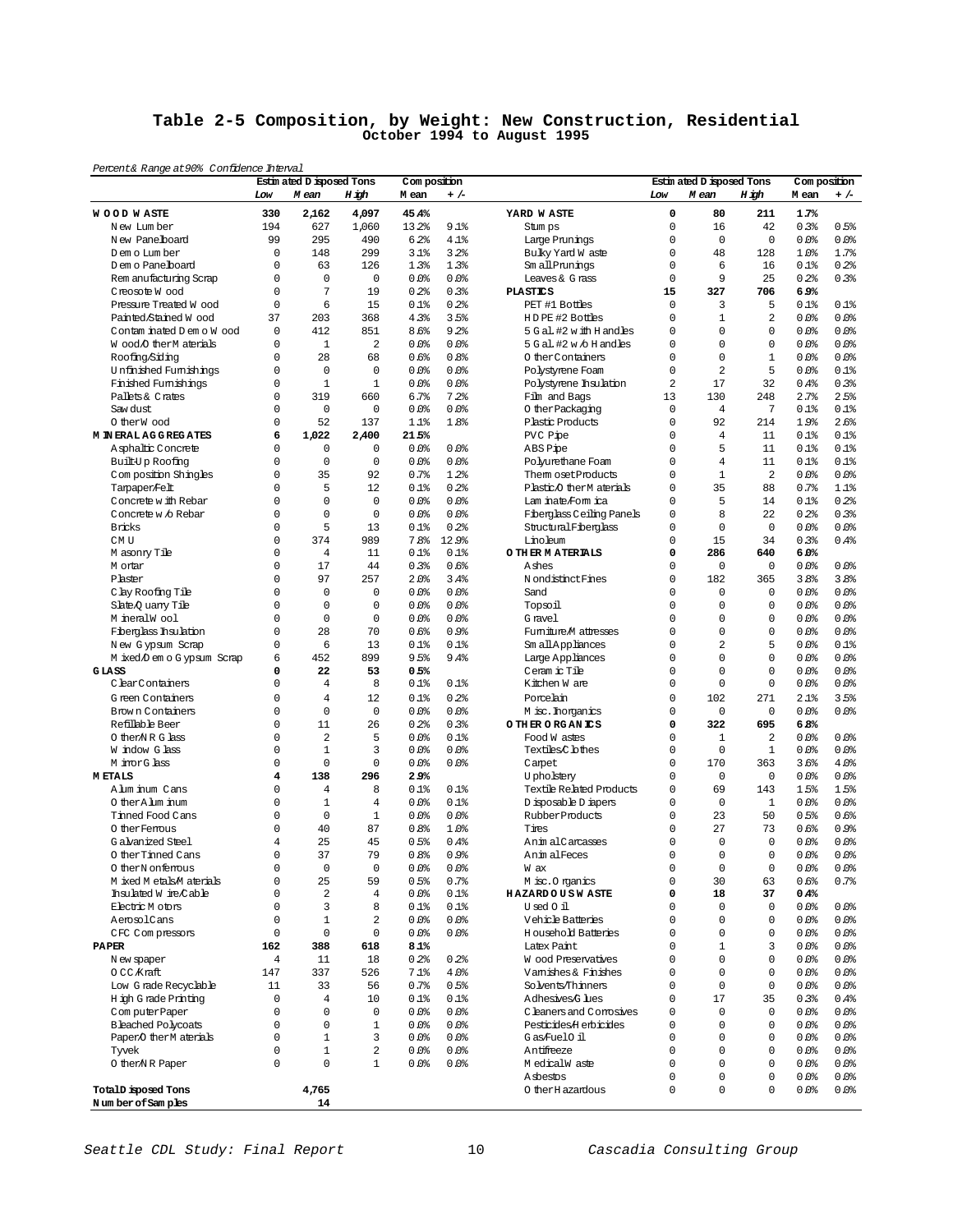### **Table 2-6 Composition, by Weight: New Construction, Commercial October 1994 to August 1995**

| Percent& Range at 90% Confidence Interval |               |                                    |                    |                       |                 |                                  |                |                                    |                    |                       |              |
|-------------------------------------------|---------------|------------------------------------|--------------------|-----------------------|-----------------|----------------------------------|----------------|------------------------------------|--------------------|-----------------------|--------------|
|                                           | Low           | Estin ated D isposed Tons<br>M ean | H igh              | Com position<br>M ean | $+/-$           |                                  | Low            | Estin ated D isposed Tons<br>M ean | H igh              | Com position<br>M ean | $+/-$        |
| <b>WOOD WASTE</b>                         | 1,120         | 3,891                              | 6,854              | 33.8%                 |                 | YARD WASTE                       | 0              | 218                                | 456                | 1.9%                  |              |
| New Lumber                                | 613           | 1,149                              | 1,685              | 10.0%                 | 4.7%            | Stum ps                          | $\Omega$       | $\mathbf 0$                        | $\mathbf 0$        | 0.0%                  | 0.0%         |
| New Panelboard                            | 173           | 425                                | 677                | 3.7%                  | 2.2%            | Large Prunings                   | $\Omega$       | $\circ$                            | $\mathbf 0$        | 0.0%                  | 0.0%         |
| D em o Lum ber                            | $\mathbf 0$   | 292                                | 595                | 2.5%                  | 2.6%            | Bulky Yard W aste                | $\Omega$       | $\mathbf 0$                        | $\mathbf 0$        | 0.0%                  | 0.0%         |
| D em o Panelboard                         | 12            | 385                                | 757                | 3.3%                  | 3.2%            | Sm all Prunings                  | 0              | 19                                 | 40                 | 0.2%                  | 0.2%         |
| Rem anufacturing Scrap                    | 0             | 0                                  | $\mathbf 0$        | 0.0                   | 0.0%            | Leaves & G rass                  | 0              | 199                                | 416                | 1.7%                  | 1.9%         |
| Creosote Wood                             | $\mathbf 0$   | $\mathbf 0$                        | 0                  | 0.0                   | 0.0%            | <b>PLASTICS</b>                  | 149            | 903                                | 1,740              | 7.9%                  |              |
| Pressure Treated W ood                    | $\mathbf 0$   | 53                                 | 130                | 0.5%                  | 0.7%            | PET #1 Bottles                   | $\mathbf{1}$   | $\overline{4}$                     | 8                  | 0.0%                  | 0.0%         |
| Painted Stained Wood                      | 253           | 629                                | 1,005              | 5.5%                  | 3.3%            | HDPE #2 Bottles                  | $\overline{a}$ | 8                                  | 15                 | 0.1%                  | 0.1%         |
| Contam inated D em o W ood                | $\mathbf 0$   | 38                                 | 88                 | 0.3%                  | 0.4%            | 5 G al. #2 w ith H and les       | $\mathbf{1}$   | 30                                 | 59                 | 0.3%                  | 0.2%         |
| Wood O ther M aterials                    | 0             | 38                                 | 80                 | 0.3%                  | 0.4%            | $5$ G al. #2 w $\land$ H and les | $\Omega$       | $\overline{a}$                     | 6                  | 0.0%                  | 80.0         |
| Roofing/Siding                            | 0             | 126                                | 316                | 1.1%                  | 1.7%            | 0 ther Containers                | $\Omega$       | $\mathbf{1}$                       | $\overline{a}$     | 0.0%                  | 0.0%         |
| Unfinished Fumishings                     | 0             | 0                                  | 0                  | 0.0                   | $0.0$ %         | Polystyrene Foam                 | $\mathbf{1}$   | 13                                 | 25                 | 0.1%                  | 0.1%         |
| Finished Fumishings                       | $\mathbf 0$   | 162                                | 398                | 1.4%                  | 2.1%            | Polystyrene Insulation           | 10             | 39                                 | 68                 | 0.3%                  | 0.3%         |
| Pallets & Crates                          | 69            | 595                                | 1,120              | 5.2%                  | 4.6%            | Film and Bags                    | 133            | 519                                | 904                | 4.5%                  | 3.4%         |
| Saw dust                                  | 0             | 0                                  | 0                  | 0.0                   | $0.0$ %         | 0 ther Packaging                 | 0              | 23                                 | 49                 | 0.2%                  | 0.2%         |
| O therW ood                               | $\mathbf 0$   | $\mathbf 0$                        | $\mathbf{1}$       | 0.0                   | 0.0%            | Plastic Products                 | 0              | 35                                 | 74                 | 0.3%                  | 0.3%         |
| <b>M IN ERAL AG G REG ATES</b>            | 121           | 3,029                              | 6,569              | 26.3%                 |                 | PVC Pipe                         | 0              | 36                                 | 74                 | 0.3%                  | 0.3%         |
| Asphaltic Concrete                        | 0             | 167                                | 436                | 1.5%                  | 2.3%            | ABS Pipe                         | $\Omega$       | 24                                 | 64                 | 0.2%                  | 0.3%         |
| Built-Up Roofing                          | 0             | 81                                 | 213                | 0.7%                  | 1.1%            | Polyurethane Foam                | 0              | 15                                 | 38                 | 0.1%                  | 0.2%         |
| Composition Shingles                      | 0             | 150                                | 351                | 1.3%                  | 1.7%            | Them osetProducts                | $\Omega$       | $\circ$                            | $\mathbf 0$        | 0.0%                  | 0.0          |
| Tampaper/Felt                             | 0             | 0                                  | $\mathbf 0$        | 0.0                   | 0.0%            | Plastic O ther M aterials        | 0              | 94                                 | 220                | 0.8%                  | 1.1%         |
| Concrete with Rebar                       | $\mathbf 0$   | 29                                 | 73                 | 0.3%                  | 0.4%            | Lam inate Form ica               | $\Omega$       | $\circ$                            | $\mathbf 0$        | 0.0%                  | 0.0%         |
| Concrete w /o Rebar                       | 92            | 744                                | 1,396              | 6.5%                  | 5.7%            | Fiberglass Ceiling Panels        | 0              | 59                                 | 133                | 0.5%                  | 0.6%         |
| <b>Bricks</b>                             | $\mathbf 0$   | 14                                 | 36                 | 0.1%                  | 0.2%            | StructuralFiberglass             | 0              | $\mathbf 0$                        | $\mathbf 0$        | 0.0%                  | 0.0%         |
| CM <sub>U</sub>                           | 0             | 140                                | 366                | 1.2%                  | 2.0%            | Linoleum                         | 0              | $\mathbf 0$                        | $\mathbf 0$        | 0.0                   | 0.0          |
| M asonry Tile                             | 0             | 29                                 | 77                 | 0.2%                  | 0.4%            | O THER MATERIALS                 | 68             | 875                                | 1,916              | 7.6%                  |              |
| M ortar<br>Plaster                        | 0<br>$\Omega$ | 65<br>74                           | 145<br>194         | 0.6%<br>0.6%          | 0.7%<br>1.0%    | Ashes<br>N ondistinct Fines      | $\circ$<br>68  | $\circ$<br>267                     | $\mathbf 0$<br>466 | 0.0%<br>2.3%          | 0.0<br>1.7%  |
|                                           | 0             | 8                                  |                    |                       |                 |                                  | $\mathbf 0$    |                                    |                    |                       |              |
| C lay Roofing Tile<br>Slate O uarry Tile  | 0             |                                    | 23                 | 0.1%<br>0.0           | 0.1%            | Sand                             | $\Omega$       | 110                                | 289<br>334         | 1.0%<br>1.3%          | 1.6%         |
|                                           | 0             | 0<br>156                           | $\mathbf 0$<br>412 | 1.4%                  | $0.0$ %<br>2.2% | Topsoil<br>G ravel               | $\Omega$       | 146<br>16                          | 44                 | 0.1%                  | 1.6%<br>0.2% |
| M ineralW ool<br>Fiberglass Insulation    | 3             | 59                                 | 115                | 0.5%                  | 0.5%            | Fumiture M attresses             | $\Omega$       | $\circ$                            | $\mathbf 0$        | 0.0%                  | 0.0%         |
| New Gypsum Scrap                          | $\mathbf 0$   | 725                                | 1,582              | 6.3%                  | 7.5%            | Sm all Appliances                | 0              | $\mathbf 1$                        | $\overline{4}$     | 0.0%                  | 0.0%         |
| M ixed/D em o G ypsum Scrap               | 26            | 588                                | 1,149              | 5.1%                  | 4.9%            | Large Appliances                 | 0              | $\mathbf 0$                        | 0                  | 0.0                   | 0.0%         |
| GLASS                                     | 8             | 38                                 | 74                 | 0.3%                  |                 | Ceram ic Tile                    | $\Omega$       | $\circ$                            | 0                  | 0.0%                  | 80.0         |
| ClearContainers                           | 8             | 24                                 | 41                 | 0.2%                  | 0.1%            | Kitchen W are                    | 0              | $\mathbf 0$                        | $\mathbf 0$        | 0.0                   | 0.0          |
| G reen Containers                         | 0             | 6                                  | 12                 | 0.0                   | 0.1%            | Porcelain                        | 0              | $\mathbf 0$                        | $\mathbf 0$        | 0.0%                  | 0.0%         |
| Brown Containers                          | 0             | 0                                  | $\mathbf 0$        | 0.0                   | 0.0             | M isc. horganics                 | 0              | 335                                | 780                | 2.9%                  | 3.9%         |
| Refillable Beer                           | $\Omega$      | $\mathbf 0$                        | 0                  | $0.0$ $%$             | 0.0%            | O THER ORGANICS                  | 0              | 419                                | 924                | 3.6%                  |              |
| O then NR G lass                          | 0             | 4                                  | 10                 | 0.0                   | 0.1%            | Food W astes                     | 0              | 43                                 | 89                 | 0.4%                  | 0.4%         |
| W indow G lass                            | 0             | 4                                  | 10                 | 0.0                   | 0.1%            | Textiles,C lothes                | 0              | 267                                | 585                | 2.3%                  | 2.8%         |
| M imorG lass                              | $\mathbf 0$   | 0                                  | $\mathbf 0$        | 0.0                   | 0.0%            | Carpet                           | 0              | 40                                 | 82                 | 0.3%                  | 0.4%         |
| <b>METALS</b>                             | 168           | 1,020                              | 1,936              | 8.9%                  |                 | U pholstery                      | $\Omega$       | 5                                  | 12.                | 0.0                   | 0.1%         |
| Alum inum Cans                            | 4             | 11                                 | 19                 | 0.1%                  | 0.1%            | Textile Related Products         | $\Omega$       | 15                                 | 34                 | 0.1%                  | 0.2%         |
| O ther A lum inum                         | 0             | 21                                 | 45                 | 0.2%                  | 0.2%            | D isposable D iapers             | 0              | 10                                 | 26                 | 0.1%                  | 0.1%         |
| Tinned Food Cans                          | 0             | 2                                  | 5                  | 0.0                   | 0.0             | Rubber Products                  | $\Omega$       | 16                                 | 32                 | 0.1%                  | 0.1%         |
| O ther Fermus                             | 120           | 258                                | 395                | 2.2%                  | 1.2%            | Tires                            | $\Omega$       | $\circ$                            | $\mathbf 0$        | 0.0%                  | 0.0%         |
| G alvanized Steel                         | 43            | 191                                | 339                | 1.7%                  | 1.3%            | Anim alCarcasses                 | 0              | $\Omega$                           | $\Omega$           | 0.0                   | 80.0         |
| O ther Tinned Cans                        | $\Omega$      | 54                                 | 111                | 0.5%                  | 0.5%            | AnimalFeces                      | $\Omega$       | $\Omega$                           | $\Omega$           | 0.0                   | 0.0%         |
| 0 therN onferrous                         | 0             | 46                                 | 119                | 0.4%                  | 0.6%            | W ax                             | $\mathsf 0$    | $\mathsf 0$                        | $\mathbb O$        | 0.0%                  | 80.0         |
| M ixed M etals M aterials                 | 0             | 386                                | 802                | 3.4%                  | 3.6%            | M isc. O rganics                 | 0              | 24                                 | 64                 | 0.2%                  | 0.3%         |
| Insulated W ire Cable                     | 0             | 44                                 | 88                 | 0.4%                  | 0.4%            | <b>HAZARDOUSWASTE</b>            | 0              | 77                                 | 165                | 0.7%                  |              |
| Electric M otors                          | $\Omega$      | 0                                  | $\mathbf 0$        | 0.0                   | 0.0             | Used 0 il                        | $\Omega$       | $\circ$                            | $\mathbf 0$        | 0.0                   | 80.08        |
| AerosolCans                               | $\mathbf{1}$  | 7                                  | 13                 | 0.1%                  | 0.1%            | Vehicle Batteries                | $\Omega$       | $\circ$                            | $\Omega$           | 0.0                   | 80.08        |
| CFC Compressors                           | 0             | 0                                  | $\mathbf 0$        | 0.0                   | 0.0             | <b>Household Batteries</b>       | 0              | $\mathbf 0$                        | 0                  | 0.0                   | 80.08        |
| <b>PAPER</b>                              | 431           | 1,027                              | 1,650              | 8.9%                  |                 | <b>Tatex Paint.</b>              | 0              | $\circ$                            | 0                  | 0.0                   | 80.08        |
| N ew spaper                               | 3             | 39                                 | 74                 | 0.3%                  | 0.3%            | <b>Wood Preservatives</b>        | $\Omega$       | $\mathbf 0$                        | $\mathbf 0$        | 0.0                   | 80.08        |
| OCC Kraft                                 | 321           | 524                                | 727                | 4.6%                  | 1.8%            | Vamishes & Finishes              | $\Omega$       | $\circ$                            | $\Omega$           | 0.0                   | 80.08        |
| Low Grade Recyclable                      | 38            | 128                                | 218                | 1.1%                  | 0.8%            | So lvents/Thinners               | $\Omega$       | $\mathbf 0$                        | $\mathbf 0$        | 0.0                   | 80.08        |
| H igh G rade Printing                     | 0             | 2                                  | 4                  | 0.0%                  | 0.0             | AdhesivesG lues                  | 0              | 73                                 | 153                | 0.6%                  | 0.7%         |
| ComputerPaper                             | 0             | 42                                 | 109                | 0.4%                  | 0.6%            | C leaners and Compsives          | $\Omega$       | $\circ$                            | $\mathbf 0$        | 0.0                   | 80.08        |
| <b>Bleached Polycoats</b>                 | $\mathbf 0$   | 2                                  | $\overline{4}$     | 0.0                   | 0.0             | Pesticides/H erbicides           | 0              | $\mathbf 0$                        | 0                  | 0.0                   | 80.08        |
| Paper/O therM aterials                    | 16            | 105                                | 195                | 0.9%                  | 0.8%            | Gas/Fuel0 il                     | $\Omega$       | $\circ$                            | $\Omega$           | 0.0                   | 80.08        |
| Tyvek                                     | $\mathbf 0$   | 0                                  | $\mathbf 0$        | 0.0%                  | 0.0             | Antifreeze                       | $\Omega$       | $\Omega$                           | $\Omega$           | 0.0                   | 80.08        |
| 0 then NR Paper                           | 52            | 185                                | 318                | 1.6%                  | 1.2%            | M edicalW aste                   | 0              | $\mathbf 0$                        | 0                  | 0.0                   | 80.08        |
|                                           |               |                                    |                    |                       |                 | <b>A</b> sbestos                 | 0              | $\mathbf{1}$                       | 3                  | 0.0                   | 80.08        |
| TotalD isposed Tons                       |               | 11,499                             |                    |                       |                 | 0 ther H azardous                | 0              | $\overline{3}$                     | 9                  | 0.0                   | 80.08        |
| Number of Samples                         |               | 28                                 |                    |                       |                 |                                  |                |                                    |                    |                       |              |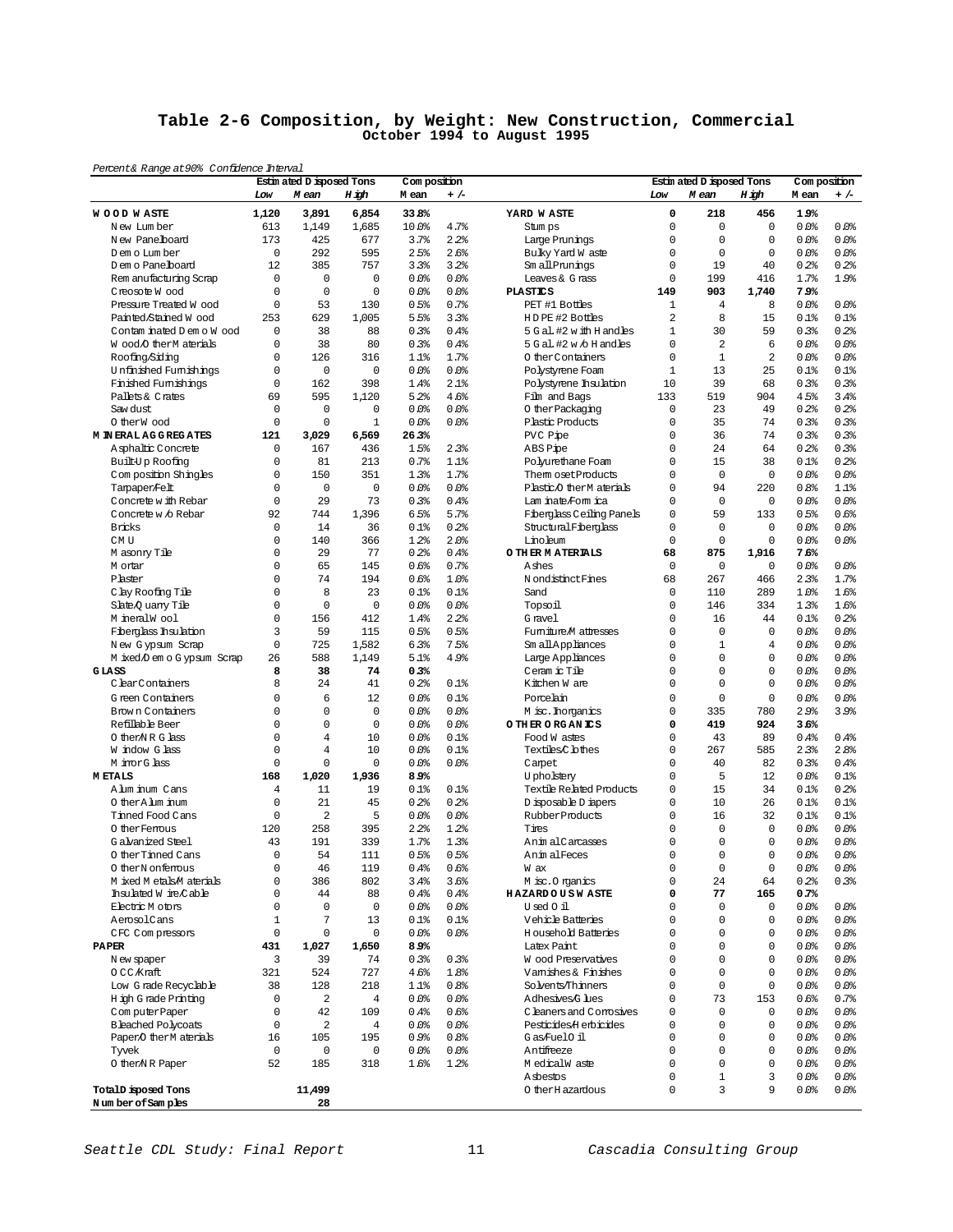### **Table 2-7 Composition, by Weight: Remodeling, Residential October 1994 to August 1995**

| Percent& Range at 90% Confidence Interval |                            |                                    |                   |                       |                  |                                  |                |                                    |                   |                       |       |
|-------------------------------------------|----------------------------|------------------------------------|-------------------|-----------------------|------------------|----------------------------------|----------------|------------------------------------|-------------------|-----------------------|-------|
|                                           | Low                        | Estin ated D isposed Tons<br>M ean | H igh             | Com position<br>M ean | $+/-$            |                                  | Low            | Estin ated D isposed Tons<br>M ean | H igh             | Com position<br>M ean | $+/-$ |
| <b>WOOD WASTE</b>                         | 3A38                       | 8,988                              | 14,976            | 48.8%                 |                  | YARD WASTE                       | 25             | 638                                | 1,374             | 3.5%                  |       |
| New Lumber                                | 568                        | 915                                | 1,262             | 5.0%                  | 1.9%             | Stum ps                          | $\mathbf 0$    | $\mathbf 0$                        | $\mathbf 0$       | 0.0                   | 0.0   |
| New Panelboard                            | 267                        | 713                                | 1,160             | 3.9%                  | 2.4%             | Large Prunings                   | $\Omega$       | 13                                 | 34                | 0.1%                  | 0.1%  |
| D em o Lum ber                            | 757                        | 1,831                              | 2,904             | 9.9%                  | 5.8%             | Bulky Yard W aste                | 0              | 0                                  | $\mathbf 0$       | 0.0%                  | 0.0   |
| D em o Panelboard                         | 62                         | 727                                | 1,391             | 3.9%                  | 3.6%             | Sm all Prunings                  | 0              | 366                                | 847               | 2.0%                  | 2.6%  |
| Rem anufacturing Scrap                    | $\mathbf 0$                | $\mathbf 0$                        | 0                 | 0.0%                  | 0.0%             | Leaves & G rass                  | 25             | 259                                | 492               | 1.4%                  | 1.3%  |
| Creosote Wood                             | $\mathbf 0$                | $\mathbf 0$                        | $\mathbf 0$       | 0.0%                  | 0.0%             | <b>PLASTICS</b>                  | 52             | 601                                | 1,288             | 3.3%                  |       |
| Pressure Treated W ood                    | $\mathbf 0$                | 296                                | 744               | 1.6%                  | 2.4%             | PET #1 Bottles                   | $\Omega$       | 2                                  | 4                 | 0.0%                  | 0.0   |
| Painted/Stained Wood                      | 881                        | 1,324                              | 1,767             | 7.2%                  | 2.4%             | HDPE #2 Bottles                  | 0              | $1\,$                              | $\overline{a}$    | 0.0%                  | 80.0  |
| Contam inated D em o W ood                | 447                        | 990                                | 1,532             | 5.4%                  | 2.9%             | 5 G al. #2 w ith H and les       | 0              | 18                                 | 42                | 0.1%                  | 0.1%  |
| Wood O ther Materials                     | 434                        | 1,151                              | 1,867             | 6.3%                  | 3.9%             | $5$ G al. #2 w $\land$ H and les | 0              | $\mathbf 0$                        | $\mathbf 0$       | 0.0                   | 0.0   |
| Roofing/Siding                            | 22                         | 492                                | 961               | 2.7%                  | 2.6%             | 0 ther Containers                | $\Omega$       | 5                                  | 11                | 0.0                   | 0.0%  |
| Unfinished Fumishings                     | $\Omega$                   | $\mathbf 0$                        | $\mathbf 0$       | 0.0%                  | 0.0              | Polystyrene Foam                 | $\overline{4}$ | 19                                 | 34                | 0.1%                  | 0.1%  |
| Finished Fumishings                       | 0                          | 76                                 | 167               | 0.4%                  | 0.5%             | Polystyrene Insulation           | $\mathbf 0$    | 24                                 | 53                | 0.1%                  | 0.2%  |
| Pallets & Crates                          | 0                          | 466                                | 1,197             | 2.5%                  | 4.0%             | Film and Bags                    | 23             | 85                                 | 147               | 0.5%                  | 0.3%  |
| Saw dust                                  | 0                          | $\mathbf 0$                        | $\mathbf 0$       | 0.0%                  | 0.0              | 0 ther Packaging                 | $\mathbf 0$    | 5                                  | 9                 | 0.0                   | 0.0%  |
| O therW ood                               | $\mathbf 0$                | 9                                  | 22                | 0.0%                  | 0.1%             | Plastic Products                 | 18             | 127                                | 235               | 0.7%                  | 0.6%  |
| <b>M IN ERAL AG G REG ATES</b>            | 827                        | 4,787                              | 8,929             | 26.0%                 |                  | PVC Pipe                         | $\Omega$       | 5                                  | 13                | 0.0%                  | 0.0   |
| Asphaltic Concrete                        | $\mathbf 0$                | 0                                  | $\mathbf 0$       | 0.0%                  | 0.0              | ABS Pipe                         | $\mathbf{1}$   | 9                                  | 17                | 0.0%                  | 0.0   |
| Built-Up Roofing                          | $\mathsf 0$                | 99                                 | 262               | 0.5%                  | 0.9%             | Polyurethane Foam                | 0              | $\mathbf 0$                        | $\mathbf 0$       | 0.0                   | 0.0   |
| Com position Shingles                     | 39                         | 556                                | 1,072             | 3.0%                  | 2.8 <sup>8</sup> | Them oset Products               | 0              | 119                                | 290               | 0.6%                  | 0.9%  |
| Tarpaper/Felt                             | 8                          | 24                                 | 39                | 0.1%                  | 0.1%             | Plastic O ther M aterials        | 0              | 68                                 | 156               | 0.4%                  | 0.5%  |
| Concrete w ith Rebar                      | $\mathbf 0$                | 38<br>570                          | 100               | 0.2%                  | 0.3%             | Lam inate/Form ica               | 6              | 27<br>$\overline{a}$               | 47                | 0.1%                  | 0.1%  |
| Concrete w /o Rebar                       | 60                         |                                    | 1,079             | 3.1%                  | 2.8%             | Fiberglass Ceiling Panels        | 0              |                                    | 5                 | 0.0%                  | 80.0  |
| <b>Bricks</b>                             | $\mathbf 0$<br>$\mathbf 0$ | 0<br>19                            | $\mathbf 0$<br>41 | 0.0%                  | $0.0$ %          | StructuralFiberglass             | 0<br>0         | 0<br>87                            | $\mathbf 0$       | 0.0<br>0.5%           | 80.0  |
| CM U                                      |                            |                                    |                   | 0.1%                  | $0.1$ %          | Linoleum                         | 77             |                                    | 222               |                       | 0.7%  |
| M asonry Tile                             | 16<br>$\mathbf 0$          | 128                                | 241<br>582        | 0.7%<br>1.4%          | 0.6%<br>1.7%     | O THER MATERIALS                 | $\Omega$       | 792<br>$\mathbf 0$                 | 1,676<br>$\Omega$ | 4.3%<br>0.0%          | 0.0%  |
| M ortar                                   | 153                        | 262<br>1,152                       | 2,152             | 6.3%                  | 5.4%             | Ashes<br>N ondistinct Fines      | 76             | 162                                | 248               | 0.9%                  | 0.5%  |
| Plaster                                   | $\mathsf 0$                | $\mathsf 0$                        | $\mathbf 0$       | 0.0%                  | $0.0$ %          | Sand                             | 0              | 35                                 | 75                | 0.2%                  | 0.2%  |
| C lay Roofing Tile<br>Slate O uarry Tile  | $\mathbf 0$                | $\mathbf 0$                        | $\mathbf 0$       | 0.0%                  | $0.0$ %          |                                  | $\Omega$       | $\mathbf 0$                        | $\mathbf 0$       | 0.0%                  | 0.0%  |
| M ineralW ool                             | $\mathbf 0$                | 115                                | 264               | 0.6%                  | 0.8%             | Topsoil<br>G ravel               | 0              | $\mathbf 0$                        | $\mathbf 0$       | 0.0                   | 0.0   |
| Fiberglass Insulation                     | 52                         | 156                                | 260               | 0.8%                  | 0.6%             | Fumiture M attresses             | $\Omega$       | 75                                 | 168               | 0.4%                  | 0.5%  |
| New Gypsum Scrap                          | 287                        | 1,046                              | 1,806             | 5.7%                  | 4.1%             | Sm all Appliances                | 0              | 52                                 | 135               | 0.3%                  | 0.4%  |
| M ixed/D em o G ypsum Scrap               | 212                        | 623                                | 1,034             | 3.4%                  | 2.2%             | Large Appliances                 | 0              | 167                                | 441               | 0.9%                  | 1.5%  |
| GLASS                                     | 0                          | 172                                | 390               | 0.9%                  |                  | Ceram ic Tile                    | 0              | 0                                  | $\mathbf 0$       | 0.0                   | 0.0   |
| ClearContainers                           | $\mathbf 0$                | 5                                  | 10                | 0.0%                  | $0.0$ %          | Kitchen W are                    | $\Omega$       | 10                                 | 23                | 0.1%                  | 0.1%  |
| G reen Containers                         | 0                          | 3                                  | 8                 | 0.0%                  | $0.0$ %          | Porcelain                        | 0              | 267                                | 538               | 1.5%                  | 1.5%  |
| Brown Containers                          | 0                          | $\mathbf 0$                        | $\Omega$          | 0.0%                  | 0.0              | M isc. horganics                 | 2              | 25                                 | 49                | 0.1%                  | 0.1%  |
| Refillable Beer                           | 0                          | $\mathbf{1}$                       | 3                 | 0.0                   | 0.0%             | O THER ORGANICS                  | 138            | 1,090                              | 2,082             | 5.9%                  |       |
| 0 then NR G lass                          | 0                          | 3                                  | $\overline{7}$    | 0.0%                  | 0.0              | Food W astes                     | 1              | 8                                  | 14                | 0.0%                  | 80.0  |
| W indow G lass                            | 0                          | 99                                 | 213               | 0.5%                  | 0.6%             | Textiles,C lothes                | $\mathbf 0$    | 57                                 | 133               | 0.3%                  | 0.4%  |
| M inorG lass                              | $\mathbf 0$                | 60                                 | 149               | 0.3%                  | 0.5%             | Camet                            | 130            | 821                                | 1,512             | 4.5%                  | 3.8%  |
| <b>METALS</b>                             | 206                        | 819                                | 1A41              | 4.4%                  |                  | U pholstery                      | $\Omega$       | 5                                  | 13                | 0.0                   | 0.0   |
| Alum inum Cans                            | $\mathbf{1}$               | 6                                  | 11                | 0.0%                  | 0.0              | Textile Related Products         | 6              | 73                                 | 141               | 0.4%                  | 0.4%  |
| O ther A lum inum                         | 6                          | 30                                 | 53                | 0.2%                  | 0.1%             | D isposable D iapers             | 0              | 0                                  | $\mathbb O$       | 0.0                   | 0.0   |
| Tinned Food Cans                          | $\mathbf 0$                | $\mathbf 0$                        | 1                 | 0.0                   | 0.0              | Rubber Products                  | 0              | 125                                | 269               | 0.7%                  | 0.8%  |
| 0 ther Femous                             | 14                         | 163                                | 312               | 0.9%                  | 0.8%             | Tires                            | 0              | $\mathbf 0$                        | $\mathbf 0$       | 0.0%                  | 80.0  |
| Galvanized Steel                          | 74                         | 269                                | 464               | 1.5%                  | 1.1%             | Anim alCarcasses                 | $\Omega$       | $\Omega$                           | 0                 | 0.0                   | 0.0%  |
| 0 therTinned Cans                         | $\mathbb O$                | 19                                 | 44                | 0.1%                  | 0.1%             | AnimalFeces                      | 0              | $\mathsf 0$                        | 0                 | 0.0%                  | 0.0%  |
| 0 therN onferrous                         | 0                          | 21                                 | 45                | 0.1%                  | $0.1$ %          | W ax                             | 0              | 0                                  | 0                 | 0.0                   | 0.0   |
| M ixed M etals/M aterials                 | 110                        | 301                                | 493               | 1.6%                  | 1.0%             | M isc. O rganics                 | 0              | 0                                  | 0                 | 0.0                   | 80.08 |
| Insulated W ire/Cable                     | 1                          | 8                                  | 15                | 0.0                   | 0.0              | <b>HAZARDOUSWASTE</b>            | 0              | 19                                 | 43                | 0.1%                  |       |
| Electric Motors                           | 0                          | 0                                  | 0                 | 0.0                   | 80.08            | Used Oil                         | 0              | 1                                  | 3                 | 0.0                   | 80.08 |
| AerosolCans                               | 0                          | $\sqrt{2}$                         | 4                 | 0.0                   | 0.0              | Vehicle Batteries                | 0              | $\mathbf 0$                        | 0                 | 0.0                   | 80.08 |
| CFC Compressors                           | 0                          | $\mathsf 0$                        | 0                 | 0.0                   | 0.0              | <b>H</b> ousehold Batteries      | 0              | 0                                  | 0                 | 0.0                   | 80.08 |
| <b>PAPER</b>                              | 203                        | 502                                | 823               | 2.7%                  |                  | Latex Paint                      | 0              | 13                                 | 28                | 0.1%                  | 0.1%  |
| N ew spaper                               | $\mathsf 0$                | 19                                 | 39                | 0.1%                  | 0.1%             | Wood Preservatives               | 0              | 0                                  | 0                 | 0.0                   | 0.0   |
| 0 CC Kraft                                | 180                        | 328                                | 476               | 1.8%                  | 0.8%             | Vamishes & Finishes              | 0              | 1                                  | 2                 | 0.0                   | 80.08 |
| Low Grade Recyclable                      | 16                         | 37                                 | 57                | 0.2                   | $0.1$ %          | Solvents/Thinners                | 0              | $\mathsf 0$                        | 0                 | 0.0                   | 0.0   |
| H igh G rade Printing                     | 0                          | 7                                  | 14                | 0.0                   | 0.0              | Adhesives/G lues                 | 0              | 1                                  | 4                 | 0.0                   | 80.08 |
| ComputerPaper                             | 0                          | 0                                  | 0                 | 0.0                   | 0.0              | C leaners and Compsives          | 0              | $\mathsf 0$                        | 0                 | 0.0                   | 80.08 |
| <b>Bleached Polycoats</b>                 | 0                          | $\mathbf{1}$                       | 3                 | 0.0                   | 0.0              | Pesticides/Herbicides            | 0              | 0                                  | 0                 | 0.0                   | 0.0   |
| Paper/O therM aterials                    | 0                          | 80                                 | 180               | 0.4%                  | 0.5%             | Gas/FuelO il                     | $\Omega$       | $\mathbf 0$                        | 0                 | 0.0                   | 80.08 |
| Tyvek                                     | 0                          | $\mathsf 0$                        | $\mathsf 0$       | 0.0                   | 0.0              | Antifreeze                       | 0              | $\mathbf 0$                        | 0                 | 0.0                   | 80.08 |
| 0 then NR Paper                           | 6                          | 31                                 | 55                | 0.2%                  | $0.1$ %          | M edicalW aste                   | 0              | 0                                  | 0                 | 0.0                   | 80.08 |
|                                           |                            |                                    |                   |                       |                  | A sbestos                        | 0              | 0                                  | 0                 | 0.0                   | 80.08 |
| TotalD isposed Tons                       |                            | 18,407                             |                   |                       |                  | 0 ther H azardous                | 0              | 3                                  | 7                 | 0.0                   | 80.08 |
| Number of Samples                         |                            | 48                                 |                   |                       |                  |                                  |                |                                    |                   |                       |       |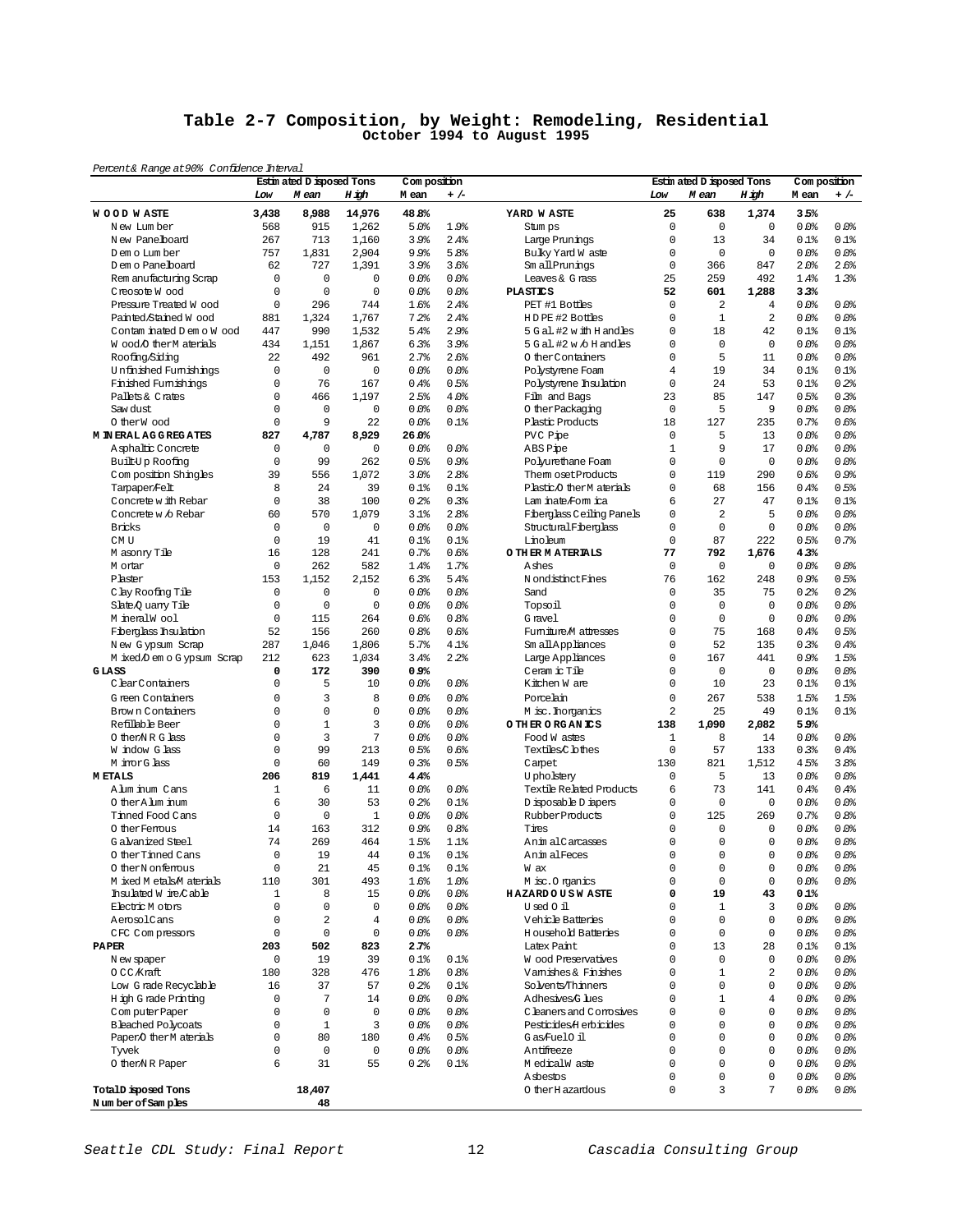#### **Table 2-8 Composition, by Weight: Remodeling, Commercial October 1994 to August 1995**

| Percent& Range at 90% Confidence Interval |                         |                                    |                      |                       |                  |                                         |                  |                                    |                   |                       |              |
|-------------------------------------------|-------------------------|------------------------------------|----------------------|-----------------------|------------------|-----------------------------------------|------------------|------------------------------------|-------------------|-----------------------|--------------|
|                                           | Low                     | Estin ated D isposed Tons<br>M ean | H igh                | Com position<br>M ean | $+/-$            |                                         | Low              | Estin ated D isposed Tons<br>M ean | H igh             | Com position<br>M ean | $+/-$        |
| <b>WOOD WASTE</b>                         | 1,224                   | 4,962                              | 8,782                | 45.9%                 |                  | YARD WASTE                              | 0                | 84                                 | 199               | 0.8%                  |              |
| New Lumber                                | 393                     | 812                                | 1,231                | 7.5%                  | 3.9%             | Stum ps                                 | $\mathbf 0$      | 0                                  | $\mathbf 0$       | 0.0%                  | 80.08        |
| New Panelboard                            | 396                     | 696                                | 996                  | 6.4%                  | 2.8 <sup>°</sup> | Large Prunings                          | $\mathbf 0$      | $\Omega$                           | $\mathbf 0$       | 0.0                   | 0.0%         |
| D em o Lum ber                            | 58                      | 326                                | 593                  | 3.0%                  | 2.5%             | Bulky Yard W aste                       | $\mathbf 0$      | $\Omega$                           | $\mathbf 0$       | 0.0%                  | 80.08        |
| D em o Panelboard                         | 27                      | 191                                | 354                  | 1.8%                  | 1.5%             | Sm all Prunings                         | $\mathbf 0$      | $\mathbf{1}$                       | $\overline{a}$    | 0.0                   | 80.08        |
| Rem anufacturing Scrap                    | 0                       | 0                                  | $\mathbf 0$          | 0.0                   | 0.0%             | Leaves & G rass                         | $\mathbf 0$      | 83                                 | 196               | 0.8%                  | 1.0%         |
| Creosote Wood                             | $\mathbf 0$             | $\mathbf 0$                        | $\mathbf 0$          | 0.0                   | 0.0%             | <b>PLASTICS</b>                         | 59               | 937                                | 1.982             | 8.7%                  |              |
| Pressure Treated W ood                    | $\mathbf 0$             | 57                                 | 120                  | 0.5%                  | 0.6%             | PET #1 Bottles                          | $\mathbf{1}$     | 5                                  | 10                | 0.0                   | 0.0%         |
| Painted/Stained Wood                      | 349                     | 942                                | 1,536                | 8.7%                  | 5.5%             | HDPE #2 Bottles                         | $\mathbf 0$      | $\overline{a}$                     | $\overline{4}$    | 0.0%                  | 80.08        |
| Contam inated D em o W ood                | 0                       | 296                                | 601                  | 2.7%                  | 2.8 <sup>°</sup> | 5 G al. #2 w ith H and les              | $\mathbf 0$      | 12                                 | 27                | 0.1%                  | 0.1%         |
| Wood O ther M aterials                    | 0                       | 271                                | 566                  | 2.5%                  | 2.7%             | 5 Gal.#2 w /o H and les                 | 0                | 2                                  | $\overline{4}$    | 0.0%                  | 0.0%         |
| Roofing/Siding                            | $\Omega$                | 0                                  | $\mathbf 0$          | 0.0                   | 0.0%             | 0 ther Containers                       | $\mathbf 0$      | 3                                  | 6                 | 0.0%                  | 0.0          |
| Unfinished Fumishings                     | 0                       | 0                                  | $\Omega$             | 0.0                   | 0.0%             | Polystyrene Foam                        | $\mathbf 0$      | 16                                 | 36                | 0.1%                  | 0.2%         |
| Finished Fumishings                       | $\mathbf 0$             | 903                                | 1,845                | 8.4%                  | 8.7%             | Polystyrene Insulation                  | $\mathbf 0$      | 13                                 | 30                | 0.1%                  | 0.1%         |
| Pallets & Crates                          | $\mathbf{1}$<br>0       | 459<br>0                           | 916<br>$\mathbf 0$   | 4.2%<br>0.0           | 4.2%<br>0.0%     | Film and Bags                           | 55<br>2          | 191<br>5                           | 328<br>8          | 1.8%<br>0.0%          | 1.3%<br>0.0% |
| Saw dust<br>O therW ood                   | $\mathbf 0$             | 9                                  | 24                   | 0.1%                  | 0.1%             | 0 ther Packaging<br>Plastic Products    | $\mathbf 0$      | 44                                 | 100               | 0.4%                  | 0.5%         |
| <b>M IN ERAL AG G REG ATES</b>            | 181                     | 1,927                              | 3,940                | 17.8%                 |                  | PVC Pipe                                | $\mathbf 0$      | $\mathbf{1}$                       | $\overline{4}$    | 0.0%                  | 0.0%         |
| Asphaltic Concrete                        | 0                       | 0                                  | $\mathbf 0$          | 0.0%                  | 0.0%             | ABS Pipe                                | $\mathbf 0$      | $\mathbf{1}$                       | 3                 | 0.0%                  | 0.0%         |
| Built-Up Roofing                          | $\mathbf 0$             | 10                                 | 27                   | 0.1%                  | 0.2%             | Polyurethane Foam                       | $\mathbf 0$      | 28                                 | 64                | 0.3%                  | 0.3%         |
| Composition Shingles                      | 0                       | 0                                  | $\mathbf 0$          | 0.0%                  | 0.0              | Them osetProducts                       | 0                | 10                                 | 23                | 0.1%                  | 0.1%         |
| Tampaper/Felt                             | $\mathbf 0$             | 20                                 | 54                   | 0.2%                  | 0.3%             | Plastic O ther M aterials               | $\overline{a}$   | 8                                  | 15                | 0.1%                  | 0.1%         |
| Concrete w ith Rebar                      | 0                       | 21                                 | 57                   | 0.2%                  | 0.3%             | Lam inate/Form ica                      | 0                | 26                                 | 70                | 0.2%                  | 0.4%         |
| Concrete w /o Rebar                       | 17                      | 103                                | 189                  | 1.0%                  | 0.8%             | Fiberglass Ceiling Panels               | $\mathbf 0$      | 420                                | 861               | 3.9%                  | 4.1%         |
| <b>Bricks</b>                             | $\mathbf 0$             | $\overline{4}$                     | 11                   | 0.0%                  | 0.1%             | StructuralFiberglass                    | $\mathbf 0$      | 0                                  | $\mathbf 0$       | 0.0%                  | 80.08        |
| CM <sub>U</sub>                           | 0                       | 59                                 | 150                  | 0.5%                  | 0.8%             | Linoleum                                | 0                | 149                                | 391               | 1.4%                  | 2.2%         |
| M asonry Tile                             | $\mathbf 0$             | $\mathbf 0$                        | $\mathbf 0$          | 0.0                   | 0.0%             | O THER MATERIALS                        | $\mathbf 0$      | 327                                | 828               | 3.0%                  |              |
| M ortar                                   | 0                       | 146                                | 369                  | 1.3%                  | 2.1%             | Ashes                                   | $\Omega$         | $\circ$                            | $\Omega$          | 0.0%                  | 0.0%         |
| Plaster                                   | $\mathbf 0$             | 277                                | 654                  | 2.6%                  | 3.5%             | N ondistinct Fines                      | $\mathbf 0$      | 17                                 | 36                | 0.2%                  | 0.2%         |
| C lay Roofing Tile                        | $\mathbf 0$             | 0                                  | $\mathbf 0$          | 0.0%                  | 0.0              | Sand                                    | $\mathbf 0$      | 287                                | 733               | 2.7%                  | 4.1%         |
| Slate Q uarry Tile                        | 0                       | $\mathbf{1}$                       | 3                    | 0.0%                  | 0.0              | Topsoil                                 | 0                | 17                                 | 45                | 0.2%                  | 0.3%         |
| M ineralW ool                             | $\mathbf 0$             | $\mathbf 0$                        | $\Omega$             | 0.0                   | 0.0%             | G ravel                                 | $\mathbf 0$      | $\Omega$                           | $\mathbf 0$       | 0.0%                  | 0.0%         |
| Fiberglass Insulation                     | 15                      | 55                                 | 96                   | 0.5%                  | 0.4%             | Fumiture M attresses                    | $\mathbf 0$      | $\Omega$                           | $\mathbf 0$       | 0.0                   | 0.0%         |
| New Gypsum Scrap                          | 0                       | 657                                | 1,335                | 6.1%                  | 6.3%             | Sm all Appliances                       | $\mathbf 0$      | $\Omega$                           | $\mathbf 0$       | 0.0%                  | 0.0%         |
| M ixed/D em o G ypsum Scrap               | 149                     | 573                                | 996                  | 5.3%                  | 3.9%             | Large Appliances                        | $\mathbf 0$      | 0                                  | $\mathbf 0$       | 0.0                   | 80.08        |
| GLASS                                     | 0                       | 9                                  | 19                   | 0.1%                  |                  | Ceram ic Tile                           | $\Omega$         | $\Omega$                           | $\mathbf 0$       | 0.0%                  | 0.0%         |
| C lear Containers                         | $\mathbf 0$             | $\overline{4}$                     | 7                    | 0.0                   | 0.0              | Kitchen Ware                            | $\mathbf 0$      | $\Omega$                           | $\Omega$          | 0.0                   | 0.0%         |
| G reen Containers                         | $\mathbf 0$             | $\mathbf 0$                        | $\mathbf{1}$         | 0.0                   | 0.0%             | Porcelain                               | $\mathbf 0$      | $\Omega$                           | $\mathbf 0$       | 0.0%                  | 0.0          |
| Brown Containers                          | 0                       | 0                                  | $\Omega$             | 0.0%                  | 0.0%             | M isc. horganics                        | 0                | 6                                  | 14                | 0.1%                  | 0.1%         |
| Refillable Beer                           | $\Omega$                | $\Omega$                           | $\mathbf{1}$         | 0.0%                  | 0.0%             | O THER ORGANICS                         | 115              | 740                                | 1,397             | 6.8%                  |              |
| O therNRG lass                            | $\mathbf 0$             | $\overline{a}$                     | $\overline{4}$       | 0.0%                  | 0.0              | Food W astes                            | 0                | 30                                 | 80                | 0.3%                  | 0.5%         |
| W indow G lass                            | 0                       | 2                                  | 5                    | 0.0                   | 0.0              | Textiles,C lothes                       | 6                | 51                                 | 96                | 0.5%                  | 0.4%         |
| M inorG lass                              | $\mathbf 0$             | $\mathbf 0$                        | $\mathbf 0$          | 0.0                   | 0.0%             | Carpet                                  | 89               | 493                                | 898               | 4.6%                  | 3.7%         |
| <b>METALS</b>                             | 494                     | 1,226                              | 2,033                | 11.3%                 |                  | U pholstery                             | 0                | $\Omega$                           | $\Omega$          | 80.08                 | 0.0%         |
| A lum inum Cans                           | $\Omega$<br>$\mathbf 0$ | 5<br>$\mathbf{1}$                  | 10<br>$\overline{a}$ | 0.0<br>0.0%           | 0.0%             | Textile Related Products                | 0<br>$\mathbf 0$ | 17<br>$\mathbf 0$                  | 42<br>$\mathbf 0$ | 0.2%                  | 0.2%<br>0.0% |
| O ther A lum inum<br>Tinned Food Cans     | 0                       | 92                                 | 243                  | 0.8%                  | 0.0<br>1.4%      | D isposable D iapers<br>Rubber Products | 0                | 44                                 | 94                | 0.0<br>0.4%           | 0.5%         |
| O ther Femous                             | 119                     | 288                                | 457                  | 2.7%                  | 1.6%             | Tires                                   | $\mathbf 0$      | $\Omega$                           | $\mathbf 0$       | 0.0%                  | 0.0%         |
| G alvanized Steel                         | 57                      | 147                                | 236                  | 1.4%                  | 0.8%             | AnimalCarcasses                         | $\Omega$         | $\Omega$                           | $\Omega$          | 0.0                   | 0.0%         |
| 0 ther Tinned Cans                        | $\Omega$                | 5                                  | 12                   | 0.0%                  | 0.1%             | AnimalFeces                             | $\Omega$         | $\Omega$                           | $\Omega$          | 0.0%                  | 0.0%         |
| 0 therN onferrous                         | $\mathsf 0$             | 54                                 | 118                  | 0.5%                  | 0.6%             | W ax                                    | $\mathbf 0$      | 0                                  | $\mathsf 0$       | 0.0                   | 80.0         |
| M ixed M etals M aterials                 | 318                     | 617                                | 917                  | 5.7%                  | 2.8%             | M isc. O rganics                        | 21               | 104                                | 188               | 1.0%                  | 88.0         |
| Insulated W ire Cable                     | 0                       | 15                                 | 29                   | 0.1%                  | 0.1%             | <b>HAZARDOUSWASTE</b>                   | 0                | 78                                 | 179               | 0.7%                  |              |
| Electric M otors                          | $\Omega$                | 3                                  | 8                    | 80.08                 | 0.0              | Used 0 il                               | $\Omega$         | 2                                  | $\overline{4}$    | 80.08                 | 80.0         |
| AerosolCans                               | $\Omega$                | $\mathbf 1$                        | $\overline{a}$       | 0.0                   | 0.0              | Vehicle Batteries                       | $\Omega$         | $\Omega$                           | $\Omega$          | 0.0                   | 80.0         |
| CFC Compressors                           | $\mathbf 0$             | $\mathbf 0$                        | 0                    | 80.0                  | 0.0              | <b>Household Batteries</b>              | $\mathbf 0$      | $\Omega$                           | $\mathbf 0$       | 0.0                   | 80.0         |
| <b>PAPER</b>                              | 143                     | 517                                | 939                  | 4.8%                  |                  | Latex Paint                             | $\Omega$         | $\overline{4}$                     | 12                | 80.08                 | $0.1$ %      |
| N ew spaper                               | 2                       | 15                                 | 28                   | 0.1%                  | $0.1$ %          | Wood Preservatives                      | $\overline{0}$   | $\Omega$                           | $\mathbf 0$       | 0.0                   | 0.0          |
| OCC Kraft                                 | 131                     | 277                                | 423                  | 2.6%                  | 1.3%             | Vamishes & Finishes                     | $\Omega$         | $\Omega$                           | $\Omega$          | 80.08                 | 80.08        |
| Low Grade Recyclable                      | 10                      | 27                                 | 44                   | 0.3%                  | 0.2%             | Solvents/Thinners                       | $\Omega$         | $\Omega$                           | $\mathbf 0$       | 0.0                   | 80.08        |
| H igh G rade Printing                     | $\mathbf 0$             | 6                                  | 14                   | 0.1%                  | 0.1%             | Adhesives/G lues                        | $\mathbf 0$      | 66                                 | 146               | 0.6%                  | 0.7%         |
| ComputerPaper                             | 0                       | 26                                 | 69                   | 0.2%                  | 0.4%             | C leaners and Comosives                 | $\mathbf 0$      | 6                                  | 17                | $0.1$ %               | $0.1$ $8$    |
| <b>Bleached Polycoats</b>                 | $\mathbf 0$             | 0                                  | $\mathbf 0$          | 0.0                   | 0.0              | Pesticides/Herbicides                   | $\overline{0}$   | $\Omega$                           | $\mathbf 0$       | 0.0                   | 0.0          |
| Paper/O therM aterials                    | 0                       | 26                                 | 68                   | 0.2%                  | 0.4%             | Gas/Fuel0 il                            | $\Omega$         | $\Omega$                           | $\Omega$          | 80.08                 | 80.08        |
| Tyvek                                     | $\mathbf 0$             | 7                                  | 18                   | $0.1$ %               | 0.1%             | Antifreeze                              | $\Omega$         | $\Omega$                           | $\Omega$          | 0.0                   | 80.08        |
| 0 then NR Paper                           | $\mathbf 0$             | 132                                | 274                  | 1.2%                  | 1.3%             | MedicalWaste                            | $\overline{0}$   | $\Omega$                           | $\mathbf 0$       | 0.0                   | 80.0         |
|                                           |                         |                                    |                      |                       |                  | Asbestos                                | 0                | 0                                  | $\Omega$          | 0.0                   | 80.0         |
| TotalD isposed Tons                       |                         | 10,806                             |                      |                       |                  | 0 ther H azardous                       | 0                | 0                                  | $\mathbf 0$       | 0.0                   | 80.0         |
| Number of Samples                         |                         | 35                                 |                      |                       |                  |                                         |                  |                                    |                   |                       |              |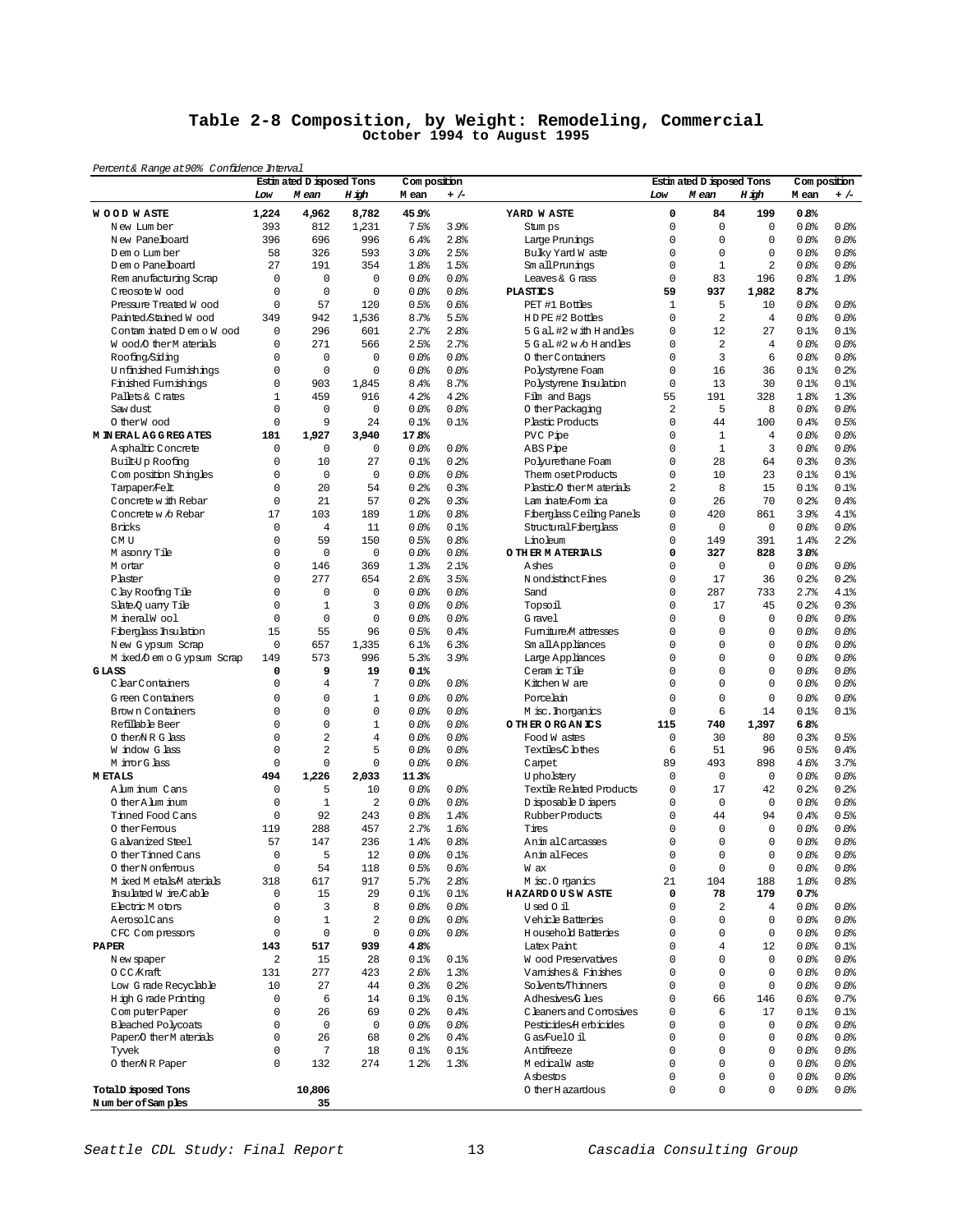### **Table 2-9 Composition, by Weight: Demolition, Residential October 1994 to August 1995**

| Percent& Range at 90% Confidence Interval<br>Estin ated D isposed Tons<br>Com position<br>Com position<br>Estin ated D isposed Tons<br>Low<br>M ean<br>H igh<br>M ean<br>$+/-$<br>M ean<br>H igh<br>M ean<br>Low<br>$\mathbf 0$<br>2,013<br>7,829<br>13,990<br>40.5%<br>YARD WASTE<br>2,171<br>5,041<br>11.2%<br><b>WOOD WASTE</b><br>$\mathbf 0$<br>$\mathbf 0$<br>609<br>1,268<br>3.2%<br>1,043<br>2,349<br>5.4%<br>N ew Lum ber<br>3.4%<br>Stum ps<br>$\mathbf 0$<br>100<br>219<br>0.5%<br>0.6%<br>0<br>288<br>629<br>New Panelboard<br>Large Prunings<br>1.5%<br>709<br>2,055<br>3,402<br>7.0%<br>0<br>394<br>1,043<br>2.0%<br>D em o Lum ber<br>10.6%<br>Bulky Yard W aste<br>D em o Pane board<br>34<br>301<br>568<br>1.6%<br>1.4%<br>Sm all Prunings<br>0<br>365<br>820<br>1.9%<br>$\mathbf 0$<br>$\mathbf 0$<br>$\mathbf 0$<br>0.0%<br>0.0%<br>80<br>200<br>0.4%<br>Rem anufacturing Scrap<br>0<br>Leaves & G rass<br>0<br>$\mathbf 0$<br>$\mathbf 0$<br>43<br>0.0%<br>$0.0$ %<br><b>PLASTICS</b><br>506<br>1,001<br>2.6%<br>Creosote Wood<br>Pressure Treated W ood<br>0<br>38<br>80<br>0.2%<br>0.2%<br>PET #1 Bottles<br>0<br>14<br>0.1%<br>29<br>1,104<br>2,598<br>4,091<br>7.7%<br>HDPE #2 Bottles<br>0<br>10<br>0.1%<br>Painted/Stained Wood<br>13.5%<br>21<br>Contam inated D em o W ood<br>110<br>639<br>1,168<br>3.3%<br>2.7%<br>5 G al. #2 w ith H and les<br>$\Omega$<br>$\mathbf 0$<br>$\mathbf 0$<br>0.0<br>0<br>Wood O ther Materials<br>56<br>298<br>541<br>1.3%<br>$\mathbf 0$<br>$\mathbf 0$<br>1.5%<br>$5$ G al. #2 w $\ell$ H and les<br>0.0<br>3<br>Roofing/Siding<br>0<br>583<br>1,316<br>3.0%<br>3.8%<br>0 ther Containers<br>0<br>8<br>0.0%<br>Unfinished Fumishings<br>0<br>$\mathbf 0$<br>$\mathbf 0$<br>0.0%<br>0.0<br>0<br>40<br>87<br>0.2%<br>Polystyrene Foam<br>$\overline{a}$<br>Finished Furnishings<br>0<br>424<br>941<br>2.2%<br>2.7%<br>Polystyrene Insulation<br>0<br>6<br>0.0%<br>Pallets & Crates<br>0<br>184<br>397<br>1.0%<br>Film and Bags<br>11<br>42<br>74<br>0.2%<br>1.1%<br>0<br>23<br>Saw dust<br>$\mathbf 0$<br>$\mathbf 0$<br>0.0%<br>0.0<br>0 ther Packaging<br>$\mathbf 0$<br>0.1%<br>48<br>$\mathbf 0$<br>$\mathbf 0$<br>0<br>32<br>293<br>0.0%<br>0.0<br>Plastic Products<br>555<br>1.5%<br>O therW ood<br><b>M IN ERAL AG GREGATES</b><br>23<br>4,684<br>10,585<br>24.3%<br>$\mathbf 0$<br>5<br>0.0<br>PVC Pipe<br>11<br>$\mathbf 0$<br>Asphaltic Concrete<br>$\mathbf 0$<br>$\mathbf 0$<br>$\mathbf 0$<br>0.0%<br>$0.0$ %<br>0<br>$\mathbf 0$<br>0.0%<br>ABS Pipe<br>Built-Up Roofing<br>$\mathbf 0$<br>$\mathbf 0$<br>$\mathbf 0$<br>0.0%<br>$0.0$ %<br>Polyurethane Foam<br>0<br>8<br>22<br>0.0<br>0<br>0<br>$\mathbf 0$<br>Composition Shingles<br>742<br>$\mathbf 0$<br>1,698<br>3.8 <sup>8</sup><br>4.9%<br>Them oset Products<br>0.0<br>53<br>Tampaper/Felt<br>0<br>84<br>213<br>0.7%<br>Plastic/O therM aterials<br>0<br>115<br>0.3%<br>0.4%<br>Concrete w ith Rebar<br>0<br>446<br>1,180<br>2.3%<br>3.8%<br>Lam inate/Form ica<br>0<br>10<br>27<br>0.1%<br>Concrete w /o Rebar<br>0<br>216<br>471<br>0<br>0<br>1.1%<br>1.3%<br>Fiberglass Ceiling Panels<br>0<br>0.0<br><b>Bricks</b><br>0<br>375<br>993<br>1.9%<br>3.2%<br>StructuralFiberglass<br>$\Omega$<br>0<br>$\mathbf 0$<br>0.0<br>$\Omega$<br>0<br>$\mathbf 0$<br>CM <sub>U</sub><br>0.1%<br>Linoleum<br>$\mathbf 0$<br>0.0<br>15<br>39<br>0.1%<br>0<br>0<br>18<br>48<br>0.1%<br>0.2%<br>O THER MATERIALS<br>1,332<br>3,106<br>6.9%<br>M asonry Tile<br>0<br>178<br>472<br>0.9%<br>1.5%<br>0<br>$\mathbf 0$<br>0.0%<br>M ortar<br>Ashes<br>0<br>0<br>288<br>693<br>2.1%<br>N ondistinct Fines<br>0<br>78<br>173<br>0.4%<br>Plaster<br>1.5%<br>C lay Roofing Tile<br>0<br>$\mathbf 0$<br>$\mathbf 0$<br>0.0%<br>0.0<br>Sand<br>$\Omega$<br>$\mathbf 0$<br>$\mathbf 0$<br>0.0%<br>0<br>0<br>30<br>80<br>0.2%<br>$\mathbf 0$<br>$\mathbf 0$<br>Slate Q uarry Tile<br>0.3%<br>Topsoil<br>0.0<br>$\mathbf 0$<br>$\mathbf 0$<br>$\mathbf 0$<br>M ineralW ool<br>0<br>$\mathbf 0$<br>0.0%<br>$0.0$ %<br>G ravel<br>0<br>0.0%<br>Fiberglass Insulation<br>0<br>64<br>146<br>0.3%<br>0.4%<br>Fumiture M attresses<br>0<br>562<br>2.9%<br>1,416<br>23<br>694<br>1,364<br>3.5%<br>Sm all Appliances<br>0<br>274<br>586<br>1.4%<br>New Gypsum Scrap<br>3.6%<br>$\mathsf 0$<br>1,533<br>3,190<br>7.9%<br>8.6%<br>Large Appliances<br>0<br>359<br>773<br>1.9%<br>M ixed/D em o G ypsum Scrap<br>0<br>8<br>284<br>588<br>Ceram ic Tile<br>$\mathbf 0$<br>$\mathbf 0$<br>GLASS<br>1.5%<br>0.0<br>ClearContainers<br>0<br>$\mathbf{1}$<br>3<br>0.0%<br>$0.0$ %<br>Kitchen W are<br>0<br>7<br>18<br>0.0%<br>0<br>$\mathbf 0$<br>0<br>0<br>47<br>0.0%<br>0.0<br>125<br>0.2%<br>G reen Containers<br>Porcelain<br>Brown Containers<br>0<br>$\mathbf 0$<br>0<br>0.0%<br>0.0<br>0<br>6<br>0.0<br>M isc. Inorganics<br>15<br>0<br>$\mathbf 0$<br>0<br>Refillable Beer<br>0.0%<br>0.0%<br>O THER ORGANICS<br>1,157<br>2,294<br>64<br>6.0%<br>0<br>0 then NR G lass<br>43<br>115<br>0.2%<br>0.4%<br>$\mathbf 0$<br>$\mathbf 0$<br>$\mathbf 0$<br>0.0%<br>Food W astes<br>$\mathbf 0$<br>W indow G lass<br>8<br>239<br>470<br>Textiles,C lothes<br>15<br>39<br>0.1%<br>1.2%<br>1.2%<br>0<br>M inorG lass<br>$\mathbf 0$<br>$\mathbf 0$<br>0.0<br>0.0<br>64<br>970<br>1,875<br>5.0%<br>Camet<br>117<br>867<br>1,643<br>4.5%<br>U pholstery<br>0<br>19<br>0.1%<br><b>METALS</b><br>44<br>5<br>8<br>0.0%<br>Textile Related Products<br>0<br>45<br>120<br>0.2%<br>A lum inum Cans<br>1<br>0.0<br>O ther A lum inum<br>$\mathbf 0$<br>38<br>76<br>0.2%<br>0.2%<br>D isposable D iapers<br>$\Omega$<br>$\mathbf 0$<br>$\mathbf 0$<br>0.0<br>$\mathbf 0$<br>$\overline{a}$<br>$\overline{4}$<br>$\Omega$<br>0<br>Tinned Food Cans<br>0.0<br>0.0<br>Rubber Products<br>0<br>0.0<br>65<br>359<br>653<br>19%<br>0<br>0<br>$\mathbf 0$<br>0 ther Femous<br>1.5%<br>Tires<br>0.0<br>0<br>$\mathbf 0$<br>0.0<br>0.0<br>0<br>$\mathbf 0$<br>0<br>0.0<br>G alvanized Steel<br>0<br>Anim alCarcasses<br>9<br>82<br>0.2%<br>$\Omega$<br>$\Omega$<br>0<br>80.0<br>0 ther Tinned Cans<br>46<br>0.2%<br>AnimalFeces<br>5<br>$\mathsf 0$<br>$\mathsf 0$<br>12<br>0.0%<br>80.08<br>0<br>$\mathbb O$<br>0 therN onferrous<br>0.0<br>W ax<br>42<br>371<br>0<br>M ixed M etals M aterials<br>700<br>1.9%<br>1.7%<br>M isc. Organics<br>108<br>216<br>0.6%<br>0<br>Insulated W ire/Cable<br>$\mathsf 0$<br>40<br>102<br><b>HAZARDOUSWASTE</b><br>0.2%<br>0.3%<br>49<br>129<br>0.3%<br>0<br>Electric Motors<br>0<br>0<br>0<br>0.0<br>0.0<br>Used Oil<br>0<br>0.0<br>0 |  |
|-------------------------------------------------------------------------------------------------------------------------------------------------------------------------------------------------------------------------------------------------------------------------------------------------------------------------------------------------------------------------------------------------------------------------------------------------------------------------------------------------------------------------------------------------------------------------------------------------------------------------------------------------------------------------------------------------------------------------------------------------------------------------------------------------------------------------------------------------------------------------------------------------------------------------------------------------------------------------------------------------------------------------------------------------------------------------------------------------------------------------------------------------------------------------------------------------------------------------------------------------------------------------------------------------------------------------------------------------------------------------------------------------------------------------------------------------------------------------------------------------------------------------------------------------------------------------------------------------------------------------------------------------------------------------------------------------------------------------------------------------------------------------------------------------------------------------------------------------------------------------------------------------------------------------------------------------------------------------------------------------------------------------------------------------------------------------------------------------------------------------------------------------------------------------------------------------------------------------------------------------------------------------------------------------------------------------------------------------------------------------------------------------------------------------------------------------------------------------------------------------------------------------------------------------------------------------------------------------------------------------------------------------------------------------------------------------------------------------------------------------------------------------------------------------------------------------------------------------------------------------------------------------------------------------------------------------------------------------------------------------------------------------------------------------------------------------------------------------------------------------------------------------------------------------------------------------------------------------------------------------------------------------------------------------------------------------------------------------------------------------------------------------------------------------------------------------------------------------------------------------------------------------------------------------------------------------------------------------------------------------------------------------------------------------------------------------------------------------------------------------------------------------------------------------------------------------------------------------------------------------------------------------------------------------------------------------------------------------------------------------------------------------------------------------------------------------------------------------------------------------------------------------------------------------------------------------------------------------------------------------------------------------------------------------------------------------------------------------------------------------------------------------------------------------------------------------------------------------------------------------------------------------------------------------------------------------------------------------------------------------------------------------------------------------------------------------------------------------------------------------------------------------------------------------------------------------------------------------------------------------------------------------------------------------------------------------------------------------------------------------------------------------------------------------------------------------------------------------------------------------------------------------------------------------------------------------------------------------------------------------------------------------------------------------------------------------------------------------------------------------------------------------------------------------------------------------------------------------------------------------------------------------------------------------------------------------------------------------------------------------------------------------------------------------------------------------------------------------------------------------------------------------------------------------------------------------------------------------------------------------------------------------------------------------------------------------------------------------------------------------------------------------------------------------------------------------------------------------------------------------------------------------------------------------------------------------------------------------------------------------------------------------------------------------------------------------------------------------------------------------------------------------------------------------------------------------------------------------------------------------------------------------------------------------|--|
|                                                                                                                                                                                                                                                                                                                                                                                                                                                                                                                                                                                                                                                                                                                                                                                                                                                                                                                                                                                                                                                                                                                                                                                                                                                                                                                                                                                                                                                                                                                                                                                                                                                                                                                                                                                                                                                                                                                                                                                                                                                                                                                                                                                                                                                                                                                                                                                                                                                                                                                                                                                                                                                                                                                                                                                                                                                                                                                                                                                                                                                                                                                                                                                                                                                                                                                                                                                                                                                                                                                                                                                                                                                                                                                                                                                                                                                                                                                                                                                                                                                                                                                                                                                                                                                                                                                                                                                                                                                                                                                                                                                                                                                                                                                                                                                                                                                                                                                                                                                                                                                                                                                                                                                                                                                                                                                                                                                                                                                                                                                                                                                                                                                                                                                                                                                                                                                                                                                                                                                                                                                                                                                                                                                                                                                                                                                                                                                                                                                                                                                                                 |  |
|                                                                                                                                                                                                                                                                                                                                                                                                                                                                                                                                                                                                                                                                                                                                                                                                                                                                                                                                                                                                                                                                                                                                                                                                                                                                                                                                                                                                                                                                                                                                                                                                                                                                                                                                                                                                                                                                                                                                                                                                                                                                                                                                                                                                                                                                                                                                                                                                                                                                                                                                                                                                                                                                                                                                                                                                                                                                                                                                                                                                                                                                                                                                                                                                                                                                                                                                                                                                                                                                                                                                                                                                                                                                                                                                                                                                                                                                                                                                                                                                                                                                                                                                                                                                                                                                                                                                                                                                                                                                                                                                                                                                                                                                                                                                                                                                                                                                                                                                                                                                                                                                                                                                                                                                                                                                                                                                                                                                                                                                                                                                                                                                                                                                                                                                                                                                                                                                                                                                                                                                                                                                                                                                                                                                                                                                                                                                                                                                                                                                                                                                                 |  |
|                                                                                                                                                                                                                                                                                                                                                                                                                                                                                                                                                                                                                                                                                                                                                                                                                                                                                                                                                                                                                                                                                                                                                                                                                                                                                                                                                                                                                                                                                                                                                                                                                                                                                                                                                                                                                                                                                                                                                                                                                                                                                                                                                                                                                                                                                                                                                                                                                                                                                                                                                                                                                                                                                                                                                                                                                                                                                                                                                                                                                                                                                                                                                                                                                                                                                                                                                                                                                                                                                                                                                                                                                                                                                                                                                                                                                                                                                                                                                                                                                                                                                                                                                                                                                                                                                                                                                                                                                                                                                                                                                                                                                                                                                                                                                                                                                                                                                                                                                                                                                                                                                                                                                                                                                                                                                                                                                                                                                                                                                                                                                                                                                                                                                                                                                                                                                                                                                                                                                                                                                                                                                                                                                                                                                                                                                                                                                                                                                                                                                                                                                 |  |
|                                                                                                                                                                                                                                                                                                                                                                                                                                                                                                                                                                                                                                                                                                                                                                                                                                                                                                                                                                                                                                                                                                                                                                                                                                                                                                                                                                                                                                                                                                                                                                                                                                                                                                                                                                                                                                                                                                                                                                                                                                                                                                                                                                                                                                                                                                                                                                                                                                                                                                                                                                                                                                                                                                                                                                                                                                                                                                                                                                                                                                                                                                                                                                                                                                                                                                                                                                                                                                                                                                                                                                                                                                                                                                                                                                                                                                                                                                                                                                                                                                                                                                                                                                                                                                                                                                                                                                                                                                                                                                                                                                                                                                                                                                                                                                                                                                                                                                                                                                                                                                                                                                                                                                                                                                                                                                                                                                                                                                                                                                                                                                                                                                                                                                                                                                                                                                                                                                                                                                                                                                                                                                                                                                                                                                                                                                                                                                                                                                                                                                                                                 |  |
|                                                                                                                                                                                                                                                                                                                                                                                                                                                                                                                                                                                                                                                                                                                                                                                                                                                                                                                                                                                                                                                                                                                                                                                                                                                                                                                                                                                                                                                                                                                                                                                                                                                                                                                                                                                                                                                                                                                                                                                                                                                                                                                                                                                                                                                                                                                                                                                                                                                                                                                                                                                                                                                                                                                                                                                                                                                                                                                                                                                                                                                                                                                                                                                                                                                                                                                                                                                                                                                                                                                                                                                                                                                                                                                                                                                                                                                                                                                                                                                                                                                                                                                                                                                                                                                                                                                                                                                                                                                                                                                                                                                                                                                                                                                                                                                                                                                                                                                                                                                                                                                                                                                                                                                                                                                                                                                                                                                                                                                                                                                                                                                                                                                                                                                                                                                                                                                                                                                                                                                                                                                                                                                                                                                                                                                                                                                                                                                                                                                                                                                                                 |  |
|                                                                                                                                                                                                                                                                                                                                                                                                                                                                                                                                                                                                                                                                                                                                                                                                                                                                                                                                                                                                                                                                                                                                                                                                                                                                                                                                                                                                                                                                                                                                                                                                                                                                                                                                                                                                                                                                                                                                                                                                                                                                                                                                                                                                                                                                                                                                                                                                                                                                                                                                                                                                                                                                                                                                                                                                                                                                                                                                                                                                                                                                                                                                                                                                                                                                                                                                                                                                                                                                                                                                                                                                                                                                                                                                                                                                                                                                                                                                                                                                                                                                                                                                                                                                                                                                                                                                                                                                                                                                                                                                                                                                                                                                                                                                                                                                                                                                                                                                                                                                                                                                                                                                                                                                                                                                                                                                                                                                                                                                                                                                                                                                                                                                                                                                                                                                                                                                                                                                                                                                                                                                                                                                                                                                                                                                                                                                                                                                                                                                                                                                                 |  |
|                                                                                                                                                                                                                                                                                                                                                                                                                                                                                                                                                                                                                                                                                                                                                                                                                                                                                                                                                                                                                                                                                                                                                                                                                                                                                                                                                                                                                                                                                                                                                                                                                                                                                                                                                                                                                                                                                                                                                                                                                                                                                                                                                                                                                                                                                                                                                                                                                                                                                                                                                                                                                                                                                                                                                                                                                                                                                                                                                                                                                                                                                                                                                                                                                                                                                                                                                                                                                                                                                                                                                                                                                                                                                                                                                                                                                                                                                                                                                                                                                                                                                                                                                                                                                                                                                                                                                                                                                                                                                                                                                                                                                                                                                                                                                                                                                                                                                                                                                                                                                                                                                                                                                                                                                                                                                                                                                                                                                                                                                                                                                                                                                                                                                                                                                                                                                                                                                                                                                                                                                                                                                                                                                                                                                                                                                                                                                                                                                                                                                                                                                 |  |
|                                                                                                                                                                                                                                                                                                                                                                                                                                                                                                                                                                                                                                                                                                                                                                                                                                                                                                                                                                                                                                                                                                                                                                                                                                                                                                                                                                                                                                                                                                                                                                                                                                                                                                                                                                                                                                                                                                                                                                                                                                                                                                                                                                                                                                                                                                                                                                                                                                                                                                                                                                                                                                                                                                                                                                                                                                                                                                                                                                                                                                                                                                                                                                                                                                                                                                                                                                                                                                                                                                                                                                                                                                                                                                                                                                                                                                                                                                                                                                                                                                                                                                                                                                                                                                                                                                                                                                                                                                                                                                                                                                                                                                                                                                                                                                                                                                                                                                                                                                                                                                                                                                                                                                                                                                                                                                                                                                                                                                                                                                                                                                                                                                                                                                                                                                                                                                                                                                                                                                                                                                                                                                                                                                                                                                                                                                                                                                                                                                                                                                                                                 |  |
|                                                                                                                                                                                                                                                                                                                                                                                                                                                                                                                                                                                                                                                                                                                                                                                                                                                                                                                                                                                                                                                                                                                                                                                                                                                                                                                                                                                                                                                                                                                                                                                                                                                                                                                                                                                                                                                                                                                                                                                                                                                                                                                                                                                                                                                                                                                                                                                                                                                                                                                                                                                                                                                                                                                                                                                                                                                                                                                                                                                                                                                                                                                                                                                                                                                                                                                                                                                                                                                                                                                                                                                                                                                                                                                                                                                                                                                                                                                                                                                                                                                                                                                                                                                                                                                                                                                                                                                                                                                                                                                                                                                                                                                                                                                                                                                                                                                                                                                                                                                                                                                                                                                                                                                                                                                                                                                                                                                                                                                                                                                                                                                                                                                                                                                                                                                                                                                                                                                                                                                                                                                                                                                                                                                                                                                                                                                                                                                                                                                                                                                                                 |  |
|                                                                                                                                                                                                                                                                                                                                                                                                                                                                                                                                                                                                                                                                                                                                                                                                                                                                                                                                                                                                                                                                                                                                                                                                                                                                                                                                                                                                                                                                                                                                                                                                                                                                                                                                                                                                                                                                                                                                                                                                                                                                                                                                                                                                                                                                                                                                                                                                                                                                                                                                                                                                                                                                                                                                                                                                                                                                                                                                                                                                                                                                                                                                                                                                                                                                                                                                                                                                                                                                                                                                                                                                                                                                                                                                                                                                                                                                                                                                                                                                                                                                                                                                                                                                                                                                                                                                                                                                                                                                                                                                                                                                                                                                                                                                                                                                                                                                                                                                                                                                                                                                                                                                                                                                                                                                                                                                                                                                                                                                                                                                                                                                                                                                                                                                                                                                                                                                                                                                                                                                                                                                                                                                                                                                                                                                                                                                                                                                                                                                                                                                                 |  |
|                                                                                                                                                                                                                                                                                                                                                                                                                                                                                                                                                                                                                                                                                                                                                                                                                                                                                                                                                                                                                                                                                                                                                                                                                                                                                                                                                                                                                                                                                                                                                                                                                                                                                                                                                                                                                                                                                                                                                                                                                                                                                                                                                                                                                                                                                                                                                                                                                                                                                                                                                                                                                                                                                                                                                                                                                                                                                                                                                                                                                                                                                                                                                                                                                                                                                                                                                                                                                                                                                                                                                                                                                                                                                                                                                                                                                                                                                                                                                                                                                                                                                                                                                                                                                                                                                                                                                                                                                                                                                                                                                                                                                                                                                                                                                                                                                                                                                                                                                                                                                                                                                                                                                                                                                                                                                                                                                                                                                                                                                                                                                                                                                                                                                                                                                                                                                                                                                                                                                                                                                                                                                                                                                                                                                                                                                                                                                                                                                                                                                                                                                 |  |
|                                                                                                                                                                                                                                                                                                                                                                                                                                                                                                                                                                                                                                                                                                                                                                                                                                                                                                                                                                                                                                                                                                                                                                                                                                                                                                                                                                                                                                                                                                                                                                                                                                                                                                                                                                                                                                                                                                                                                                                                                                                                                                                                                                                                                                                                                                                                                                                                                                                                                                                                                                                                                                                                                                                                                                                                                                                                                                                                                                                                                                                                                                                                                                                                                                                                                                                                                                                                                                                                                                                                                                                                                                                                                                                                                                                                                                                                                                                                                                                                                                                                                                                                                                                                                                                                                                                                                                                                                                                                                                                                                                                                                                                                                                                                                                                                                                                                                                                                                                                                                                                                                                                                                                                                                                                                                                                                                                                                                                                                                                                                                                                                                                                                                                                                                                                                                                                                                                                                                                                                                                                                                                                                                                                                                                                                                                                                                                                                                                                                                                                                                 |  |
|                                                                                                                                                                                                                                                                                                                                                                                                                                                                                                                                                                                                                                                                                                                                                                                                                                                                                                                                                                                                                                                                                                                                                                                                                                                                                                                                                                                                                                                                                                                                                                                                                                                                                                                                                                                                                                                                                                                                                                                                                                                                                                                                                                                                                                                                                                                                                                                                                                                                                                                                                                                                                                                                                                                                                                                                                                                                                                                                                                                                                                                                                                                                                                                                                                                                                                                                                                                                                                                                                                                                                                                                                                                                                                                                                                                                                                                                                                                                                                                                                                                                                                                                                                                                                                                                                                                                                                                                                                                                                                                                                                                                                                                                                                                                                                                                                                                                                                                                                                                                                                                                                                                                                                                                                                                                                                                                                                                                                                                                                                                                                                                                                                                                                                                                                                                                                                                                                                                                                                                                                                                                                                                                                                                                                                                                                                                                                                                                                                                                                                                                                 |  |
|                                                                                                                                                                                                                                                                                                                                                                                                                                                                                                                                                                                                                                                                                                                                                                                                                                                                                                                                                                                                                                                                                                                                                                                                                                                                                                                                                                                                                                                                                                                                                                                                                                                                                                                                                                                                                                                                                                                                                                                                                                                                                                                                                                                                                                                                                                                                                                                                                                                                                                                                                                                                                                                                                                                                                                                                                                                                                                                                                                                                                                                                                                                                                                                                                                                                                                                                                                                                                                                                                                                                                                                                                                                                                                                                                                                                                                                                                                                                                                                                                                                                                                                                                                                                                                                                                                                                                                                                                                                                                                                                                                                                                                                                                                                                                                                                                                                                                                                                                                                                                                                                                                                                                                                                                                                                                                                                                                                                                                                                                                                                                                                                                                                                                                                                                                                                                                                                                                                                                                                                                                                                                                                                                                                                                                                                                                                                                                                                                                                                                                                                                 |  |
|                                                                                                                                                                                                                                                                                                                                                                                                                                                                                                                                                                                                                                                                                                                                                                                                                                                                                                                                                                                                                                                                                                                                                                                                                                                                                                                                                                                                                                                                                                                                                                                                                                                                                                                                                                                                                                                                                                                                                                                                                                                                                                                                                                                                                                                                                                                                                                                                                                                                                                                                                                                                                                                                                                                                                                                                                                                                                                                                                                                                                                                                                                                                                                                                                                                                                                                                                                                                                                                                                                                                                                                                                                                                                                                                                                                                                                                                                                                                                                                                                                                                                                                                                                                                                                                                                                                                                                                                                                                                                                                                                                                                                                                                                                                                                                                                                                                                                                                                                                                                                                                                                                                                                                                                                                                                                                                                                                                                                                                                                                                                                                                                                                                                                                                                                                                                                                                                                                                                                                                                                                                                                                                                                                                                                                                                                                                                                                                                                                                                                                                                                 |  |
|                                                                                                                                                                                                                                                                                                                                                                                                                                                                                                                                                                                                                                                                                                                                                                                                                                                                                                                                                                                                                                                                                                                                                                                                                                                                                                                                                                                                                                                                                                                                                                                                                                                                                                                                                                                                                                                                                                                                                                                                                                                                                                                                                                                                                                                                                                                                                                                                                                                                                                                                                                                                                                                                                                                                                                                                                                                                                                                                                                                                                                                                                                                                                                                                                                                                                                                                                                                                                                                                                                                                                                                                                                                                                                                                                                                                                                                                                                                                                                                                                                                                                                                                                                                                                                                                                                                                                                                                                                                                                                                                                                                                                                                                                                                                                                                                                                                                                                                                                                                                                                                                                                                                                                                                                                                                                                                                                                                                                                                                                                                                                                                                                                                                                                                                                                                                                                                                                                                                                                                                                                                                                                                                                                                                                                                                                                                                                                                                                                                                                                                                                 |  |
|                                                                                                                                                                                                                                                                                                                                                                                                                                                                                                                                                                                                                                                                                                                                                                                                                                                                                                                                                                                                                                                                                                                                                                                                                                                                                                                                                                                                                                                                                                                                                                                                                                                                                                                                                                                                                                                                                                                                                                                                                                                                                                                                                                                                                                                                                                                                                                                                                                                                                                                                                                                                                                                                                                                                                                                                                                                                                                                                                                                                                                                                                                                                                                                                                                                                                                                                                                                                                                                                                                                                                                                                                                                                                                                                                                                                                                                                                                                                                                                                                                                                                                                                                                                                                                                                                                                                                                                                                                                                                                                                                                                                                                                                                                                                                                                                                                                                                                                                                                                                                                                                                                                                                                                                                                                                                                                                                                                                                                                                                                                                                                                                                                                                                                                                                                                                                                                                                                                                                                                                                                                                                                                                                                                                                                                                                                                                                                                                                                                                                                                                                 |  |
|                                                                                                                                                                                                                                                                                                                                                                                                                                                                                                                                                                                                                                                                                                                                                                                                                                                                                                                                                                                                                                                                                                                                                                                                                                                                                                                                                                                                                                                                                                                                                                                                                                                                                                                                                                                                                                                                                                                                                                                                                                                                                                                                                                                                                                                                                                                                                                                                                                                                                                                                                                                                                                                                                                                                                                                                                                                                                                                                                                                                                                                                                                                                                                                                                                                                                                                                                                                                                                                                                                                                                                                                                                                                                                                                                                                                                                                                                                                                                                                                                                                                                                                                                                                                                                                                                                                                                                                                                                                                                                                                                                                                                                                                                                                                                                                                                                                                                                                                                                                                                                                                                                                                                                                                                                                                                                                                                                                                                                                                                                                                                                                                                                                                                                                                                                                                                                                                                                                                                                                                                                                                                                                                                                                                                                                                                                                                                                                                                                                                                                                                                 |  |
|                                                                                                                                                                                                                                                                                                                                                                                                                                                                                                                                                                                                                                                                                                                                                                                                                                                                                                                                                                                                                                                                                                                                                                                                                                                                                                                                                                                                                                                                                                                                                                                                                                                                                                                                                                                                                                                                                                                                                                                                                                                                                                                                                                                                                                                                                                                                                                                                                                                                                                                                                                                                                                                                                                                                                                                                                                                                                                                                                                                                                                                                                                                                                                                                                                                                                                                                                                                                                                                                                                                                                                                                                                                                                                                                                                                                                                                                                                                                                                                                                                                                                                                                                                                                                                                                                                                                                                                                                                                                                                                                                                                                                                                                                                                                                                                                                                                                                                                                                                                                                                                                                                                                                                                                                                                                                                                                                                                                                                                                                                                                                                                                                                                                                                                                                                                                                                                                                                                                                                                                                                                                                                                                                                                                                                                                                                                                                                                                                                                                                                                                                 |  |
|                                                                                                                                                                                                                                                                                                                                                                                                                                                                                                                                                                                                                                                                                                                                                                                                                                                                                                                                                                                                                                                                                                                                                                                                                                                                                                                                                                                                                                                                                                                                                                                                                                                                                                                                                                                                                                                                                                                                                                                                                                                                                                                                                                                                                                                                                                                                                                                                                                                                                                                                                                                                                                                                                                                                                                                                                                                                                                                                                                                                                                                                                                                                                                                                                                                                                                                                                                                                                                                                                                                                                                                                                                                                                                                                                                                                                                                                                                                                                                                                                                                                                                                                                                                                                                                                                                                                                                                                                                                                                                                                                                                                                                                                                                                                                                                                                                                                                                                                                                                                                                                                                                                                                                                                                                                                                                                                                                                                                                                                                                                                                                                                                                                                                                                                                                                                                                                                                                                                                                                                                                                                                                                                                                                                                                                                                                                                                                                                                                                                                                                                                 |  |
|                                                                                                                                                                                                                                                                                                                                                                                                                                                                                                                                                                                                                                                                                                                                                                                                                                                                                                                                                                                                                                                                                                                                                                                                                                                                                                                                                                                                                                                                                                                                                                                                                                                                                                                                                                                                                                                                                                                                                                                                                                                                                                                                                                                                                                                                                                                                                                                                                                                                                                                                                                                                                                                                                                                                                                                                                                                                                                                                                                                                                                                                                                                                                                                                                                                                                                                                                                                                                                                                                                                                                                                                                                                                                                                                                                                                                                                                                                                                                                                                                                                                                                                                                                                                                                                                                                                                                                                                                                                                                                                                                                                                                                                                                                                                                                                                                                                                                                                                                                                                                                                                                                                                                                                                                                                                                                                                                                                                                                                                                                                                                                                                                                                                                                                                                                                                                                                                                                                                                                                                                                                                                                                                                                                                                                                                                                                                                                                                                                                                                                                                                 |  |
|                                                                                                                                                                                                                                                                                                                                                                                                                                                                                                                                                                                                                                                                                                                                                                                                                                                                                                                                                                                                                                                                                                                                                                                                                                                                                                                                                                                                                                                                                                                                                                                                                                                                                                                                                                                                                                                                                                                                                                                                                                                                                                                                                                                                                                                                                                                                                                                                                                                                                                                                                                                                                                                                                                                                                                                                                                                                                                                                                                                                                                                                                                                                                                                                                                                                                                                                                                                                                                                                                                                                                                                                                                                                                                                                                                                                                                                                                                                                                                                                                                                                                                                                                                                                                                                                                                                                                                                                                                                                                                                                                                                                                                                                                                                                                                                                                                                                                                                                                                                                                                                                                                                                                                                                                                                                                                                                                                                                                                                                                                                                                                                                                                                                                                                                                                                                                                                                                                                                                                                                                                                                                                                                                                                                                                                                                                                                                                                                                                                                                                                                                 |  |
|                                                                                                                                                                                                                                                                                                                                                                                                                                                                                                                                                                                                                                                                                                                                                                                                                                                                                                                                                                                                                                                                                                                                                                                                                                                                                                                                                                                                                                                                                                                                                                                                                                                                                                                                                                                                                                                                                                                                                                                                                                                                                                                                                                                                                                                                                                                                                                                                                                                                                                                                                                                                                                                                                                                                                                                                                                                                                                                                                                                                                                                                                                                                                                                                                                                                                                                                                                                                                                                                                                                                                                                                                                                                                                                                                                                                                                                                                                                                                                                                                                                                                                                                                                                                                                                                                                                                                                                                                                                                                                                                                                                                                                                                                                                                                                                                                                                                                                                                                                                                                                                                                                                                                                                                                                                                                                                                                                                                                                                                                                                                                                                                                                                                                                                                                                                                                                                                                                                                                                                                                                                                                                                                                                                                                                                                                                                                                                                                                                                                                                                                                 |  |
|                                                                                                                                                                                                                                                                                                                                                                                                                                                                                                                                                                                                                                                                                                                                                                                                                                                                                                                                                                                                                                                                                                                                                                                                                                                                                                                                                                                                                                                                                                                                                                                                                                                                                                                                                                                                                                                                                                                                                                                                                                                                                                                                                                                                                                                                                                                                                                                                                                                                                                                                                                                                                                                                                                                                                                                                                                                                                                                                                                                                                                                                                                                                                                                                                                                                                                                                                                                                                                                                                                                                                                                                                                                                                                                                                                                                                                                                                                                                                                                                                                                                                                                                                                                                                                                                                                                                                                                                                                                                                                                                                                                                                                                                                                                                                                                                                                                                                                                                                                                                                                                                                                                                                                                                                                                                                                                                                                                                                                                                                                                                                                                                                                                                                                                                                                                                                                                                                                                                                                                                                                                                                                                                                                                                                                                                                                                                                                                                                                                                                                                                                 |  |
|                                                                                                                                                                                                                                                                                                                                                                                                                                                                                                                                                                                                                                                                                                                                                                                                                                                                                                                                                                                                                                                                                                                                                                                                                                                                                                                                                                                                                                                                                                                                                                                                                                                                                                                                                                                                                                                                                                                                                                                                                                                                                                                                                                                                                                                                                                                                                                                                                                                                                                                                                                                                                                                                                                                                                                                                                                                                                                                                                                                                                                                                                                                                                                                                                                                                                                                                                                                                                                                                                                                                                                                                                                                                                                                                                                                                                                                                                                                                                                                                                                                                                                                                                                                                                                                                                                                                                                                                                                                                                                                                                                                                                                                                                                                                                                                                                                                                                                                                                                                                                                                                                                                                                                                                                                                                                                                                                                                                                                                                                                                                                                                                                                                                                                                                                                                                                                                                                                                                                                                                                                                                                                                                                                                                                                                                                                                                                                                                                                                                                                                                                 |  |
|                                                                                                                                                                                                                                                                                                                                                                                                                                                                                                                                                                                                                                                                                                                                                                                                                                                                                                                                                                                                                                                                                                                                                                                                                                                                                                                                                                                                                                                                                                                                                                                                                                                                                                                                                                                                                                                                                                                                                                                                                                                                                                                                                                                                                                                                                                                                                                                                                                                                                                                                                                                                                                                                                                                                                                                                                                                                                                                                                                                                                                                                                                                                                                                                                                                                                                                                                                                                                                                                                                                                                                                                                                                                                                                                                                                                                                                                                                                                                                                                                                                                                                                                                                                                                                                                                                                                                                                                                                                                                                                                                                                                                                                                                                                                                                                                                                                                                                                                                                                                                                                                                                                                                                                                                                                                                                                                                                                                                                                                                                                                                                                                                                                                                                                                                                                                                                                                                                                                                                                                                                                                                                                                                                                                                                                                                                                                                                                                                                                                                                                                                 |  |
|                                                                                                                                                                                                                                                                                                                                                                                                                                                                                                                                                                                                                                                                                                                                                                                                                                                                                                                                                                                                                                                                                                                                                                                                                                                                                                                                                                                                                                                                                                                                                                                                                                                                                                                                                                                                                                                                                                                                                                                                                                                                                                                                                                                                                                                                                                                                                                                                                                                                                                                                                                                                                                                                                                                                                                                                                                                                                                                                                                                                                                                                                                                                                                                                                                                                                                                                                                                                                                                                                                                                                                                                                                                                                                                                                                                                                                                                                                                                                                                                                                                                                                                                                                                                                                                                                                                                                                                                                                                                                                                                                                                                                                                                                                                                                                                                                                                                                                                                                                                                                                                                                                                                                                                                                                                                                                                                                                                                                                                                                                                                                                                                                                                                                                                                                                                                                                                                                                                                                                                                                                                                                                                                                                                                                                                                                                                                                                                                                                                                                                                                                 |  |
|                                                                                                                                                                                                                                                                                                                                                                                                                                                                                                                                                                                                                                                                                                                                                                                                                                                                                                                                                                                                                                                                                                                                                                                                                                                                                                                                                                                                                                                                                                                                                                                                                                                                                                                                                                                                                                                                                                                                                                                                                                                                                                                                                                                                                                                                                                                                                                                                                                                                                                                                                                                                                                                                                                                                                                                                                                                                                                                                                                                                                                                                                                                                                                                                                                                                                                                                                                                                                                                                                                                                                                                                                                                                                                                                                                                                                                                                                                                                                                                                                                                                                                                                                                                                                                                                                                                                                                                                                                                                                                                                                                                                                                                                                                                                                                                                                                                                                                                                                                                                                                                                                                                                                                                                                                                                                                                                                                                                                                                                                                                                                                                                                                                                                                                                                                                                                                                                                                                                                                                                                                                                                                                                                                                                                                                                                                                                                                                                                                                                                                                                                 |  |
|                                                                                                                                                                                                                                                                                                                                                                                                                                                                                                                                                                                                                                                                                                                                                                                                                                                                                                                                                                                                                                                                                                                                                                                                                                                                                                                                                                                                                                                                                                                                                                                                                                                                                                                                                                                                                                                                                                                                                                                                                                                                                                                                                                                                                                                                                                                                                                                                                                                                                                                                                                                                                                                                                                                                                                                                                                                                                                                                                                                                                                                                                                                                                                                                                                                                                                                                                                                                                                                                                                                                                                                                                                                                                                                                                                                                                                                                                                                                                                                                                                                                                                                                                                                                                                                                                                                                                                                                                                                                                                                                                                                                                                                                                                                                                                                                                                                                                                                                                                                                                                                                                                                                                                                                                                                                                                                                                                                                                                                                                                                                                                                                                                                                                                                                                                                                                                                                                                                                                                                                                                                                                                                                                                                                                                                                                                                                                                                                                                                                                                                                                 |  |
|                                                                                                                                                                                                                                                                                                                                                                                                                                                                                                                                                                                                                                                                                                                                                                                                                                                                                                                                                                                                                                                                                                                                                                                                                                                                                                                                                                                                                                                                                                                                                                                                                                                                                                                                                                                                                                                                                                                                                                                                                                                                                                                                                                                                                                                                                                                                                                                                                                                                                                                                                                                                                                                                                                                                                                                                                                                                                                                                                                                                                                                                                                                                                                                                                                                                                                                                                                                                                                                                                                                                                                                                                                                                                                                                                                                                                                                                                                                                                                                                                                                                                                                                                                                                                                                                                                                                                                                                                                                                                                                                                                                                                                                                                                                                                                                                                                                                                                                                                                                                                                                                                                                                                                                                                                                                                                                                                                                                                                                                                                                                                                                                                                                                                                                                                                                                                                                                                                                                                                                                                                                                                                                                                                                                                                                                                                                                                                                                                                                                                                                                                 |  |
|                                                                                                                                                                                                                                                                                                                                                                                                                                                                                                                                                                                                                                                                                                                                                                                                                                                                                                                                                                                                                                                                                                                                                                                                                                                                                                                                                                                                                                                                                                                                                                                                                                                                                                                                                                                                                                                                                                                                                                                                                                                                                                                                                                                                                                                                                                                                                                                                                                                                                                                                                                                                                                                                                                                                                                                                                                                                                                                                                                                                                                                                                                                                                                                                                                                                                                                                                                                                                                                                                                                                                                                                                                                                                                                                                                                                                                                                                                                                                                                                                                                                                                                                                                                                                                                                                                                                                                                                                                                                                                                                                                                                                                                                                                                                                                                                                                                                                                                                                                                                                                                                                                                                                                                                                                                                                                                                                                                                                                                                                                                                                                                                                                                                                                                                                                                                                                                                                                                                                                                                                                                                                                                                                                                                                                                                                                                                                                                                                                                                                                                                                 |  |
|                                                                                                                                                                                                                                                                                                                                                                                                                                                                                                                                                                                                                                                                                                                                                                                                                                                                                                                                                                                                                                                                                                                                                                                                                                                                                                                                                                                                                                                                                                                                                                                                                                                                                                                                                                                                                                                                                                                                                                                                                                                                                                                                                                                                                                                                                                                                                                                                                                                                                                                                                                                                                                                                                                                                                                                                                                                                                                                                                                                                                                                                                                                                                                                                                                                                                                                                                                                                                                                                                                                                                                                                                                                                                                                                                                                                                                                                                                                                                                                                                                                                                                                                                                                                                                                                                                                                                                                                                                                                                                                                                                                                                                                                                                                                                                                                                                                                                                                                                                                                                                                                                                                                                                                                                                                                                                                                                                                                                                                                                                                                                                                                                                                                                                                                                                                                                                                                                                                                                                                                                                                                                                                                                                                                                                                                                                                                                                                                                                                                                                                                                 |  |
|                                                                                                                                                                                                                                                                                                                                                                                                                                                                                                                                                                                                                                                                                                                                                                                                                                                                                                                                                                                                                                                                                                                                                                                                                                                                                                                                                                                                                                                                                                                                                                                                                                                                                                                                                                                                                                                                                                                                                                                                                                                                                                                                                                                                                                                                                                                                                                                                                                                                                                                                                                                                                                                                                                                                                                                                                                                                                                                                                                                                                                                                                                                                                                                                                                                                                                                                                                                                                                                                                                                                                                                                                                                                                                                                                                                                                                                                                                                                                                                                                                                                                                                                                                                                                                                                                                                                                                                                                                                                                                                                                                                                                                                                                                                                                                                                                                                                                                                                                                                                                                                                                                                                                                                                                                                                                                                                                                                                                                                                                                                                                                                                                                                                                                                                                                                                                                                                                                                                                                                                                                                                                                                                                                                                                                                                                                                                                                                                                                                                                                                                                 |  |
|                                                                                                                                                                                                                                                                                                                                                                                                                                                                                                                                                                                                                                                                                                                                                                                                                                                                                                                                                                                                                                                                                                                                                                                                                                                                                                                                                                                                                                                                                                                                                                                                                                                                                                                                                                                                                                                                                                                                                                                                                                                                                                                                                                                                                                                                                                                                                                                                                                                                                                                                                                                                                                                                                                                                                                                                                                                                                                                                                                                                                                                                                                                                                                                                                                                                                                                                                                                                                                                                                                                                                                                                                                                                                                                                                                                                                                                                                                                                                                                                                                                                                                                                                                                                                                                                                                                                                                                                                                                                                                                                                                                                                                                                                                                                                                                                                                                                                                                                                                                                                                                                                                                                                                                                                                                                                                                                                                                                                                                                                                                                                                                                                                                                                                                                                                                                                                                                                                                                                                                                                                                                                                                                                                                                                                                                                                                                                                                                                                                                                                                                                 |  |
|                                                                                                                                                                                                                                                                                                                                                                                                                                                                                                                                                                                                                                                                                                                                                                                                                                                                                                                                                                                                                                                                                                                                                                                                                                                                                                                                                                                                                                                                                                                                                                                                                                                                                                                                                                                                                                                                                                                                                                                                                                                                                                                                                                                                                                                                                                                                                                                                                                                                                                                                                                                                                                                                                                                                                                                                                                                                                                                                                                                                                                                                                                                                                                                                                                                                                                                                                                                                                                                                                                                                                                                                                                                                                                                                                                                                                                                                                                                                                                                                                                                                                                                                                                                                                                                                                                                                                                                                                                                                                                                                                                                                                                                                                                                                                                                                                                                                                                                                                                                                                                                                                                                                                                                                                                                                                                                                                                                                                                                                                                                                                                                                                                                                                                                                                                                                                                                                                                                                                                                                                                                                                                                                                                                                                                                                                                                                                                                                                                                                                                                                                 |  |
|                                                                                                                                                                                                                                                                                                                                                                                                                                                                                                                                                                                                                                                                                                                                                                                                                                                                                                                                                                                                                                                                                                                                                                                                                                                                                                                                                                                                                                                                                                                                                                                                                                                                                                                                                                                                                                                                                                                                                                                                                                                                                                                                                                                                                                                                                                                                                                                                                                                                                                                                                                                                                                                                                                                                                                                                                                                                                                                                                                                                                                                                                                                                                                                                                                                                                                                                                                                                                                                                                                                                                                                                                                                                                                                                                                                                                                                                                                                                                                                                                                                                                                                                                                                                                                                                                                                                                                                                                                                                                                                                                                                                                                                                                                                                                                                                                                                                                                                                                                                                                                                                                                                                                                                                                                                                                                                                                                                                                                                                                                                                                                                                                                                                                                                                                                                                                                                                                                                                                                                                                                                                                                                                                                                                                                                                                                                                                                                                                                                                                                                                                 |  |
|                                                                                                                                                                                                                                                                                                                                                                                                                                                                                                                                                                                                                                                                                                                                                                                                                                                                                                                                                                                                                                                                                                                                                                                                                                                                                                                                                                                                                                                                                                                                                                                                                                                                                                                                                                                                                                                                                                                                                                                                                                                                                                                                                                                                                                                                                                                                                                                                                                                                                                                                                                                                                                                                                                                                                                                                                                                                                                                                                                                                                                                                                                                                                                                                                                                                                                                                                                                                                                                                                                                                                                                                                                                                                                                                                                                                                                                                                                                                                                                                                                                                                                                                                                                                                                                                                                                                                                                                                                                                                                                                                                                                                                                                                                                                                                                                                                                                                                                                                                                                                                                                                                                                                                                                                                                                                                                                                                                                                                                                                                                                                                                                                                                                                                                                                                                                                                                                                                                                                                                                                                                                                                                                                                                                                                                                                                                                                                                                                                                                                                                                                 |  |
|                                                                                                                                                                                                                                                                                                                                                                                                                                                                                                                                                                                                                                                                                                                                                                                                                                                                                                                                                                                                                                                                                                                                                                                                                                                                                                                                                                                                                                                                                                                                                                                                                                                                                                                                                                                                                                                                                                                                                                                                                                                                                                                                                                                                                                                                                                                                                                                                                                                                                                                                                                                                                                                                                                                                                                                                                                                                                                                                                                                                                                                                                                                                                                                                                                                                                                                                                                                                                                                                                                                                                                                                                                                                                                                                                                                                                                                                                                                                                                                                                                                                                                                                                                                                                                                                                                                                                                                                                                                                                                                                                                                                                                                                                                                                                                                                                                                                                                                                                                                                                                                                                                                                                                                                                                                                                                                                                                                                                                                                                                                                                                                                                                                                                                                                                                                                                                                                                                                                                                                                                                                                                                                                                                                                                                                                                                                                                                                                                                                                                                                                                 |  |
|                                                                                                                                                                                                                                                                                                                                                                                                                                                                                                                                                                                                                                                                                                                                                                                                                                                                                                                                                                                                                                                                                                                                                                                                                                                                                                                                                                                                                                                                                                                                                                                                                                                                                                                                                                                                                                                                                                                                                                                                                                                                                                                                                                                                                                                                                                                                                                                                                                                                                                                                                                                                                                                                                                                                                                                                                                                                                                                                                                                                                                                                                                                                                                                                                                                                                                                                                                                                                                                                                                                                                                                                                                                                                                                                                                                                                                                                                                                                                                                                                                                                                                                                                                                                                                                                                                                                                                                                                                                                                                                                                                                                                                                                                                                                                                                                                                                                                                                                                                                                                                                                                                                                                                                                                                                                                                                                                                                                                                                                                                                                                                                                                                                                                                                                                                                                                                                                                                                                                                                                                                                                                                                                                                                                                                                                                                                                                                                                                                                                                                                                                 |  |
|                                                                                                                                                                                                                                                                                                                                                                                                                                                                                                                                                                                                                                                                                                                                                                                                                                                                                                                                                                                                                                                                                                                                                                                                                                                                                                                                                                                                                                                                                                                                                                                                                                                                                                                                                                                                                                                                                                                                                                                                                                                                                                                                                                                                                                                                                                                                                                                                                                                                                                                                                                                                                                                                                                                                                                                                                                                                                                                                                                                                                                                                                                                                                                                                                                                                                                                                                                                                                                                                                                                                                                                                                                                                                                                                                                                                                                                                                                                                                                                                                                                                                                                                                                                                                                                                                                                                                                                                                                                                                                                                                                                                                                                                                                                                                                                                                                                                                                                                                                                                                                                                                                                                                                                                                                                                                                                                                                                                                                                                                                                                                                                                                                                                                                                                                                                                                                                                                                                                                                                                                                                                                                                                                                                                                                                                                                                                                                                                                                                                                                                                                 |  |
|                                                                                                                                                                                                                                                                                                                                                                                                                                                                                                                                                                                                                                                                                                                                                                                                                                                                                                                                                                                                                                                                                                                                                                                                                                                                                                                                                                                                                                                                                                                                                                                                                                                                                                                                                                                                                                                                                                                                                                                                                                                                                                                                                                                                                                                                                                                                                                                                                                                                                                                                                                                                                                                                                                                                                                                                                                                                                                                                                                                                                                                                                                                                                                                                                                                                                                                                                                                                                                                                                                                                                                                                                                                                                                                                                                                                                                                                                                                                                                                                                                                                                                                                                                                                                                                                                                                                                                                                                                                                                                                                                                                                                                                                                                                                                                                                                                                                                                                                                                                                                                                                                                                                                                                                                                                                                                                                                                                                                                                                                                                                                                                                                                                                                                                                                                                                                                                                                                                                                                                                                                                                                                                                                                                                                                                                                                                                                                                                                                                                                                                                                 |  |
|                                                                                                                                                                                                                                                                                                                                                                                                                                                                                                                                                                                                                                                                                                                                                                                                                                                                                                                                                                                                                                                                                                                                                                                                                                                                                                                                                                                                                                                                                                                                                                                                                                                                                                                                                                                                                                                                                                                                                                                                                                                                                                                                                                                                                                                                                                                                                                                                                                                                                                                                                                                                                                                                                                                                                                                                                                                                                                                                                                                                                                                                                                                                                                                                                                                                                                                                                                                                                                                                                                                                                                                                                                                                                                                                                                                                                                                                                                                                                                                                                                                                                                                                                                                                                                                                                                                                                                                                                                                                                                                                                                                                                                                                                                                                                                                                                                                                                                                                                                                                                                                                                                                                                                                                                                                                                                                                                                                                                                                                                                                                                                                                                                                                                                                                                                                                                                                                                                                                                                                                                                                                                                                                                                                                                                                                                                                                                                                                                                                                                                                                                 |  |
|                                                                                                                                                                                                                                                                                                                                                                                                                                                                                                                                                                                                                                                                                                                                                                                                                                                                                                                                                                                                                                                                                                                                                                                                                                                                                                                                                                                                                                                                                                                                                                                                                                                                                                                                                                                                                                                                                                                                                                                                                                                                                                                                                                                                                                                                                                                                                                                                                                                                                                                                                                                                                                                                                                                                                                                                                                                                                                                                                                                                                                                                                                                                                                                                                                                                                                                                                                                                                                                                                                                                                                                                                                                                                                                                                                                                                                                                                                                                                                                                                                                                                                                                                                                                                                                                                                                                                                                                                                                                                                                                                                                                                                                                                                                                                                                                                                                                                                                                                                                                                                                                                                                                                                                                                                                                                                                                                                                                                                                                                                                                                                                                                                                                                                                                                                                                                                                                                                                                                                                                                                                                                                                                                                                                                                                                                                                                                                                                                                                                                                                                                 |  |
|                                                                                                                                                                                                                                                                                                                                                                                                                                                                                                                                                                                                                                                                                                                                                                                                                                                                                                                                                                                                                                                                                                                                                                                                                                                                                                                                                                                                                                                                                                                                                                                                                                                                                                                                                                                                                                                                                                                                                                                                                                                                                                                                                                                                                                                                                                                                                                                                                                                                                                                                                                                                                                                                                                                                                                                                                                                                                                                                                                                                                                                                                                                                                                                                                                                                                                                                                                                                                                                                                                                                                                                                                                                                                                                                                                                                                                                                                                                                                                                                                                                                                                                                                                                                                                                                                                                                                                                                                                                                                                                                                                                                                                                                                                                                                                                                                                                                                                                                                                                                                                                                                                                                                                                                                                                                                                                                                                                                                                                                                                                                                                                                                                                                                                                                                                                                                                                                                                                                                                                                                                                                                                                                                                                                                                                                                                                                                                                                                                                                                                                                                 |  |
|                                                                                                                                                                                                                                                                                                                                                                                                                                                                                                                                                                                                                                                                                                                                                                                                                                                                                                                                                                                                                                                                                                                                                                                                                                                                                                                                                                                                                                                                                                                                                                                                                                                                                                                                                                                                                                                                                                                                                                                                                                                                                                                                                                                                                                                                                                                                                                                                                                                                                                                                                                                                                                                                                                                                                                                                                                                                                                                                                                                                                                                                                                                                                                                                                                                                                                                                                                                                                                                                                                                                                                                                                                                                                                                                                                                                                                                                                                                                                                                                                                                                                                                                                                                                                                                                                                                                                                                                                                                                                                                                                                                                                                                                                                                                                                                                                                                                                                                                                                                                                                                                                                                                                                                                                                                                                                                                                                                                                                                                                                                                                                                                                                                                                                                                                                                                                                                                                                                                                                                                                                                                                                                                                                                                                                                                                                                                                                                                                                                                                                                                                 |  |
|                                                                                                                                                                                                                                                                                                                                                                                                                                                                                                                                                                                                                                                                                                                                                                                                                                                                                                                                                                                                                                                                                                                                                                                                                                                                                                                                                                                                                                                                                                                                                                                                                                                                                                                                                                                                                                                                                                                                                                                                                                                                                                                                                                                                                                                                                                                                                                                                                                                                                                                                                                                                                                                                                                                                                                                                                                                                                                                                                                                                                                                                                                                                                                                                                                                                                                                                                                                                                                                                                                                                                                                                                                                                                                                                                                                                                                                                                                                                                                                                                                                                                                                                                                                                                                                                                                                                                                                                                                                                                                                                                                                                                                                                                                                                                                                                                                                                                                                                                                                                                                                                                                                                                                                                                                                                                                                                                                                                                                                                                                                                                                                                                                                                                                                                                                                                                                                                                                                                                                                                                                                                                                                                                                                                                                                                                                                                                                                                                                                                                                                                                 |  |
|                                                                                                                                                                                                                                                                                                                                                                                                                                                                                                                                                                                                                                                                                                                                                                                                                                                                                                                                                                                                                                                                                                                                                                                                                                                                                                                                                                                                                                                                                                                                                                                                                                                                                                                                                                                                                                                                                                                                                                                                                                                                                                                                                                                                                                                                                                                                                                                                                                                                                                                                                                                                                                                                                                                                                                                                                                                                                                                                                                                                                                                                                                                                                                                                                                                                                                                                                                                                                                                                                                                                                                                                                                                                                                                                                                                                                                                                                                                                                                                                                                                                                                                                                                                                                                                                                                                                                                                                                                                                                                                                                                                                                                                                                                                                                                                                                                                                                                                                                                                                                                                                                                                                                                                                                                                                                                                                                                                                                                                                                                                                                                                                                                                                                                                                                                                                                                                                                                                                                                                                                                                                                                                                                                                                                                                                                                                                                                                                                                                                                                                                                 |  |
|                                                                                                                                                                                                                                                                                                                                                                                                                                                                                                                                                                                                                                                                                                                                                                                                                                                                                                                                                                                                                                                                                                                                                                                                                                                                                                                                                                                                                                                                                                                                                                                                                                                                                                                                                                                                                                                                                                                                                                                                                                                                                                                                                                                                                                                                                                                                                                                                                                                                                                                                                                                                                                                                                                                                                                                                                                                                                                                                                                                                                                                                                                                                                                                                                                                                                                                                                                                                                                                                                                                                                                                                                                                                                                                                                                                                                                                                                                                                                                                                                                                                                                                                                                                                                                                                                                                                                                                                                                                                                                                                                                                                                                                                                                                                                                                                                                                                                                                                                                                                                                                                                                                                                                                                                                                                                                                                                                                                                                                                                                                                                                                                                                                                                                                                                                                                                                                                                                                                                                                                                                                                                                                                                                                                                                                                                                                                                                                                                                                                                                                                                 |  |
|                                                                                                                                                                                                                                                                                                                                                                                                                                                                                                                                                                                                                                                                                                                                                                                                                                                                                                                                                                                                                                                                                                                                                                                                                                                                                                                                                                                                                                                                                                                                                                                                                                                                                                                                                                                                                                                                                                                                                                                                                                                                                                                                                                                                                                                                                                                                                                                                                                                                                                                                                                                                                                                                                                                                                                                                                                                                                                                                                                                                                                                                                                                                                                                                                                                                                                                                                                                                                                                                                                                                                                                                                                                                                                                                                                                                                                                                                                                                                                                                                                                                                                                                                                                                                                                                                                                                                                                                                                                                                                                                                                                                                                                                                                                                                                                                                                                                                                                                                                                                                                                                                                                                                                                                                                                                                                                                                                                                                                                                                                                                                                                                                                                                                                                                                                                                                                                                                                                                                                                                                                                                                                                                                                                                                                                                                                                                                                                                                                                                                                                                                 |  |
|                                                                                                                                                                                                                                                                                                                                                                                                                                                                                                                                                                                                                                                                                                                                                                                                                                                                                                                                                                                                                                                                                                                                                                                                                                                                                                                                                                                                                                                                                                                                                                                                                                                                                                                                                                                                                                                                                                                                                                                                                                                                                                                                                                                                                                                                                                                                                                                                                                                                                                                                                                                                                                                                                                                                                                                                                                                                                                                                                                                                                                                                                                                                                                                                                                                                                                                                                                                                                                                                                                                                                                                                                                                                                                                                                                                                                                                                                                                                                                                                                                                                                                                                                                                                                                                                                                                                                                                                                                                                                                                                                                                                                                                                                                                                                                                                                                                                                                                                                                                                                                                                                                                                                                                                                                                                                                                                                                                                                                                                                                                                                                                                                                                                                                                                                                                                                                                                                                                                                                                                                                                                                                                                                                                                                                                                                                                                                                                                                                                                                                                                                 |  |
|                                                                                                                                                                                                                                                                                                                                                                                                                                                                                                                                                                                                                                                                                                                                                                                                                                                                                                                                                                                                                                                                                                                                                                                                                                                                                                                                                                                                                                                                                                                                                                                                                                                                                                                                                                                                                                                                                                                                                                                                                                                                                                                                                                                                                                                                                                                                                                                                                                                                                                                                                                                                                                                                                                                                                                                                                                                                                                                                                                                                                                                                                                                                                                                                                                                                                                                                                                                                                                                                                                                                                                                                                                                                                                                                                                                                                                                                                                                                                                                                                                                                                                                                                                                                                                                                                                                                                                                                                                                                                                                                                                                                                                                                                                                                                                                                                                                                                                                                                                                                                                                                                                                                                                                                                                                                                                                                                                                                                                                                                                                                                                                                                                                                                                                                                                                                                                                                                                                                                                                                                                                                                                                                                                                                                                                                                                                                                                                                                                                                                                                                                 |  |
|                                                                                                                                                                                                                                                                                                                                                                                                                                                                                                                                                                                                                                                                                                                                                                                                                                                                                                                                                                                                                                                                                                                                                                                                                                                                                                                                                                                                                                                                                                                                                                                                                                                                                                                                                                                                                                                                                                                                                                                                                                                                                                                                                                                                                                                                                                                                                                                                                                                                                                                                                                                                                                                                                                                                                                                                                                                                                                                                                                                                                                                                                                                                                                                                                                                                                                                                                                                                                                                                                                                                                                                                                                                                                                                                                                                                                                                                                                                                                                                                                                                                                                                                                                                                                                                                                                                                                                                                                                                                                                                                                                                                                                                                                                                                                                                                                                                                                                                                                                                                                                                                                                                                                                                                                                                                                                                                                                                                                                                                                                                                                                                                                                                                                                                                                                                                                                                                                                                                                                                                                                                                                                                                                                                                                                                                                                                                                                                                                                                                                                                                                 |  |
|                                                                                                                                                                                                                                                                                                                                                                                                                                                                                                                                                                                                                                                                                                                                                                                                                                                                                                                                                                                                                                                                                                                                                                                                                                                                                                                                                                                                                                                                                                                                                                                                                                                                                                                                                                                                                                                                                                                                                                                                                                                                                                                                                                                                                                                                                                                                                                                                                                                                                                                                                                                                                                                                                                                                                                                                                                                                                                                                                                                                                                                                                                                                                                                                                                                                                                                                                                                                                                                                                                                                                                                                                                                                                                                                                                                                                                                                                                                                                                                                                                                                                                                                                                                                                                                                                                                                                                                                                                                                                                                                                                                                                                                                                                                                                                                                                                                                                                                                                                                                                                                                                                                                                                                                                                                                                                                                                                                                                                                                                                                                                                                                                                                                                                                                                                                                                                                                                                                                                                                                                                                                                                                                                                                                                                                                                                                                                                                                                                                                                                                                                 |  |
|                                                                                                                                                                                                                                                                                                                                                                                                                                                                                                                                                                                                                                                                                                                                                                                                                                                                                                                                                                                                                                                                                                                                                                                                                                                                                                                                                                                                                                                                                                                                                                                                                                                                                                                                                                                                                                                                                                                                                                                                                                                                                                                                                                                                                                                                                                                                                                                                                                                                                                                                                                                                                                                                                                                                                                                                                                                                                                                                                                                                                                                                                                                                                                                                                                                                                                                                                                                                                                                                                                                                                                                                                                                                                                                                                                                                                                                                                                                                                                                                                                                                                                                                                                                                                                                                                                                                                                                                                                                                                                                                                                                                                                                                                                                                                                                                                                                                                                                                                                                                                                                                                                                                                                                                                                                                                                                                                                                                                                                                                                                                                                                                                                                                                                                                                                                                                                                                                                                                                                                                                                                                                                                                                                                                                                                                                                                                                                                                                                                                                                                                                 |  |
|                                                                                                                                                                                                                                                                                                                                                                                                                                                                                                                                                                                                                                                                                                                                                                                                                                                                                                                                                                                                                                                                                                                                                                                                                                                                                                                                                                                                                                                                                                                                                                                                                                                                                                                                                                                                                                                                                                                                                                                                                                                                                                                                                                                                                                                                                                                                                                                                                                                                                                                                                                                                                                                                                                                                                                                                                                                                                                                                                                                                                                                                                                                                                                                                                                                                                                                                                                                                                                                                                                                                                                                                                                                                                                                                                                                                                                                                                                                                                                                                                                                                                                                                                                                                                                                                                                                                                                                                                                                                                                                                                                                                                                                                                                                                                                                                                                                                                                                                                                                                                                                                                                                                                                                                                                                                                                                                                                                                                                                                                                                                                                                                                                                                                                                                                                                                                                                                                                                                                                                                                                                                                                                                                                                                                                                                                                                                                                                                                                                                                                                                                 |  |
| 0<br>$\overline{a}$<br>6<br>0<br>0<br>AerosolCans<br>0.0<br>0.0<br>Vehicle Batteries<br>0<br>0.0                                                                                                                                                                                                                                                                                                                                                                                                                                                                                                                                                                                                                                                                                                                                                                                                                                                                                                                                                                                                                                                                                                                                                                                                                                                                                                                                                                                                                                                                                                                                                                                                                                                                                                                                                                                                                                                                                                                                                                                                                                                                                                                                                                                                                                                                                                                                                                                                                                                                                                                                                                                                                                                                                                                                                                                                                                                                                                                                                                                                                                                                                                                                                                                                                                                                                                                                                                                                                                                                                                                                                                                                                                                                                                                                                                                                                                                                                                                                                                                                                                                                                                                                                                                                                                                                                                                                                                                                                                                                                                                                                                                                                                                                                                                                                                                                                                                                                                                                                                                                                                                                                                                                                                                                                                                                                                                                                                                                                                                                                                                                                                                                                                                                                                                                                                                                                                                                                                                                                                                                                                                                                                                                                                                                                                                                                                                                                                                                                                                |  |
| $\mathsf 0$<br>$\mathsf 0$<br><b>Household Batteries</b><br>0<br>0<br>CFC Compressors<br>0<br>0.0<br>0.0<br>0<br>0.0<br>0                                                                                                                                                                                                                                                                                                                                                                                                                                                                                                                                                                                                                                                                                                                                                                                                                                                                                                                                                                                                                                                                                                                                                                                                                                                                                                                                                                                                                                                                                                                                                                                                                                                                                                                                                                                                                                                                                                                                                                                                                                                                                                                                                                                                                                                                                                                                                                                                                                                                                                                                                                                                                                                                                                                                                                                                                                                                                                                                                                                                                                                                                                                                                                                                                                                                                                                                                                                                                                                                                                                                                                                                                                                                                                                                                                                                                                                                                                                                                                                                                                                                                                                                                                                                                                                                                                                                                                                                                                                                                                                                                                                                                                                                                                                                                                                                                                                                                                                                                                                                                                                                                                                                                                                                                                                                                                                                                                                                                                                                                                                                                                                                                                                                                                                                                                                                                                                                                                                                                                                                                                                                                                                                                                                                                                                                                                                                                                                                                       |  |
| 72<br><b>PAPER</b><br>431<br>843<br>2.2%<br>Latex Paint<br>0<br>0<br>0.0<br>0<br>$\mathsf 0$<br>11<br>23<br>0<br>Wood Preservatives<br>0                                                                                                                                                                                                                                                                                                                                                                                                                                                                                                                                                                                                                                                                                                                                                                                                                                                                                                                                                                                                                                                                                                                                                                                                                                                                                                                                                                                                                                                                                                                                                                                                                                                                                                                                                                                                                                                                                                                                                                                                                                                                                                                                                                                                                                                                                                                                                                                                                                                                                                                                                                                                                                                                                                                                                                                                                                                                                                                                                                                                                                                                                                                                                                                                                                                                                                                                                                                                                                                                                                                                                                                                                                                                                                                                                                                                                                                                                                                                                                                                                                                                                                                                                                                                                                                                                                                                                                                                                                                                                                                                                                                                                                                                                                                                                                                                                                                                                                                                                                                                                                                                                                                                                                                                                                                                                                                                                                                                                                                                                                                                                                                                                                                                                                                                                                                                                                                                                                                                                                                                                                                                                                                                                                                                                                                                                                                                                                                                        |  |
| $0.1$ $8$<br>$0.1$ %<br>0.0<br>N ew spaper<br>72<br>486<br>0<br>$\mathbf 0$                                                                                                                                                                                                                                                                                                                                                                                                                                                                                                                                                                                                                                                                                                                                                                                                                                                                                                                                                                                                                                                                                                                                                                                                                                                                                                                                                                                                                                                                                                                                                                                                                                                                                                                                                                                                                                                                                                                                                                                                                                                                                                                                                                                                                                                                                                                                                                                                                                                                                                                                                                                                                                                                                                                                                                                                                                                                                                                                                                                                                                                                                                                                                                                                                                                                                                                                                                                                                                                                                                                                                                                                                                                                                                                                                                                                                                                                                                                                                                                                                                                                                                                                                                                                                                                                                                                                                                                                                                                                                                                                                                                                                                                                                                                                                                                                                                                                                                                                                                                                                                                                                                                                                                                                                                                                                                                                                                                                                                                                                                                                                                                                                                                                                                                                                                                                                                                                                                                                                                                                                                                                                                                                                                                                                                                                                                                                                                                                                                                                     |  |
| 279<br>Vamishes & Finishes<br>0 CC Kraft<br>1.4%<br>$1.1$ %<br>0<br>0.0<br>0<br>$\mathbf 0$                                                                                                                                                                                                                                                                                                                                                                                                                                                                                                                                                                                                                                                                                                                                                                                                                                                                                                                                                                                                                                                                                                                                                                                                                                                                                                                                                                                                                                                                                                                                                                                                                                                                                                                                                                                                                                                                                                                                                                                                                                                                                                                                                                                                                                                                                                                                                                                                                                                                                                                                                                                                                                                                                                                                                                                                                                                                                                                                                                                                                                                                                                                                                                                                                                                                                                                                                                                                                                                                                                                                                                                                                                                                                                                                                                                                                                                                                                                                                                                                                                                                                                                                                                                                                                                                                                                                                                                                                                                                                                                                                                                                                                                                                                                                                                                                                                                                                                                                                                                                                                                                                                                                                                                                                                                                                                                                                                                                                                                                                                                                                                                                                                                                                                                                                                                                                                                                                                                                                                                                                                                                                                                                                                                                                                                                                                                                                                                                                                                     |  |
| $\mathsf 0$<br>72<br>Solvents/Thinners<br>0<br>Low Grade Recyclable<br>164<br>0.4%<br>0.5%<br>0.0<br>0                                                                                                                                                                                                                                                                                                                                                                                                                                                                                                                                                                                                                                                                                                                                                                                                                                                                                                                                                                                                                                                                                                                                                                                                                                                                                                                                                                                                                                                                                                                                                                                                                                                                                                                                                                                                                                                                                                                                                                                                                                                                                                                                                                                                                                                                                                                                                                                                                                                                                                                                                                                                                                                                                                                                                                                                                                                                                                                                                                                                                                                                                                                                                                                                                                                                                                                                                                                                                                                                                                                                                                                                                                                                                                                                                                                                                                                                                                                                                                                                                                                                                                                                                                                                                                                                                                                                                                                                                                                                                                                                                                                                                                                                                                                                                                                                                                                                                                                                                                                                                                                                                                                                                                                                                                                                                                                                                                                                                                                                                                                                                                                                                                                                                                                                                                                                                                                                                                                                                                                                                                                                                                                                                                                                                                                                                                                                                                                                                                          |  |
| 0<br>6<br>0.0<br>AdhesivesG lues<br>49<br>H igh G rade Printing<br>16<br>$0.1$ %<br>129<br>0.3%<br>0<br>0                                                                                                                                                                                                                                                                                                                                                                                                                                                                                                                                                                                                                                                                                                                                                                                                                                                                                                                                                                                                                                                                                                                                                                                                                                                                                                                                                                                                                                                                                                                                                                                                                                                                                                                                                                                                                                                                                                                                                                                                                                                                                                                                                                                                                                                                                                                                                                                                                                                                                                                                                                                                                                                                                                                                                                                                                                                                                                                                                                                                                                                                                                                                                                                                                                                                                                                                                                                                                                                                                                                                                                                                                                                                                                                                                                                                                                                                                                                                                                                                                                                                                                                                                                                                                                                                                                                                                                                                                                                                                                                                                                                                                                                                                                                                                                                                                                                                                                                                                                                                                                                                                                                                                                                                                                                                                                                                                                                                                                                                                                                                                                                                                                                                                                                                                                                                                                                                                                                                                                                                                                                                                                                                                                                                                                                                                                                                                                                                                                       |  |
| C leaners and Comosives<br>ComputerPaper<br>0<br>0<br>0.0<br>0.0<br>0<br>0.0<br>0<br>0<br>0                                                                                                                                                                                                                                                                                                                                                                                                                                                                                                                                                                                                                                                                                                                                                                                                                                                                                                                                                                                                                                                                                                                                                                                                                                                                                                                                                                                                                                                                                                                                                                                                                                                                                                                                                                                                                                                                                                                                                                                                                                                                                                                                                                                                                                                                                                                                                                                                                                                                                                                                                                                                                                                                                                                                                                                                                                                                                                                                                                                                                                                                                                                                                                                                                                                                                                                                                                                                                                                                                                                                                                                                                                                                                                                                                                                                                                                                                                                                                                                                                                                                                                                                                                                                                                                                                                                                                                                                                                                                                                                                                                                                                                                                                                                                                                                                                                                                                                                                                                                                                                                                                                                                                                                                                                                                                                                                                                                                                                                                                                                                                                                                                                                                                                                                                                                                                                                                                                                                                                                                                                                                                                                                                                                                                                                                                                                                                                                                                                                     |  |
| $\mathbf{1}$<br>3<br>Pesticides/Herbicides<br>0<br><b>Bleached Polycoats</b><br>0.0<br>0.0<br>0<br>0.0<br>0                                                                                                                                                                                                                                                                                                                                                                                                                                                                                                                                                                                                                                                                                                                                                                                                                                                                                                                                                                                                                                                                                                                                                                                                                                                                                                                                                                                                                                                                                                                                                                                                                                                                                                                                                                                                                                                                                                                                                                                                                                                                                                                                                                                                                                                                                                                                                                                                                                                                                                                                                                                                                                                                                                                                                                                                                                                                                                                                                                                                                                                                                                                                                                                                                                                                                                                                                                                                                                                                                                                                                                                                                                                                                                                                                                                                                                                                                                                                                                                                                                                                                                                                                                                                                                                                                                                                                                                                                                                                                                                                                                                                                                                                                                                                                                                                                                                                                                                                                                                                                                                                                                                                                                                                                                                                                                                                                                                                                                                                                                                                                                                                                                                                                                                                                                                                                                                                                                                                                                                                                                                                                                                                                                                                                                                                                                                                                                                                                                     |  |
| 0<br>44<br>Gas/FuelO il<br>0<br>Paper/O therM aterials<br>112<br>0.2%<br>0.4%<br>0<br>0.0                                                                                                                                                                                                                                                                                                                                                                                                                                                                                                                                                                                                                                                                                                                                                                                                                                                                                                                                                                                                                                                                                                                                                                                                                                                                                                                                                                                                                                                                                                                                                                                                                                                                                                                                                                                                                                                                                                                                                                                                                                                                                                                                                                                                                                                                                                                                                                                                                                                                                                                                                                                                                                                                                                                                                                                                                                                                                                                                                                                                                                                                                                                                                                                                                                                                                                                                                                                                                                                                                                                                                                                                                                                                                                                                                                                                                                                                                                                                                                                                                                                                                                                                                                                                                                                                                                                                                                                                                                                                                                                                                                                                                                                                                                                                                                                                                                                                                                                                                                                                                                                                                                                                                                                                                                                                                                                                                                                                                                                                                                                                                                                                                                                                                                                                                                                                                                                                                                                                                                                                                                                                                                                                                                                                                                                                                                                                                                                                                                                       |  |
| 0<br>$\mathbb O$<br>$\mathbf 0$<br>Antifreeze<br>0<br>$\mathbf 0$<br>Tyvek<br>0.0<br>0.0<br>0<br>0.0<br>$\mathbf 0$<br>0                                                                                                                                                                                                                                                                                                                                                                                                                                                                                                                                                                                                                                                                                                                                                                                                                                                                                                                                                                                                                                                                                                                                                                                                                                                                                                                                                                                                                                                                                                                                                                                                                                                                                                                                                                                                                                                                                                                                                                                                                                                                                                                                                                                                                                                                                                                                                                                                                                                                                                                                                                                                                                                                                                                                                                                                                                                                                                                                                                                                                                                                                                                                                                                                                                                                                                                                                                                                                                                                                                                                                                                                                                                                                                                                                                                                                                                                                                                                                                                                                                                                                                                                                                                                                                                                                                                                                                                                                                                                                                                                                                                                                                                                                                                                                                                                                                                                                                                                                                                                                                                                                                                                                                                                                                                                                                                                                                                                                                                                                                                                                                                                                                                                                                                                                                                                                                                                                                                                                                                                                                                                                                                                                                                                                                                                                                                                                                                                                        |  |
| 18<br>41<br>M edicalW aste<br>0<br>0 then NR Paper<br>$0.1$ $8$<br>$0.1$ %<br>0<br>0.0<br>0<br>0<br>A sbestos<br>0<br>0.0                                                                                                                                                                                                                                                                                                                                                                                                                                                                                                                                                                                                                                                                                                                                                                                                                                                                                                                                                                                                                                                                                                                                                                                                                                                                                                                                                                                                                                                                                                                                                                                                                                                                                                                                                                                                                                                                                                                                                                                                                                                                                                                                                                                                                                                                                                                                                                                                                                                                                                                                                                                                                                                                                                                                                                                                                                                                                                                                                                                                                                                                                                                                                                                                                                                                                                                                                                                                                                                                                                                                                                                                                                                                                                                                                                                                                                                                                                                                                                                                                                                                                                                                                                                                                                                                                                                                                                                                                                                                                                                                                                                                                                                                                                                                                                                                                                                                                                                                                                                                                                                                                                                                                                                                                                                                                                                                                                                                                                                                                                                                                                                                                                                                                                                                                                                                                                                                                                                                                                                                                                                                                                                                                                                                                                                                                                                                                                                                                       |  |
| 0<br>$\mathbf 0$<br>TotalD isposed Tons<br>19,308<br>0 ther H azardous<br>0<br>0.0                                                                                                                                                                                                                                                                                                                                                                                                                                                                                                                                                                                                                                                                                                                                                                                                                                                                                                                                                                                                                                                                                                                                                                                                                                                                                                                                                                                                                                                                                                                                                                                                                                                                                                                                                                                                                                                                                                                                                                                                                                                                                                                                                                                                                                                                                                                                                                                                                                                                                                                                                                                                                                                                                                                                                                                                                                                                                                                                                                                                                                                                                                                                                                                                                                                                                                                                                                                                                                                                                                                                                                                                                                                                                                                                                                                                                                                                                                                                                                                                                                                                                                                                                                                                                                                                                                                                                                                                                                                                                                                                                                                                                                                                                                                                                                                                                                                                                                                                                                                                                                                                                                                                                                                                                                                                                                                                                                                                                                                                                                                                                                                                                                                                                                                                                                                                                                                                                                                                                                                                                                                                                                                                                                                                                                                                                                                                                                                                                                                              |  |
| Number of Samples<br>25                                                                                                                                                                                                                                                                                                                                                                                                                                                                                                                                                                                                                                                                                                                                                                                                                                                                                                                                                                                                                                                                                                                                                                                                                                                                                                                                                                                                                                                                                                                                                                                                                                                                                                                                                                                                                                                                                                                                                                                                                                                                                                                                                                                                                                                                                                                                                                                                                                                                                                                                                                                                                                                                                                                                                                                                                                                                                                                                                                                                                                                                                                                                                                                                                                                                                                                                                                                                                                                                                                                                                                                                                                                                                                                                                                                                                                                                                                                                                                                                                                                                                                                                                                                                                                                                                                                                                                                                                                                                                                                                                                                                                                                                                                                                                                                                                                                                                                                                                                                                                                                                                                                                                                                                                                                                                                                                                                                                                                                                                                                                                                                                                                                                                                                                                                                                                                                                                                                                                                                                                                                                                                                                                                                                                                                                                                                                                                                                                                                                                                                         |  |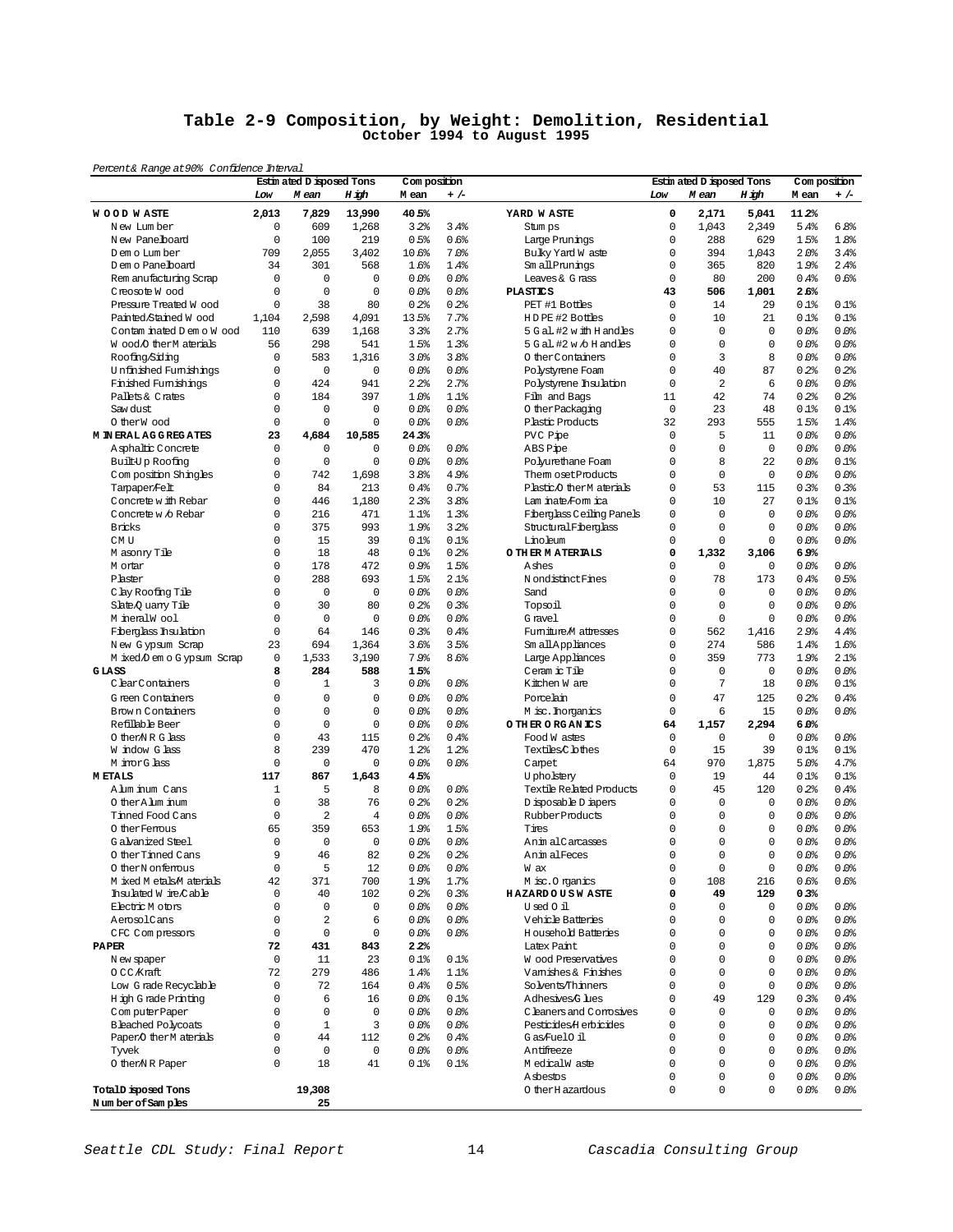#### **Table 2-10 Composition, by Weight: Demolition, Commercial October 1994 to August 1995**

| Percent& Range at 90% Confidence Interval           |              |                                    |                |                       |                  |                                       |                                  |                                    |                         |                       |                |
|-----------------------------------------------------|--------------|------------------------------------|----------------|-----------------------|------------------|---------------------------------------|----------------------------------|------------------------------------|-------------------------|-----------------------|----------------|
|                                                     | Low          | Estin ated D isposed Tons<br>M ean | H igh          | Com position<br>M ean | $+/-$            |                                       | Low                              | Estin ated D isposed Tons<br>M ean | H igh                   | Com position<br>M ean | $+/-$          |
| <b>WOOD WASTE</b>                                   | 5,971        | 17,471                             | 29,168         | 29.5%                 |                  | YARD WASTE                            | 22                               | 541                                | 1,130                   | 0.9%                  |                |
| New Lumber                                          | 920          | 1.845                              | 2,770          | 3.1%                  | 1.6%             | Stum ps                               | $\mathbf 0$                      | $\mathbf 0$                        | $\mathbf 0$             | 0.0%                  | 80.08          |
| New Panelboard                                      | 464          | 1,144                              | 1,824          | 1.9%                  | 1.1%             | Large Prunings                        | $\mathbf 0$                      | $\Omega$                           | $\mathbf 0$             | 0.0                   | 0.0%           |
| D em o Lum ber                                      | 1,263        | 2,782                              | 4,302          | 4.7%                  | 2.6%             | Bulky Yard W aste                     | $\mathbf 0$                      | 0                                  | $\mathbf 0$             | 0.0%                  | 80.08          |
| D em o Pane board                                   | 176          | 528                                | 880            | 0.9%                  | 0.6%             | Sm all Prunings                       | $\mathbf 0$                      | 211                                | 494                     | 0.4%                  | 0.5%           |
| Rem anufacturing Scrap                              | 0            | 8                                  | 22             | 0.0                   | 0.0              | Leaves & G rass                       | 22                               | 329                                | 637                     | 0.6%                  | 0.5%           |
| Creosote Wood                                       | 0            | 138                                | 364            | 0.2%                  | 0.4%             | <b>PLASTICS</b>                       | 561                              | 3,161                              | 5892                    | 5.3%                  |                |
| Pressure Treated W ood                              | 0            | 120                                | 308            | 0.2%                  | 0.3%             | PET #1 Bottles                        | 8                                | 27                                 | 45                      | 0.0                   | 0.0%           |
| Painted Stained Wood                                | 1,956        | 4,224                              | 6,492          | 7.1%                  | 3.8 <sup>°</sup> | HDPE #2 Bottles                       | 6                                | 17                                 | 28                      | 0.0%                  | 80.08          |
| Contam inated D em o W ood                          | 75           | 2,479                              | 4,884          | 4.2%                  | 4.1%             | 5 G al. #2 w ith H and les            | $\mathbf{1}$                     | 98                                 | 195                     | 0.2%                  | 0.2%           |
| Wood O ther Materials                               | 26           | 303                                | 579            | 0.5%                  | 0.5%             | 5 Gal.#2 w /o H and les               | 0                                | 0                                  | $\mathbf 0$             | 0.0%                  | 0.0%           |
| Roofing/Siding                                      | $\mathbf 0$  | 44                                 | 113            | 0.1%                  | 0.1%             | 0 ther Containers                     | 6                                | 15                                 | 24                      | 0.0%                  | 0.0%           |
| Unfinished Fumishings                               | 0            | 0                                  | $\mathbf 0$    | 0.0                   | 0.0%             | Polystyrene Foam                      | 19                               | 75                                 | 132                     | 0.1%                  | 0.1%           |
| Finished Fumishings                                 | 0            | 1,406                              | 2,821          | 2.4%                  | 2.4%             | Polystyrene Insulation                | 0                                | 655                                | 1,361                   | 1.1%                  | 1.2%           |
| Pallets & Crates                                    | 1,091        | 2,449                              | 3,808          | 4.1%                  | 2.3%             | Film and Bags                         | 403                              | 733                                | 1,062                   | 1.2%                  | 0.6%           |
| Saw dust                                            | 0            | 0                                  | $\mathbf 0$    | 0.0                   | 0.0%             | 0 ther Packaging                      | 9                                | 51                                 | 93                      | 0.1%                  | 0.1%           |
| O therW ood                                         | 0            | $\mathbf 0$                        | $\mathbf 0$    | 0.0%                  | 0.0%             | Plastic Products                      | 21                               | 91                                 | 161                     | 0.2%                  | 0.1%           |
| <b>M IN ERAL AG GREGATES</b>                        | 3,738        | 13,827                             | 24,749         | 23.4%                 |                  | PVC Pipe                              | 0                                | 7                                  | 15                      | 0.0                   | 0.0%           |
| Asphaltic Concrete                                  | 0            | 39                                 | 104            | 0.1%                  | 0.1%             | ABS Pipe                              | $\mathbf 0$                      | 0                                  | $\mathbf 0$             | 0.0%                  | 0.0%           |
| Built-Up Roofing                                    | 0            | 1,862                              | 3,997          | 3.1%                  | 3.6%             | Polyurethane Foam                     | $\overline{a}$                   | 20                                 | 39                      | 0.0                   | 80.08          |
| Composition Shingles                                | 0            | 125                                | 253            | 0.2%                  | 0.2%             | Them osetProducts                     | 8                                | 239                                | 470                     | 0.4%                  | 0.4%           |
| Tampaper/Felt                                       | 0            | 631                                | 1,598          | $1.1$ %               | 1.6%             | Plastic O ther M aterials             | 78                               | 661                                | 1.243                   | 1.1%                  | 1.0%           |
| Concrete w ith Rebar                                | 0<br>365     | 275                                | 650            | 0.5%                  | 0.6%             | Lam inate/Form ica                    | 0<br>$\mathbf 0$                 | $\Omega$<br>307                    | $\mathbf 0$             | 0.0                   | 0.0%           |
| Concrete w /o Rebar<br><b>Bricks</b>                | 0            | 1.135                              | 1,904<br>678   | 19%<br>0.6%           | 1.3%<br>0.6%     | Fiberglass Ceiling Panels             | $\mathbf 0$                      | 0                                  | 660<br>$\mathbf 0$      | 0.5%                  | 0.6%<br>80.08  |
| CM <sub>U</sub>                                     | 0            | 332<br>61                          | 157            | 0.1%                  | 0.2%             | StructuralFiberglass<br>Linoleum      | $\mathbf 0$                      | 166                                | 365                     | 0.0<br>0.3%           | 0.3%           |
|                                                     | 0            | $\overline{a}$                     | 6              | 0.0                   | 0.0%             | O THER MATERIALS                      | 1,059                            | 7,199                              | 14,714                  | 12.2%                 |                |
| M asonry Tile<br>M ortar                            | 0            | 144                                | 328            | 0.2%                  | 0.3%             | Ashes                                 | 0                                | 21                                 | 56                      | 0.0                   | 0.1%           |
| Plaster                                             | 72           | 780                                | 1,489          | 1.3%                  | 1.2%             | N ondistinct Fines                    | 846                              | 3,204                              | 5,563                   | 5.4%                  | 4.0%           |
| C lay Roofing Tile                                  | $\mathbf 0$  | 0                                  | $\mathbf 0$    | 80.0                  | 0.0%             | Sand                                  | 213                              | 1,286                              | 2,360                   | 2.2%                  | 1.8%           |
| Slate Q uarry Tile                                  | 0            | 0                                  | $\mathbf 0$    | 0.0                   | 0.0%             | Topsoil                               | 0                                | 1,317                              | 3,231                   | 2.2%                  | 3.2%           |
| M ineralW ool                                       | $\mathbf 0$  | 13                                 | 35             | 0.0                   | 0.0%             | G ravel                               | $\mathbf 0$                      | 6                                  | 16                      | 0.0%                  | 0.0%           |
| Fiberglass Insulation                               | 185          | 738                                | 1,291          | 1.2%                  | 0.9%             | Fumiture M attresses                  | $\overline{0}$                   | 11                                 | 28                      | 0.0                   | 0.0%           |
| New Gypsum Scrap                                    | 585          | 2.491                              | 4,398          | 4.2%                  | 3.2%             | Sm all Appliances                     | $\overline{0}$                   | 530                                | 1,387                   | 0.9%                  | 1.4%           |
| M ixed/D em o G ypsum Scrap                         | 2,532        | 5,197                              | 7,863          | 8.8%                  | 4.5%             | Large Appliances                      | $\overline{0}$                   | 543                                | 1,435                   | 0.9%                  | 1.5%           |
| GLASS                                               | 36           | 581                                | 1,393          | 1.0%                  |                  | Ceram ic Tile                         | $\overline{0}$                   | 0                                  | $\mathbf 0$             | 0.0%                  | 0.0%           |
| ClearContainers                                     | 35           | 143                                | 251            | 0.2%                  | 0.2%             | Kitchen W are                         | $\overline{0}$                   | 7                                  | 18                      | 0.0                   | 0.0%           |
| G reen Containers                                   | $\mathbf{1}$ | 8                                  | 16             | 0.0                   | 0.0%             | Porcelain                             | $\mathbf 0$                      | 221                                | 499                     | 0.4%                  | 0.5%           |
| Brown Containers                                    | 0            | $\mathbf{1}$                       | $\overline{2}$ | 0.0%                  | 0.0              | M isc. Inorganics                     | $\mathbf 0$                      | 52                                 | 120                     | 0.1%                  | 0.1%           |
| Refillable Beer                                     | $\Omega$     | 3                                  | 6              | 0.0%                  | 0.0%             | O THER ORGANICS                       | 425                              | 2,177                              | 3,985                   | 3.7%                  |                |
| O therNRG lass                                      | 0            | 16                                 | 34             | 0.0%                  | 0.0              | Food W astes                          | 11                               | 123                                | 236                     | 0.2%                  | 0.2%           |
| W indow G lass                                      | 0            | 410                                | 1,084          | 0.7%                  | 1.1%             | Textiles,C lothes                     | 287                              | 645                                | 1,004                   | 1.1%                  | 0.6%           |
| M inorG lass                                        | 0            | $\mathbf 0$                        | $\mathbf 0$    | 0.0%                  | 0.0%             | Carpet                                | 59                               | 745                                | 1,432                   | 1.3%                  | 1.2%           |
| <b>METALS</b>                                       | 3,375        | 9,169                              | 15,136         | 15.5%                 |                  | U pholstery                           | $\mathbf 0$                      | $\mathbf 0$                        | $\mathbf 0$             | 0.0                   | 0.0%           |
| A lum inum Cans                                     | 12           | 47                                 | 82             | 0.1%                  | 0.1%             | Textile Related Products              | 20                               | 118                                | 217                     | 0.2%                  | 0.2%           |
| O ther A lum inum                                   | 24           | 117                                | 209            | 0.2%                  | 0.2%             | D isposable D iapers                  | $\mathbf 0$                      | 40                                 | 106                     | 0.1%                  | 0.1%           |
| Tinned Food Cans                                    | 6            | 35                                 | 64             | 0.1%                  | 0.0              | Rubber Products                       | 48                               | 327                                | 606                     | 0.6%                  | 0.5%           |
| O ther Femous                                       | 1,333        | 2,741                              | 4,149          | 4.6%                  | 2.4%             | Tires                                 | $\Omega$                         | 64                                 | 160                     | 0.1%                  | 0.2%           |
| G alvanized Steel                                   | 798          | 2,470                              | 4,142          | 4.2%                  | 2.8 <sup>°</sup> | Anim alCarcasses                      | $\Omega$                         | $\Omega$                           | $\Omega$                | 0.0                   | 0.0%           |
| 0 ther Tinned Cans                                  | 0            | 436                                | 1,022          | 0.7%                  | 1.0%             | AnimalFeces                           | $\Omega$                         | $\Omega$                           | $\Omega$                | 0.0%                  | 0.0%           |
| 0 therN onferrous                                   | 0            | 163                                | 350            | 0.3%                  | 0.3%             | W ax                                  | 0                                | $\mathsf 0$                        | $\mathsf 0$             | 0.0                   | 80.0           |
| M ixed M etals M aterials                           | 1,161        | 2,559                              | 3,956          | 4.3%                  | 2.4%             | M isc. O rganics                      | 0                                | 113                                | 227                     | 0.2%                  | 0.2%           |
| Insulated W ire Cable                               | 41           | 598                                | 1,155          | 1.0%                  | 0.9%             | <b>HAZARDOUSWASTE</b>                 | $\mathbf 0$                      | 426                                | 1,126                   | 0.7%                  |                |
| Electric M otors                                    | 0            | 0                                  | 0              | 80.08                 | 0.0              | Used 0 il                             | $\Omega$                         | 2                                  | 6                       | 80.08                 | 80.08          |
| AerosolCans                                         | 0            | 4                                  | 8              | 80.0                  | 0.0              | Vehicle Batteries                     | $\Omega$                         | $\Omega$                           | $\Omega$                | 0.0                   | 80.08          |
| CFC Compressors                                     | 0            | 0                                  | $\mathbf 0$    | 80.0                  | 0.0              | <b>Household Batteries</b>            | $\overline{0}$                   | $\Omega$                           | $\mathbf 0$             | 0.0                   | 80.08          |
| PAPER                                               | 1,316        | 4,604                              | 8,027          | 7.8%                  |                  | Latex Paint                           | $\overline{0}$                   | 0                                  | $\Omega$                | 0.0                   | 80.0           |
| N ew spaper                                         | 137          | 593                                | 1,049          | 1.0%                  | 0.8 <sub>8</sub> | <b>Wood Preservatives</b>             | $\overline{0}$                   | 0                                  | $\mathbf 0$             | 0.0                   | 0.0            |
| 0 CC Kraft                                          | 977          | 1,527                              | 2,077          | 2.6%                  | 0.9%             | Vamishes & Finishes                   | $\overline{0}$                   | 164                                | 434                     | 0.3%                  | 0.5%           |
| Low Grade Recyclable                                | 27           | 730                                | 1,432          | 1.2%                  | 1.2%             | So vents/Th inners                    | $\Omega$                         | 211                                | 558                     | 0.4%                  | 0.6%           |
| H igh G rade Printing                               | 29<br>0      | 121                                | 213<br>24      | 0.2%                  | 0.2%             | Adhesives/G lues                      | $\overline{0}$<br>$\overline{0}$ | 0<br>$\Omega$                      | $\mathbf 0$<br>$\Omega$ | 0.0                   | 80.08          |
| ComputerPaper                                       | 0            | 9                                  |                | 80.0                  | 0.0              | C leaners and Comosives               | $\overline{0}$                   | $\Omega$                           |                         | 0.0                   | 80.0           |
| <b>Bleached Polycoats</b><br>Paper/O therM aterials | 0            | 3<br>1,142                         | 5              | 0.0<br>19%            | 0.0<br>2.1%      | Pesticides/Herbicides<br>Gas/Fuel0 il | $\Omega$                         | $\Omega$                           | $\mathbf 0$<br>$\Omega$ | 0.0<br>80.08          | 80.08<br>80.08 |
|                                                     | 0            | 34                                 | 2,410<br>72    |                       | 0.1%             | Antifreeze                            | $\Omega$                         | $\Omega$                           | $\Omega$                | 0.0                   | 80.08          |
| Tyvek<br>0 then NR Paper                            | 146          | 445                                | 745            | $0.1$ %<br>0.8%       | 0.5%             | M edicalW aste                        | $\overline{0}$                   | 0                                  | $\mathbf 0$             | 0.0                   | 80.08          |
|                                                     |              |                                    |                |                       |                  | A sbestos                             | 0                                | 0                                  | $\mathbf 0$             | 0.0                   | 80.0           |
| TotalD isposed Tons                                 |              | 59,153                             |                |                       |                  | 0 ther H azardous                     | $\overline{0}$                   | 48                                 | 127                     | 0.1%                  | $0.1$ $8$      |
| Number of Samples                                   |              | 59                                 |                |                       |                  |                                       |                                  |                                    |                         |                       |                |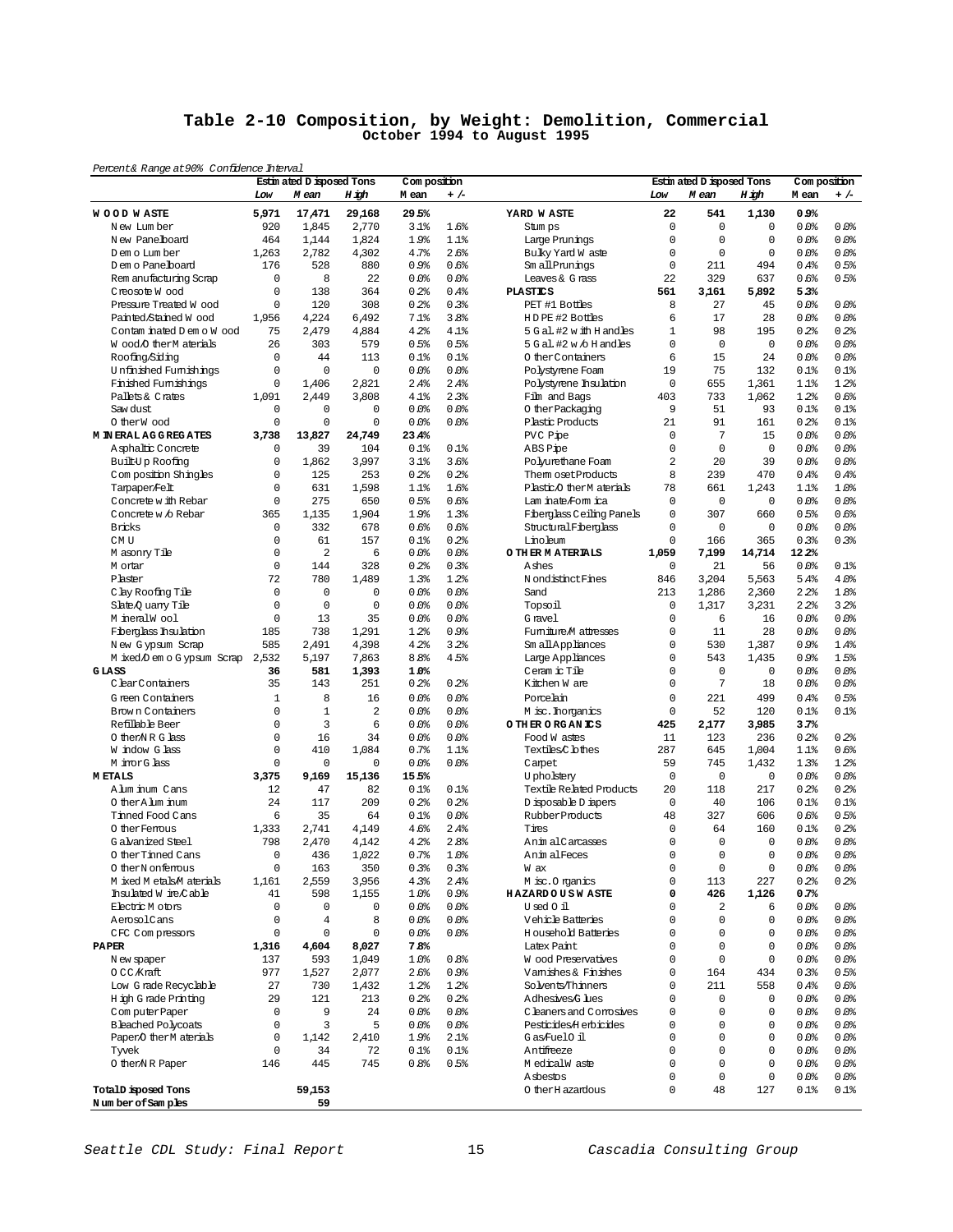#### **Table 2-11 Composition, by Weight: Roofing October 1994 to August 1995**

Percent& Range at90% Confidence Interval

| Percent& Range at 90% Confrience Interval |              | Estin ated D isposed Tons |              | Com position |         |                                   |          | Estin ated D isposed Tons |              | Composition |         |
|-------------------------------------------|--------------|---------------------------|--------------|--------------|---------|-----------------------------------|----------|---------------------------|--------------|-------------|---------|
|                                           | Low          | M ean                     | H igh        | M ean        | $+/-$   |                                   | Low      | M ean                     | H igh        | M ean       | $+/-$   |
| <b>WOOD WASTE</b>                         | 1,366        | 5,701                     | 10,312       | 28.6%        |         | YARD WASTE                        | 0        | 302                       | 649          | 1.5%        |         |
| New Lumber                                | 0            | 61                        | 162          | 0.3%         | 0.5%    | Stum ps                           | 0        | $\mathbf 0$               | $\mathbf 0$  | 0.0         | 0.0     |
| New Panelboard                            | 0            | 156                       | 330          | 0.8%         | 0.9%    | Large Prunings                    | 0        | 43                        | 93           | 0.2%        | 0.3%    |
| D em o Lum ber                            | 0            | 721                       | 1,514        | 3.6%         | 4.0%    | Bulky Yard W aste                 | $\circ$  | $\circ$                   | $\mathbf 0$  | 0.0         | 0.0     |
| D em o Panelboard                         | 0            | 343                       | 772          | 1.7%         | 2.2%    | Sm all Prunings                   | 0        | 20                        | 43           | 0.1%        | 0.1%    |
| Rem anufacturing Scrap                    | 0            | 0                         | 0            | 0.0          | 0.0%    | Leaves & G rass                   | 0        | 239                       | 513          | 1.2%        | 1.4%    |
| Creosote Wood                             | 0            | $\mathbf 0$               | 0            | 0.0          | $0.0$ % | <b>PLASTICS</b>                   | 0        | 127                       | 311          | 0.6%        |         |
| Pressure Treated W ood                    | 0            | 7                         | 18           | 0.0          | 0.1%    | PET #1 Bottles                    | $\Omega$ | $\overline{4}$            | 9            | 0.0         | 80.0    |
| Painted/Stained Wood                      | 198          | 1,192                     | 2,186        | 6.0%         | 5.0%    | HDPE #2 Bottles                   | 0        | $\mathbf 0$               | $\mathbf 0$  | 0.0         | 80.0    |
| Contam inated D em o W ood                | 0            | 360                       | 777          | 1.8%         | 2.1%    | 5 G al. #2 w ith H and les        | 0        | $\circ$                   | $\Omega$     | 0.0         | 80.0    |
| Wood O ther Materials                     | 0            | 0                         | $\mathbf 0$  | 0.0          | 0.0%    | 5 Gal. #2 w 6 H and les           | 0        | $\mathbf 0$               | 0            | 0.0%        | 0.0%    |
| Roofing/Siding                            | 1,168        | 2,861                     | 4,554        | 14.4%        | 8.5%    | 0 ther Containers                 | 0        | $\mathbf 0$               | 0            | 0.0         | 80.0    |
| Unfinished Fumishings                     | 0            | 0                         | 0            | 0.0          | $0.0$ % | Polystyrene Foam                  | $\Omega$ | $\mathbf{1}$              | 3            | 0.0         | 80.0    |
| Finished Fumishings                       | 0            | 0                         | 0            | 0.0          | $0.0$ % | Polystyrene Insulation            | 0        | $\mathbf 0$               | $\mathbf 0$  | 0.0%        | 0.0     |
| Pallets & Crates                          | 0            | 0                         | 0            | 0.0          | $0.0$ % | Film and Bags                     | $\Omega$ | $\circ$                   | $\mathbf{1}$ | 0.0         | 80.0    |
| Saw dust                                  | $\Omega$     | $\mathbf 0$               | 0            | 0.0          | $0.0$ % | 0 ther Packaging                  | 0        | $\mathbf 0$               | $\mathbf 0$  | 0.0%        | 0.0%    |
| O therW ood                               | 0            | 0                         | 0            | 0.0          | $0.0$ % | Plastic Products                  | 0        | $\mathbf 1$               | 3            | 0.0         | 0.0     |
| <b>M IN ERAL AG GREGATES</b>              | 5,724        | 13,131                    | 20,955       | 65.9%        |         | PVC Pipe                          | 0        | $\mathbf 0$               | 0            | 0.0         | 0.0     |
| Asphaltic Concrete                        | 0            | 0                         | $\mathbf 0$  | 0.0          | $0.0$ % | ABS Pipe                          | 0        | $\mathbf 0$               | $\mathbf 0$  | 0.0%        | 0.0     |
| Built-Up Roofing                          | 337          | 3,425                     | 6,513        | 17.2%        | 15.5%   | Polyurethane Foam                 | 0        | $\mathbf 0$               | $\Omega$     | 0.0         | 80.0    |
| Composition Shingles                      | 5,387        | 8,652                     | 11,918       | 43.4%        | 16.4%   | Them osetProducts                 | 0        | $\mathbf 0$               | $\mathbf 0$  | 0.0%        | 0.0%    |
| Tampaper/Felt                             | 0            | 160                       | 348          | 0.8%         | 0.9%    | Plastic O ther M aterials         | 0        | 120                       | 293          | 0.6%        | 0.9%    |
| Concrete with Rebar                       | 0            | 0                         | 0            | 0.0          | $0.0$ % | Lam inate/Form ica                | 0        | $\mathbf 0$               | $\mathbf 0$  | 0.0         | 80.0    |
| Concrete w /o Rebar                       | 0            | 0                         | 0            | 0.0          | $0.0$ % | Fiberglass Ceiling Panels         | 0        | $\mathbf 0$               | $\mathbf 0$  | 0.0%        | 80.0    |
| <b>Bricks</b>                             | 0            | 243                       | 643          | 1.2%         | 2.0%    | StructuralFiberglass              | 0        | $\mathbf{1}$              | 3            | 0.0         | 80.0    |
| CM <sub>U</sub>                           | 0            | 0                         | 0            | 0.0          | 0.0%    | Lino leum                         | $\circ$  | $\mathbf 0$               | $\mathbf 0$  | 0.0         | 0.0%    |
| M asonry Tile                             | 0            | $\mathbf 0$               | 0            | 0.0          | $0.0$ % | O THER MATERIALS                  | 0        | 105                       | 278          | 0.5%        |         |
| M ortar                                   | 0            | 0                         | 0            | 0.0          | 0.0%    | Ashes                             | $\Omega$ | $\circ$                   | $\mathbf 0$  | 0.0         | 80.0    |
| Plaster                                   | 0            | $\mathbf 0$               | 0            | 0.0          | $0.0$ % | N ondistinct Fines                | 0        | $\mathbf 0$               | $\mathbf 0$  | 0.0%        | 80.0    |
| C lay Roofing Tile                        | 0            | 0                         | $\Omega$     | 0.0          | $0.0$ % | Sand                              | $\Omega$ | $\circ$                   | $\Omega$     | 0.0         | 80.0    |
| Slate Q uarry Tile                        | 0            | 0                         | 0            | 0.0          | $0.0$ % | Topsoil                           | 0        | $\mathbf 0$               | $\mathbf 0$  | 0.0%        | 0.0%    |
| M ineralW ool                             | 0            | $\mathbf 0$               | 0            | 0.0          | $0.0$ % | G ravel                           | 0        | 58                        | 154          | 0.3%        | 0.5%    |
| Fiberglass Insulation                     | 0            | 0                         | 0            | 0.0          | $0.0$ % | Fumiture M attresses              | 0        | $\circ$                   | $\mathbf 0$  | 0.0         | 80.0    |
|                                           | 0            | 0                         | 0            | 0.0          | $0.0$ % | Sm all Appliances                 | 0        | $\mathbf 0$               | $\mathbf 0$  | 0.0         | 80.0    |
| New Gypsum Scrap                          | 0            | 651                       | 1,533        | 3.3%         | 4.4%    |                                   | 0        | 47                        | 123          | 0.2%        | 0.4%    |
| M ixed/D em o G ypsum Scrap<br>GLASS      | 0            | $\mathbf{1}$              | 3            | 0.0%         |         | Large Appliances<br>Ceram ic Tile | 0        | $\circ$                   | $\mathbf 0$  | 0.0%        | 0.0%    |
| ClearContainers                           | 0            | $\mathbf{1}$              | 3            | 0.0          | $0.0$ % | Kitchen W are                     | 0        | $\circ$                   | 0            | 0.0         | 80.0    |
|                                           |              |                           |              |              |         |                                   |          |                           |              |             |         |
| G reen Containers                         | 0            | $\mathbf 0$               | 0            | 0.0          | 0.0     | Porcelain                         | 0        | $\mathbf 0$               | 0            | 0.0         | 0.0     |
| Brown Containers                          | 0            | 0                         | 0            | 0.0          | 0.0     | M isc. horganics                  | 0        | $\mathbf 0$               | $\mathbf 0$  | 0.0         | 0.0     |
| Refillable Beer                           | 0            | 0                         | 0            | 0.0          | 0.0%    | O THER ORGANICS                   | 0        | 14                        | 36           | 0.1%        |         |
| 0 then NR G lass                          | 0            | 0                         | 0            | 0.0          | 0.0     | Food W astes                      | 0        | 6                         | 15           | 0.0%        | 80.0    |
| W indow G lass                            | 0            | 0                         | 0            | 0.0          | 0.0     | Textiles/C lothes                 | 0        | $\mathbf 0$               | $\mathbf 0$  | 0.0         | 0.0%    |
| M inorG lass                              | 0            | $\mathbf 0$               | 0            | 0.0          | 0.0     | Carpet                            | 0        | 8                         | 21           | 0.0         | 0.1%    |
| <b>METALS</b>                             | 10           | 364                       | 836          | 1.8%         |         | U pholstery                       | 0        | $\circ$                   | $\mathbf 0$  | 0.0         | 80.0    |
| A lum inum Cans                           | 0            | 0                         | $\mathbf{1}$ | 0.0          | 0.0%    | Textile Related Products          | 0        | $\mathbf 0$               | $\mathbf 0$  | 0.0         | 0.0%    |
| O ther A lum inum                         | 0            | 159                       | 419          | 0.8%         | 1.3%    | D isposable D iapers              | 0        | $\circ$                   | $\mathbf 0$  | 0.0         | 80.0    |
| Tinned Food Cans                          | 0            | 0                         | $\mathbf 0$  | 0.0          | 0.0     | Rubber Products                   | 0        | $\circ$                   | 0            | 0.0         | 0.0     |
| O ther Ferrous                            | 10           | 89                        | 167          | 0.4%         | 0.4%    | Tires                             | 0        | $\mathbf 0$               | 0            | 0.0%        | 0.0     |
| G alvanized Steel                         | 0            | 116                       | 248          | 0.6%         | 0.7%    | Anim alCarcasses                  | 0        | $\mathbf 0$               | 0            | 0.0         | 80.0    |
| O therTinned Cans                         | 0            | 0                         | $\mathbf{1}$ | 0.0          | 0.0%    | Anim alFeces                      | 0        | $\mathbf 0$               | 0            | 0.0         | 0.0%    |
| 0 therN ontenrous                         | 0            |                           | U            | 80.08        | 0.0     | W ax                              | U        | 0                         | U            | 0.0         | 0.0     |
| M ixed M etals M aterials                 | 0            | 0                         | 0            | 80.0         | 0.0     | M isc. Organics                   | 0        | $\mathbf 0$               | 0            | 0.0         | \$0.0\$ |
| Insulated W ire/Cable                     | 0            | 0                         | 0            | 80.08        | 80.08   | <b>HAZARDOUSWASTE</b>             | 0        | $\mathsf{o}\xspace$       | 0            | 80.08       |         |
| Electric M otors                          | 0            | 0                         | 0            | 80.08        | 80.08   | Used 0 il                         | 0        | $\mathbf 0$               | 0            | 0.0         | 80.08   |
| AerosolCans                               | 0            | 0                         | 0            | 0.0          | 0.0     | Vehicle Batteries                 | 0        | $\mathbf 0$               | 0            | 0.0         | 80.08   |
| CFC Compressors                           | 0            | 0                         | 0            | 0.0%         | 80.08   | <b>Household Batteries</b>        | 0        | $\mathbf 0$               | 0            | 0.0         | 80.08   |
| <b>PAPER</b>                              | 1            | 173                       | 368          | 0.9%         |         | Latex Paint                       | 0        | $\circ$                   | 0            | 0.0         | 80.08   |
| N ew spaper                               | 0            | 0                         | $\mathsf 0$  | 0.0          | 0.0     | Wood Preservatives                | 0        | $\mathbf 0$               | 0            | 0.0         | 0.0     |
| 0 CC Kraft                                | 0            | 125                       | 275          | 0.6%         | 0.8%    | Vamishes & Finishes               | 0        | $\circ$                   | 0            | 0.0         | 80.08   |
| Low Grade Recyclable                      | $\mathbf{1}$ | 47                        | 93           | 0.2%         | 0.2%    | So lvents/Thinners                | 0        | $\mathbf 0$               | 0            | 0.0         | 80.08   |
| H igh G rade Printing                     | 0            | 0                         | $\mathbf 0$  | 0.0%         | 0.0     | Adhesives G lues                  | 0        | $\mathbf 0$               | 0            | 0.0         | 80.08   |
| ComputerPaper                             | 0            | 0                         | 0            | 0.0          | 0.0     | C leaners and Comosives           | 0        | $\circ$                   | 0            | 80.08       | 80.08   |
| <b>Bleached Polycoats</b>                 | 0            | 0                         | 0            | 80.0         | 0.0     | Pesticides/H erbicides            | 0        | $\mathbf 0$               | 0            | 0.0         | 0.0     |
| Paper/O therM aterials                    | 0            | 0                         | 0            | 0.0          | 0.0     | Gas/FuelO il                      | 0        | $\mathbf 0$               | 0            | 0.0         | 80.08   |
| Tyvek                                     | 0            | 0                         | 0            | 80.0         | 0.0     | Antifreeze                        | 0        | $\mathbf 0$               | 0            | 80.08       | 80.08   |
| 0 then NR Paper                           | 0            | 0                         | 0            | 0.0%         | 80.08   | M edicalW aste                    | 0        | $\circ$                   | $\mathbf 0$  | 0.0         | 80.08   |
|                                           |              |                           |              |              |         | Asbestos                          | 0        | $\mathbf 0$               | 0            | 80.08       | 80.08   |
| TotalD isposed Tons                       |              | 19,918                    |              |              |         | 0 ther H azardous                 | 0        | $\mathsf 0$               | 0            | 80.08       | 80.08   |
| Number of Samples                         |              | 19                        |              |              |         |                                   |          |                           |              |             |         |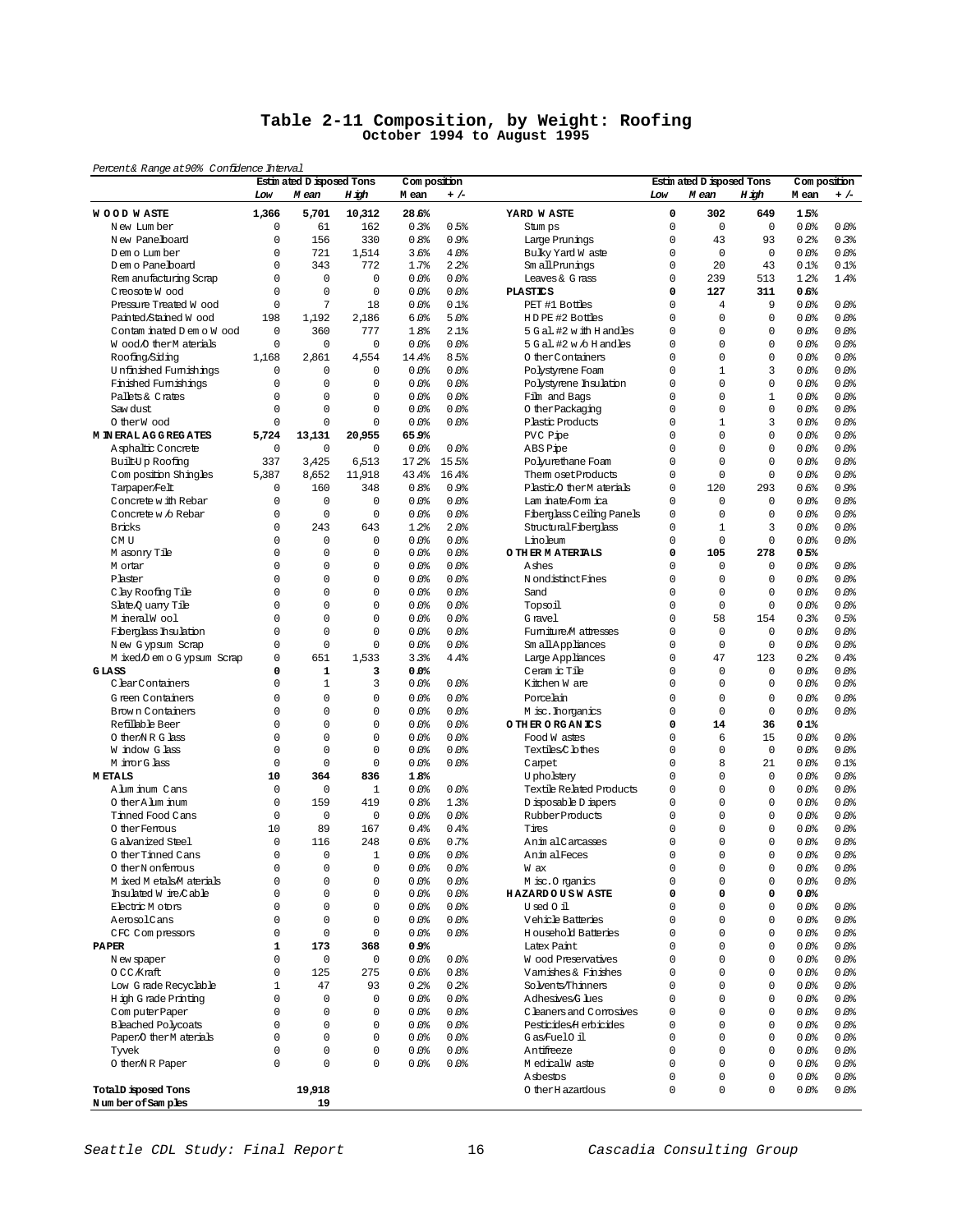#### **Table 2-12 Composition, by Weight: Other October 1994 to August 1995**

Percent& Range at90% Confidence Interval

| Percent& Range at 90% Confrience Interval |             | Estin ated D isposed Tons |                | Com position     |              |                                   |             | Estin ated D isposed Tons |             |           | Com position |
|-------------------------------------------|-------------|---------------------------|----------------|------------------|--------------|-----------------------------------|-------------|---------------------------|-------------|-----------|--------------|
|                                           | Low         | M ean                     | H igh          | M ean            | $+/-$        |                                   | Low         | M ean                     | H igh       | M ean     | $+/-$        |
| <b>WOOD WASTE</b>                         | 260         | 4,328                     | 9,139          | 27.9%            |              | YARD WASTE                        | $\mathbf 0$ | 2,123                     | 5,335       | 13.7%     |              |
| N ew Lum ber                              | 7           | 120                       | 232            | 0.8%             | 0.7%         | Stum ps                           | $\mathbf 0$ | $\mathbf 0$               | $\mathbf 0$ | 0.0%      | 0.0          |
| New Panelboard                            | $\mathbf 0$ | $\mathbf 0$               | $\Omega$       | 0.0%             | 0.0          | Large Prunings                    | $\mathbf 0$ | 1,559                     | 4,005       | 10.1%     | 15.8%        |
| D em o Lum ber                            | 253         | 1,720                     | 3,186          | 11.1             | 9.5%         | Bulky Yard W aste                 | 0           | $\mathbf 0$               | $\mathbf 0$ | 0.0       | 0.0          |
| D em o Pane board                         | $\mathbf 0$ | 478                       | 1,272          | 3.1%             | 5.1%         | Sm all Prunings                   | 0           | 367                       | 799         | 2.4%      | 2.8%         |
| Rem anufacturing Scrap                    | $\mathbf 0$ | $\mathbf 0$               | $\mathbf 0$    | 0.0%             | 0.0%         | Leaves & G rass                   | 0           | 197                       | 531         | 1.3%      | 2.2%         |
| Creosote Wood                             | 0           | $\mathbf 0$               | 0              | 0.0%             | $0.0$ %      | <b>PLASTICS</b>                   | $\mathbf 0$ | 778                       | 1,842       | 5.0%      |              |
| Pressure Treated Wood                     | 0           | $\mathbf 0$               | 0              | 0.0%             | 0.0%         | PET #1 Bottles                    | $\Omega$    | 0                         | $\mathbf 0$ | 0.0%      | 0.0%         |
| Painted/Stained Wood                      | 0           | 910                       | 2,102          | 5.9%             | 7.7%         | HDPE #2 Bottles                   | 0           | $\mathbf 0$               | $\mathbf 0$ | 0.0       | 80.0         |
| Contam inated D em o W ood                | 0           | $\mathbf 0$               | $\Omega$       | 0.0%             | 0.0%         | 5 G al. #2 w ith H and les        | $\Omega$    | 3                         | 8           | 0.0       | 0.0          |
| Wood O ther Materials                     | 0           | 427                       | 927            | 2.8 <sup>°</sup> | 3.2%         | 5 Gal. #2 w 6 H and les           | 0           | $\mathbf 0$               | $\Omega$    | 0.0%      | 0.0%         |
| Roofing/Siding                            | 0           | 6                         | 16             | 0.0%             | 0.1%         | 0 ther Containers                 | $\Omega$    | $\mathbf 0$               | $\mathbf 0$ | 0.0       | 80.0         |
| Unfinished Fumishings                     | 0           | $\mathbf 0$               | $\Omega$       | 0.0%             | 0.0%         | Polystyrene Foam                  | $\Omega$    | 5                         | 12.         | 0.0       | 0.0%         |
| Finished Fumishings                       | 0           | $\mathbf 0$               | 0              | 0.0%             | 0.0          | Polystyrene Insulation            | 0           | $\mathbf 0$               | $\mathbf 0$ | 0.0       | 80.0         |
| Pallets & Crates                          | 0           | 669                       | 1,403          | 4.3%             | 4.7%         | Film and Bags                     | $\Omega$    | 39                        | 84          | 0.3%      | 0.3%         |
| Saw dust                                  | 0           | $\mathbf 0$               | $\mathbf 0$    | 0.0%             | 0.0%         | 0 ther Packaging                  | 0           | $\mathbf 0$               | $\mathbf 0$ | 0.0%      | 0.0%         |
| 0 therW ood                               | 0           | $\mathbf 0$               | 0              | 0.0%             | $0.0$ %      | Plastic Products                  | 0           | 178                       | 400         | 1.1%      | 1.4%         |
| <b>M IN ERAL AG G REG A TES</b>           | 0           | 1,890                     | 4,364          | 12.2%            |              | PVC Pipe                          | 0           | 6                         | 16          | 0.0       | 0.1%         |
| Asphaltic Concrete                        | 0           | $\mathbf 0$               | 0              | 0.0%             | $0.0$ %      | ABS Pipe                          | 0           | $\mathbf 0$               | $\mathbf 0$ | 0.0%      | 0.0          |
| Built-Up Roofing                          | 0           | $\mathbf 0$               | $\Omega$       | 0.0%             | 0.0          | Polyurethane Foam                 | 0           | 525                       | 1,266       | 3.4%      | 4.8%         |
| Com position Shingles                     | 0           | $\mathbf 0$               | 0              | 0.0%             | 0.0          | Them osetProducts                 | 0           | $\mathbf 0$               | $\mathbf 0$ | 0.0%      | 0.0%         |
| Tamaper/Felt                              | 0           | 16                        | 43             | 0.1%             | 0.2%         | Plastic O ther M aterials         | 0           | 17                        | 41          | 0.1%      | 0.2%         |
| Concrete w ith Rebar                      | 0           | $\mathbf 0$               | 0              | 0.0%             | 0.0          | Lam inate/Form ica                | 0           | 0                         | $\Omega$    | 0.0       | 0.0%         |
| Concrete w /o Rebar                       | 0           | $\mathbf 0$               | 0              | 0.0%             | $0.0$ %      | Fiberglass Ceiling Panels         | 0           | 5                         | 14          | 0.0       | 0.1%         |
|                                           | 0           | 908                       |                | 5.9%             |              |                                   | 0           | 0                         | $\Omega$    | 0.0       |              |
| <b>Bricks</b>                             | 0           | $\mathbf 0$               | 2,344<br>0     | 0.0%             | 9.3%<br>0.0% | StructuralFiberglass<br>Lino leum | 0           | $\mathbf 0$               | $\mathbf 0$ | 0.0%      | 0.0<br>0.0%  |
| CM <sub>U</sub>                           |             |                           |                |                  |              |                                   |             |                           |             |           |              |
| M asonry Tile                             | 0           | $\mathbf 0$               | 0              | 0.0%             | $0.0$ %      | O THER MATERIALS                  | 0           | 2,027                     | 5,170       | 131%      |              |
| M ortar                                   | 0           | $\mathbf 0$               | 0              | 0.0              | 0.0%         | A shes                            | 0           | $\Omega$                  | 0           | 0.0%      | 0.0%         |
| Plaster                                   | 0           | $\mathbf 0$               | 0              | 0.0              | $0.0$ %      | N ondistinct Fines                | 0           | $\mathbf 0$               | $\mathbf 0$ | 0.0%      | 0.0          |
| C lay Roofing Tile                        | 0           | $\mathbf 0$               | $\Omega$       | 0.0              | $0.0$ %      | Sand                              | 0           | 0                         | $\mathbf 0$ | 0.0%      | 0.0          |
| Slate O uarry Tile                        | 0           | $\mathbf 0$               | 0              | 0.0%             | 0.0          | Topsoil                           | $\mathbf 0$ | 1,030                     | 2.741       | 6.6%      | 11.0%        |
| M memalW ool                              | 0           | $\mathbf 0$               | 0              | 0.0%             | $0.0$ %      | G ravel                           | 0           | $\mathbf 0$               | $\mathbf 0$ | 0.0       | 0.0          |
| Fiberglass Insulation                     | 0           | $\mathbf 0$               | 0              | 0.0%             | 0.0          | Fumiture M attresses              | 0           | 768                       | 1,821       | 5.0%      | 6.8%         |
| New Gypsum Scrap                          | 0           | 966                       | 1,977          | 6.2%             | 6.5%         | Sm all Appliances                 | 0           | 68                        | 183         | 0.4%      | 0.7%         |
| M ixed/D em o G ypsum Scrap               | 0           | 0                         | 0              | 0.0              | 0.0          | Large Appliances                  | 0           | 161                       | 425         | 1.0%      | 1.7%         |
| GLASS                                     | 0           | 0                         | 0              | 0.0%             |              | Ceram ic Tile                     | 0           | $\mathbf 0$               | $\mathbf 0$ | 0.0%      | 0.0%         |
| ClearContainers                           | 0           | $\mathbf 0$               | 0              | 0.0              | $0.0$ %      | Kitchen W are                     | 0           | $\mathbf 0$               | $\mathbf 0$ | 0.0       | 0.0          |
| G reen Containers                         | 0           | $\mathbf 0$               | 0              | 0.0%             | 0.0%         | Porcelain                         | 0           | $\mathbf 0$               | $\mathbf 0$ | 0.0       | 0.0          |
| Brown Containers                          | 0           | $\mathsf 0$               | 0              | 0.0              | 0.0          | M isc. horganics                  | 0           | $\mathbf 0$               | $\mathbf 0$ | 0.0       | 0.0          |
| Refillable Beer                           | 0           | $\mathbf 0$               | 0              | 0.0%             | 0.0%         | O THER ORGANICS                   | 0           | 2,122                     | 4,593       | 13.7%     |              |
| 0 then NR G lass                          | 0           | $\mathbf 0$               | 0              | 0.0              | 0.0          | Food W astes                      | 0           | $\mathbf 0$               | $\mathbf 0$ | 0.0%      | 0.0          |
| W indow G lass                            | 0           | $\mathbf 0$               | 0              | 0.0%             | 0.0%         | Textiles <i>C</i> lothes          | 0           | 14                        | 38          | 0.1%      | 0.2%         |
| M inorG lass                              | 0           | $\mathbf 0$               | 0              | 0.0              | 0.0          | Carpet                            | 0           | 2,000                     | 4,320       | 12.9%     | 15.0%        |
| <b>METALS</b>                             | 0           | 1,287                     | 2,924          | 8.3%             |              | U pholstery                       | 0           | $\mathbf 0$               | 0           | 0.0       | 0.0          |
| A lum inum Cans                           | 0           | 1                         | $\overline{a}$ | 0.0%             | 0.0%         | Textile Related Products          | 0           | 67                        | 134         | 0.4%      | 0.4%         |
| O ther A lum inum                         | 0           | 21                        | 55             | 0.1%             | 0.2%         | D isposable D iapers              | 0           | $\mathbf 0$               | $\mathbf 0$ | 0.0       | 0.0          |
| Tinned Food Cans                          | 0           | $\mathbf 0$               | 0              | 0.0%             | 0.0          | Rubber Products                   | 0           | 40                        | 100         | 0.3%      | 0.4%         |
| O ther Ferrous                            | 0           | 562                       | 1,342          | 3.6%             | 5.0%         | Tires                             | 0           | $\mathbf 0$               | $\mathbf 0$ | 0.0%      | 80.0         |
| G alvanized Steel                         | 0           | 16                        | 34             | 0.1%             | $0.1$ %      | Anim alCarcasses                  | $\Omega$    | 0                         | $\mathbf 0$ | 0.0       | 80.0         |
| 0 ther Tinned Cans                        | 0           | 0                         | $\Omega$       | 0.0%             | 0.0%         | Anim alFeces                      | 0           | $\mathbf 0$               | $\Omega$    | 0.0       | 0.0%         |
| 0 therN onterrous                         | 0           | 0                         | U              | 0.0              | 80.08        | W ax                              | U           | 0                         | 0           | 0.0       | 0.0          |
| M ixed M etals M aterials                 | 0           | 671                       | 1,445          | 4.3%             | 5.0%         | M isc. Organics                   | 0           | 0                         | 0           | 0.0       | 0.0          |
| Insulated W ire/Cable                     | 0           | 17                        | 47             | $0.1$ $8$        | 0.2%         | <b>HAZARDOUSWASTE</b>             | 0           | 72                        | 194         | 0.5%      |              |
| Electric Motors                           | 0           | $\mathsf 0$               | $\mathsf 0$    | 0.0%             | 80.08        | Used 0 il                         | 0           | 0                         | 0           | 0.0       | 80.08        |
| AerosolCans                               | 0           | $\mathbf 0$               | 0              | 0.0              | 0.0          | Vehicle Batteries                 | 0           | $\mathbf 0$               | 0           | 0.0       | 80.08        |
| CFC Compressors                           | $\mathsf 0$ | $\mathsf 0$               | 0              | 0.0              | 80.08        | <b>H</b> ousehold Batteries       | 0           | 0                         | 0           | 0.0       | 80.08        |
| <b>PAPER</b>                              | 12          | 884                       | 2,083          | 5.7%             |              | Latex Paint                       | 0           | 0                         | 0           | 0.0       | 80.08        |
| N ew spaper                               | $\mathsf 0$ | 25                        | 67             | 0.2              | 0.3%         | Wood Preservatives                | 0           | $\mathsf 0$               | $\mathbf 0$ | 0.0       | 0.0          |
| OCC Kraft                                 | 12          | 200                       | 389            | 1.3%             | 1.2%         | Vamishes & Finishes               | 0           | $\mathbf 0$               | 0           | 0.0       | 80.08        |
| Low Grade Recyclable                      | $\mathbf 0$ | 364                       | 835            | 2.3%             | 3.0%         | Solvents/Thinners                 | 0           | 7                         | 18          | 0.0       | 0.1%         |
| H igh G rade Printing                     | $\mathsf 0$ | 213                       | 575            | 1.4%             | 2.3%         | AdhesivesG lues                   | 0           | 54                        | 146         | 0.4%      | 0.6%         |
| ComputerPaper                             | 0           | 0                         | 0              | 0.0              | 0.0          | C leaners and Comosives           | 0           | $\mathbf 0$               | 0           | 0.0       | 80.08        |
| <b>Bleached Polycoats</b>                 | 0           |                           |                |                  |              | Pesticides/Herbicides             | 0           | $\mathbf 0$               |             |           |              |
|                                           |             | $\mathsf 0$               | 0              | 0.0              | 0.0          |                                   |             |                           | 0           | 0.0       | 0.0          |
| Paper/O therM aterials                    | 0           | 73                        | 196            | 0.5%             | 0.8%         | Gas/FuelO il                      | 0           | 0                         | 0           | 0.0       | 80.08        |
| Tyvek                                     | 0           | $\mathsf 0$               | $\mathbb O$    | 0.0              | 0.0          | Antifreeze                        | 0           | $\mathbf 0$               | $\mathbf 0$ | 0.0       | 80.08        |
| 0 then NR Paper                           | 0           | 8                         | 22             | 0.1%             | $0.1$ %      | M edicalW aste                    | 0           | 0                         | 0           | 0.0       | 80.08        |
|                                           |             |                           |                |                  |              | A sbestos                         | 0           | 0                         | 0           | 0.0       | 80.08        |
| TotalD isposed Tons                       |             | 15,510                    |                |                  |              | 0 ther H azardous                 | 0           | 11                        | 30          | $0.1$ $8$ | 0.1%         |
| Number of Samples                         |             | 14                        |                |                  |              |                                   |             |                           |             |           |              |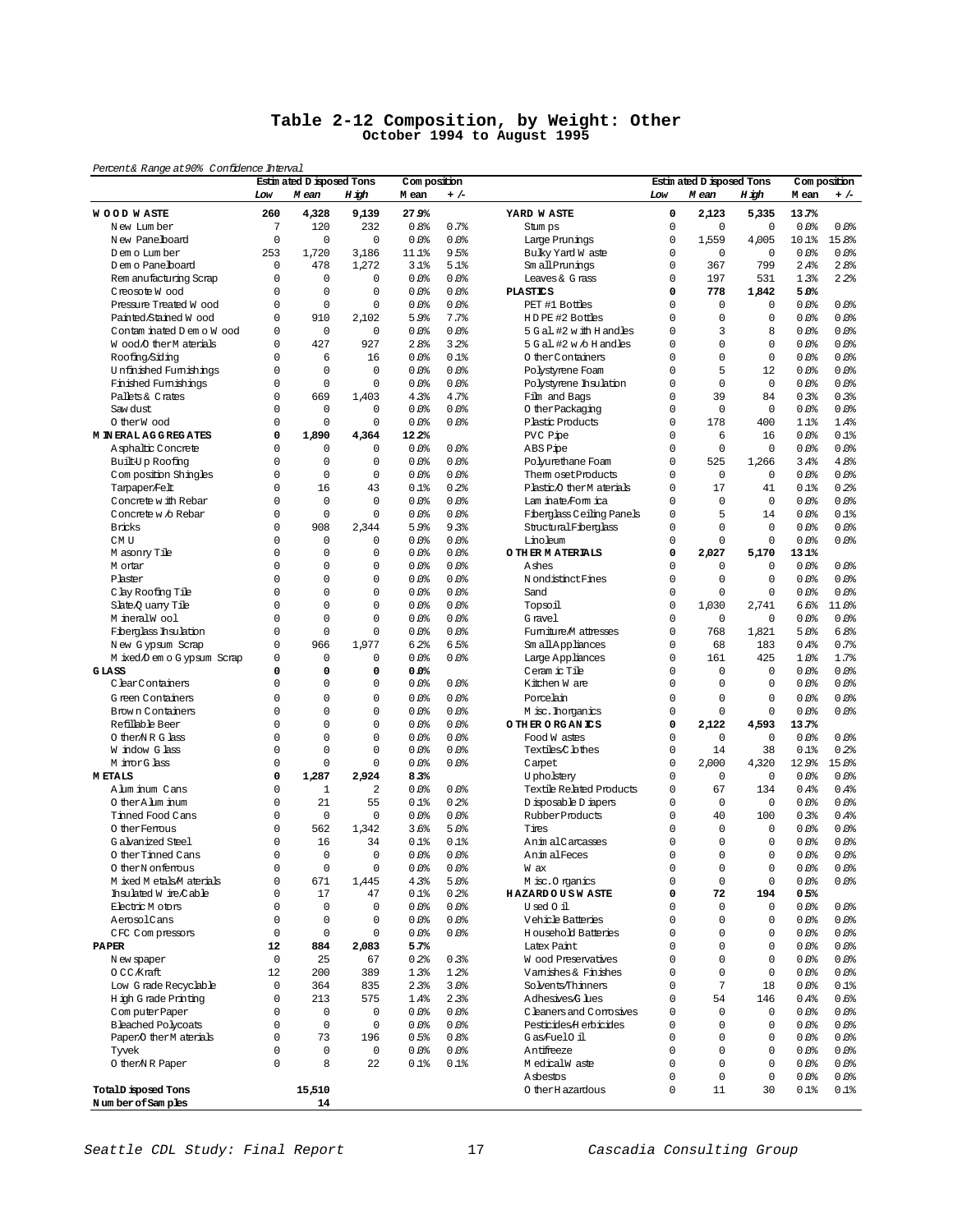### **2.3 Composition by Season**

Sampling occurred during each of the four seasons throughout the study period. The most prevalent waste categories (each accounting for at least 3% of the season's total) are summarized in Table 2-13. Substantial amounts of wood waste and mineral aggregates were disposed throughout the year.

|                             | Fall             | W inter      | Spring   | Sum mer          |
|-----------------------------|------------------|--------------|----------|------------------|
|                             | O ctober '94     | February '95 | M ay '95 | August '95       |
| <b>WOOD WASTE</b>           |                  |              |          |                  |
| New Lumber                  | 9.0 <sub>8</sub> | 4.2%         | 3.0%     | 4.4%             |
| New Panelboard              | 4.3%             |              |          |                  |
| D em o Lum ber              | 3.8%             | 3.4%         | 6.8%     | 10.4%            |
| D em o Pane board           |                  |              |          | 4.4%             |
| Painted Stained Wood        | 115%             | 3.9%         | 11.3%    |                  |
| Contam inated D em o W ood  | 4.0%             | 5.9%         |          |                  |
| Wood O ther M aterials      | 5.1%             |              |          |                  |
| Roofing/Siding              |                  |              | 3.5%     |                  |
| Finished Fumishings         |                  |              |          | 8.8 <sup>°</sup> |
| Pallets & Crates            |                  | 4.9%         | 3.0%     | 3.3%             |
| <b>M IN ERAL AGGREGATES</b> |                  |              |          |                  |
| Built-Up Roofing            | 3.6%             |              | 5.5%     |                  |
| Composition Shingles        |                  |              | 11.0%    |                  |
| Concrete w 6 Rebar          | 3.9%             |              |          |                  |
| Plaster                     |                  |              | 3.9%     |                  |
| New Gypsum Scrap            | 6.2%             |              | 3.0%     | 6.4%             |
| M ixed D em o G ypsum Scrap | 4.4%             | 9.4%         | 5.1%     | 4.3%             |
| <b>METALS</b>               |                  |              |          |                  |
| O ther Ferrous              |                  |              |          | 5.9%             |
| Galvanized Steel            |                  | 3.1%         |          |                  |
| M ixed M etals M aterials   |                  | 3.8%         |          | 3.4%             |
| <b>PAPER</b>                |                  |              |          |                  |
| 0 CC Kraft                  |                  | 4.2%         |          |                  |
| O THER MATERIALS            |                  |              |          |                  |
| N ondistinct Fines          |                  | 4.7%         |          |                  |
| O THER ORGANICS             |                  |              |          |                  |
| Carpet                      |                  | 5.3%         |          | 5.5%             |

|  |  | Table 2-13 Summary of Most Prevalent Disposed Wastes, by Season |  |  |
|--|--|-----------------------------------------------------------------|--|--|
|  |  | October 1994 to August 1995                                     |  |  |

Detailed composition results are shown in Table 2-14.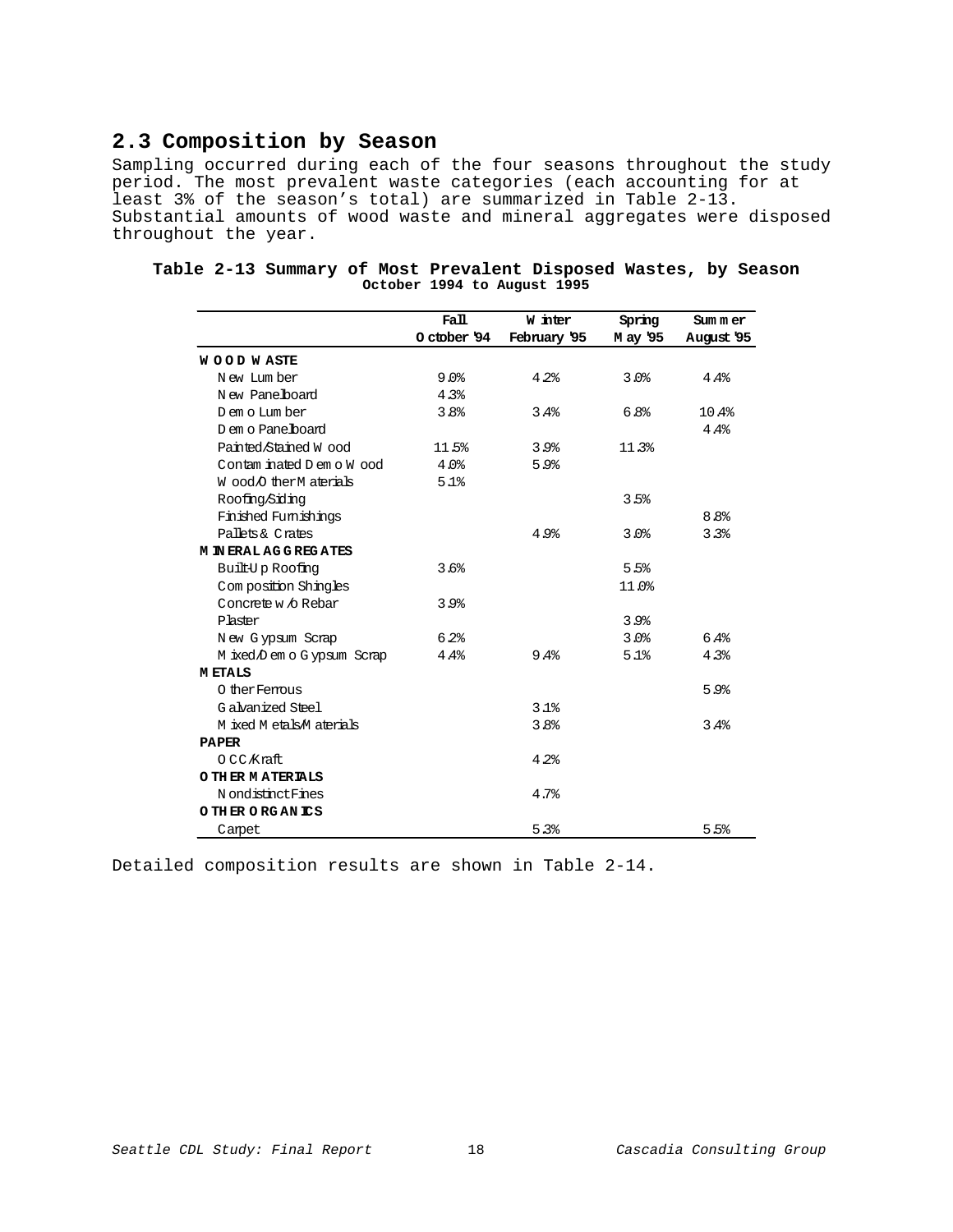#### **Table 2-14 Composition, by Weight: Seasons October 1994 to August 1995**

Percent& Range at90% Confidence Interval

|                                                     | Fall         |              | W inter      |              | Spring                             | Sum mer                      |  |  |
|-----------------------------------------------------|--------------|--------------|--------------|--------------|------------------------------------|------------------------------|--|--|
|                                                     | M ean        | $+/-$        | M ean        | $+/-$        | M ean<br>+ /-                      | M ean<br>$+/-$               |  |  |
| <b>WOOD WASTE</b>                                   | 43.9%        |              | 30.6%        |              | 37.2%                              | 41.7%                        |  |  |
| N ew Lum ber                                        | 9.0%         | 3.3%         | 4.2%         | 1.6%         | 3.0%<br>1.4%                       | 4.4%<br>2.4%                 |  |  |
| New Panelboard                                      | 4.3%         | 1.4%         | 2.5%         | 1.2%         | 2.8%<br>2.0%                       | 2.7%<br>1.8%                 |  |  |
| D em o Lum ber                                      | 3.8%         | 1.6%         | 3.4%         | 1.9%         | 6.8%<br>4.6%                       | 10.4%<br>4.5%                |  |  |
| D em o Panelboard                                   | 1.3%         | 0.8%         | 2.5%         | 1.2%         | 0.7%<br>0.5%                       | 4.4%<br>3.6%                 |  |  |
| Rem anufacturing Scrap                              | $0.0$ %      | 80.08        | $0.0$ %      | 0.0          | 80.08<br>80.08                     | $0.0$ %<br>0.0%              |  |  |
| Creosote Wood                                       | 0.4%         | 0.6%         | $0.0$ %      | 80.08        | 80.08<br>80.08                     | 0.3%<br>0.4%                 |  |  |
| Pressure Treated Wood                               | 0.5%         | 0.4%         | $0.1$ $8$    | 0.1%         | 2.0%<br>1.5%                       | 0.1%<br>$0.1$ $8$            |  |  |
| Painted Stained Wood                                | 11.5%        | 4.2%         | 3.9%         | 2.5%         | 3.8%<br>11.3%                      | 2.7%<br>1.7%                 |  |  |
| Contam inated D em o W ood<br>Wood/O therM aterials | 4.0%<br>5.1% | 2.2%<br>2.9% | 5.9%         | 4.2%<br>0.3% | 2.6%<br>1.8%<br>1.8%<br>1.8%       | 1.3%<br>1.6%<br>0.7%<br>0.6% |  |  |
| Roofing/Siding                                      | 0.5%         | 0.5%         | 0.3%<br>2.0% | 1.7%         | 3.5%<br>2.5%                       | 2.9%<br>2.6%                 |  |  |
| Unfinished Fumishings                               | $0.0$ %      | 0.0          | 0.0          | 0.0          | 80.08<br>80.08                     | $0.0$ %<br>80.08             |  |  |
| Finished Fumishings                                 | 0.4%         | 0.4%         | 0.9%         | 1.0%         | 0.1%<br>$0.1$ $8$                  | 8.8 <sup>8</sup><br>6.2%     |  |  |
| Pallets & Crates                                    | 2.7%         | 2.3%         | 4.9%         | 2.9%         | 3.0%<br>3.3%                       | 3.3%<br>2.1%                 |  |  |
| Saw dust                                            | $0.0$ %      | 80.08        | $0.0$ %      | 0.0          | 80.08<br>80.08                     | $0.0$ %<br>80.08             |  |  |
| 0 therW ood                                         | 0.3%         | 0.4%         | $0.0$ %      | 0.0          | 80.0<br>0.0                        | $0.0$ %<br>0.0%              |  |  |
| <b>M IN ERAL AGGREGATES</b>                         | 26.7%        |              | 22.5%        |              | 34.2%                              | 20.8%                        |  |  |
| Asphaltic Concrete                                  | 80.08        | 80.08        | $0.0$ %      | 80.08        | 0.7%<br>1.1%                       | 0.1%<br>0.1%                 |  |  |
| Built-Up Roofing                                    | 3.6%         | 4.0%         | $0.0$ %      | 80.08        | 5.5%<br>4.4%                       | $0.0$ %<br>0.0%              |  |  |
| Composition Shingles                                | 2.8%         | 2.5%         | 2.9%         | 2.8%         | 6.1%<br>11.0%                      | 1.5%<br>1.2%                 |  |  |
| Tampaper/Felt                                       | 0.2%         | 0.2%         | 1.0%         | 1.6%         | 0.4%<br>0.4%                       | 0.1%<br>$0.1$ $8$            |  |  |
| Concrete with Rebar                                 | 0.4%         | 0.3%         | 0.0          | 0.0          | 0.9%<br>1.5%                       | 0.5%<br>0.7%                 |  |  |
| Concrete w /o Rebar                                 | 3.9%         | 2.4%         | 1.3%         | 1.1%         | 0.4%<br>0.4%                       | 2.9%<br>2.9%                 |  |  |
| Bricks                                              | $0.0$ %      | 80.08        | 0.6%         | 0.6%         | 0.4%<br>0.6%                       | 2.1%<br>2.4%                 |  |  |
| CM <sub>U</sub>                                     | 0.4%         | 0.5%         | $0.0$ %      | 0.0          | 1.9%<br>3.1%                       | 0.8%<br>1.1%                 |  |  |
| M asonry Tile                                       | 0.6%         | 0.5%         | $0.0$ %      | 0.0          | 0.1%<br>01%                        | $0.0$ %<br>0.0               |  |  |
| M ortar                                             | 0.7%         | 1.1%         | 1.2%         | 0.9%         | 1.3%<br>0.8%                       | 80.08<br>80.08               |  |  |
| Plaster                                             | 2.2%         | 1.9%         | 2.1%         | 1.5%         | 3.9%<br>4.2%                       | 0.9%<br>1.0%                 |  |  |
| C by Roofing Tile                                   | $0.0$ %      | 80.08        | $0.0$ %      | 0.1%         | 80.08<br>80.08                     | $0.0$ %<br>80.08             |  |  |
| Slate O uarry Tile                                  | $0.0$ %      | 80.08        | $0.0$ %      | 0.0          | 0.1%<br>$0.1$ $8$                  | $0.0$ %<br>0.0               |  |  |
| M meralW ool                                        | 0.5%         | 0.6%<br>0.5% | 0.6%         | 1.0%         | 80.08<br>80.08                     | 0.0%<br>0.0%<br>1.0%         |  |  |
| Fiberglass Insulation<br>New Gypsum Scrap           | 0.8%<br>6.2% | 4.1%         | 0.7%<br>2.6% | 0.4%<br>2.3% | $0.1$ %<br>$0.1$ %<br>3.0%<br>3.6% | 1.2%<br>6.4%<br>4.0%         |  |  |
| M ixed/D em o G ypsum Scrap                         | 4.4%         | 3.0%         | 9.4%         | 4.5%         | 5.1%<br>3.3%                       | 4.3%<br>2.9%                 |  |  |
| GLASS                                               | 0.5%         |              | 0.4%         |              | 1.6%                               | 0.1%                         |  |  |
| C lear Containers                                   | 0.0%         | 0.0%         | 0.3%         | 0.2%         | 0.1%<br>0.0                        | 80.08<br>80.0                |  |  |
| G reen Containers                                   | $0.0$ %      | 80.08        | $0.0$ %      | 80.08        | 80.08<br>80.08                     | 80.08<br>80.08               |  |  |
| Brown Containers                                    | 0.0          | 0.0          | 0.0          | 0.0          | 80.08<br>0.0%                      | 80.08<br>80.08               |  |  |
| Refillable Beer                                     | 0.0          | 80.0         | 0.0          | 80.08        | $0.1$ $8$<br>$0.1$ %               | 80.08<br>80.08               |  |  |
| 0 then NR G lass                                    | $0.0$ %      | 80.08        | $0.0$ %      | 0.0          | 0.1%<br>$0.1$ $8$                  | $0.0$ %<br>80.08             |  |  |
| W indow G lass                                      | 0.2%         | 0.4%         | $0.1$ %      | 0.1%         | 1.3%<br>1.3%                       | 0.0<br>80.08                 |  |  |
| M inorG lass                                        | 0.2%         | 0.4%         | $0.0$ %      | 0.0          | 80.08<br>0.0                       | 80.08<br>80.08               |  |  |
| <b>METALS</b>                                       | 5.4%         |              | 10.4%        |              | 8.1%                               | 11.1%                        |  |  |
| A lum inum Cans                                     | $0.0$ %      | 80.0         | $0.1$ $8$    | $0.1$ %      | 80.08<br>$0.1$ $8$                 | 80.08<br>0.0                 |  |  |
| O ther A lum inum                                   | 0.1%         | 0.1%         | 0.2%         | 0.1%         | 0.4%<br>0.4%                       | 0.1%<br>0.1%                 |  |  |
| Tinned Food Cans                                    | 0.0          | 80.0         | $0.1$ %      | 0.0          | 0.5%<br>0.8%                       | 0.0<br>0.0                   |  |  |
| 0 ther Femous                                       | 1.4%         | 0.7%         | $1.1$ $8$    | 0.6%         | 19%<br>1.0%                        | 5.9%<br>2.9%                 |  |  |
| G alvanized Steel                                   | 1.5%         | 1.5%         | 3.1%         | 2.2%         | 1.4%<br>1.0%                       | 0.6%<br>$1.1$ $8$            |  |  |
| 0 ther Tinned Cans                                  | 0.1%         | 0.1%         | 1.0%         | 1.0%         | $0.1$ $8$<br>$0.1$ %               | 0.2%<br>0.2%                 |  |  |
| 0 therN onferrous                                   | 01%          | 0.2          | 0.0          | 0.0          | $0.6\%$<br>0.5%                    | 0 1%<br>0.1%                 |  |  |
| M ixed M etals M aterials                           | 2.2%         | 1.5%         | 3.8%         | 2.1%         | 2.9%<br>19%                        | 3.4%<br>1.8%                 |  |  |
| Insulated W ire/Cable<br>Electric M otors           | 0.1%         | 0.1%         | $1.1$ %      | 0.9%         | 80.0<br>80.0                       | 0.1%<br>0.1%                 |  |  |
| AerosolCans                                         | 80.0<br>80.0 | 0.0          | 0.0<br>0.0%  | 0.0          | 80.0<br>$0.0\%$<br>80.0            | 80.0<br>$0.0\%$<br>80.08     |  |  |
| CFC Compressors                                     | 80.0         | 0.0<br>0.0   | 80.08        | 0.0<br>80.0  | $0.0\%$<br>80.0<br>80.0            | 80.0<br>80.0<br>80.0         |  |  |
| <b>PAPER</b>                                        | 4.2%         |              | 9.2%         |              | 29%                                | 4.8%                         |  |  |
| N ew spaper                                         | $0.1$ %      | $0.1$ %      | 0.8%         | 0.7%         | 0.5%<br>0.3%                       | 80.0<br>80.0                 |  |  |
| 0 CC Kraft                                          | 2.6%         | 0.8%         | 4.2%         | 1.2%         | 1.5%<br>0.7%                       | 19%<br>1.2%                  |  |  |
| Low Grade Recyclable                                | 0.4%         | 0.2%         | 1.7%         | 1.3%         | 0.3%<br>0.2%                       | 0.5%<br>0.3%                 |  |  |
| H igh G rade Printing                               | $0.1$ %      | 0.1%         | 0.3%         | 0.4%         | 80.0<br>\$0.0\$                    | 0.1%<br>0.1%                 |  |  |
| ComputerPaper                                       | 0.2          | 0.3%         | 0.2%         | 0.2          | 80.0<br>$0.0\%$                    | 80.08<br>0.0                 |  |  |
| <b>Bleached Polycoats</b>                           | 80.08        | 0.0          | 80.08        | 0.0          | 80.0<br>\$0.0\$                    | 80.0<br>80.0                 |  |  |
| Paper/O therM aterials                              | 0.2          | 0.2%         | 1.1%         | 0.7%         | 80.0<br>0.0                        | 19%<br>$2.4\%$               |  |  |
| Tyvek                                               | 80.08        | 0.0          | $01$ %       | 01%          | 80.0<br>$0.0\%$                    | \$0.0\$<br>\$0.0\$           |  |  |
| 0 then NR Paper                                     | 0.7%         | 0.7%         | 0.8%         | 0.5%         | 0.6%<br>0.5%                       | 03%<br>0.3%                  |  |  |
| Number of Samples                                   | 67           |              | 63           |              | 57                                 | 55                           |  |  |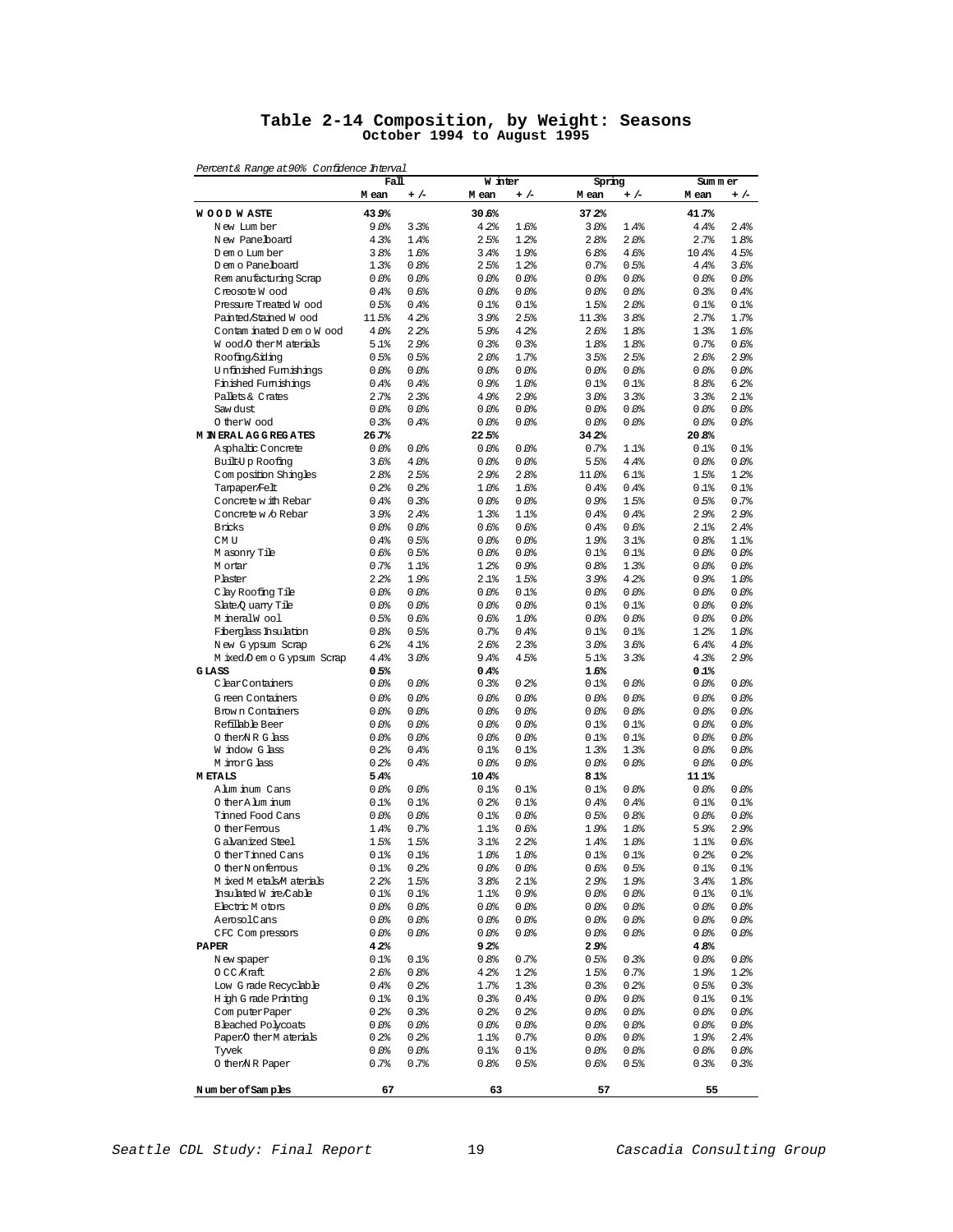### **Table 2-14 Composition, by Weight: Seasons, continued October 1994 to August 1995**

| rercent&<br>Range at 90%        | c'onfidence interval |                   |                  |               |                   |               |                  |               |
|---------------------------------|----------------------|-------------------|------------------|---------------|-------------------|---------------|------------------|---------------|
|                                 | M ean                | Fall<br>+ /-      | W inter<br>M ean | $+/-$         | Spring<br>M ean   | + /-          | Sum mer<br>M ean | $+/-$         |
| YARD WASTE                      | 4.4%                 |                   | 2.0%             |               | 3.9%              |               | 2.7%             |               |
| Stum ps                         | 1.5%                 | 2.4%              | 0.0%             | 80.08         | 80.08             | 0.0           | 0.7%             | 1.1%          |
| Large Prunings                  | 0.4%                 | 0.6%              | 0.3%             | 0.3%          | 1.9%              | 3.1%          | 80.08            | 0.1%          |
| Bulky Yard W aste               | 0.8%                 | 1.3%              | 0.2%             | 0.4%          | \$0.0\$           | 80.08         | 80.08            | 0.0%          |
| Sm all Prunings                 | 1.2%                 | 1.9%              | 1.1%             | 1.0%          | 0.3%              | 0.3%          | 0.7%             | 0.6%          |
| Leaves & G rass                 | 0.5%                 | 0.4%              | 0.4%             | 0.4%          | 1.7%              | 1.1%          | 1.3%             | 1.2%          |
| <b>PLASTICS</b>                 | 4.6%                 |                   | 5.9%             |               | 5.0%              |               | 5.1%             |               |
| PET #1 Bottles                  | 80.08                | 0.0               | 0.0%             | 80.08         | 80.08             | 0.0           | 80.08            | 0.0%          |
| HDPE #2 Bottles                 | 0.0                  | 0.0               | 0.0%             | 80.08         | 80.08             | 0.0           | 80.08            | 80.08         |
| 5 G al. #2 w ith H and les      | 0.0                  | 0.0               | 0.3%             | 0.2%          | 80.08             | 0.0           | 0.1%             | 0.1%          |
| 5 G al. #2 w /o H and les       | 0.0                  | 0.0               | 80.08            | 80.08         | 80.08             | 0.0           | 80.08            | 80.08         |
| 0 ther Containers               | 0.0                  | 0.0               | 0.0%             | 80.08         | 80.08             | 0.0           | 80.08            | 80.08         |
| Polystyrene Foam                | $0.1$ %              | $0.1$ %           | $0.1$ %          | $0.1$ %       | 0.2%              | 0.2%          | 80.08            | 0.0           |
| Polystyrene Insulation          | 0.2%                 | $0.1$ %           | 0.3%             | 0.2%          | $0.1$ %           | 0.1%          | $1.1$ $8$        | 1.3%          |
| Film and Bags                   | 1.5%                 | 0.8%              | 1.6%             | 0.5%          | 1.9%              | 1.7%          | 0.5%             | 0.4%          |
| 0 ther Packaging                | 0.1%                 | 0.0               | 0.1%             | 0.1%          | $0.1$ %           | 0.1%          | 80.08            | 0.1%          |
| Plastic Products                | 0.4%                 | 0.4%              | 1.2%             | 0.8%          | 0.3%              | 0.3%          | 0.5%             | 0.3%          |
| PVC Pipe                        | $0.1$ %              | $0.1$ %           | 0.0%             | 80.08         | 80.08             | 80.08         | $0.1$ %          | 0.1%          |
| ABS Pipe                        | 0.0                  | 0.0               | $0.1$ %          | 0.2%          | 80.08             | 80.08         | 80.08            | 80.08         |
| Polyurethane Foam               | 0.1%                 | 0.1%              | 0.0%             | 0.1%          | $0.1$ %           | 80.08         | 0.8%             | 1.1%          |
| Them osetProducts               | 0.7%                 | 0.8%              | 80.08            | $0.1$ %       | $0.1$ %           | 0.2%          | $0.1$ %          | 0.1%          |
| Plastic/O therM aterials        | 0.8%                 | 0.6%              | 0.7%             | 0.5%          | 0.7%              | 0.9%          | 80.08            | 80.08         |
| Lam inate/Form ica              | 0.0%                 | $0.0$ %           | $0.1$ %          | 0.1%          | $0.1$ %           | 0.1%          | 0.2%             | 0.3%          |
| Fiberglass Ceiling Panels       | 0.5%                 | 0.7%              | 0.4%             | 0.3%          | 1.4%              | 2.2           | 0.9%             | 1.0%          |
| StructuralFiberglass            | 0.0                  | $0.0$ %           | 0.0%             | 80.08         | 80.0              | 80.08         | 80.08            | 80.08         |
| Linoleum                        | 0.0                  | $0.0$ %           | 0.9%             | 1.3%          | 80.0              | 80.08         | 0.6%             | 0.7%          |
| O THER MATERIALS                | 6.7%                 |                   | 9.7%             |               | 4.5%              |               | 6.8%             |               |
| Ashes                           | 0.0                  | $0.0$ %           | 0.0%             | $0.1$ %       | 80.0              | 80.08         | 80.08            | 0.0           |
| N ondistinct Fines              | 0.5%                 | 0.3%              | 4.7%             | 2.9%          | 1.3%              | 1.3%          | 19%              | 2.8%          |
| Sand                            | 2.1%                 | 2.4%              | 0.9%             | 1.1%          | 0.8%              | 1.3%          | 0.6%             | 0.9%          |
| Topsoil                         | 0.4%                 | 0.7%              | 2.3%             | 3.0%          | 1.2%              | 2.0%          | 0.1%             | 0.2%          |
| G ravel<br>Fumiture M attresses | 80.08<br>0.3%        | $0.0$ %<br>0.4%   | 0.0<br>$0.1$ %   | 80.08<br>0.2% | 0.2<br>80.0       | 0.2%<br>80.08 | 80.08<br>2.2     | 80.08<br>2.4% |
| Sm all Appliances               | 0.3%                 | 0.5%              | 0.9%             | 1.4%          | 0.2               | 0.4%          | 0.2%             | 0.4%          |
| Large Appliances                | 1.3%                 | 1.6%              | 0.0              | 80.08         | $0.1$ %           | 0.1%          | 1.4%             | 1.5%          |
| Ceram ic Tile                   | 80.0                 | $0.0$ %           | 80.08            | 80.08         | 0.0               | 0.0           | 80.08            | 80.08         |
| Kitchen W are                   | 80.08                | 0.1%              | 0.0              | 80.08         | 80.08             | 0.0           | 80.08            | 80.08         |
| Porcelain                       | 0.4%                 | 0.7%              | 0.7%             | 0.9%          | 0.6%              | 0.9%          | 0.4%             | 0.5%          |
| M isc. Inorganics               | 1.4%                 | 1.7%              | 0.1%             | 0.1%          | $0.1$ %           | 0.1%          | 80.08            | 80.08         |
| O THER ORGANICS                 | 3.3%                 |                   | 8.4%             |               | 2.2%              |               | 7.0%             |               |
| Food W astes                    | 80.08                | $0.0$ %           | 0.2%             | 0.2%          | 0.2%              | 0.3%          | $0.1$ %          | 0.2%          |
| Textiles,C lothes               | 0.1%                 | 0.1%              | 1.2%             | 1.3%          | 0.5%              | 0.4%          | 1.0%             | 0.7%          |
| Carpet                          | 2.1%                 | 1.5%              | 5.3%             | 3.1%          | 0.3%              | 0.3%          | 5.5%             | 4.5%          |
| <b>U</b> pholstery              | 80.08                | $0.0$ %           | 0.0              | 80.08         | 80.08             | 80.08         | 01%              | $0.1$ %       |
| Textile Related Products        | 0.4%                 | 0.3%              | 0.6%             | 0.4%          | 0.1%              | $0.1$ %       | $0.1$ %          | 0.1%          |
| D isposable D iapers            | 80.08                | $0.0$ %           | $0.1$ %          | $0.1$ %       | 80.08             | 80.08         | 80.08            | 80.08         |
| Rubber Products                 | 0.1%                 | 0.1%              | 0.5%             | 0.4%          | 0.7%              | 0.7%          | 0.2%             | 0.2%          |
| Tires                           | 80.08                | $0.0$ %           | $0.1$ %          | 0.2%          | 0.1%              | 0.2%          | 80.08            | 80.08         |
| Anim alCarcasses                | 0.0                  | $0.0$ %           | 80.08            | 80.08         | 0.0               | 0.0           | 0.0              | 80.08         |
| Anim alFeces                    | 80.08                | 80.08             | 80.08            | 0.0           | 80.08             | 80.08         | 80.08            | 0.0           |
| w ax                            | 80.O                 | $0.0\,\mathrm{s}$ | 0.0              | 80.0          | 80.O              | 80.08         | 0.0              | 0.0           |
| M isc. Organics                 | 0.6%                 | 0.4%              | 0.3%             | 0.3%          | 0.2               | 0.2%          | 0.0              | 0.0           |
| <b>HAZARDOUSWASTE</b>           | 0.3%                 |                   | 1.0%             |               | 0.4%              |               | 80.0             |               |
| Used 0 il                       | 80.08                | 0.0%              | 80.08            | \$0.0\$       | 80.0              | 0.0%          | 80.08            | 80.0          |
| Vehicle Batteries               | 80.08                | 0.0%              | 80.08            | \$0.0\$       | 80.08             | 0.0%          | 80.08            | 80.0          |
| <b>H</b> ousehold Batteries     | 80.08                | 0.0%              | 80.08            | \$0.0\$       | 80.08             | 0.0           | 80.08            | \$0.0\$       |
| Latex Paint                     | 80.08                | 0.1%              | 0.0              | 0.0           | 0.0%              | 0.0           | 80.0             | 0.0           |
| Wood Preservatives              | 80.08                | 0.0%              | 80.08            | \$0.0\$       | 80.08             | 0.0           | 80.08            | \$0.0\$       |
| Vamishes & Finishes             | 0.0                  | 0.0               | 0.0              | 80.08         | 0.3%              | 0.5%          | 80.08            | 0.0           |
| Solvents/Thinners               | 80.0                 | 80.08             | 0.3%             | 0.6%          | 80.08             | 0.0%          | 80.08            | 80.0          |
| Adhesives/G lues                | 0.2%                 | 0.4%              | 0.5%             | 0.4%          | 0.1%              | 0.2           | 80.08            | 80.0          |
| C leaners and Comosives         | 0.0                  | 0.0               | 0.0              | 0.0           | 0.0%              | $0.1$ %       | 80.0             | 0.0           |
| Pesticides/H erbicides          | 80.08                | 0.0%              | 80.08            | \$0.0\$       | 80.08             | 0.0           | 80.08            | \$0.0\$       |
| Gas/Fuel0 il                    | 0.0                  | 0.0               | 80.08            | 0.0           | 0.0               | 0.0           | 80.08            | 0.0           |
| Antifreeze                      | 80.08                | 80.08             | 80.0             | \$0.0\$       | 80.08             | 0.0%          | 80.08            | 0.0           |
| M edicalW aste                  | 80.08                | 0.0%              | 80.08            | \$0.0\$       | 80.0              | 0.0           | 80.08            | 80.0          |
| Asbestos                        | 0.0                  | 80.0              | 0.0              | 0.0           | $0.0\,\mathrm{s}$ | 0.0           | 80.0             | 0.0           |
| 0 ther H azardous               | 80.08                | \$0.0\$           | 0.1%             | $0.1$ %       | 80.0              | 80.0          | 80.0             | 0.0%          |

Percent& Range at90% Confidence Interval

Seattle CDL Study: Final Report 20 20 Cascadia Consulting Group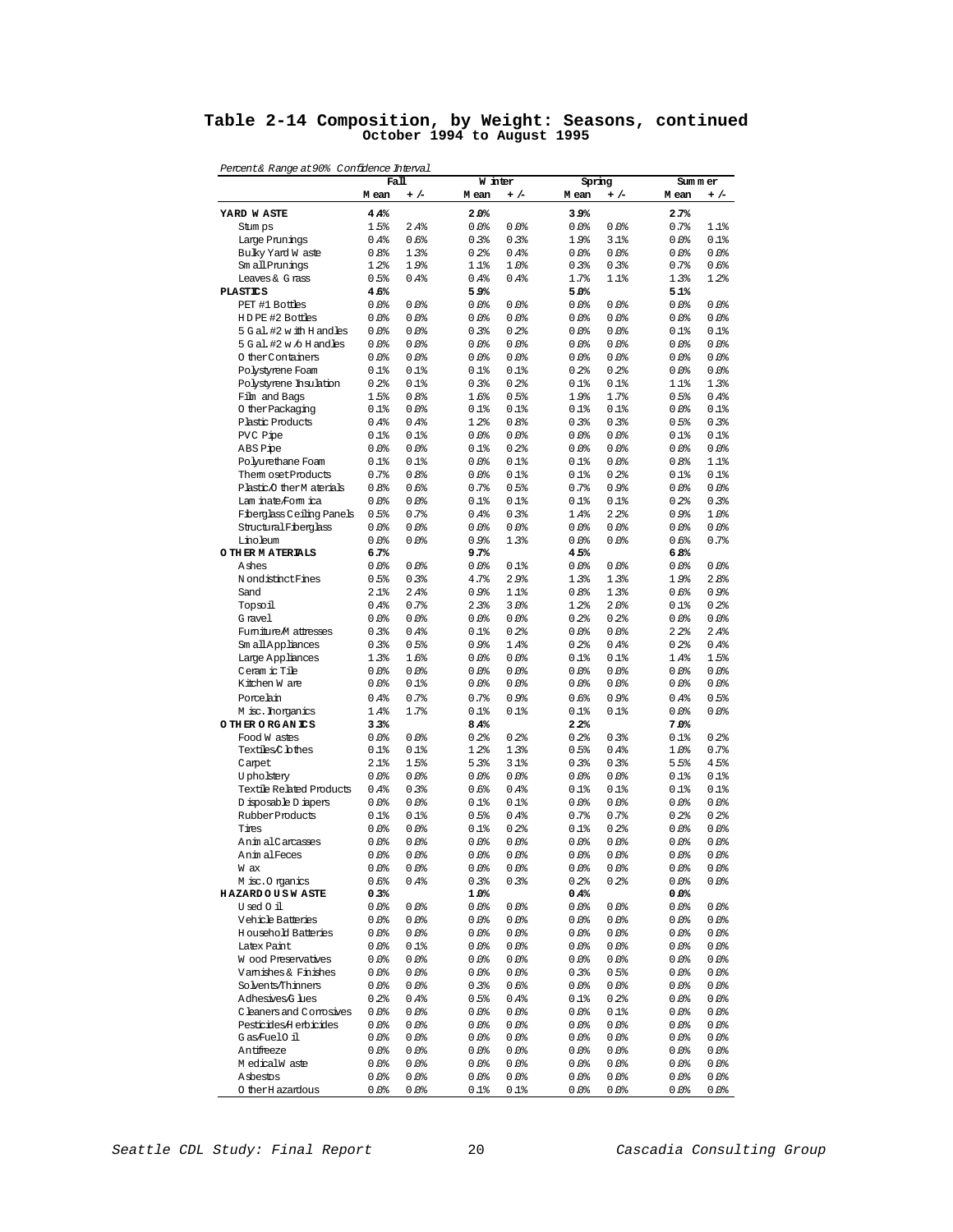### **2.4 Composition by Transfer Station**

Samples were sorted at the NRDS, SRDS, Third & Lander and Black River transfer stations. The most prevalent waste categories (each accounting for at least 3% of the site's total) are shown in Table 2- 15.

|  |  |                             |  | Table 2-15 Summary of Most Prevalent Disposed Wastes, by Site |  |  |
|--|--|-----------------------------|--|---------------------------------------------------------------|--|--|
|  |  | October 1994 to August 1995 |  |                                                               |  |  |

|                             | NRD S | SRD S | Third & Lander | <b>Black River</b> |
|-----------------------------|-------|-------|----------------|--------------------|
| <b>WOOD WASTE</b>           |       |       |                |                    |
| New Lumber                  | 5.4%  | 3.4%  | 6.3%           |                    |
| New Panelboard              | 5.8%  |       | 3.0%           |                    |
| Dem o Lum ber               | 8.4%  | 11.7% | 3.9%           | 6.3%               |
| D em o Pane board           |       | 4.5%  |                |                    |
| Painted/Stained Wood        | 12.3% | 3.3%  | 6.4%           | $12.0$ $%$         |
| Contam inated D em o W ood  |       |       | 3.6%           | 6.8%               |
| Wood O ther M aterials      | 9.1   |       |                |                    |
| Roofing/Siding              |       |       |                | 5.1%               |
| Finished Fumishings         |       | 9.0   |                |                    |
| Pallets & Crates            |       |       | 5.2%           |                    |
| <b>M IN ERAL AGGREGATES</b> |       |       |                |                    |
| Built-Up Roofing            |       |       |                | 11.9%              |
| Composition Shingles        | 5.3%  |       | 4.1%           | 10.8%              |
| Plaster                     | 4.9%  |       |                |                    |
| New Gypsum Scrap            | 4.1%  | 3.4%  | 4.9%           | 4.2%               |
| M ixed D em o G ypsum Scrap | 4.3%  | 3.7%  | 6.8%           | 5.8%               |
| <b>METALS</b>               |       |       |                |                    |
| O ther Fermus               |       |       | 3.0%           |                    |
| M ixed M etals M aterials   |       | 3.4%  | 3.5%           |                    |
| YARD WASTE                  |       |       |                |                    |
| Large Prunings              |       |       |                | 5.7%               |
| O THER MATERIALS            |       |       |                |                    |
| N ondistinct Fines          |       |       | 3.1%           |                    |
| Fumiture M attresses        |       | 3.7%  |                |                    |
| Large Appliances            |       |       |                | 3.1%               |
| O THER ORGANICS             |       |       |                |                    |
| Carpet                      |       | 11.0% |                |                    |

Detailed composition results, by site, as listed in Table 2-16.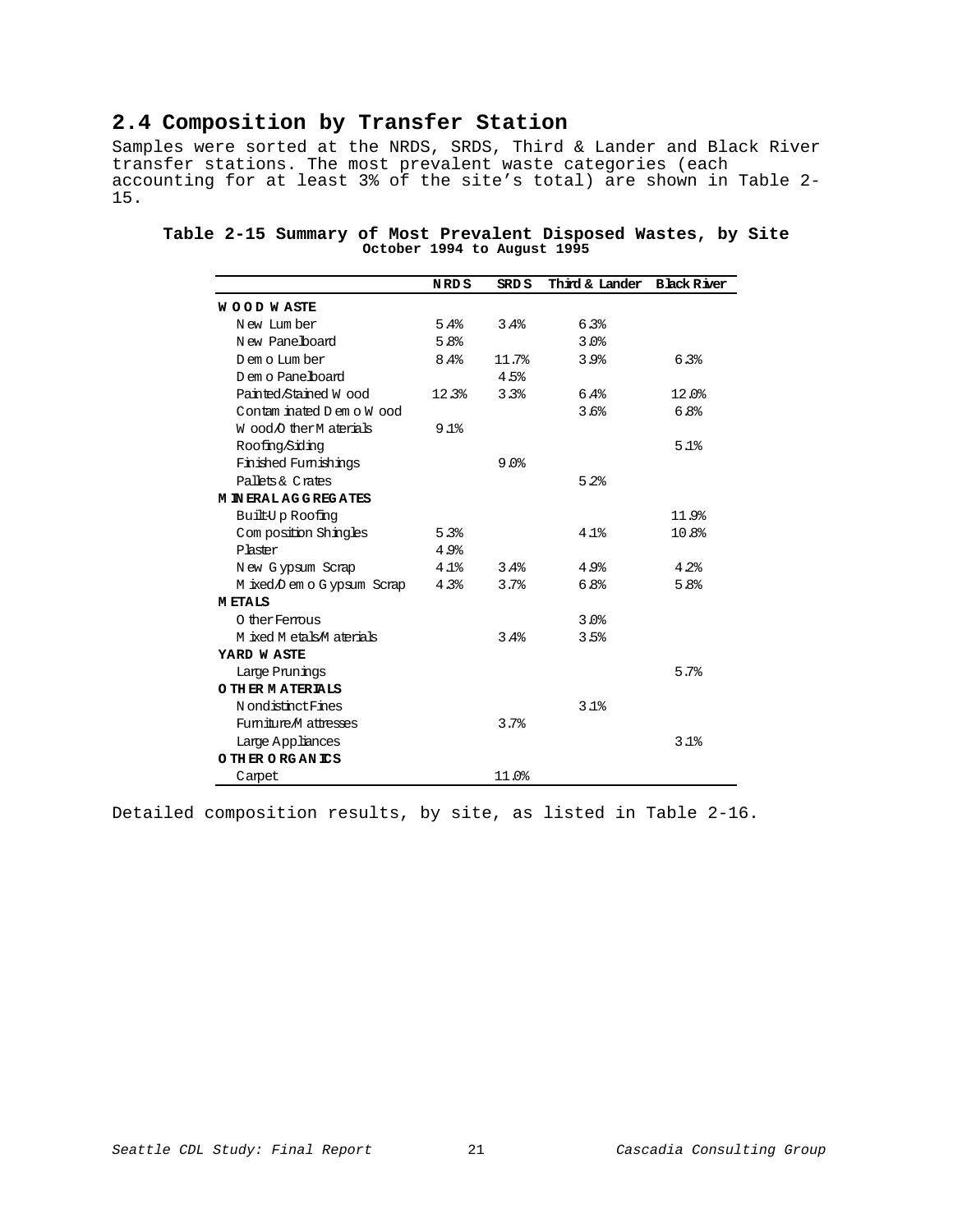### **Table 2-16 Composition, by Weight: Transfer Stations October 1994 to August 1995**

|                                                 | NRD S         |               | SRD S               |              | Third & Lander |                | <b>Black River</b> |               |
|-------------------------------------------------|---------------|---------------|---------------------|--------------|----------------|----------------|--------------------|---------------|
|                                                 | M ean         | $+/-$         | M ean               | $+/-$        | M ean          |                | M ean              | $+/-$         |
| <b>WOOD WASTE</b>                               | 48.8%         |               | 38.0%               |              | 35.5%          |                | 38.7%              |               |
| New Lumber                                      | 5.4%          | 1.8%          | 3.4%                | 2.2%         | 6.3%           | 1.8%           | 1.5%               | 1.8%          |
| New Panelboard                                  | 5.8%          | 3.2%          | 2.3%                | 1.7%         | 3.0%           | 0.9%           | 0.9%               | 0.7%          |
| D em o Lum ber                                  | 8.4%          | 6.7%          | 11.7%               | 6.3%         | 3.9%           | 1.5%           | 6.3%               | 3.5%          |
| D em o Panelboard                               | 1.0%          | 0.8%          | 4.5%                | 2.8%         | 2.0%           | 1.3%           | 1.8%               | 1.5%          |
| Rem anufacturing Scrap                          | $0.0$ %       | 80.08         | 0.0%                | 0.0%         | $0.0$ %        | 0.0%           | 80.08              | 80.08         |
| Creosote Wood                                   | $0.1$ $8$     | $0.1$ %       | $0.0$ %             | 0.0%         | 0.1%           | 0.2%           | 0.9%               | 1.4%          |
| Pressure Treated W ood                          | 0.3%          | 0.3%          | 0.2%                | 0.2%         | 0.7%           | 0.8%           | 0.5%               | 0.7%          |
| Painted/Stained Wood                            | 12.3%         | 4.3%          | 3.3%                | 2.4%         | 6.4%           | 2.2%           | 12.0%              | 7.3%          |
| Contam inated D em o W ood                      | 2.9%          | 2.5%          | 1.4%                | 1.5%         | 3.6%           | 2.1%           | 6.8%               | 3.3%          |
| Wood O ther M aterials                          | 9.1%          | 5.2%          | 0.6%                | 0.6%         | 0.6%           | 0.4%           | 1.7%               | 1.6%          |
| Roofing/Siding<br>Unfinished Fumishings         | 1.7%          | 2.8%          | 0.4%                | 0.5%         | 2.1%           | 1.3%           | 5.1%               | 4.0%          |
| Finished Furnishings                            | 0.0%<br>0.5%  | 80.08<br>0.6% | $0.0$ %<br>9.0%     | 0.0%<br>9.1% | 80.08<br>1.6%  | 0.0%<br>1.0%   | 80.08<br>80.08     | 0.0%<br>80.08 |
| Pallets & Crates                                | 0.6%          | 0.7%          | 1.2%                | 1.5%         | 5.2%           | 2.2%           | $1.1$ $8$          | 1.1%          |
| Saw dust                                        | $0.0$ %       | 80.08         | $0.0$ <sup>\$</sup> | 0.0%         | $0.0$ %        | 0.0%           | 80.08              | 80.08         |
| O therW ood                                     | 0.5%          | 0.7%          | $0.0$ %             | 0.0%         | $0.0$ %        | 0.0            | 80.08              | 0.0%          |
| <b>M IN ERAL AGGREGATES</b>                     | 26.1%         |               | 17.6%               |              | 26.6%          |                | 34.8%              |               |
| Asphaltic Concrete                              | 80.08         | 80.0          | 80.08               | 0.0%         | 0.3%           | 0.5%           | 0.0                | 0.0           |
| Built-Up Roofing                                | $0.1$ $8$     | $0.1$ %       | 0.0                 | 0.0%         | 1.7%           | 1.6%           | 11.9%              | 10.3%         |
| Com position Shingles                           | 5.3%          | 5.7%          | 0.9%                | 1.3%         | 4.1%           | 2.3%           | 10.8%              | 8.2%          |
| Tampaper/Felt                                   | 0.4%          | 0.5%          | $0.1$ $8$           | 0.1%         | 0.5%           | 0.7%           | 0.6%               | 0.6%          |
| Concrete with Rebar                             | 1.7%          | 2.5%          | 0.0%                | 0.0%         | 0.3%           | 0.3%           | 80.08              | 80.08         |
| Concrete w /o Rebar                             | 1.8%          | 2.5%          | 2.9%                | 4.2%         | 2.3%           | 1.1%           | 0.4%               | 0.7%          |
| <b>Bricks</b>                                   | 0.0           | 80.0          | 1.9%                | 3.2%         | 0.7%           | 0.6%           | 0.5%               | 0.8%          |
| CM <sub>U</sub>                                 | 0.1%          | 0.2%          | 1.0%                | 1.7%         | 1.0%           | 1.3%           | 80.08              | 0.0           |
| M asonry Tile                                   | 0.8%          | 0.7%          | $0.0$ %             | 0.0          | 0.1%           | 0.1%           | 0.3%               | 0.5%          |
| M ortar                                         | 1.2%          | 2.0%          | 1.6%                | 1.5%         | 0.5%           | 0.5%           | 80.08              | 80.08         |
| Plaster                                         | 4.9%          | 6.1%          | 1.7%                | 1.7%         | 2.2            | 1.3%           | 80.08              | 80.08         |
| C by Roofing Tile                               | $0.0$ %       | 80.0          | $0.0$ %             | 0.0%         | 0.0%           | 0.0%           | 80.08              | 80.08         |
| Slate Q uarry Tile                              | 0.0%          | 80.0          | 0.0%                | 0.0%         | 0.0%           | 0.0%           | 80.08              | 0.0           |
| M meralW ool                                    | 0.8%          | 1.0%          | $0.0$ %             | 0.0%         | 0.3%           | 0.4%           | 80.08              | 80.08         |
| Fiberglass Insulation                           | 0.5%          | 0.5%          | 0.3%                | 0.3%         | 0.9%           | 0.4%           | 0.4%               | 0.4%<br>4.8%  |
| New Gypsum Scrap<br>M ixed/D em o G ypsum Scrap | 4.1%<br>4.3%  | 3.7%<br>4.0%  | 3.4%<br>3.7%        | 2.8%<br>3.2% | 4.9%<br>6.8%   | 2.6%<br>2.4%   | 4.2%<br>5.8%       | 6.9%          |
| GLASS                                           | 1.4%          |               | 0.2%                |              | 0.6%           |                | 0.5%               |               |
| C lear Containers                               | 0.0           | 80.0          | $0.0$ %             | 0.0          | $0.1$ %        | 0.1%           | 01%                | 0.1%          |
| G reen Containers                               | $0.0$ %       | 0.1%          | $0.0$ %             | 0.0%         | $0.0$ %        | 80.08          | 80.08              | 0.0           |
| Brown Containers                                | 0.0%          | 0.0           | 0.0%                | 0.0%         | 0.0%           | 0.0%           | 80.08              | 80.08         |
| Refillable Beer                                 | $0.1$ %       | $0.1$ %       | 0.0%                | 0.0%         | 0.0%           | 0.0%           | 80.08              | 80.08         |
| 0 then NRG lass                                 | 0.0           | 80.0          | 0.0                 | 0.0          | $0.1$ $8$      | 0.1%           | 0.0                | 0.0           |
| W indow G lass                                  | 0.7%          | 0.8%          | $0.1$ %             | 0.2%         | 0.4%           | 0.5%           | 0.4%               | 0.6%          |
| M inorG lass                                    | 0.4%          | 0.6%          | $0.0$ %             | 0.0          | $0.0$ %        | 0.0            | 80.08              | 0.0           |
| <b>METALS</b>                                   | 5.1%          |               | 9.4%                |              | 10.2%          |                | 4.2%               |               |
| A lum inum Cans                                 | $0.0$ %       | 80.0          | 0.0%                | 0.0%         | 0.1%           | 0.0%           | 80.08              | 80.08         |
| O ther A lum inum                               | 0.2%          | $0.1$ %       | 0.3%                | 0.3%         | 0.2%           | 0.2%           | 0.2                | 0.2%          |
| Tinned Food Cans                                | 0.0           | 0.0           | 0.0%                | 0.0          | 0.2%           | 0.3%           | 80.0               | 0.1%          |
| 0 ther Femous                                   | $1.1$ $8$     | 1.0%          | 2.8 <sup>°</sup>    | 2.0%         | 3.0%           | 1.1%           | 0.5%               | 0.4%          |
| G alvanized Steel                               | 1.7%          | 2.5%          | 2.0%                | 1.5%         | 2.0%           | 1.0%           | 0.5%               | 0.4%          |
| 0 ther Tinned Cans                              | 0.1%          | $0.1$ %       | 0.4%                | 0.4%         | 0.4%           | 0.4%           | 80.08              | 80.08         |
| 0 therN onferrous                               | $0.0$ %       | 0.0           | $0.2$ $^{\circ}$    | 0.2%         | 0.3%           | 0.2%           | 0.3%               | 0.4%          |
| M ixed M etals/M aterials                       | 1.7%          | 1.5%          | 3.4%                | 2.2%         | 3.5%           | 1.2%           | 2.6%               | 3.5%          |
| Insulated W ire/Cable                           | 0.2%          | 0.2%          | 0.3%                | 0.4%         | 0.5%           | 0.4%           | 80.0               | 0.0           |
| Electric Motors<br>AerosolCans                  | 80.0          | 0.0           | 80.0                | 0.0          | 80.08          | 0.0            | 80.08              | $0.0\%$       |
| CFC Compressors                                 | 80.08<br>80.0 | 0.0<br>0.0    | 80.0<br>80.0        | 0.0<br>0.0%  | 80.08<br>80.0  | 80.08<br>80.08 | 80.08<br>80.0      | 80.0<br>0.0   |
| <b>PAPER</b>                                    | 3.0%          |               | 3.4%                |              | 6.4%           |                | 4.7%               |               |
| N ew spaper                                     | 01%           | 0.1%          | 80.0                | 0.0          | 0.5%           | 0.3%           | 0.6%               | 0.7%          |
| 0 CC Kraft                                      | 2.3%          | 0.9%          | 1.8%                | 1.0%         | 2.9%           | 0.7%           | $21$ %             | 1.6%          |
| Low Grade Recyclable                            | 0.3%          | 0.3%          | 0.6%                | 0.3%         | 1.0%           | 0.6%           | 0.2%               | 0.2           |
| H igh G rade Printing                           | 80.0          | 0.0           | 80.0                | 0.0          | 0.2%           | 0.2            | 80.0               | 0.0           |
| ComputerPaper                                   | 80.0          | 0.0           | 80.08               | 0.0          | 0.1%           | 0.1%           | 0.3%               | 0.5%          |
| <b>Bleached Polycoats</b>                       | 80.0          | 0.0           | 80.0                | 0.0          | 80.08          | 80.0           | 80.08              | 80.0          |
| Paper/O therM aterials                          | 0.1%          | 0.1%          | 0.9%                | 0.9%         | 0.9%           | 0.9%           | 0.8%               | 1.0%          |
| Tyvek                                           | 80.08         | 0.0           | 80.0                | 0.0          | 80.08          | 80.0           | $0.1$ %            | 0.1%          |
| 0 then NR Paper                                 | 0.2           | 0.2%          | 0.2%                | 0.1%         | 880            | 0.4%           | 0.5%               | 0.9%          |
| Number of Samples                               | 37            |               | 35                  |              | 141            |                | 29                 |               |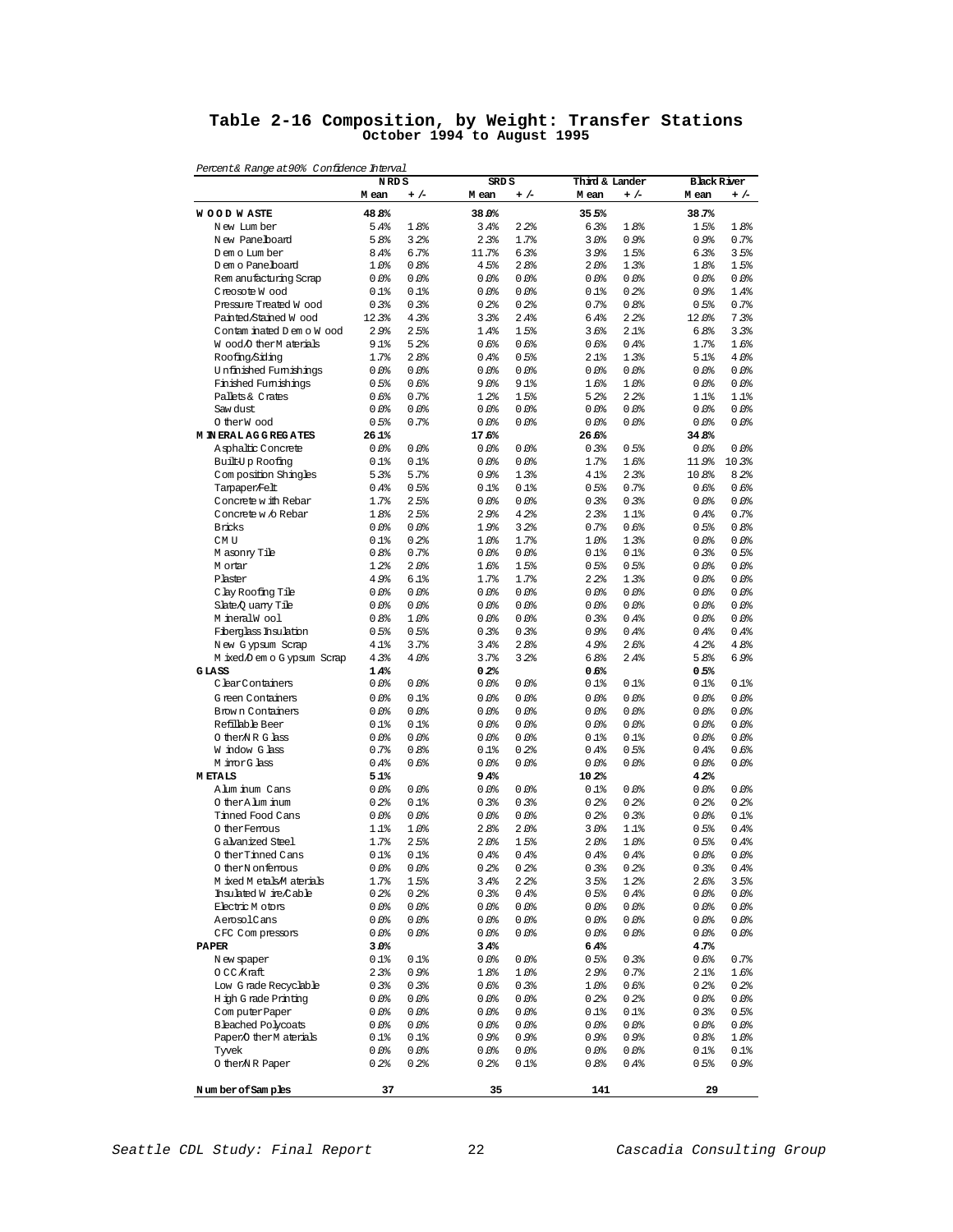### **Table 2-16 Composition, by Weight: Transfer Stations, continued October 1994 to August 1995**

| Percent& Range at 90% Confidence Interval        |                 |                  |                  |                 |                         |                  |                             |               |
|--------------------------------------------------|-----------------|------------------|------------------|-----------------|-------------------------|------------------|-----------------------------|---------------|
|                                                  | N RD S<br>M ean | $+/-$            | SRD S<br>M ean   | $+/-$           | Third & Lander<br>M ean | $+/-$            | <b>Black River</b><br>M ean | $+/-$         |
| YARD WASTE                                       | 3.5%            |                  | 3.5%             |                 | 2.3%                    |                  | 7.5%                        |               |
| Stum ps                                          | 2.5%            | 4.0%             | 1.1%             | 1.8%            | 0.0%                    | 0.1%             | 80.08                       | 0.0%          |
| Large Prunings                                   | 0.0             | 80.08            | 0.1%             | 0.2%            | 0.0                     | 0.0              | 5.7%                        | 7.0%          |
| Bulky Yard W aste                                | 0.0             | 80.08            | 0.0%             | 0.0             | 0.1%                    | 0.2%             | 1.9%                        | 3.0%          |
| Sm all Prunings                                  | 0.3%            | 0.5%             | 0.8%             | 0.9%            | 1.1%                    | 1.0%             | $0.0$ %                     | 80.08         |
| Leaves & G rass                                  | 0.7%            | 0.8%             | 1.5%             | 1.7%            | 1.1%                    | 0.6%             | 0.0%                        | 80.08         |
| <b>PLASTICS</b>                                  | 4.6%            |                  | 5.0%             |                 | 5.8%                    |                  | 2.5%                        |               |
| PET #1 Bottles                                   | 0.0             | 80.08            | 0.0              | $0.0$ %         | 0.1%                    | 0.0              | $0.0$ %                     | 0.0           |
| HDPE #2 Bottles                                  | 0.0             | 80.08            | $0.0$ %          | 0.0             | 0.0                     | 0.0              | $0.0$ %                     | 0.0%          |
| 5 G al. #2 w ith H and les                       | 0.0             | 80.08            | 0.2%             | 0.3%            | $0.1$ %                 | 0.1%             | $0.0$ %                     | 0.0           |
| 5 G al. #2 w /o H and les                        | 80.08           | 80.08            | 0.0%             | $0.0$ %         | 0.0                     | 0.0              | 0.0%                        | 80.08         |
| 0 ther Containers                                | 0.0<br>0.1%     | 80.08<br>$0.1$ % | $0.0$ %<br>0.1%  | $0.0$ %<br>0.1% | 0.0<br>$0.1$ %          | 0.0<br>0.1%      | $0.0$ %<br>$0.0$ %          | 0.0%<br>0.1%  |
| Polystyrene Foam<br>Polystyrene Insulation       | 0.0             | $0.1$ %          | 0.1%             | 0.2%            | 0.6%                    | 0.5%             | 0.1%                        | 0.1%          |
| Film and Bags                                    | 1.1%            | 1.0%             | 0.9%             | 0.7%            | 1.7%                    | 0.8%             | 0.9%                        | 1.0%          |
| 0 ther Packaging                                 | 80.08           | 0.0              | 0.1%             | 0.2%            | 0.1%                    | $0.0$ %          | 0.0%                        | 80.08         |
| Plastic Products                                 | 0.5%            | 0.6%             | 1.3%             | 1.1%            | 0.4%                    | 0.2%             | 1.1%                        | 1.4%          |
| PVC Pipe                                         | 0.0             | $0.1$ %          | 0.1%             | 0.1%            | $0.1$ %                 | 0.1%             | $0.0$ %                     | 80.08         |
| ABS Pipe                                         | 0.1%            | 0.1%             | 0.2%             | 0.3%            | 0.0                     | $0.0$ %          | $0.0$ %                     | 0.0%          |
| Polyurethane Foam                                | 0.0             | 80.08            | 1.1%             | 1.7%            | $0.1$ %                 | 0.1%             | $0.0$ %                     | 0.1%          |
| Them osetProducts                                | 0.7%            | 1.2%             | 0.0%             | 0.0%            | 0.2%                    | 0.2%             | 0.1%                        | 0.1%          |
| Plastic/O therM aterials                         | 0.9%            | 0.8%             | 0.2%             | 0.2%            | 0.7%                    | 0.5%             | 0.1%                        | 0.1%          |
| Lam inate Form ica                               | 0.1%            | 0.1%             | 0.4%             | 0.4%            | 0.0                     | $0.0$ %          | $0.0$ %                     | 80.08         |
| Fiberglass Ceiling Panels                        | 0.8%            | 1.2%             | 0.1%             | 0.1%            | 1.1%                    | 1.0 <sub>8</sub> | $0.0$ %                     | 0.0%          |
| StructuralFiberglass                             | 0.0             | 80.08            | 0.0%             | $0.0$ %         | 0.0                     | $0.0$ %          | $0.0$ %                     | 80.08         |
| Linoleum                                         | 0.0             | 80.08            | 0.1%             | 0.2%            | 0.6%                    | 0.6%             | 0.0%                        | 0.0           |
| O THER MATERIALS                                 | 5.5%            |                  | 10.2%            |                 | 6.9%                    |                  | 5.0%                        |               |
| Ashes                                            | 0.0             | 80.08            | 0.1%             | 0.1%            | 0.0                     | $0.0$ %          | $0.0$ %                     | 0.0           |
| N ondistinct Fines                               | 0.8%            | 0.5%             | 0.7%             | 0.5%            | 3.1%                    | 1.7%             | 0.5%                        | 0.7%          |
| Sand                                             | 0.1%            | 0.2%             | $0.0$ %          | $0.0$ %         | 1.6%                    | 1.2%             | 1.3%                        | 2.2%          |
| Topsoil                                          | 2.0%            | 3.3%             | 0.0%             | $0.0$ %         | 1.2%                    | 1.4%             | 0.0%                        | 80.08         |
| G ravel                                          | 80.08           | 80.08            | $0.0$ %          | $0.0$ %         | 0.1%                    | 0.1%             | $0.0$ %                     | 0.0%          |
| Fumiture M attresses                             | 0.4%            | 0.6%<br>0.6%     | 3.7%             | 3.9%<br>2.6%    | 80.08<br>0.2%           | 0.1%<br>0.2%     | $0.0$ %                     | 80.08<br>0.0% |
| Sm all Appliances                                | 0.4%<br>$0.1$ % | 0.2%             | 2.0%<br>2.2%     | 2.3%            | 0.0                     | $0.0$ %          | $0.0$ %<br>3.1%             | 3.8%          |
| Large Appliances<br>Ceram ic Tile                | 80.08           | 80.08            | 0.0              | 0.0             | $0.0$ %                 | $0.0$ %          | 0.0%                        | 80.08         |
| Kitchen W are                                    | 80.08           | $0.0$ %          | 0.0              | 0.1%            | $0.0$ %                 | $0.0$ %          | 0.0%                        | 80.08         |
| Porcelain                                        | 1.5%            | 1.8%             | 1.5%             | 1.7%            | 0.2%                    | 0.2%             | $0.0$ %                     | 80.0          |
| M isc. horganics                                 | $0.1$ %         | 0.1%             | 0.1%             | 0.1%            | 0.6%                    | 0.8%             | 0.0%                        | 80.08         |
| O THER ORGANICS                                  | 2.1%            |                  | 12.3%            |                 | 4.9%                    |                  | 1.8%                        |               |
| Food W astes                                     | 0.0             | 80.08            | 80.08            | 80.08           | 0.2%                    | 0.2%             | $0.0$ %                     | $0.1$ %       |
| Textiles,C lothes                                | 0.1%            | $0.1$ %          | 0.5%             | 0.6%            | 1.0%                    | 0.6%             | 0.5%                        | 0.5%          |
| Carpet                                           | 0.4%            | 0.7%             | 11.0%            | 7.4%            | 2.6%                    | 1.3%             | 0.7%                        | 1.0%          |
| <b>U</b> pholstery                               | 80.08           | 0.1%             | 80.08            | 0.1%            | $0.0$ %                 | $0.0$ %          | $0.0$ %                     | 0.0           |
| Textile Related Products                         | 0.2%            | 0.4%             | 0.2%             | 0.3%            | 0.4%                    | 0.2%             | $0.0$ %                     | $0.0$ $%$     |
| D isposable D iapers                             | 0.0             | 80.08            | $0.0$ %          | 0.0             | $0.0$ %                 | 0.1%             | $0.0$ %                     | 0.0           |
| Rubber Products                                  | 0.8%            | 0.9%             | 0.1%             | 0.1%            | 0.4%                    | 0.3%             | 0.1%                        | $0.1$ %       |
| Tires                                            | 0.0             | 80.08            | 0.2%             | 0.4%            | $0.0$ %                 | 0.1%             | 80.08                       | 80.08         |
| Anim alCarcasses                                 | 0.0             | 80.08            | $0.0$ %          | 80.08           | $0.0$ %                 | $0.0$ %          | 0.0                         | 0.0           |
| Anim alFeces                                     | 80.08           | 80.08            | 80.08            | 0.0             | $0.0$ %                 | 80.08            | 0.0                         | 0.0           |
| W ax                                             | 0.0             | 80.08            | 80.08            | 0.0             | 0.0                     | 0.0              | 0.0                         | \$0.0\$       |
| M isc. Organics                                  | 0.4%            | 0.4%             | 0.3%             | 0.4%            | 0.3%                    | 0.2%             | 0.4%                        | 0.6%          |
| <b>HAZARDOUSWASTE</b>                            | 80.08           |                  | 0.4%             |                 | 0.6%                    |                  | 0.2%                        |               |
| Used 0 il                                        | 80.08           | 80.0             | \$0.0\$          | 80.08           | 0.0%                    | $0.0$ %          | 80.0                        | 80.08         |
| Vehicle Batteries<br><b>H</b> ousehold Batteries | 80.08           | 80.08            | 80.08            | 80.08           | 0.0                     | 0.0%             | 80.08                       | 80.0          |
| Latex Paint                                      | 80.08<br>80.08  | 0.0              | 80.08            | 80.08           | 0.0%                    | 80.08            | 80.08<br>80.08              | 80.0          |
| Wood Preservatives                               | 80.08           | 0.1%<br>80.08    | \$0.0\$<br>80.08 | 80.0<br>0.0     | 0.0<br>0.0%             | 0.0<br>80.08     | 80.08                       | 80.0<br>80.0  |
| Vamishes & Finishes                              | 80.08           | 80.0             | \$0.0\$          | 80.08           | 0.1%                    | 0.2%             | 80.08                       | 80.0          |
| Solvents/Thinners                                | 80.08           | 80.08            | 80.08            | 80.08           | 0.2%                    | 0.2%             | 80.08                       | 80.0          |
| Adhesives/G lues                                 | 80.08           | 0.0              | 0.4%             | 0.5%            | 0.2%                    | 0.2%             | 0.2%                        | 0.4%          |
| C leaners and Comosives                          | 0.0             | 80.08            | \$0.0\$          | 0.0             | 0.0                     | $0.0$ %          | 80.08                       | 80.0          |
| Pesticides/Herbicides                            | 0.0             | 80.08            | 0.0              | 0.0             | 0.0%                    | 0.0              | 80.08                       | 80.0          |
| Gas/FuelO il                                     | 80.08           | 80.0             | \$0.0\$          | 80.08           | 0.0%                    | $0.0$ %          | 80.08                       | 80.0          |
| Antifreeze                                       | 80.08           | 80.08            | 80.0             | 80.08           | 0.0                     | 0.0%             | 80.08                       | 80.0          |
| M edicalW aste                                   | 80.08           | 0.0              | 80.0             | 80.08           | 0.0%                    | 80.08            | 80.08                       | 80.0          |
| Asbestos                                         | 80.08           | 80.08            | \$0.0\$          | 80.0            | 0.0                     | 0.0              | 80.08                       | 80.0          |
| 0 ther H azardous                                | 80.08           | 80.0             | 0.0              | \$0.0\$         | 0.1%                    | $0.1$ %          | 80.08                       | \$0.0\$       |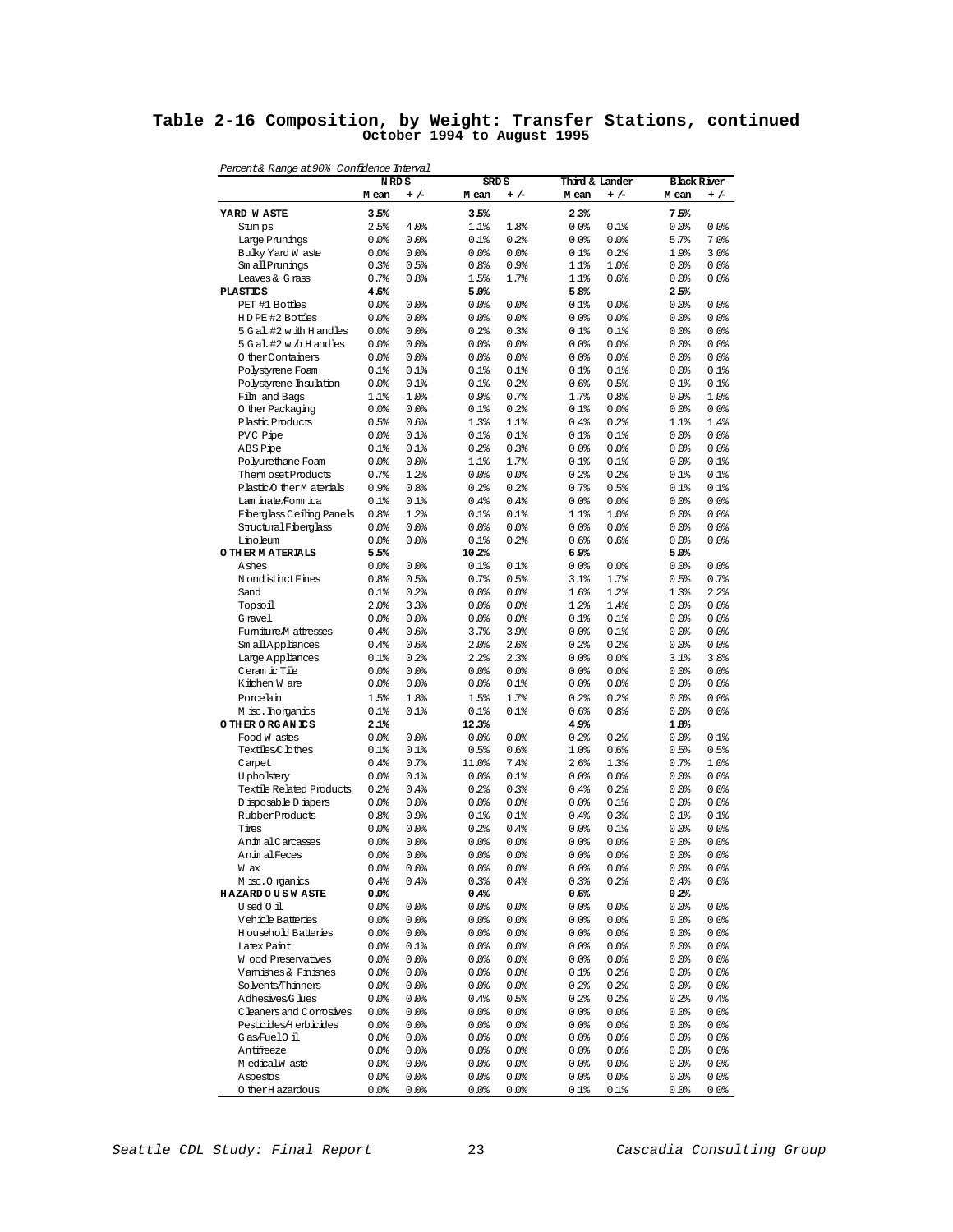### **3. Survey Results**

A total of 1,146 surveys were administered to vehicles carrying CDL debris from Seattle jobsites to NRDS, SRDS, Third & Lander and Black River during the study period.

### **3.1 Overall**

The substream, customer class, vehicle type, net weight, and transfer station were recorded for each record. For each of these categories, Table 3-1 lists the survey count, average and total net weights.

- In terms of the substream analysis, the residential remodeling substream accounted for the most vehicle traffic (29%) and the commercial/institutional demolition substream contributed the most tonnage (671.3 tons).
- Of the customer classes, business/industrial self-haul accounted for more than half (53%) of the vehicles, but is edged out by the commercial hauler class for most tonnage (799.6 from business/industrial self-haul, compared to 851.5 tons from commercial haulers).
- Although pick-up trucks accounted for a substantial (38%) portion of the traffic, the total tonnage hauled in these trucks during the study period (193.5 tons) was considerably less than the CDL debris collected in roll-offs or dump trucks (690.5 and 679.5 tons, respectively).
- Of the transfer stations, the most vehicles were surveyed at the City's NRDS. The private transfer stations receive much more CDL tonnage on a per-load basis than the City's facilities (2.6 and 3.8 average net tons for the private sites, compared to 0.6 and 0.8 tons at the NRDS and SRDS).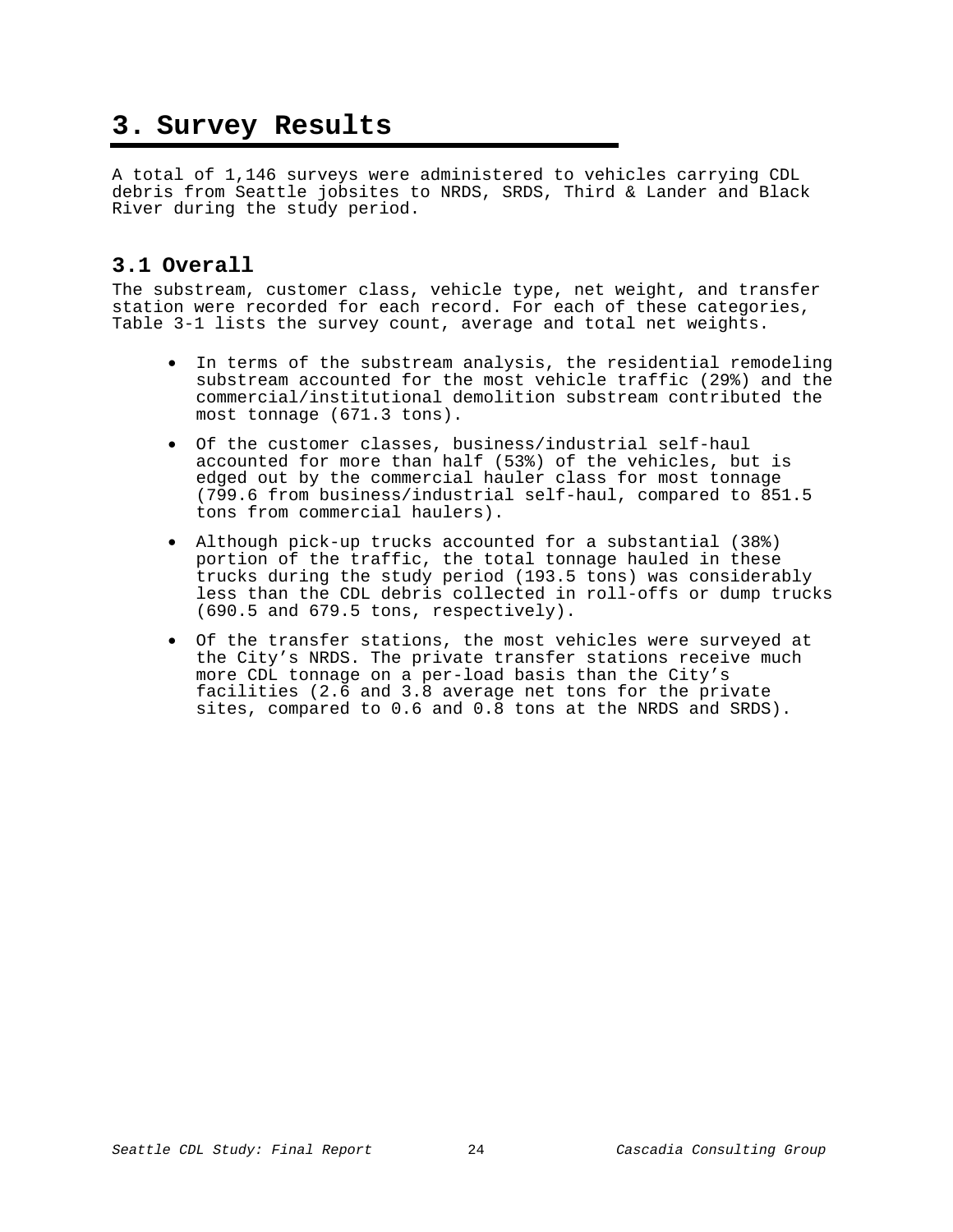|                                            |          | Survey         |         | <b>NetTons</b> |
|--------------------------------------------|----------|----------------|---------|----------------|
|                                            |          | Count          | Average | Total          |
| Substream                                  |          |                |         |                |
| New Construction, Residential              | 53       | 5 <sup>°</sup> | 1.0     | 54.1           |
| New Construction, Commercial/Institutional | 53       | 5%             | 2.5     | 130.5          |
| Rem odeling, Residential                   | 328      | 29%            | 0.6     | 208.9          |
| Rem odeling, Commercial/Institutional      | 92       | 8 <sup>°</sup> | 1.3     | 122.6          |
| D em olition, Residential                  | 199      | 17%            | 11      | 219.1          |
| D em olition, C om m ercial/institutional  | 167      | 15%            | 4.0     | 671.3          |
| Roofing                                    | 135      | 12%            | 1.7     | 226.0          |
| Land C learing                             | 43       | $4\%$          | 1.4     | 59.9           |
| 0 ther                                     | 76       | 7 <sup>°</sup> | 1.5     | 116.1          |
| Custom er Class                            |          |                |         |                |
| CommercialHauler                           | 183      | 16%            | 4.7     | 851.5          |
| SelfH aul, Business/Industrial             | 603      | 53%            | 1.3     | 799.6          |
| SelfH aul, G overnm ent/Institutional      | 14       | 1%             | 1.1     | 14.8           |
| SelfH aul, Residential                     | 346      | 30%            | 0.4     | 142.7          |
| Vehicle Type                               |          |                |         |                |
| Dump Truck                                 | 281      | 25%            | 2.4     | 679.5          |
| Dump Truck with Trailer                    | 2        | 0%             | 0.6     | 1.3            |
| Tractor/Trailer                            | 11       | $1\mathrm{k}$  | 7.7     | 85.1           |
| Rolloff                                    | 162      | 14%            | 4.3     | 690.5          |
| FrontLoader                                | $\Omega$ | 0%             | 0.0     | 0.0            |
| Side Loader                                | 0        | 0%             | 0.0     | 0.0            |
| RearLoader                                 | 2        | 0%             | 2.0     | 4.1            |
| Flatbed Truck                              | 78       | 7 <sup>°</sup> | 1.0     | 78.7           |
| Pick-up Truck                              | 434      | 38%            | 0.4     | 193.5          |
| Van                                        | 76       | 7 <sup>°</sup> | 0.3     | 20.5           |
| Auto                                       | 59       | 5%             | 0.2     | 12.5           |
| Vehicle with Trailer                       | 41       | $4\%$          | 1.0     | 42.7           |
| Transfer Station                           |          |                |         |                |
| NRDS                                       | 499      | 44%            | 0.6     | 280.4          |
| SRD S                                      | 189      | 16%            | 8.0     | 151.1          |
| Third & Lander                             | 318      | 28%            | 2.6     | 840.5          |
| <b>Black River</b>                         | 140      | 12%            | 3.8     | 536.5          |
| $0$ verall                                 | 1,146    | 100%           | 16      | 1,808.5        |

### **Table 3-1 Vehicle Survey Overview October 1994 to August 1995**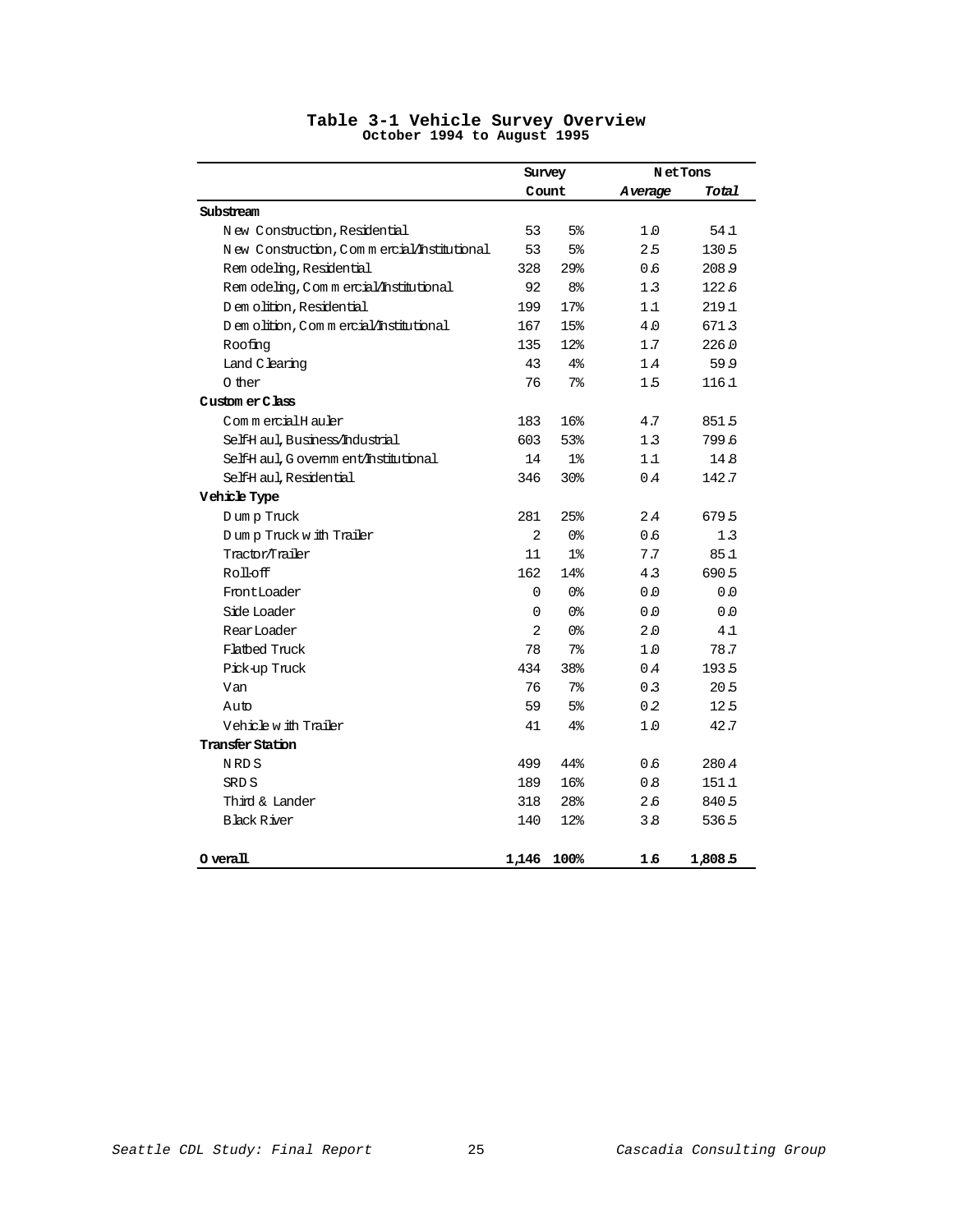### **3.2 Substream and Customer Class Analysis**

For a more detailed accounting, the survey results were also cross-tabulated by substream and customer class. As shown in Table 3-2:

- The business self-haul customer class accounts for the greatest number of vehicles in seven of the substreams (all but the residential remodeling and residential demolition substreams).
- During the study period, the business self-haul customer class accounted for the bulk of the tonnage for the residential new construction, residential remodeling, commercial remodeling and roofing substreams. The commercial hauler class carried the most substantial portion of the commercial new construction, residential demolition, commercial demolition and " other" substreams.

|                                            | CommercialHauler |                | Self-Haul: Biz/Industrial |              | SelfH aul: G ovt/Institutional |       |             | Self-Haul: Residential |       |          | $0 \text{ }}$ verall |       |        |                |         |
|--------------------------------------------|------------------|----------------|---------------------------|--------------|--------------------------------|-------|-------------|------------------------|-------|----------|----------------------|-------|--------|----------------|---------|
|                                            | Survey           | <b>NetTons</b> |                           | Survey       | <b>NetTons</b>                 |       | Survey      | N et Tons              |       | Survey   | <b>NetTons</b>       |       | Survey | <b>NetTons</b> |         |
|                                            |                  | Count Average  | Total                     |              | Count Average                  | Total |             | Count Average          | Total |          | Count Average        | Total |        | Count Average  | Total   |
| New Construction, Residential              |                  | 13             | 4.0                       | 45           | 11                             | 48.1  | $\Omega$    | 0.0                    | 0.0   | 5.       | 0.4                  | 2.0   | 53     | 1.0            | 54.1    |
| New Construction, Commercial/Institutional | 23               | 3.8            | 86.4                      | 29           | 1.5                            | 43.6  | 0           | 0.0                    | 0.0   |          | 0.5                  | 0.5   | 53     | 2.5            | 130.5   |
| Rem odeling, Residential                   | 15               | 2.8            | 41.6                      | 145          | 0.7                            | 98.8  | $\mathbf 0$ | 0.0                    | 0.0   | 168      | 0.4                  | 68.4  | 328    | 0.6            | 208.9   |
| Rem odeling, Commercial/Institutional      | 14               | 23             | 32.5                      | 76           | 12                             | 88.9  |             | 0 <sub>3</sub>         | 0.3   |          | 0.9                  | 0.9   | 92     | 1.3            | 122.6   |
| D em olition, Residential                  | 22               | 5.0            | 109.7                     | 74           | 0.9                            | 70.0  | 0           | 0.0                    | 0.0   | 103      | 0.4                  | 39.4  | 199    | 1.1            | 219.1   |
| D em olition, C om m ercial/Institutional  | 77               | 6.0            | 464.7                     | 83           | 2.4                            | 197.0 | 7           | 1.4                    | 9.5   | $\Omega$ | 0.0                  | 0.0   | 167    | 4.0            | 671.3   |
| Roofing                                    | 4                | 2.7            | 109                       | 102          | 2.0                            | 202.2 | $\Omega$    | 0.0                    | 0.0   | 29       | 0.4                  | 129   | 135    | 1.7            | 226.0   |
| Land C learing                             | б.               | 39             | 23.3                      | $20^{\circ}$ | 12                             | 231   | 2           | 11                     | 2.2   | 15       | $\Omega$ . $\Omega$  | 11.4  | 43     | 1.4            | 59.9    |
| 0 ther                                     | 19               | 4.1            | 78.4                      | 29           | 1.0                            | 27.7  | 4           | 0.7                    | 29    | 24       | 0 <sub>3</sub>       | 7.2   | 76     | 1.5            | 116.1   |
|                                            |                  |                |                           |              |                                |       |             |                        |       |          |                      |       |        |                |         |
| 0 verall                                   | 183              | 4.7            | 851.5                     | 603          | 1.3                            | 799.6 | 14          | 1.1                    | 14.8  | 346      | 0.4                  | 142.7 | 1,146  | 1.6            | 1,808.5 |

#### **Table 3-2 Substream Survey Results: Cross-Tabulated by Customer Class October 1994 to August 1995**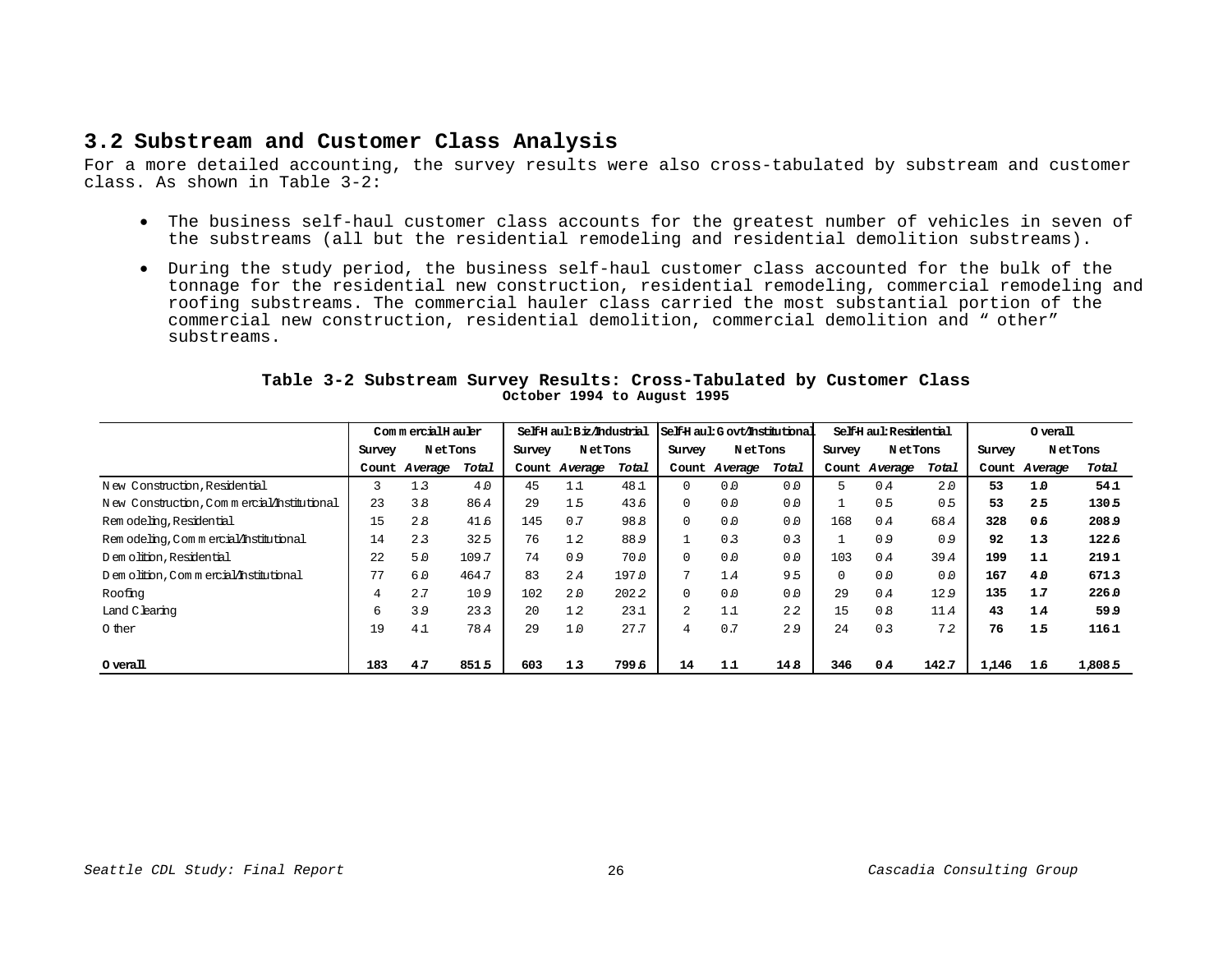### **3.3 Site and Vehicle Type Analysis**

Table 3-3 cross-tabulates the transfer station results by vehicle type. As shown:

- Pick-up trucks account for the majority of the vehicle traffic at the NRDS and SRDS. In terms of total tonnage, pick-up trucks and dump trucks transport the bulk of the CDL debris received at NRDS and SRDS.
- Roll-offs are both the most numerous and account for the most tonnage at Third & Lander.
- At Black River, dump trucks contribute both the majority of the vehicle traffic and total tonnage.

|                         | N RD S              |         | SRD S               |             | Third & Lander |                   | <b>Black River</b> |         |                          | $0 \,\mathrm{veral}$ |                |                     |              |                |         |
|-------------------------|---------------------|---------|---------------------|-------------|----------------|-------------------|--------------------|---------|--------------------------|----------------------|----------------|---------------------|--------------|----------------|---------|
|                         | N et Tons<br>Survey |         | N et Tons<br>Survey |             |                | NetTons<br>Survey |                    |         | <b>NetTons</b><br>Survey |                      |                | N et Tons<br>Survey |              |                |         |
|                         | Count               | Average | Total               | Count       | Average        | Total             | Count              | Average | Total                    | Count                | Average        | Total               |              | Count Average  | Total   |
| Dump Truck              | 89                  | 1.3     | 1163                | 27          | 19             | 50 <sub>5</sub>   | 83                 | 1.6     | 131.2                    | 82                   | 4.7            | 381.5               | 281          | 2A             | 679.5   |
| Dump Truck with Trailer | $\overline{a}$      | 0.6     | 13                  | $\mathbf 0$ | 0.0            | 0.0               | $\Omega$           | 0.0     | 0.0                      | $\Omega$             | 0.0            | 0.0                 | $\mathbf{2}$ | 0.6            | 1.3     |
| Tractor/Trailer         | $\mathbf 0$         | 0.0     | 0.0                 | $\mathbf 0$ | 0.0            | 0.0               | $\Omega$           | 0.0     | 0.0                      | 11                   | 7.7            | 85.1                | 11           | 7.7            | 85.1    |
| Rolloff                 | 0                   | 0.0     | 0.0                 | $\mathbf 0$ | 0.0            | 0.0               | 151                | 4.3     | 645.1                    | 11                   | 41             | 45.5                | 162          | 4.3            | 690.5   |
| FrontLoader             | $\Omega$            | 0.0     | 0.0                 | 0           | 0.0            | 0.0               | 0                  | 0.0     | 0.0                      | $\Omega$             | 0.0            | 0.0                 | 0            | 0.0            | 0.0     |
| Side Loader             | 0                   | 0.0     | 0.0                 | 0           | 0.0            | 0.0               | $\Omega$           | 0.0     | 0.0                      | $\Omega$             | 0.0            | 0.0                 | 0            | 0.0            | 0.0     |
| RearLoader              | $\Omega$            | 0.0     | 0.0                 | $\mathbf 0$ | 0.0            | 0.0               | $\overline{a}$     | 2.0     | 41                       | $\Omega$             | 0.0            | 0.0                 | $\mathbf{2}$ | 20             | 4.1     |
| Flatbed Truck           | 21                  | 0.9     | 19.8                | 21          | 1.2            | 25.2              | 30                 | 0.9     | 27 <sub>1</sub>          | 6                    | 11             | 6.6                 | 78           | 10             | 78.7    |
| Pick-up Truck           | 262                 | 0.4     | 102.5               | 115         | 0.6            | 64.4              | 35                 | 0.5     | 15.8                     | 22                   | 0.5            | 10.8                | 434          | 0.4            | 1935    |
| Van                     | 51                  | 0.2     | 12.6                | 14          | 0.2            | 31                | 6                  | 0.6     | 3.5                      | 5                    | 0 <sub>3</sub> | 1.4                 | 76           | 0 <sub>3</sub> | 20.5    |
| Auto                    | 51                  | 0.2     | 91                  | 5           | 0.1            | 0.7               | 3                  | 0.9     | 2.8                      | $\Omega$             | 0.0            | 0.0                 | 59           | 0.2            | 12.5    |
| Vehicle with Trailer    | 23                  | 0.8     | 18.8                | 7           | 1.0            | 7.3               | 8                  | 1.4     | 11.0                     | ζ                    | 19             | 5.7                 | 41           | 1.0            | 42.7    |
|                         |                     |         |                     |             |                |                   |                    |         |                          |                      |                |                     |              |                |         |
| $O$ verall              | 499                 | 0.6     | 280A                | 189         | 0.8            | 151,1             | 318                | 2.6     | 840.6                    | 140                  | 3B             | 536.5               | 1,146        | 1.6            | 1,808.5 |

### **Table 3-3 Transfer Station Survey Results: Cross-Tabulated by Vehicle Type October 1994 to August 1995**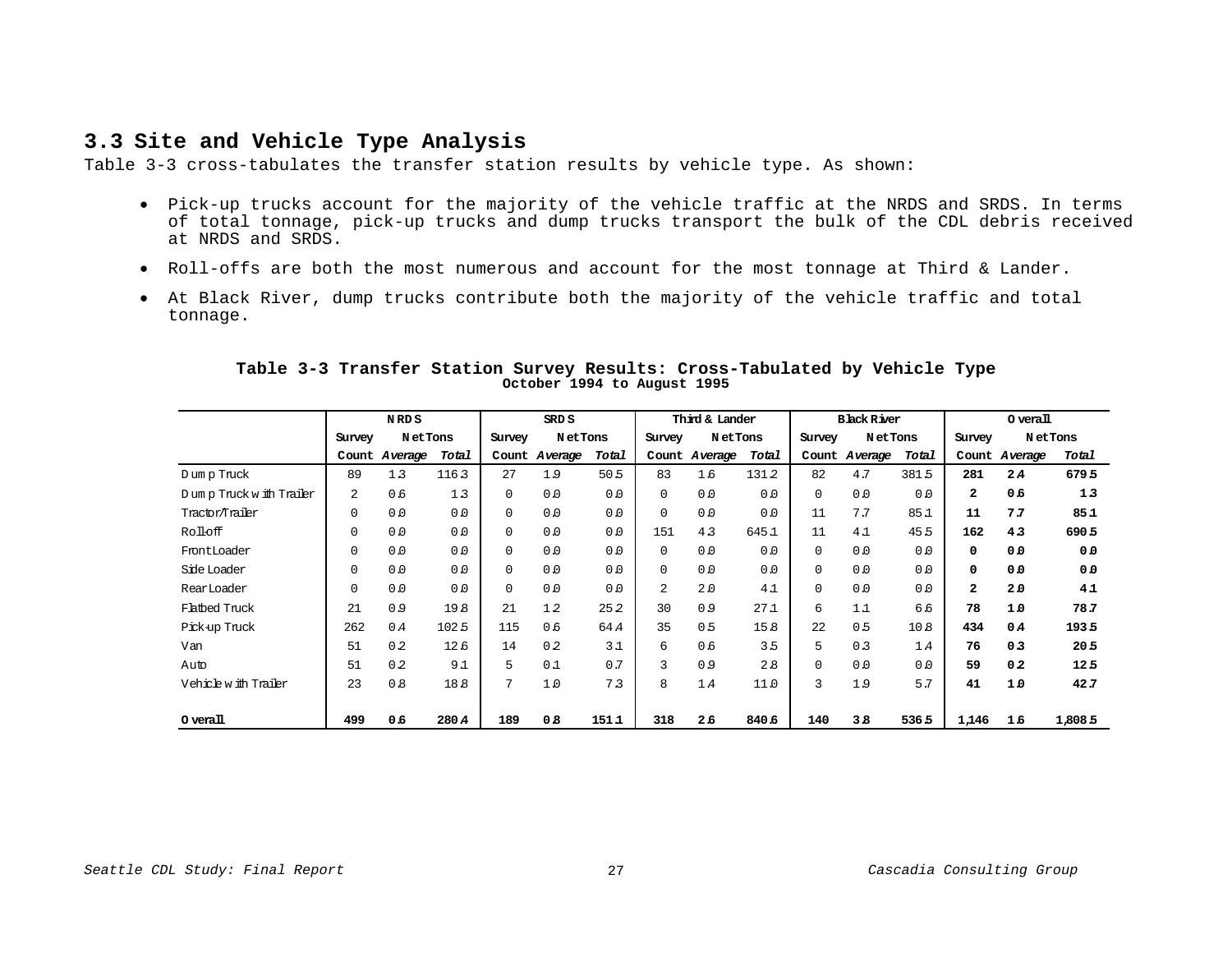### **Appendix A Waste Sampling Plan**

The planned versus actual number of samples is shown in Table A-1.

|  | Table A-1 Planned and Actual Number of Samples |                             |  |  |
|--|------------------------------------------------|-----------------------------|--|--|
|  |                                                | October 1994 to August 1995 |  |  |

|                    | Number of Samples |           |     |              |  |  |  |  |  |
|--------------------|-------------------|-----------|-----|--------------|--|--|--|--|--|
|                    |                   | Plan      |     | Actual       |  |  |  |  |  |
| NRD S              |                   | 37 15.6%  |     | 37 15.3%     |  |  |  |  |  |
| SRD S              |                   | 33 13.9%  |     | 35 14.5%     |  |  |  |  |  |
| Third & Lander     |                   | 130 54.9% |     | 141 58.3%    |  |  |  |  |  |
| <b>Black River</b> |                   | 37 15.6%  |     | $29, 12.0$ % |  |  |  |  |  |
| Total              | 237               |           | 242 |              |  |  |  |  |  |

The waste sampling plan, which was developed at the project's outset, follows.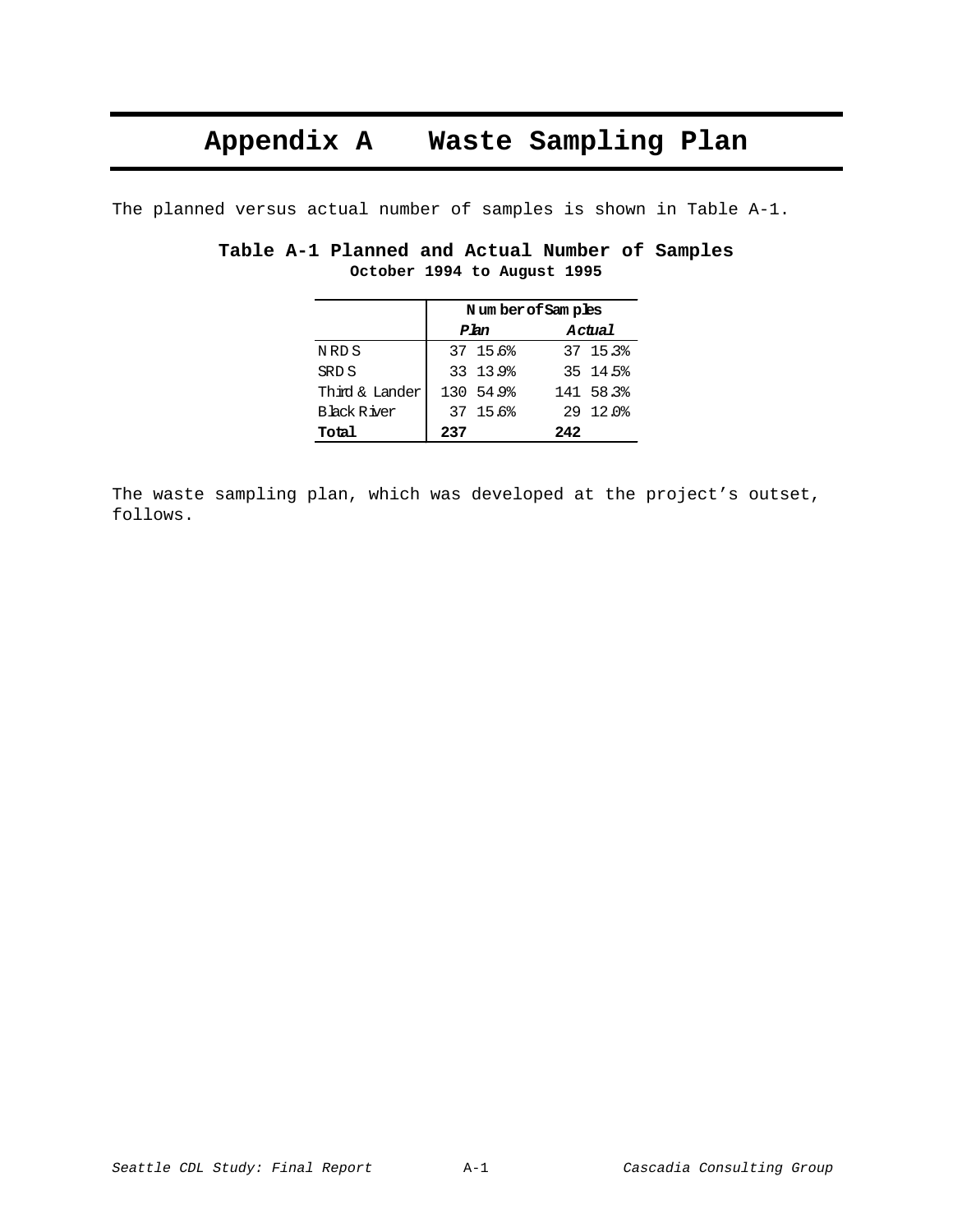### **Appendix B Sampling Field & Data Procedures**

### **Vehicle Selection**

The gatekeeper selected vehicles, according to the sampling interval for each vehicle type, as they entered the facility. (Please see Attachment B-1 for an example of the sampling interval form). The selected driver was interviewed, using the same questionnaire developed for the project's vehicle survey task.

A pair of sample identification tags (Attachment B-2) was placed on the windshield of the vehicle, and the driver directed to the appropriate area for dumping his or her load. When the load was dumped, one of the identification tags was retained for the sampling crew. The second tag was left with the vehicle so that the total load weight would be recorded by the scale operators.

### **Sample Selection**

Loads from the selected vehicles were dumped onto the tipping floor and samples were extracted mechanically by loader or pulled by hand and placed on a tarp for sorting. Once deposited on a tarp, samples were checked for weight, photographed, and logged in for sorting.

### **Sorting Process**

Samples were sorted by hand into the prescribed component categories, using laundry baskets and tarps, then weighed. Samples were sorted to the greatest reasonable detail by hand and, if appropriate, screened with a one-inch mesh to separate fines and " supermixed" small materials.

If "supermix" remained for a given sample, its composition was estimated visually, if possible, or by subsampling. Applicable component weights were subsequently calculated for the supermix and added to the correct component categories.

A hanging digital scale accurate to 0.1 pound and a platform scale accurate to 0.01 pound were used to weight components. Data for each sample were recorded on a Sample Tally Sheet (please see Attachment B-3).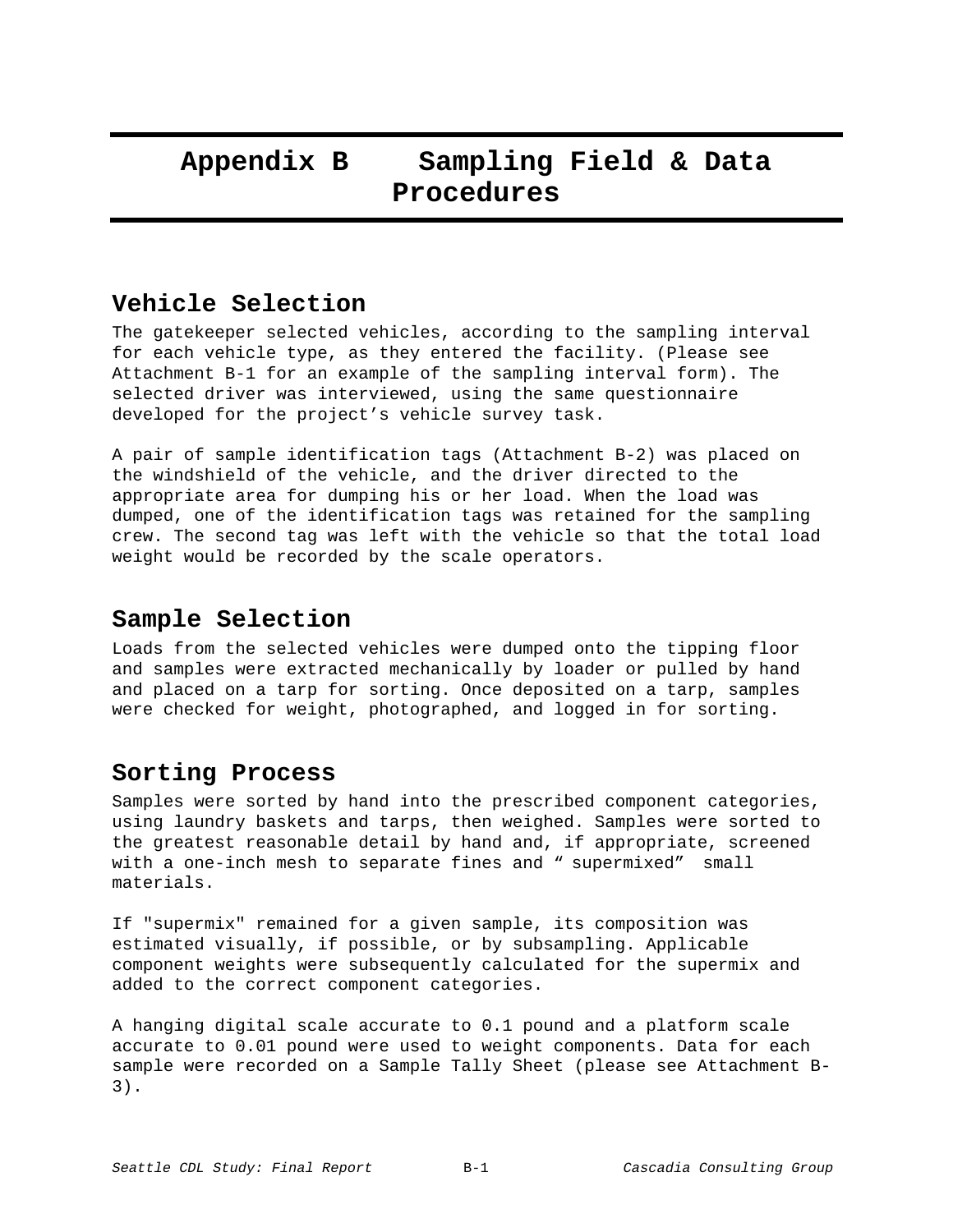### **Data Management**

Sample Tally Sheets were checked and compiled, and supermix materials were distributed into the correct categories. Vehicle generator information and net weights were transferred from the Gatehouse Selection Sheet.

The data were input into a Microsoft Excel spreadsheet. All data were entered twice to ensure accuracy. For final delivery to the County, the Excel data files were imported into a Borland Paradox database compatible with the existing Waste Monitoring Study data.

### **Composition Calculations**

The composition estimates represent the **ratio of the components' weight to the total waste** for each noted substream. They are derived by summing each component's weight across all of the selected records and dividing by the sum of the total weight of waste, as shown in the following equation:

$$
r_j = \frac{\sum_i c_{ij}}{\sum_i w_i}
$$

where:

c = weight of particular component w = sum of all component weights for i 1 to n where n = number of selected samples for j 1 to m

where m = number of components

The confidence interval for this estimate is derived in two steps. First, the variance around the estimate is calculated, accounting for the fact that the ratio includes two random variables (the component and total sample weights). The **variance of the ratio estimator** equation follows:

$$
\overrightarrow{V}_{r_j} = \left(\frac{1}{n}\right) \cdot \left(\frac{1}{\overline{w}^2}\right) \cdot \left(\frac{\sum_i \left(c_{ij} - r_j w_i\right)^2}{n - 1}\right)
$$

where:

$$
\overline{w} = \frac{\sum_{i} w_i}{n}
$$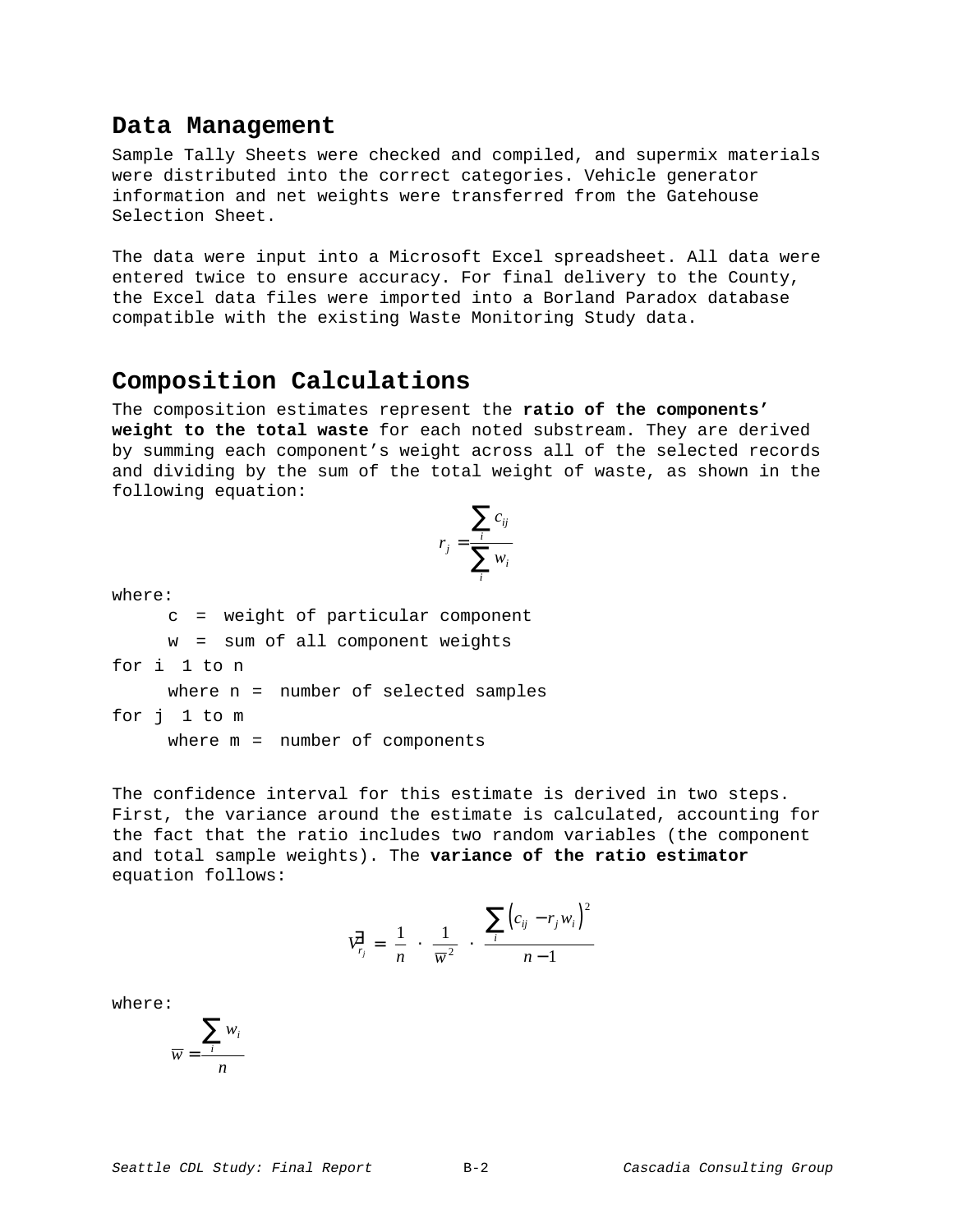Second, **precision levels** at the 90% confidence interval are calculated for a component's mean as follows:

 $r_j \pm \left(t \cdot \sqrt{\overline{V_{r_j}^j}}\right)$ 

where:

t = the value of the t-statistic (1.645) corresponding to a 90% confidence level

For more detail, please refer to Chapter 6 " Ratio, Regression and Difference Estimation" of Elementary Survey Sampling by R.L. Scheaffer, W. Mendenhall and L. Ott (PWS Publishers, 1986).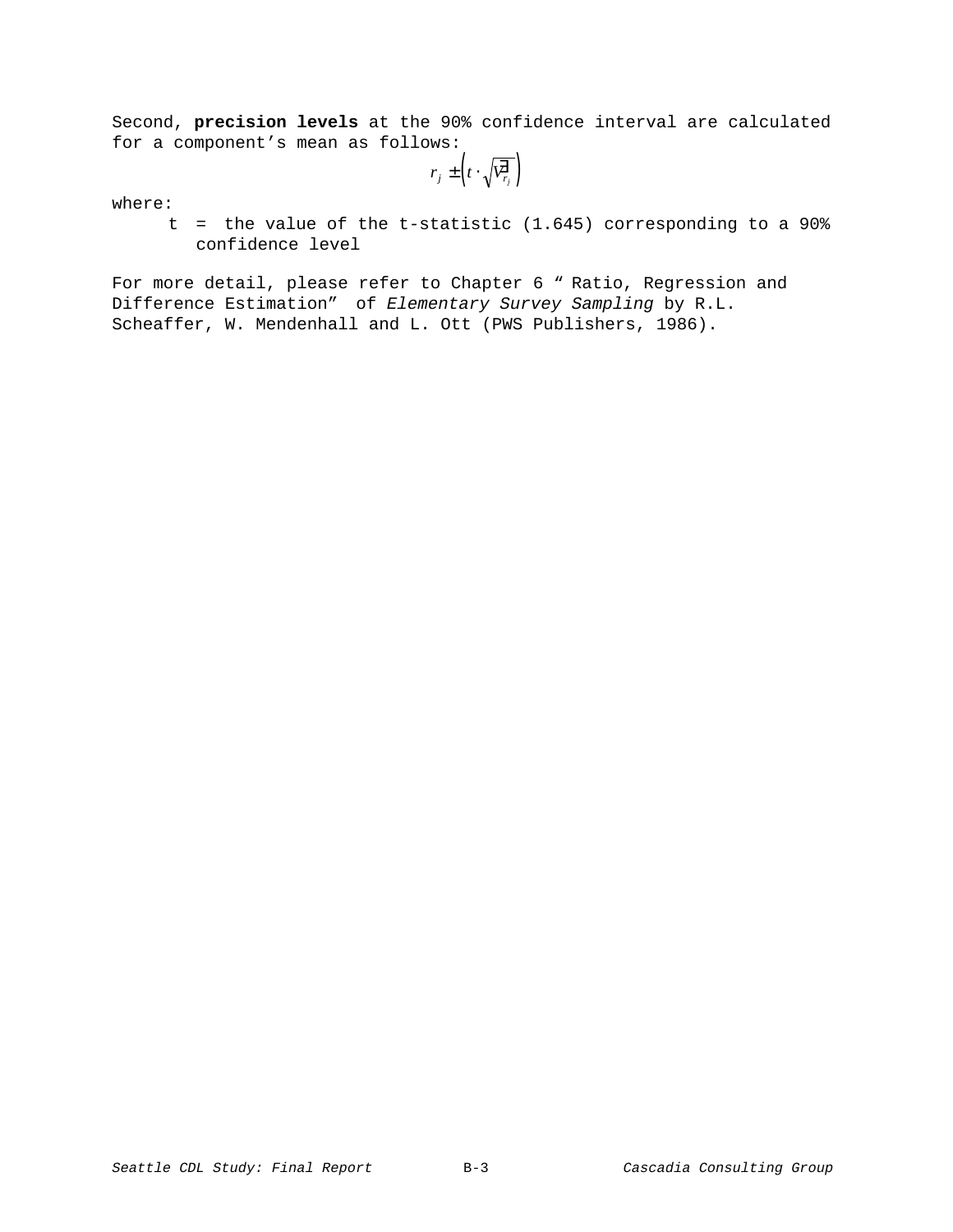The overall CDL waste composition estimate was calculated by performing a weighted average across the nine source-specific substreams.

The **weighted average for an overall composition estimate** is performed as follows:

$$
O_j = (p_1 * r_{j1}) + (p_2 * r_{j2}) + (p_3 * r_{j3}) + \dots
$$

where:

p = the proportion of tonnage contributed by the noted substream

r = ratio of component weight to total waste weight in the noted substream

for j 1 to m

where m = number of components

The **variance of the weighted average** is calculated:

$$
VarO_j = (p_1^{2} * \overline{V}_{r_{j1}}^{2}) + (p_2^{2} * \overline{V}_{r_{j2}}^{2}) + (p_3^{2} * \overline{V}_{r_{j3}}^{2}) + \dots
$$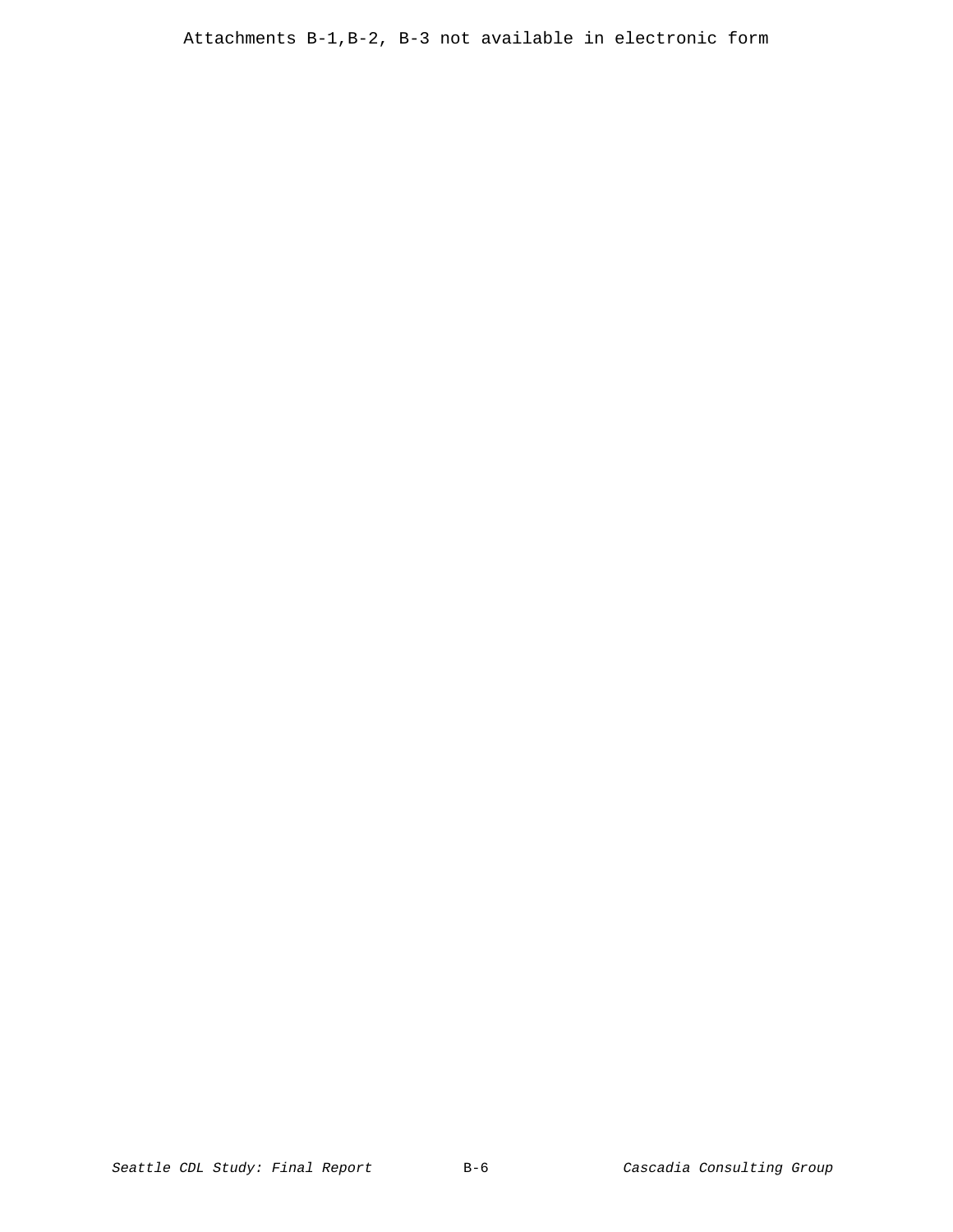### **Appendix C Sorting Component Definitions**

### **Wood Wastes**

- a. New Lumber-new dimension lumber scraps. Includes materials such as  $2 \times 4$ 's,  $2 \times 6$ 's,  $2 \times 12$ 's and other residual materials from framing and related construction activities.
- b. New Panelboard—new scrap from sheet goods such as plywood, particle board, wafer board, oriented strand board and other residual materials used for sheathing and related construction uses.
- c. Demo Lumber-dimensional lumber resulting from demolition and/or remodeling activities. May be characterized by nails, paint, or other trace contaminants.
- d. Demo Panelboard—used sheet goods resulting from demolition and/or remodeling activities. May be characterized by nails, paint or other trace contaminants.
- e. Remanufacturing Scrap-scrap from production of prefabricated wood products such as cabinets.
- f. Creosote Wood-new and used lumber or panelboard which has been treated with creosote. May include railroad ties, marine timbers and pilings, some landscape timbers, and telephone poles.
- g. Pressure Treated Wood-new and used lumber or panelboard which has been treated with pentachlorophenol, copper-chrome arsenate or other chemical preservatives. May be characterized by small linear indentations.
- h. Painted/Stained Wood—new and used lumber or panelboard materials with a significant portion of their surface treated with paint or stain products.
- i. Contaminated Demo Wood—used wood contaminated with other wastes in such a way that they cannot easily be separated, but consisting primarily (over 50 percent) of wood. Examples include wood with sheetrock attached.
- j. Wood/Other Materials-new wood or wood-related products contaminated with or containing other materials.
- k. Wood Roofing and Siding-new or used untreated wood that is commonly used for siding or roofing applications, such as cedar shingles or shakes. Commonly characterized by trace amounts of tarpaper and nails.
- 1. Unfinished Furnishings-all-wood furniture or cabinets which have not been treated with paint, stain, or some other chemical finish.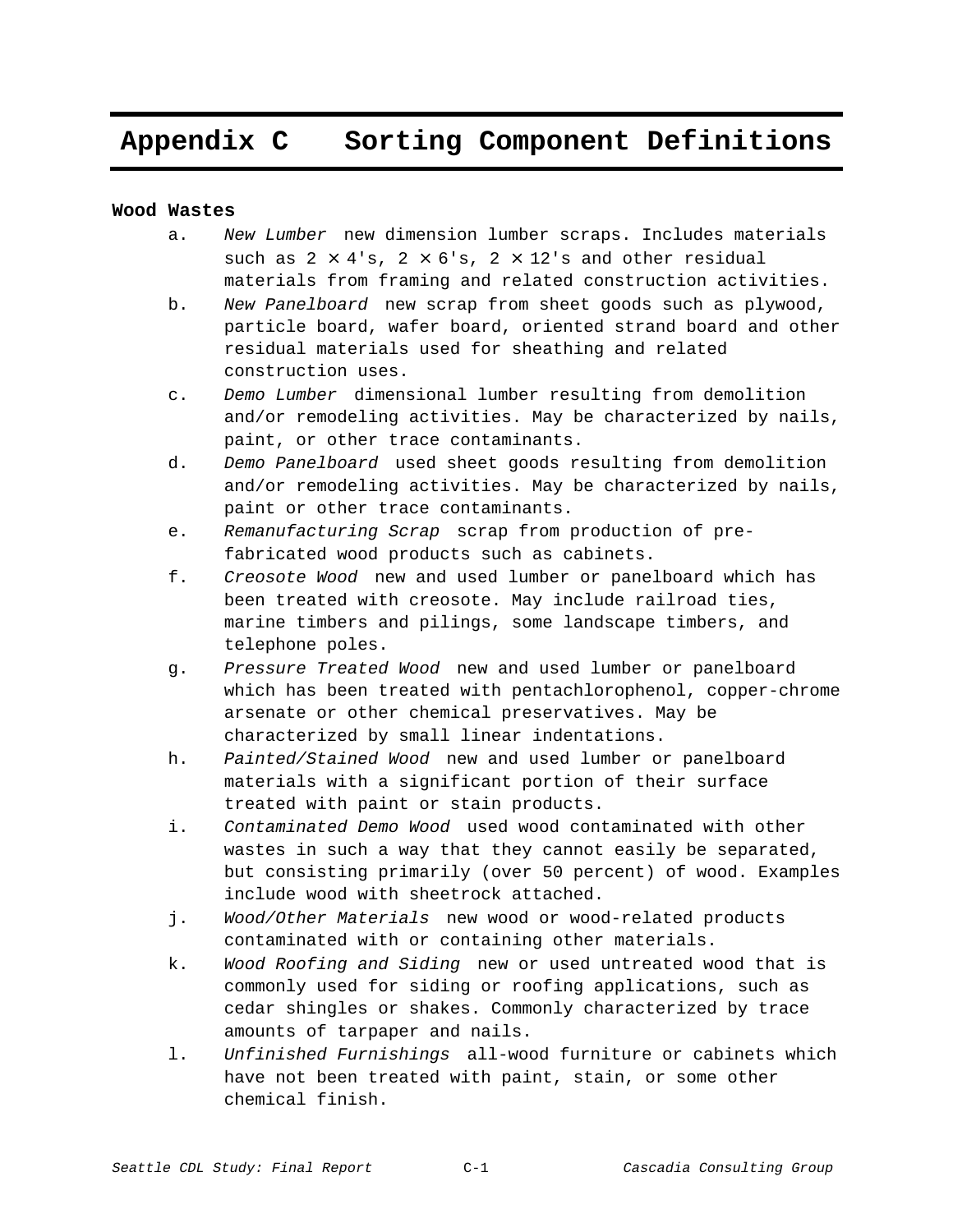- m. Finished Furnishings-all-wood furniture or cabinets which have been treated with paint, stain, or some other chemical finish.
- n. Pallets & Crates-wood pallets, crates, and packaging lumber/panelboard.
- o. Sawdust ---small particles of wood produced by sawing, milling or planing.
- p. Other Wood-products made primarily of wood, not otherwise classified above.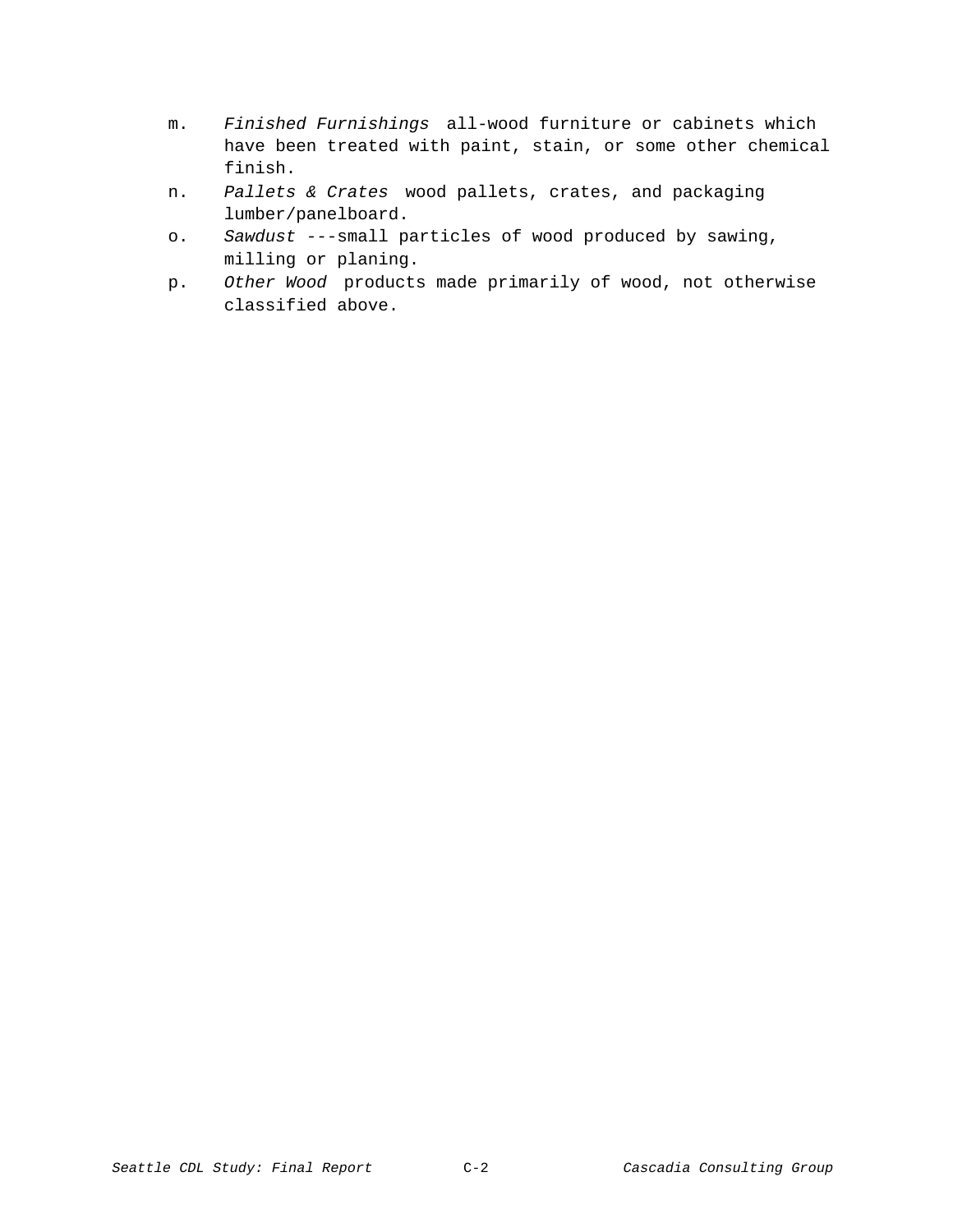### **Mineral Aggregates**

- a. Asphaltic Concrete-paving material for roads and other surfaces composed of aggregates and asphalt binders. Commonly known as "blacktop" pavement.
- b. Built-Up Roofing-roofing material composed of several layers of heavy asphalt-saturated felt. Includes torch-down and hot tar roofs.
- c. Composition Shingles-roofing material composed of fiberglass or organic felts saturated with asphalt and covered with asphalt and inert aggregates. Commonly known as three-tab roofing shingles.
- d. Tarpaper/Asphalt Felt-various weights of papers saturated with asphalt or tar used in siding and roofing applications as a moisture barrier.
- e. Concrete with Rebar-construction material composed of portland cement and water combined with sand, gravel, crushed stone, or other inert materials, containing steel internal structure composed of reinforcing bars or metal mesh.
- f. Concrete without Rebar-construction material composed of portland cement and water combined with sand, gravel, crushed stone, or other inert materials.
- g. Bricks-common building unit made of hard-baked clay of various types. Manufactured in several forms, usually rectangular in shape and reddish in color.
- h. Concrete Masonry Unit (CMU)-concrete masonry consisting of cement, sand and possibly other fillers such as gravel, ash or fibrous materials. Common forms are concrete blocks, cinder blocks or other brick type units.
- i. Masonry Tile-construction material used in interior or exterior surface applications. Composed of hard-baked clays, usually reddish in color.
- j. Mortar-common masonry bonding material composed of various types of cement or other bonding agents and sand.
- k. Plaster-material used for finishing interior surfaces. Usually a lime or gypsum type mortar with some type of fiber added.
- 1. Clay Roofing Tile-roofing material made from hard-burned clay, designed with overlapping or interlocking edges.
- m. Slate/Quarry Tile-roofing material composed of fine-grained natural stone split into thin plates and cut into roofing tiles.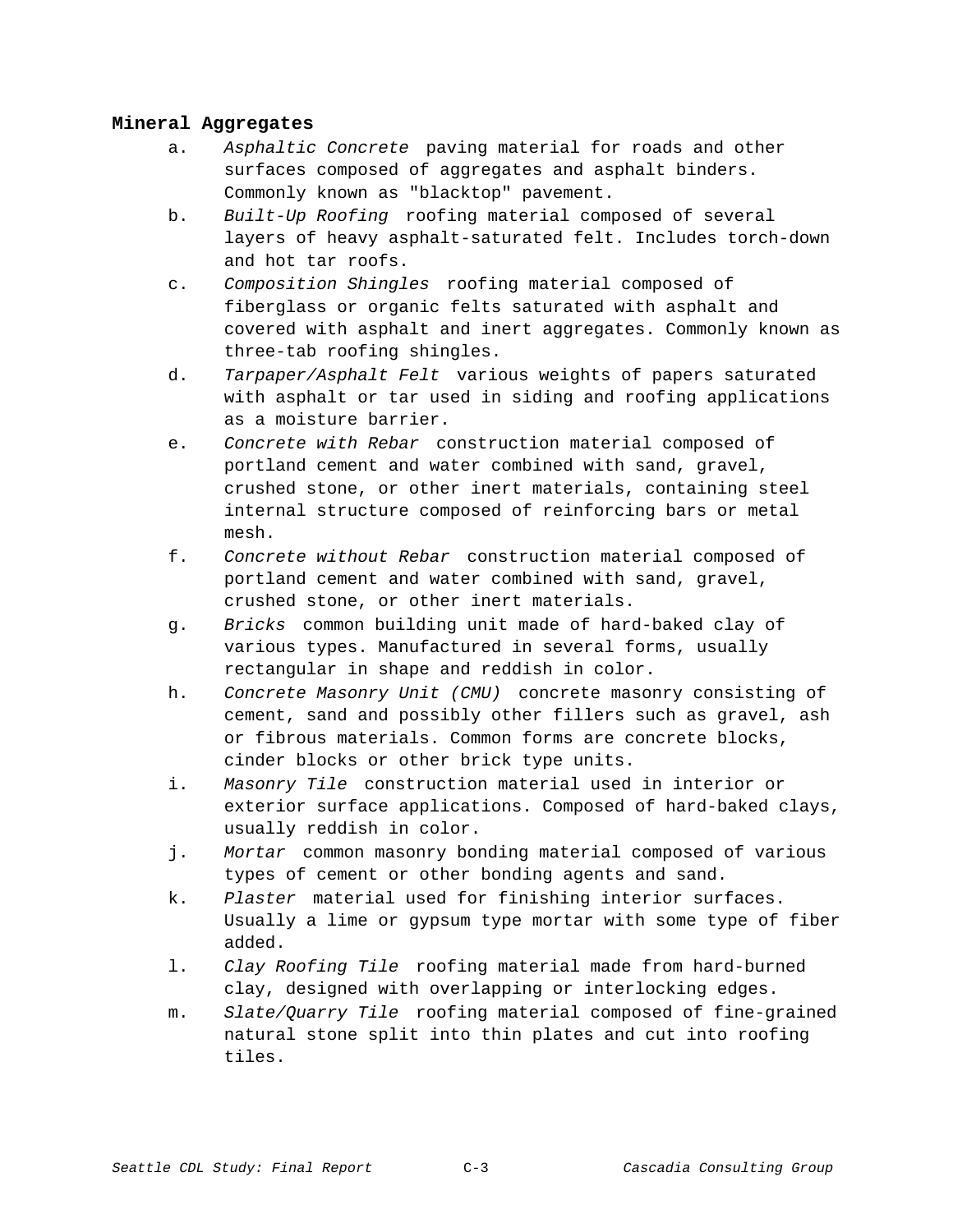- n. New Gypsum Scrap-clean gypsum wallboard scrap. Wallboard is composed of calcium sulfate dihydrate sandwiched between heavy layers of kraft-type paper.
- o. Mixed/Demo Gypsum Scrap-qypsum wallboard scrap resulting from demolition and/or remodeling activity. Wallboard may be characterized by surface coatings, tape, paints, nails, or screws.

### **Glass**

- a. Clear Containers-clear bottles and jars; used for food, soft drinks, beer, wine, or other beverages.
- b. Green Containers-green bottles and jars; used for food, soft drinks, beer, wine, or other beverages.
- c. Brown Containers-brown bottles and jars; used for food, soft drinks, beer, wine, or other beverages.
- d. Refillable Beer Bottles-beer bottles that can be returned for a deposit and refilled within Seattle, including local brewery bar bottles and stubbies.
- e. Other/NR Glass-light bulbs, auto glass and other glass products which are not easily recyclable.
- f. Window Glass-including wired window glass.
- q. Mirror Glass-flat glass which is laminated or otherwise coated with a reflective film or sheet material.

### **Metals**

- a. Aluminum Cans—beverage cans composed of aluminum only.
- b. Other Aluminum-other types of aluminum containers such as pans and trays; includes foil and foil products or packages and all other aluminum materials including furniture, house siding, cookware, and scrap.
- c. Tinned Food Cans-tin-plated steel cans (food cans), does not include other bi-metals, paint cans, or other type of steel cans.
- d. Other Ferrous-ferrous and alloyed ferrous scrap materials derived from iron, including household, industrial, and commercial products.
- e. Galvanized Steel-steel alloyed with zinc coating to increase corrosion resistance. Commonly used in sheet goods applications such as flashing and duct work, as well as other construction materials such as nails.
- f. Other Tinned Cans-paint, solvent, and other non-food tinned cans.
- g. Other Nonferrous—metals that are not materials derived from iron, including copper, brass, bronze, aluminum bronze,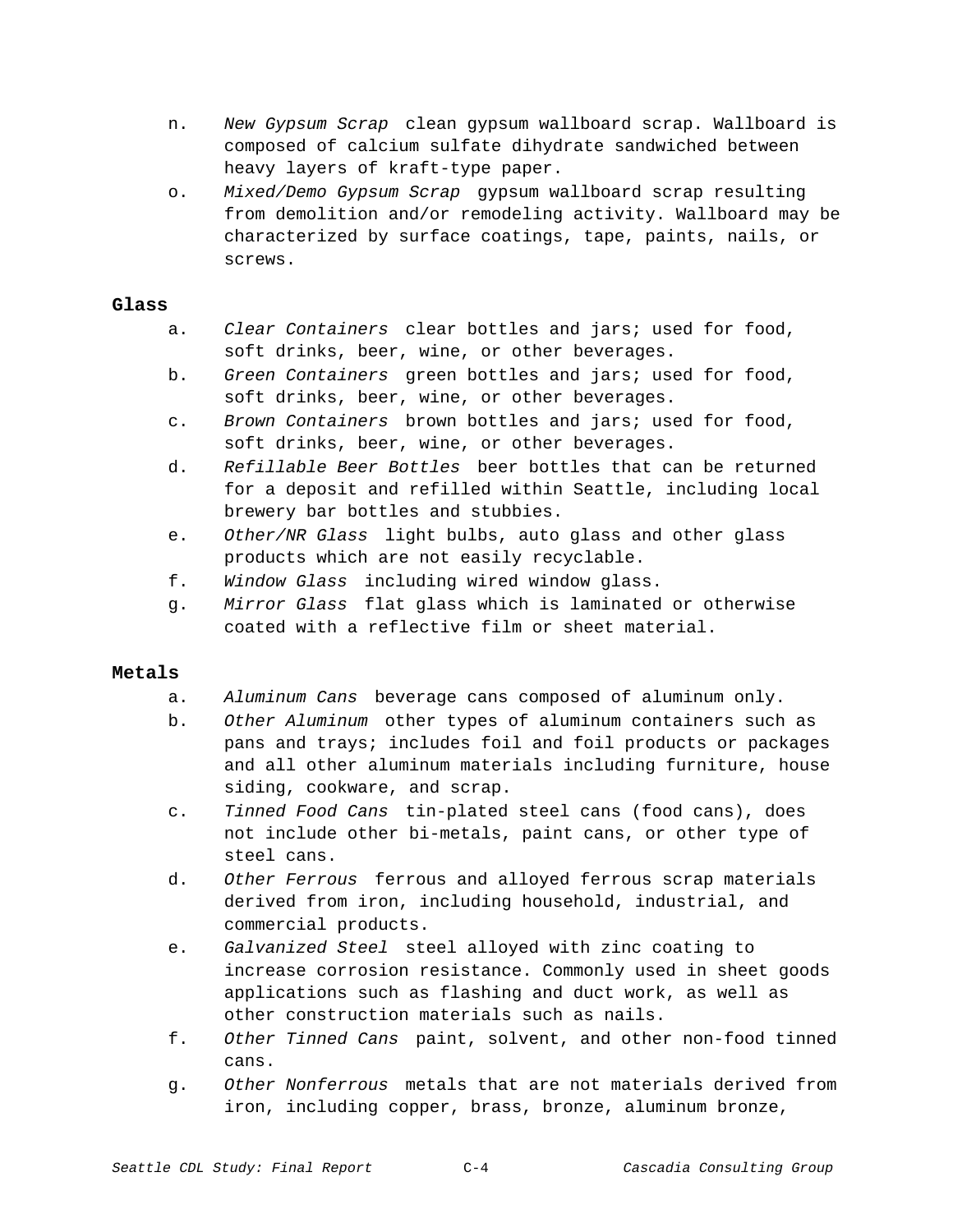lead, pewter, zinc, and other metals to which a magnet will not adhere. Metals that are significantly contaminated are not included.

- h. Mixed Metals and Other Materials-composite metal products and metals combined with other materials, such as engines, umbrellas, and aerosol cans.
- i. Insulated Wire/Cable-conductors, primarily copper, insulated with plastic or other non-metallic sheaths for insulation, corrosion, or moisture resistance.
- i. Electric motors-commonly found in fans, power equipment, and various appliances. There are several types of electric motors, but most contain a large amount of copper, with various other parts of metal or plastic materials.
- k. Aerosol Cans—empty, sealed containers designed to hold propellants and products under pressure.
- 1. Chlorofluorocarbon Compressors-compressors potentially containing chlorofluorocarbon coolants, typically found in refrigeration units.

### **Paper**

- a. Old Newspaper (ONP)-printed groundwood newsprint and other minimally bleached groundwood. This category also includes some glossy paper typically used in newspaper insert advertisements, unless found separately.
- b. Corrugated Cardboard (OCC/Kraft Bags)—Kraft linerboard, containerboard cartons and shipping boxes with corrugated paper medium (unwaxed). This category also includes Kraft (brown) paper bags. Excludes waxed and plastic-coated cardboard, solid boxboard, and bags that are not pure unbleached Kraft.
- c. Low-Grade Recyclablemagazines, phone books, junk mail, used envelopes, other material with sticky labels, construction paper, blueprint and thermal copy paper (NCR paper), fax paper, brightly dyed paper (fiesta or neon colors), paperback books, and groundwood catalogues. This category also includes other low-grade recyclable papers used in packaging, including chipboard and other solid boxboard (not polycoated), clothing forms, egg cartons (molded pulp), and other boxes.
- d. High Grade Printing-printing and writing papers, including both groundwood and thermo-chemical pulps. This category is composed of high-grade paper, which includes white ledger, colored ledger, computer cards, bond, copy machine paper, and carbonless paper. Excludes glossy coated paper such as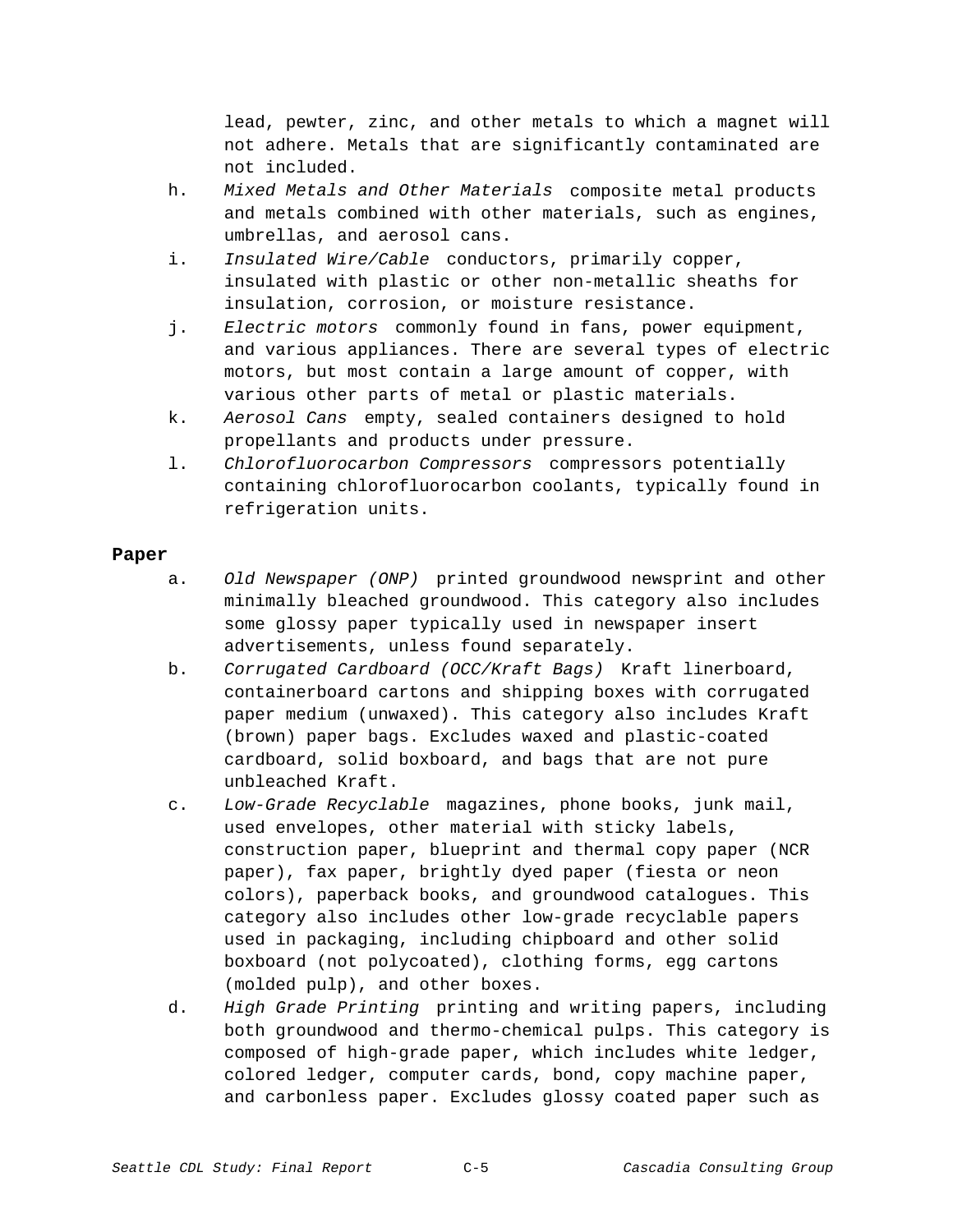magazines, bright papers, and pure groundwood publications such as catalogs.

- e. Computer Paper-continuous-feed computer printouts and forms of various types; does not include multiple-copy carbonless paper.
- f. Bleached Polycoats-polycoated bleached paperboard cartons used for milk, ice cream, and juice (including aseptic packaging). Does not include frozen food, microwave boxes, cups, or non-food packaging.
- g. Paper and Other Materials—items that are primarily paper, but combined with other materials. Includes juice cans, oil cans, paper or boxboard with foil laminates, notebooks, aluminum foil boxes, and other similar packages or products.
- h. Tyvek Vapor Barrier-construction material used primarily in siding and other moisture barrier applications composed of paper fiber combined with plastic fibers.
- i. Other Paper-paper not included above that is not easily recyclable. Includes carbon paper, tissue, photographs, paper normally soiled through use such as paper plates and paper towels, waxed cardboard, poly-lined chipboard, foillined papers, Christmas wrapping paper, microwave containers, frozen food boxes, and hard cover books.

### **Yard Waste**

- a. Stumps-stumps of trees and shrubs, with any adhering soil.
- b. Large Prunings-other natural woods, such as logs and branches in excess of four inches in diameter (four inches is the limit used for defining prunings as yard wastes).
- c. Bulky Yard Waste-logs, tree sections.
- d. Small Prunings-prunings under 4 inches in diameter.
- e. Leaves and Grass—lawn clippings, weeds, and leaves.

### **Plastics**

- a. PET Bottles-all bottles made from polyethylene terephthalate (PET), consisting of pop, oil, liquor, and other types of bottles (SPI code 1).
- b. HDPE Bottles-all bottles made of high density polyethylene (HDPE), such as milk, juice, detergent, and other bottles (SPI code 2).
- c. 5 Gal. #2 with Handles—HDPE buckets in standard 5 gallon commercial sizes with metal wire or other type handles. Usually have round or square shape and are frequently used as containers for paint or other construction materials.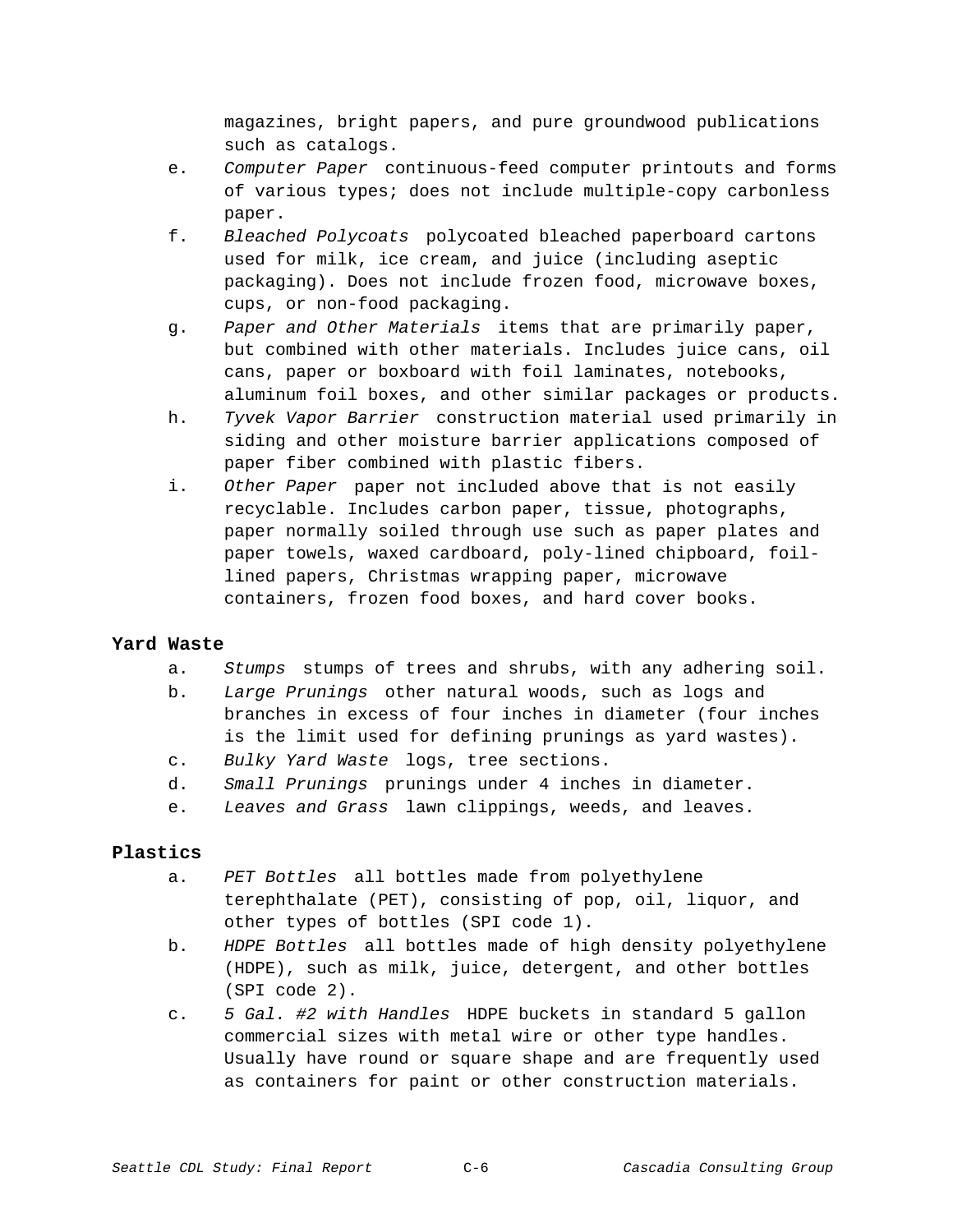- d. 5 Gal. #2 without Handles-HDPE buckets in standard 5 gallon commercial sizes. Usually have round or square shape and are frequently used as containers for paint or other construction materials.
- e. Other Containers—all other rigid containers with SPI codes 3 through 7, and PET and HDPE containers other than bottles.
- f. Polystyrene Foamexpanded polystyrene packaging, food trays, cups, plates, clamshells, and other foam packaging.
- g. Polystyrene Insulation-expanded polystyrene bead-board insulation.
- h. Plastic Film and Bags-all film, bags and thin plastic packaging, including wrappings, vacuum-formed packaging, bubble packs, and other films, as well as plastic strapping and other thin flexible plastic packaging. Also includes shower curtains, plastic sheeting, trash bags, and other thin plastic products.
- i. Other Packaging-all other non-film packaging that does not fit into the above categories including caps, closures, and other miscellaneous items.
- j. Plastic Products-primarily rigid or solid consumer items including dishware, utensils and other household items, vinyl products, all-plastic furniture and toys, car parts, foam carpet pads, and clothes hangers.
- k. PVC Pipe-pipe or conduit made from polyvinyl chloride used in plumbing and electrical applications. Usually characterized with a "PVC" or "#3" stamp.
- 1. ABS Pipe-pipe made from acrylonitrile butadiene styrene used in drainage and other applications. Usually black in color and characterized by an "ABS" stamp.
- m. Polyurethane Foam a type of thermosetting plastic used in closed cell applications such as poured-in-place insulation.
- n. Thermoset Products-plastics which do not melt when reheated. These types of resins are common in household appliances, tools, and other applications.
- o. Plastic and Other Materials-items that are predominantly made of plastic, but are combined with other material, such as kitchenware and car parts with wood or metal components.
- p. Laminate/Formica-laminated sheets of thermoset plastics commonly used in countertop and cabinet making applications. May contain colored silicate minerals known as mica.
- q. Fiberglass (Acoustical) Ceiling Panels-lightweight panels consisting of paper fiber and glass or other mineral or organic fibers used in commercial construction for sound deadening properties.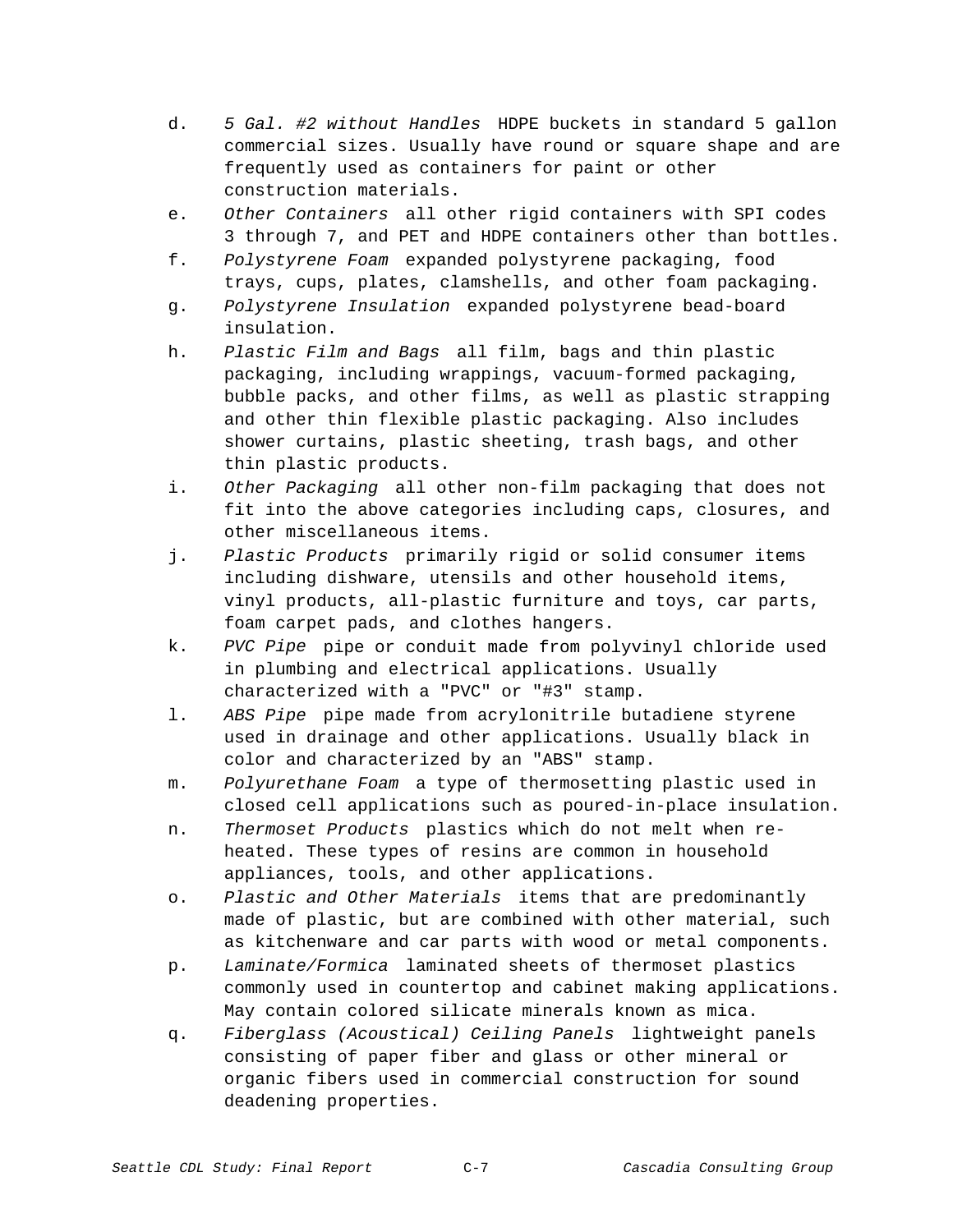- r. Structural Fiberglass-includes a variety of fiber reinforced plastics increasingly common in construction products and structural applications. May include a variety of thermoset type resins or epoxies and other fiber types in addition to glass.
- s. Linoleum—floor-covering material consisting of a mixture of wood and other fillers, linseed oil and resins on either a burlap or canvas backing.

### **Other Materials**

- a. Ashes-material remaining after the combustion process, present in the waste stream as ash from fireplaces and wood stoves, used charcoal from grills, and similar materials.
- b. Nondistinct Fines-fine, non-distinct materials.
- c. Sand-grains or fine particles of mineral matter derived from the disintegration of rocks, typically used in construction and landscaping applications.
- d. Topsoil-contains sand and other nutrient-rich organic matter. Topsoil is commonly generated by landclearing activity and used in finish applications on construction projects.
- e. Gravel-small pieces of mineral matter or rock. May include naturally generated round shaped pea gravel created by flowing water or mechanically generated crushed rock.
- f. Furniture/Mattress-furniture and mattresses made of mixed materials and in any condition.
- g. Small Appliances-small household appliances such as televisions, stereos, radios, toasters, broilers, can openers, blenders, etc.
- h. Large Appliances—household or light commercial appliances commonly known as "white goods". Includes washers, dryers, hot water heaters, refrigerators, ranges, and others.
- I. Ceramic Tile----tile which is made out of ceramic material
- i. Kitchen Ware-glass or ceramic cookware, dishes.
- j. Porcelain-toilets, sinks, etc.
- k. Miscellaneous Inorganics-inorganic items not otherwise classified.

### **Other Organics**

a. Food Wastes-leftovers and wastes from food preparation. Includes food in the original or another container when the container weight is less than 10% of the total weight.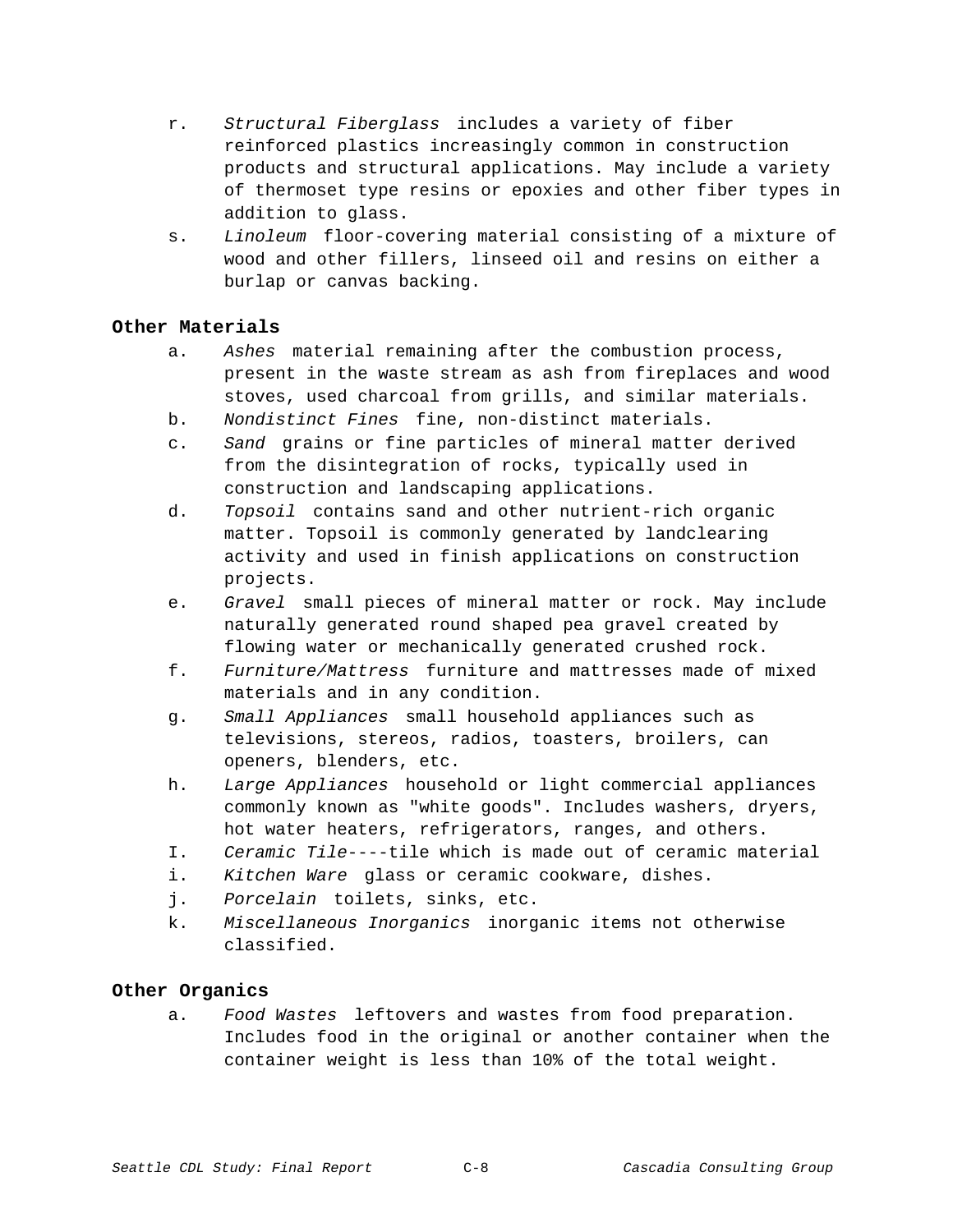- b. Textiles/Clothes-fabric materials including natural and man-made textile materials such as cottons, wools, silks, woven nylon, rayon, polyesters and other materials.
- c. Carpeting-qeneral category of flooring applications consisting of various natural or synthetic fibers bonded to some type of backing material.
- d. Upholstery-various types of natural or synthetic fiber cloth fabrics used in furniture and other interior applications.
- e. Textile-Related Products-includes shoes, handbags, and other multi-material products composed significantly of textiles.
- f. Disposable Diapers—diapers and similar products made from a combination of fibers, synthetic, and/or natural, and made for the purpose of a single use. Diapers that are all cloth and not originally intended for single use will be classified as a textile. This category includes fecal matter contained within, sanitary napkins and tampons, and adult disposable protective undergarments.
- g. Rubber Products (except tires)-items made of natural rubber, including door mats, foam rubber, rubber carpet pads, and other products.
- h. Tires-whole tires from automobiles, trucks, motorcycles, bicycle, and other vehicles.
- i. Animal Carcasses-carcasses of small animals and pieces of larger animals, unless the waste was the result of food storage or preparation.
- j. Animal Feces-kitty box litter and feces from other animals.
- k. Wax-a general name for a variety of substances of animal and vegetable origin, which are fatty acids in combination with alcohols. May include some types of mineral waxes.
- 1. Miscellaneous Organics-hair, soap, and other organics not otherwise classified.

### **Hazardous Waste**

- a. Used Oil—used lubricating oils, primarily used in cars but including other types with similar characteristics.
- b. Vehicle Batteries-car, motorcycle, and other lead-acid batteries used for motorized vehicles.
- c. Household Batteries-batteries of various sizes and types, as commonly used in households.
- d. Latex Paint-water-based paints and similar products
- e. Wood Preservatives-oil-based wood preservatives.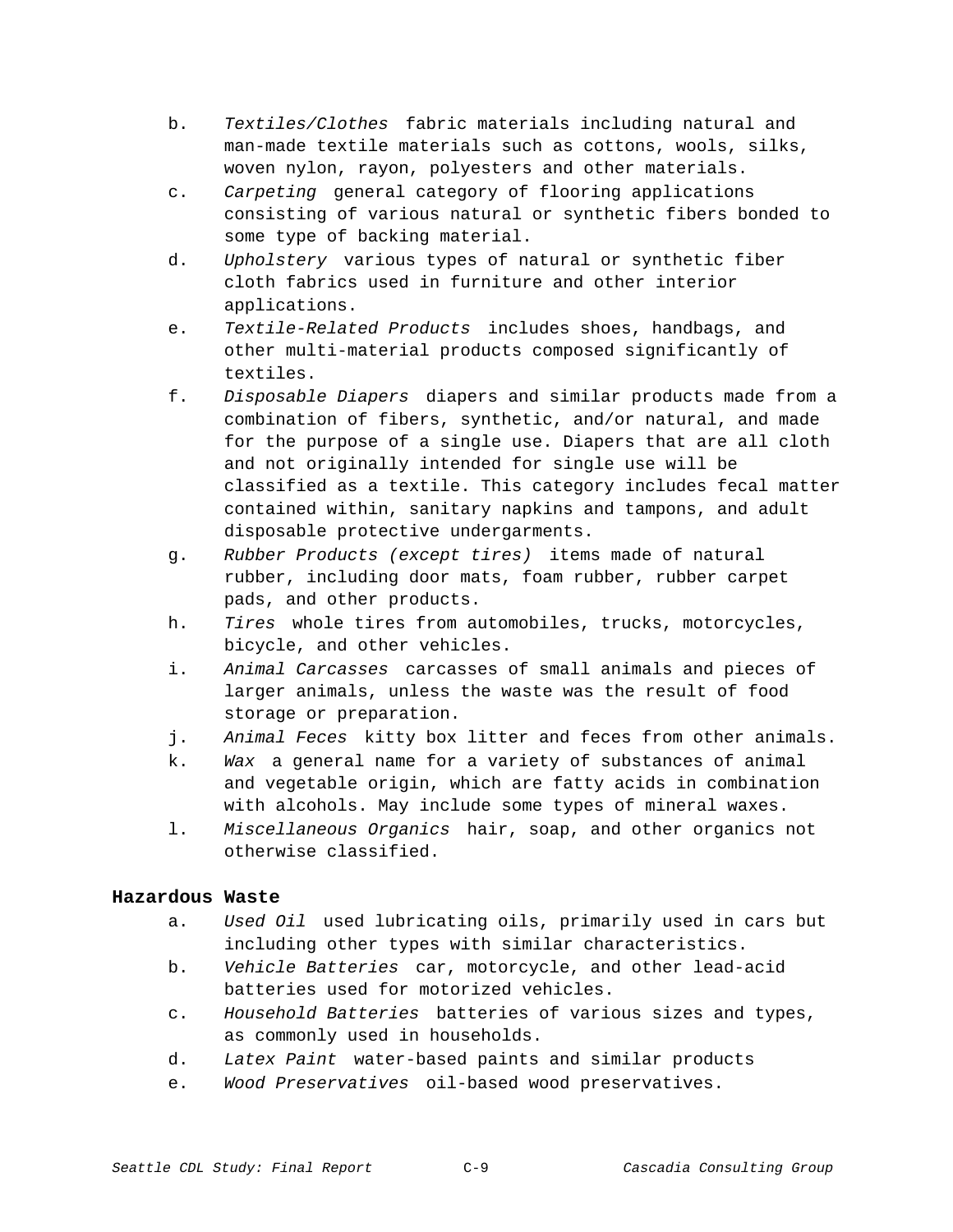- f. Varnishes and Finishes—solvent-based paints, varnishes, and similar products.
- g. Solvents and Thinners-various solvents, including chlorinated and flammable solvents, paint strippers, solvents contaminated with other products such as paints, degreasers and some other cleaners if the primary ingredient is (or was) a solvent, and alcohols such as methanol and isopropanol.
- h. Adhesives and Glue-glues and adhesives of various sorts, including rubber cement, wood putty, glazing, and spackling compounds, caulking compounds, grout, and joint and auto body fillers.
- i. Cleaners and Corrosives—various acids and bases whose primary purpose is to clean surfaces, unclog drains, or perform other actions.
- j. Pesticides and Herbicides—variety of poisons whose purpose is to discourage or kill pests, weeds, or microorganisms. Fungicides and wood preservatives, such as pentachlorophenol, are also included.
- k. Gasoline and Fuel Oil-gasoline, diesel fuel, and fuel oils.
- 1. Antifreeze—automobile and other antifreeze mixtures based on ethylene or propylene glycol, also brake and other fluids if based on the same compound.
- m. Medical Waste-wastes related to medical activities, including syringes, I.V. tubing, bandages, medications, and other wastes.
- n. Asbestos-insulation or vinyl-asbestos tile.
- o. Other Hazardous Waste-asbestos-containing wastes if this is the primary hazard associated with the waste; gunpowder, unspent ammunition, picric acid and other potentially explosive chemicals; radioactive materials (but smoke alarms are classified as "other plastic"); and other wastes that do not fit into the above categories.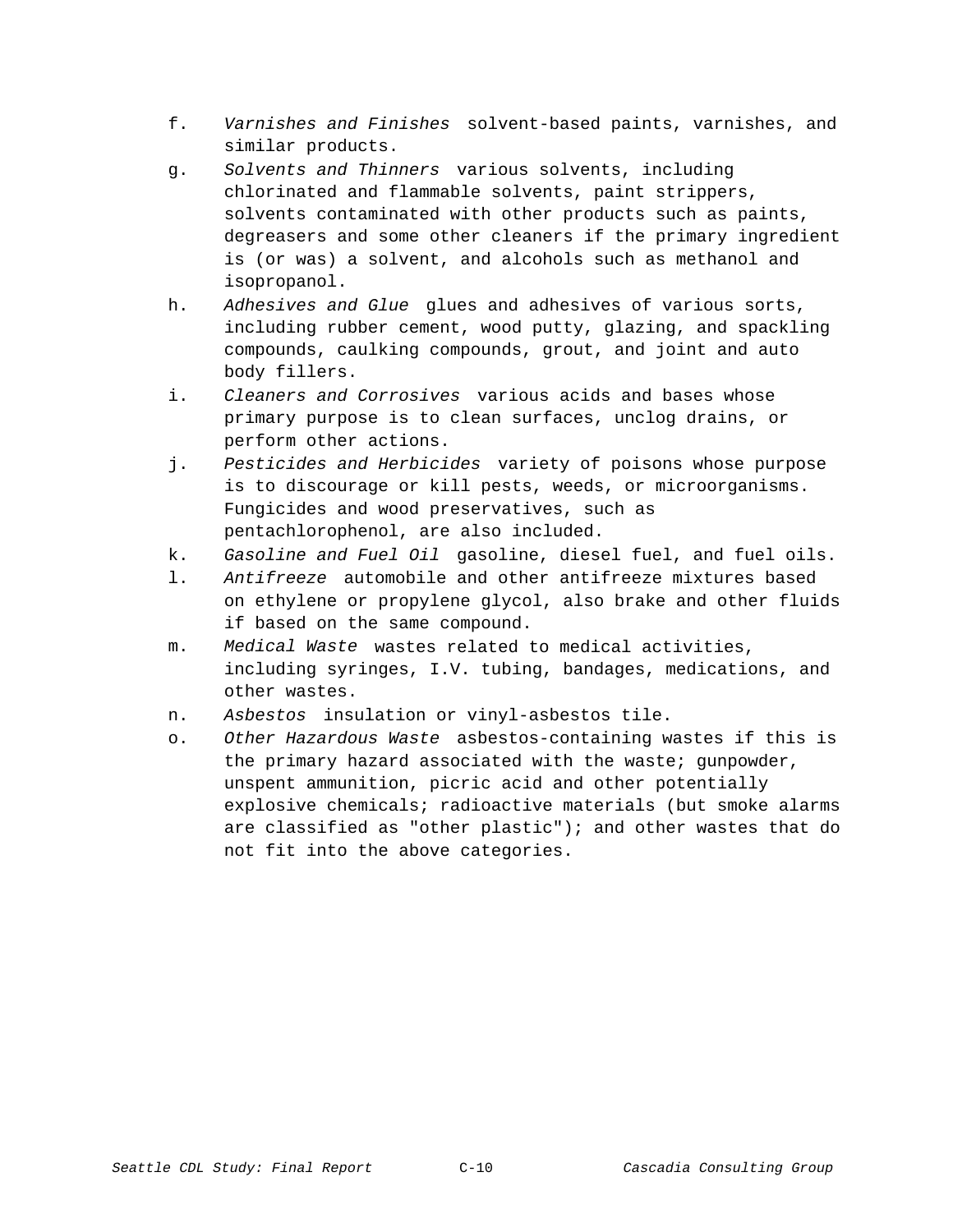### **Appendix D Vehicle Survey Methodology**

Quarterly surveys were conducted at the same four transfer stations from which waste samples were obtained. During the first season, no surveys were collected at the NRDS or SRDS and the survey days at Third & Lander and Black River were selected to coincide with other field work being conducted there. The objective of this survey was to obtain information on CDL disposal rates and to create generator profiles.

Field forms are attached.

### **Staffing Requirements**

 $\triangleright$  one surveyor at each transfer station except Third & Lander, which requires two surveyors

### **Equipment**

- $\triangleright$  hard hats and safety vests
- > one "Survey in Progress" sign
- > survey forms printed on Astrobrite paper
- $\triangleright$  blue card with Source of Materials listed to be handed to driver
- ! cheat sheet for surveyor listing vehicle type, customer class, and source of materials
- $\triangleright$  explanation of survey purpose to be handed to driver upon request

### **Addresses and Hours**

North Recycling and Disposal Station 1350 N.  $34<sup>th</sup>$  St., Seattle Hours: Monday-Friday 8 AM - 5 PM; Saturday 8 AM - 6 PM; Sunday 9  $AM - 6 PM$ 

Contact: Laurie Russel 684-4068

South Recycling and Disposal Station 7800 2<sup>nd</sup> Avenue South, Seattle Hours: Monday-Friday 8 AM - 5 PM; Saturday 8 AM - 6 PM; Sunday 9

AM - 6 PM

Contact: Chuck Rangel 684-4131

Third & Lander 2733 Third Avenue South, Seattle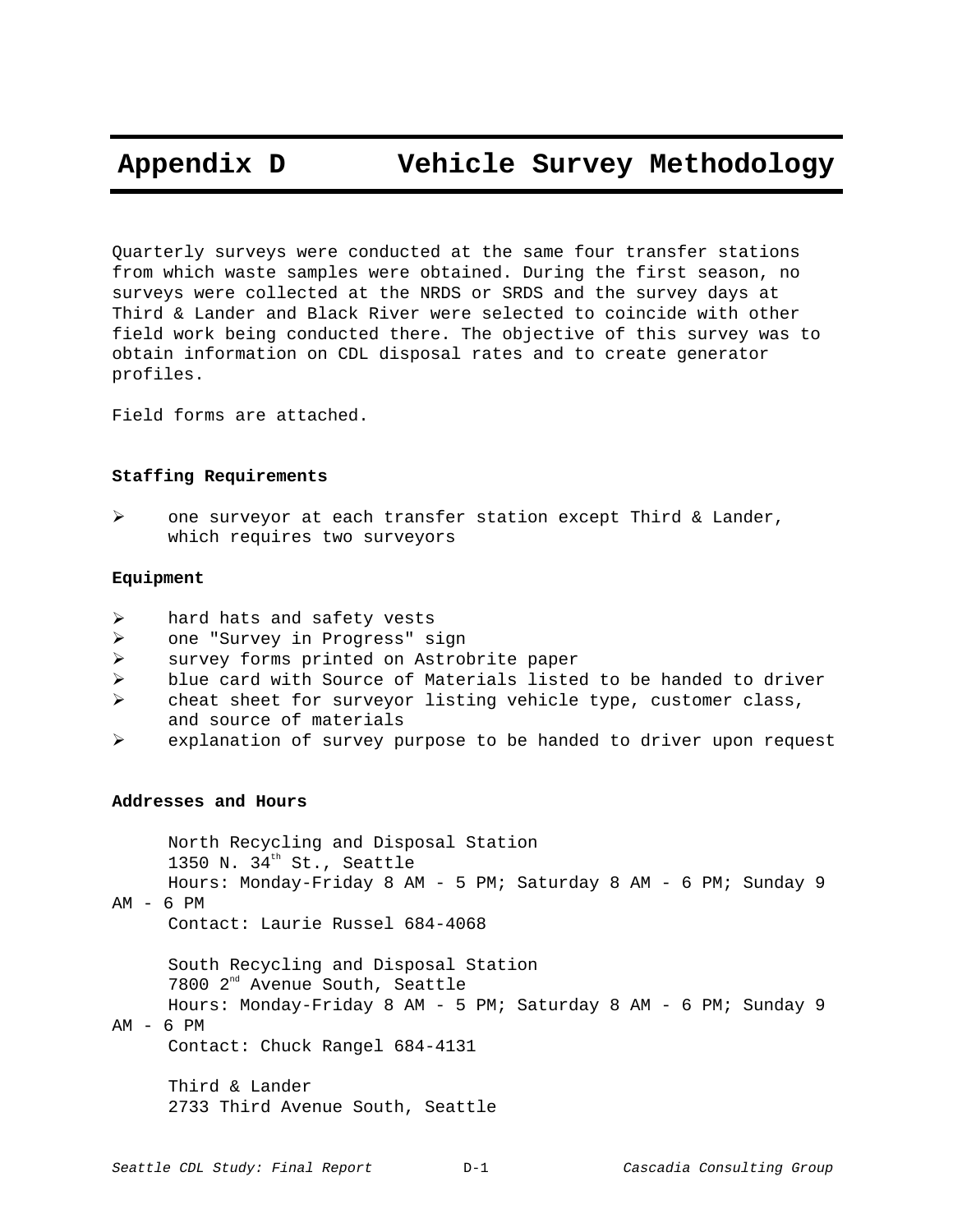Hours: Monday - Friday 7:30 AM - 6 PM, Saturday 7 AM - 3:30 PM Contact: Steve Spence, Rabanco 646-2991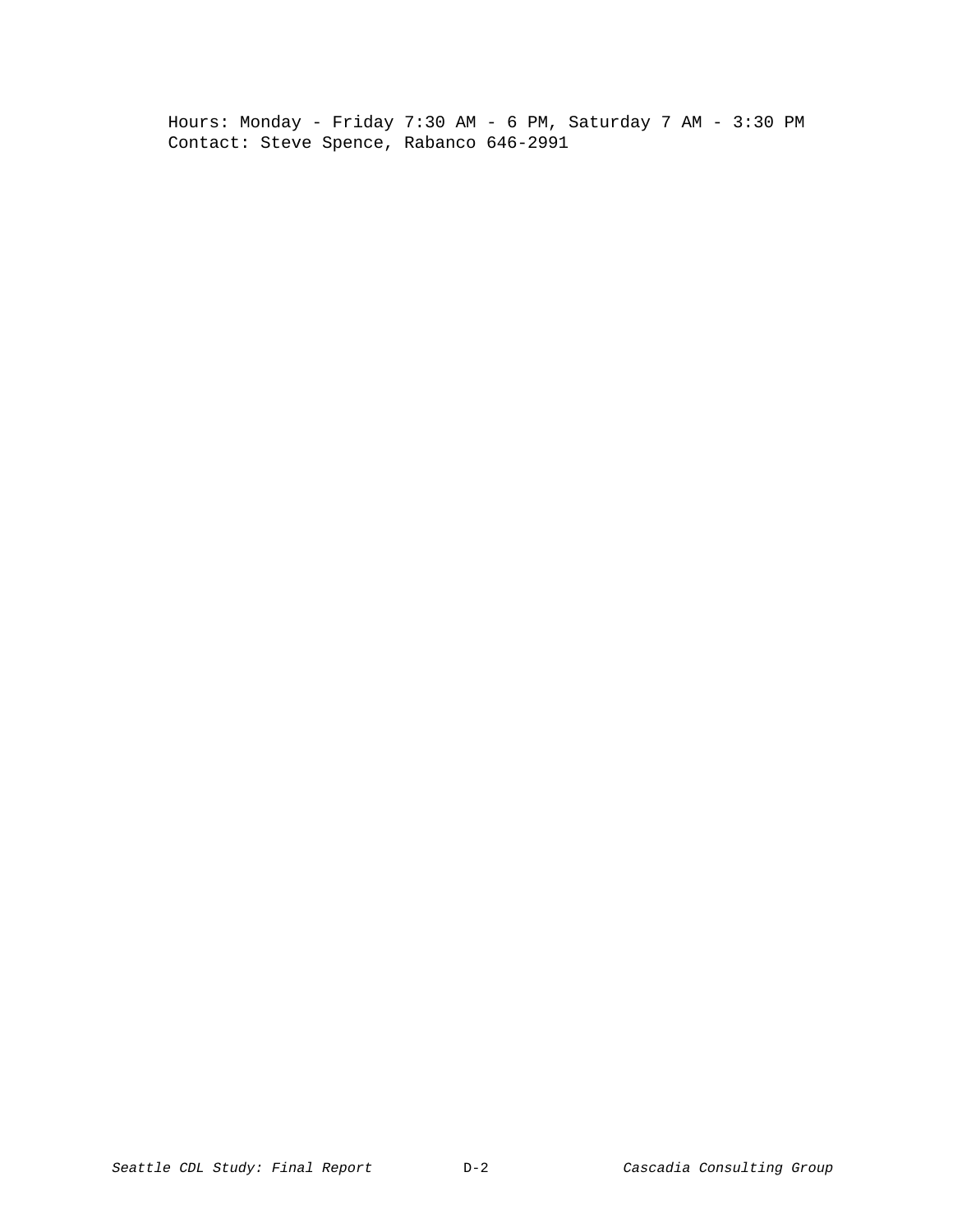### Black River

501 S. Monster Road SW, Renton Hours - Monday - Friday 8 AM - 6 PM, Saturday 10 AM - 4 PM Contact: Steve Spence, Rabanco 646-2991

### **Survey Hours**

 $\triangleright$  Surveyors were at the stations by 8:30 at the latest and surveyed for 7½ hours.

### **Information Collected on the Survey Form**

The surveyor first let the driver know that the City of Seattle is conducting a survey to find out how much CDL is being discarded and where the materials are being generated. If the driver seemed apprehensive about answering questions, the surveyor handed the driver a short printed explanation of the survey's purpose.

City or Area  $-$  The surveyor asked the driver where the load originated from.

Vehicle Type  $-$  The vehicle type was recorded based on the twelve categories as listed below and on the bottom of the form. (1) dump truck (includes flatbeds that dump), (2) tractor/trailer, (3) rear loader, (4) front loader, (5) side loader, (6) rolloff, (7) flatbed, (8) pick-up truck, (9) van, (10) auto, (11) vehicle with trailer, (12) dump truck with trailer.

Customer Class  $-$  One of the four possible customer classes was recorded. The surveyor either asked the driver or checked the name on the truck to see if it is a commercial hauler. (The surveyors became familiar with the names of the commercial hauling companies). If the truck was not a commercial hauler, then it was a self-haul vehicle. The surveyor asked if the load came from a business/industry, residence, or government/institution (private hospital, school or college).

Source of Materials (Substream)  $-$  A blue card listing nine possible activities that could generate C&D debris was handed to the driver. These activities are listed below and also listed on the bottom of the survey form. (1) new construction - residential, (2) new construction - commercial/institutional, (3) remodeling - residential, (4) remodeling - commercial/institutional, (5) demolition - residential, (6) demolition - commercial/ institutional, (7) roofing, (8) land clearing, and (9) other.